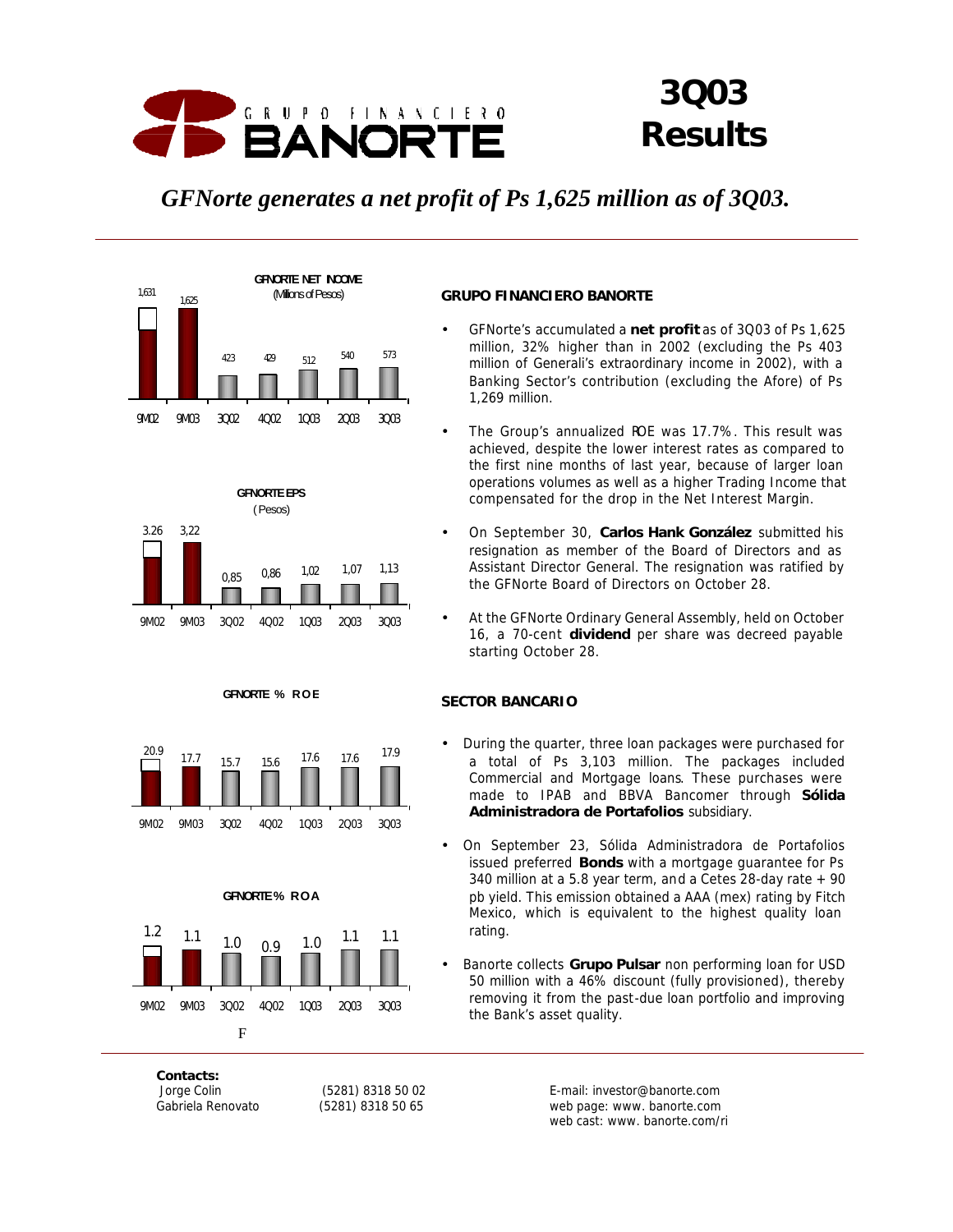

### **Highlights**

#### **BANKING SECTOR NET INCOME (Millions of Pesos)**



**% NIM**









#### **BANKING SECTOR**

#### **Net Profit**

In the first 9 months of the year, there was an accumulated profit of Ps 1,269.2 million (without including the Afore); 27.3% higher than in 2002 (excluding Generali's extraordinary income in 2002), due mainly to an increase in Non Interest Income.

#### **Net Interest Margin**

The Net Interest Margin before Repomo fell from 4.9% in the accumulate as of 3Q02 to 4.3% in the same period of 2003, because of the drop in market interest rates and the narrowing differential between the 28-day Cetes and the 28-day TIIE rates.

#### **Non Interest Income**

The accumulated Non Interest Income of the year was 18.2% greater than the accumulate in the same period last year mainly as a result of higher Trading Income.

#### **Non Interest Expense**

The accumulated Non Interest Expense in the year rose 0.5% vs. last year as increases in Rents, Depreciations, and Amortizations and Taxes were compensated by reductions in Administrative and Promotion Expenses and Personnel Expenses.

#### **Capitalization**

The quarter closed with a Capitalization rate of 13.8% vs. 13.6% in 2Q03. This indicator rose because of the profits generated during the period.

#### **Loan Portfolio**

The Banking Sector's Total Loan Portfolio at the close of 3Q03 was Ps 151,310 million; a 2.4% increase vs. 3Q02. The Traditional Banking Loan Portfolio reached a Ps 65,226 million balance, a 32.5% over that of the previous year.

#### **Asset Quality**

The reduction in the Banking Sector's past-due loans was mainly due to the fact that Grupo Pulsar paid the USD 50 million non performing loan during the quarter. The past-due loan balance ended up at Ps 3,414 million, for a 2.3% past-due loan ratio. Loan reserve coverage moved up to 127.6%.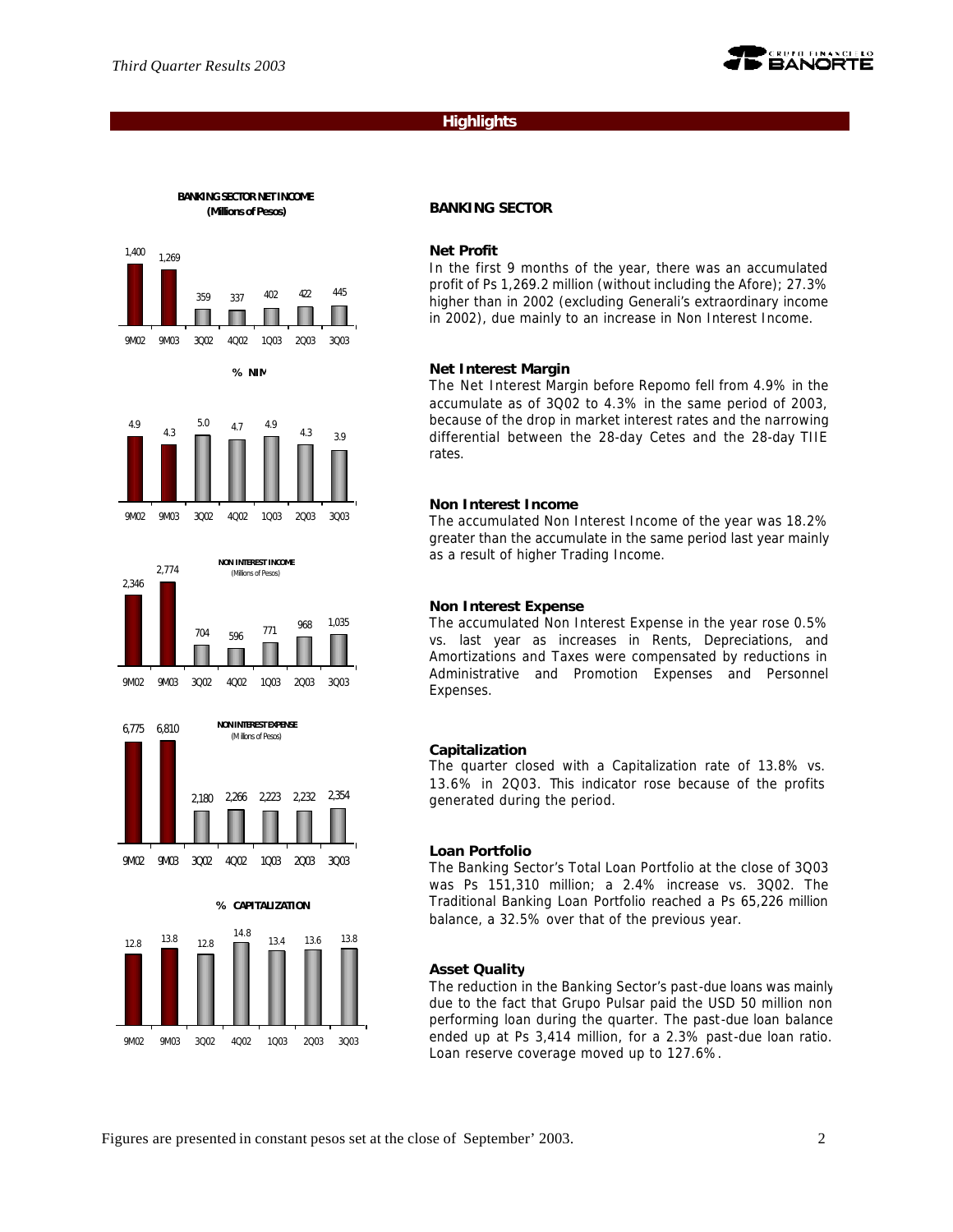

# **Executive Summary**

**Grupo Financiero Banorte (GFNORTE)** announced its results as of 3Q03. GFNORTE and its subsidiaries showed a Net Profit of Ps 573 million during the quarter, 6% higher than that of 2Q03, and an accumulated profit of Ps 1,625 million so far this year, 32% higher than that of 3Q02, (excluding Generali's extraordinary income for Ps 403 million received in June 2002), equivalent to an annualized 17.7% ROE.

The **Banking Sector's** profit in the quarter totaled Ps 445 million, 5% higher that in 2Q03, for an accumulated result of Ps 1,269 million, 27% more than in the same period last year, excluding Generali's extraordinary income, which means a 78% contribution to the Group's profits up to 3Q03. These important annual growths were possible despite the drop in the net interest income as a result of lower interest rates, thanks to an increase in the traditional banking business, especially in loans, to the commercial reactivation of the network of Bancrecer, to better Trading Income and to income from the Recovery Banking.

The **Net Interest Margin** of the 3Q03 fell from 4.3% to 3.9% vs. 2Q03. This drop is a result of the 170 bp falling average interest rates of the 28-day Cetes. Another factor was the narrowing differential between the 28-day Cetes and TIIE rates. An increase in the traditional loan portfolio partially offset for the diminished margin.

The **Non Interest Income** rose 7% vs. the previous quarter as a result of greater service fee and Recovery Banking income, and an 18% as compared to the accumulate as of 3Q02. This performance is mainly explained by higher Trading Income derived from the proper handling of risk positions in the face of falling interest rates.

The **Non Interest Expense** rose with respect to the previous quarter due to higher advertising expenses and a salary increase raise to the non-executive personnel. On the other hand, the accumulated expense rose only 0.5% vs. that of 2002. The annual efficiency ratio improved from 80% at 3Q02 to 77% in 3Q03. The interest rates drop had a negative impact in the accumulated efficiency ratio.

Non Interest-bearing Demand Deposits grew by 24% in a quarterly basis confirming our strategy oriented to optimizing our cost of funding. On the other hand, **Total Deposits** rose 8% vs. the previous quarter and 4% with respect to the same quarter last year, closing the 3Q03 with a balance of Ps 214,645 million.

Banorte continues to strengthen the growth of its loan portfolio. By September 2003, Total Loans reached a balance over Ps 151 billion. The **Traditional Loan** (without Fobaproa / IPAB and Recovery Banking), rose 5% vs. 2Q03 and 33% vs. 3Q02, for a balance of Ps 65,229 million. Commercial and Corporate loans in the quarter showed a 6% growth and a 9% reduction, respectively; and compared with 3Q02, their growths were 16% and 5%, respectively, to end the period with balances of Ps 19,776 million and Ps 12,459 million.

In an attempt to make up for the falling interest rates with greater-margin loans, the most dynamic loans in 3Q03 were those associated with Consumer Sector. Electronic Payroll loans rose 23% vs. 2Q03 and 112% vs. 3Q02, to close with a balance over Ps 1,000 million. On the other hand, Credit Cards and Car Loans showed quarterly growths of 15% and 13%, respectively, and 58% and 71% vs. last year, to close with balances of Ps 2,499 million and Ps 4,573 million. Mortgage loans held its upward trend to close the quarter with a balance of Ps 12,469 million, a quarterly increase of 6% and 23% vs. the same period last year.

As to **asset quality**, the Banking Sector closed 3Q03 with a past-due loan balance of Ps 3,414 million, 13% less than in 2Q03, lowering the past-due loan rate to 2.3%. Past-due loan reserve coverage was 128% at the close of September 2003.

The **Long Term Savings Sector** –composed of the Afore, Pensions and Insurance companies- has shown a remarkable growth by accumulating by 3Q03 a profit of Ps 207 million for GFNorte; 67% higher than in the same period last year.

On the other hand, **the Brokerage Sector** accumulated earnings for Ps 72 million and the **Auxiliary Organization Sector** earned Ps 66 million, both with 19% growths vs the previous year.

In today's Board meeting, Alejandro Valenzuela was appointed Director General of Institutional Relations, as proposed by the Chairman. He will coordinate GFNorte's relations with shareholders, analysts, and investment banks and will also strengthen the relationships with Federal, State and Municipal governments.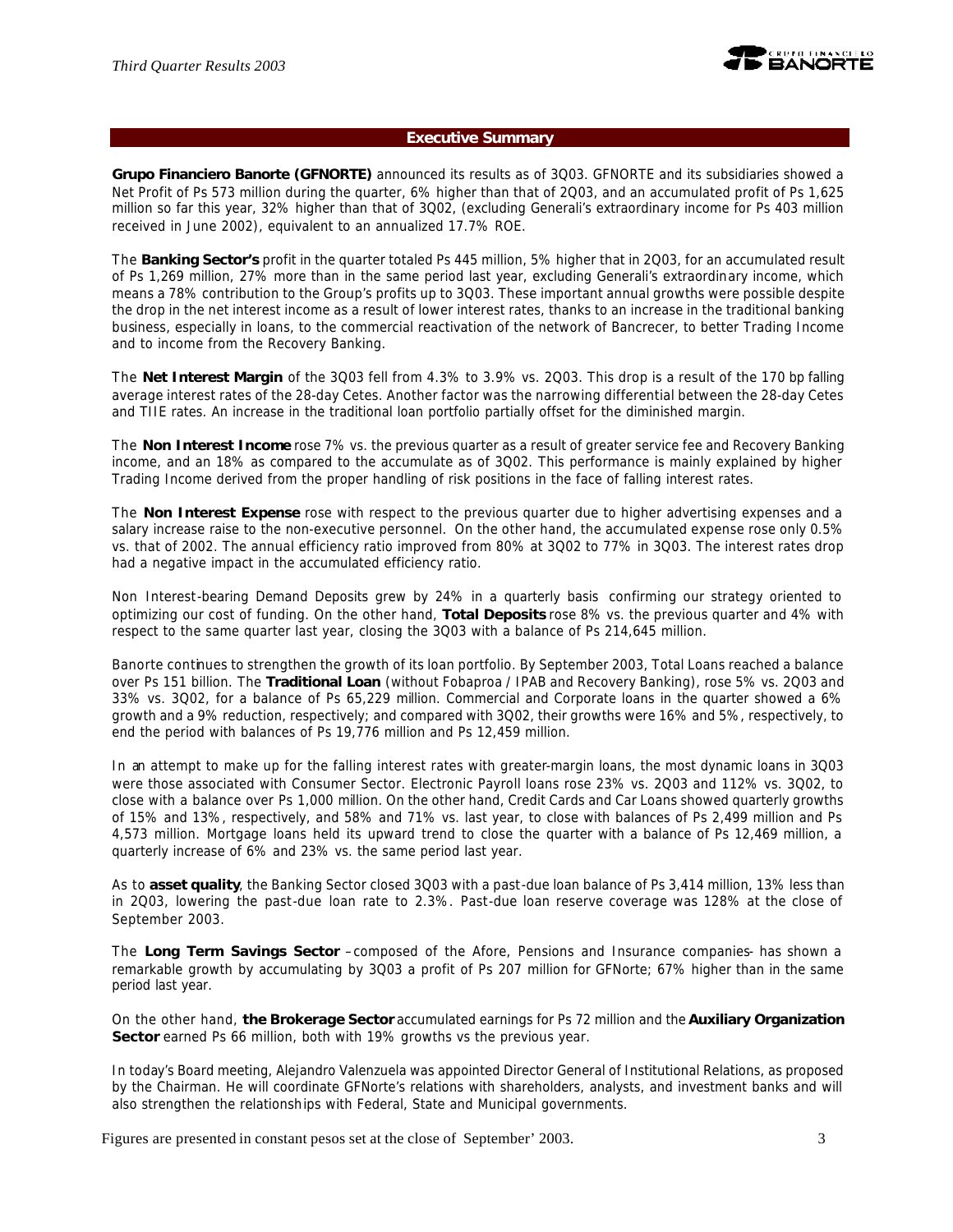

It worth mentioning that Mr. Valenzuela has a good experience in the Financial sector, since 1987 in Banco de Mexico, as well as in the Finance Ministry and the International Private Banking, and will contribute to GFNorte's expansion projects.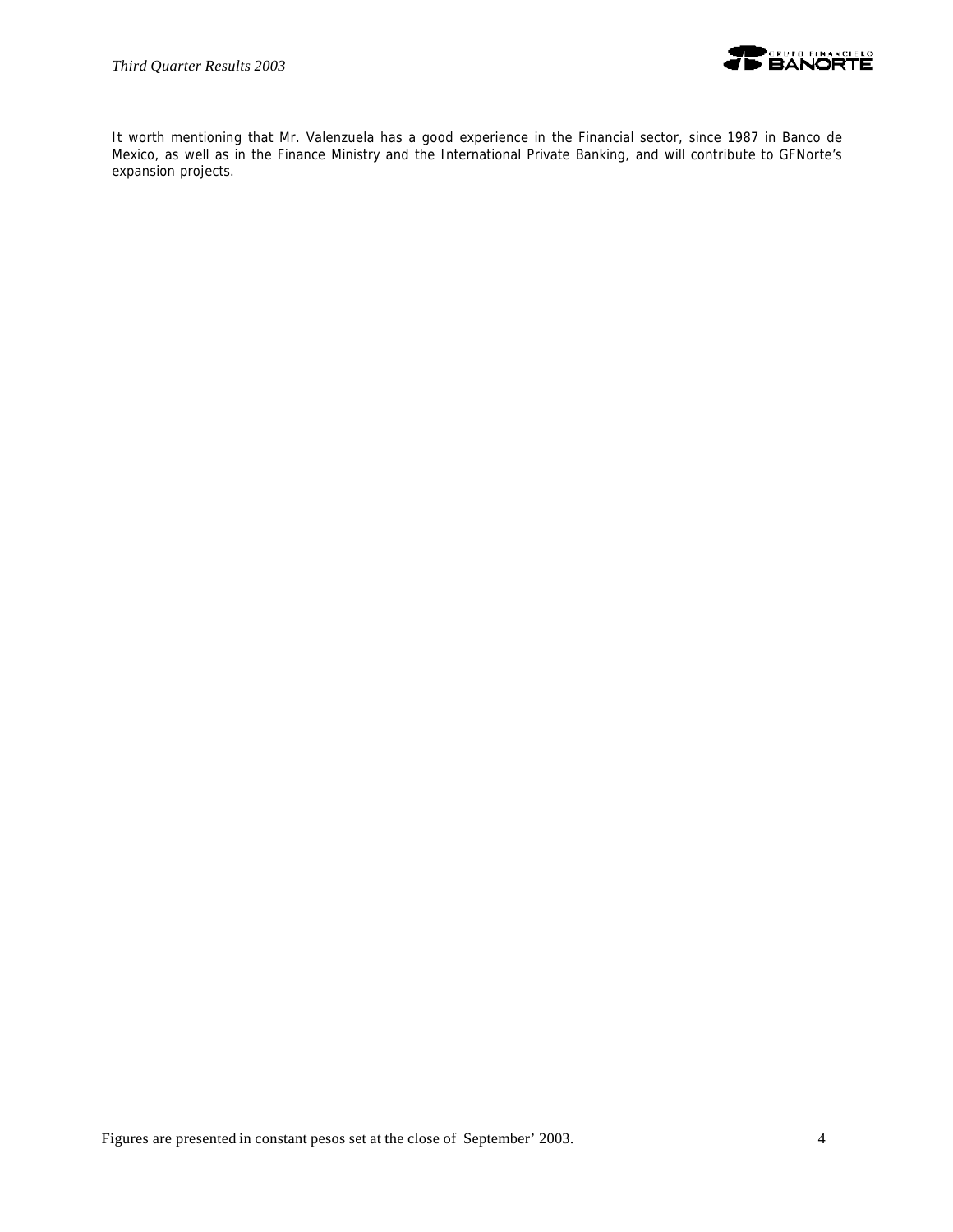

# **Grupo Financiero Banorte**

| <b>Grupo Financiero Banorte Earnings</b> | <b>ACCUMULATE</b><br><b>QUARTER</b> |       |       |         |         |
|------------------------------------------|-------------------------------------|-------|-------|---------|---------|
| (Millions of Pesos)                      | 3002                                | 2003  | 3003  | 3002    | 3Q03    |
| G. F. Banorte [holding]                  | (3.9)                               | 3.0   | (0.5) | (10.4)  | 9.9     |
|                                          |                                     |       |       |         |         |
| Banco Mercantil del Norte (1)            | 282.0                               | 141.9 | 270.7 | 1.128.8 | 699.3   |
| Banco del Centro                         | 76.9                                | 280.3 | 174.6 | 271.4   | 569.9   |
| <b>Banking Sector</b>                    | 359.0                               | 422.2 | 445.3 | 1,400.2 | 1,269.2 |
|                                          |                                     |       |       |         |         |
| Brokerage Sector (Brokerage House)       | 5.9                                 | 25.4  | 40.1  | 61.0    | 72.3    |
|                                          |                                     |       |       |         |         |
| Afore                                    | 43.5                                | 20.0  | 40.8  | 102.7   | 97.6    |
| Insurance                                | (0.4)                               | 26.7  | 16.0  | 28.4    | 65.6    |
| Annuities                                | (1.7)                               | 20.2  | 7.1   | (7.0)   | 44.0    |
| <b>Long-Term Saving Sector</b>           | 41.5                                | 66.9  | 63.9  | 124.1   | 207.1   |
|                                          |                                     |       |       |         |         |
| Leasing                                  | 9.8                                 | 5.9   | 8.0   | 22.6    | 18.7    |
| Factoring                                | 7.0                                 | 11.1  | 8.8   | 20.6    | 28.0    |
| Warehousing                              | 2.8                                 | 3.1   | 4.3   | 7.6     | 12.1    |
| Bonding                                  | 0.9                                 | 2.4   | 2.6   | 4.9     | 7.1     |
| <b>Auxiliary Organization Sector</b>     | 20.6                                | 22.5  | 23.7  | 55.7    | 66.0    |
|                                          |                                     |       |       |         |         |
| Total                                    | 423.0                               | 539.9 | 572.5 | 1,630.5 | 1,624.5 |
| 1) 96.11% owned by GFNorte.              |                                     |       |       |         |         |

| <b>GFNorte Income Statement</b>          |         | <b>QUARTER</b> | <b>ACCUMULATE</b> |         |         |
|------------------------------------------|---------|----------------|-------------------|---------|---------|
| (Millions of Pesos)                      | 3002    | 2003           | 3003              | 3002    | 3Q03    |
| Net Interest Income (NII)                | 2,204.1 | 2,087.8        | 1,969.2           | 6,425.0 | 6,387.7 |
| + REPOMO-Margin                          | (23.2)  | 12.5           | 6.3               | 45.9    | 33.9    |
| = NET Interest Income after Repomo       | 2,180.9 | 2,100.3        | 1,975.5           | 6,470.9 | 6,421.6 |
| - Loan Loss Provisions                   | 181.3   | 343.6          | 163.2             | 552.5   | 744.8   |
| - Loss Sharing Provisions                | 7.7     | 13.9           | 1.5               | 21.8    | 46.3    |
| =Net Interest Income after Provisions    | 1,992.0 | 1,742.8        | 1,810.8           | 5,896.7 | 5,630.5 |
| + Non Interest Income                    | 1,072.0 | 1,259.9        | 1,430.4           | 3,350.1 | 3,785.0 |
| $=$ Total Operating Income               | 3,064.0 | 3,002.7        | 3,241.2           | 9,246.8 | 9,415.5 |
| - Non Interest Expense                   | 2,460.4 | 2,491.6        | 2,648.8           | 7,604.3 | 7,624.0 |
| $=$ Net Operating Income                 | 603.5   | 511.1          | 592.4             | 1,642.5 | 1,791.5 |
| + Non Operating Income (Expense) Net     | (9.6)   | 61.1           | 74.5              | 49.8    | 0.4     |
| $=$ Pre-tax Income                       | 593.9   | 572.2          | 666.9             | 1,692.2 | 1,791.9 |
| - Income Tax & profit sharing            | 92.6    | 65.8           | 98.4              | 208.0   | 252.8   |
| - Tax on asset                           | 27.7    | 10.8           | 10.7              | 77.0    | 30.2    |
| - Deferred Income Tax & profit sharing   | 22.4    | (17.7)         | (18.8)            | 112.2   | (72.0)  |
| $=$ Net Income before Subsidiaries       | 451.3   | 513.3          | 576.6             | 1,295.0 | 1,580.9 |
| + Undistributed Earnings of Subsidiaries | 22.4    | 51.0           | 46.2              | 57.7    | 165.1   |
| =Net Income-contin. Operation            | 473.7   | 564.2          | 622.8             | 1,352.7 | 1,746.0 |
| + Extraordinary Items, net               | 2.5     | 0.7            |                   | 422.3   | 0.7     |
| - Minoritary Income                      | 53.2    | 25.1           | 50.3              | 144.4   | 122.3   |
| =Total Net Income                        | 423.0   | 539.9          | 572.5             | 1,630.5 | 1,624.5 |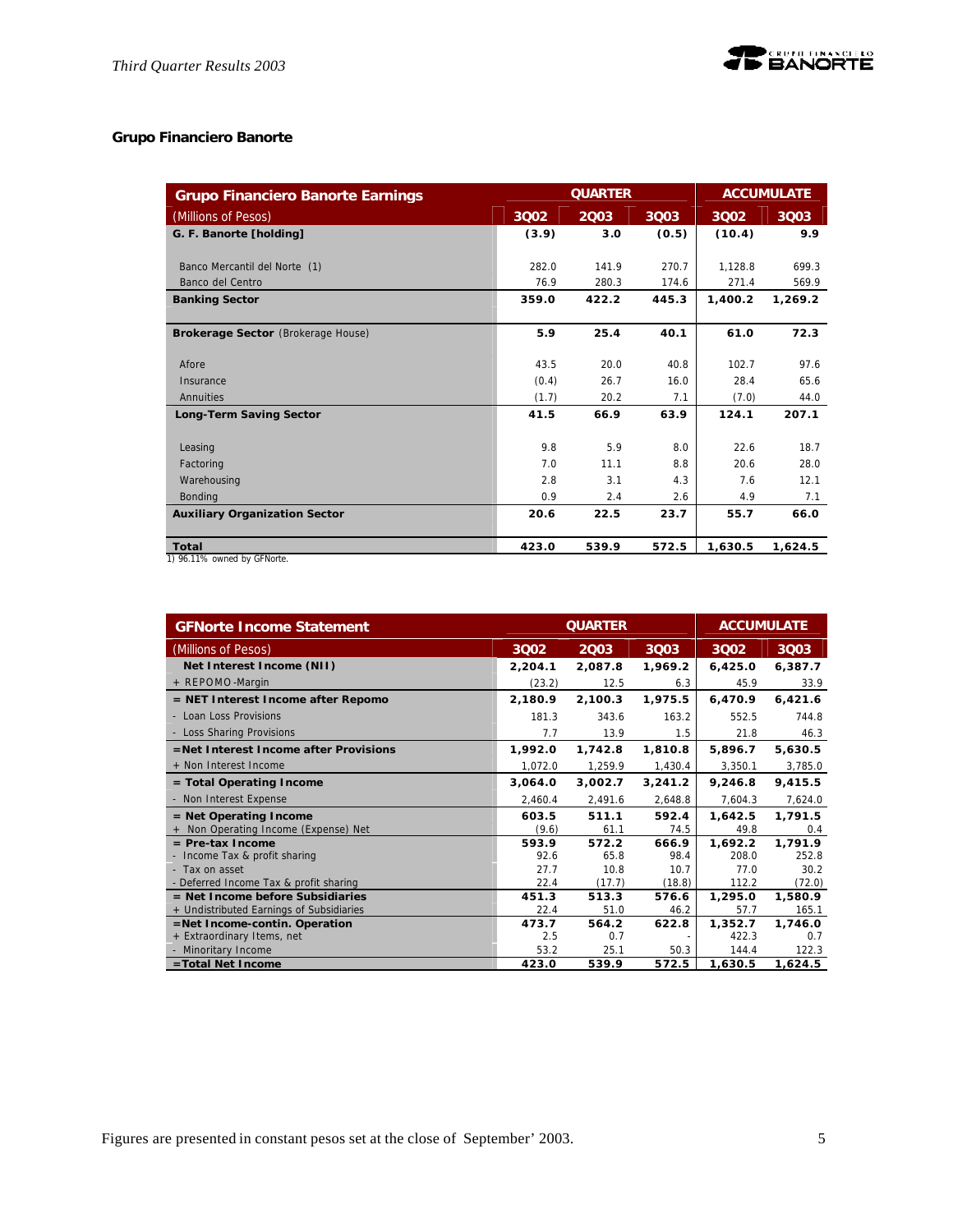

| <b>Group's Balance Sheet Highlights</b>        |         |         |         |
|------------------------------------------------|---------|---------|---------|
| (Millions of Pesos)                            | 3002    | 2003    | 3003    |
| Performing loans excluding Fobaproa - IPAB (1) | 51.288  | 64.198  | 67.813  |
| FOBAPROA Loans                                 | 92.653  | 85.543  | 82,671  |
| Past Due Loans                                 | 4.946   | 3.953   | 3.456   |
| Total Loans                                    | 148.887 | 153.694 | 153,940 |
| Loan Loss Reserves                             | 5.846   | 4.560   | 4,382   |
| <b>Total Assets</b>                            | 188.043 | 206.211 | 211,165 |
| <b>Deposits</b>                                | 134.756 | 150.838 | 160,111 |
| Equity                                         | 11.544  | 13.476  | 13,969  |
| Assets under Management (2)                    | 356.862 | 349.833 | 373.513 |

1) Excludes Fobaproa-IPAB notes and loans to IPAB that are accounted in the Loans to Government Entities line.

2) Includes Deposits, On behalf of Third Parties Deposits and Mutual Funds of the Banking Sector, Assets under management of the Brokerage Sector and those of the Afore.

| <b>GFNorte Share Data</b>               | <b>QUARTER</b> |       |          |       | <b>ACCUMULATE</b> |
|-----------------------------------------|----------------|-------|----------|-------|-------------------|
|                                         | 3002           | 2003  | 3003     | 3002  | 3003              |
| Net Income per Share (Pesos)            | 0.85           | 1.07  | 1.13     | 3.26  | 3.22              |
| Dividends per Share (Pesos)             | 1.04           |       | <b>.</b> | 1.04  |                   |
| Book Value per Share (1) (Pesos)        | 21.12          | 24.99 | 25.80    | 21.12 | 25.80             |
| Shares Outstanding (Millions of Shares) | 499.9          | 503.1 | 504.6    | 499.9 | 504.6             |
| Price (Pesos)                           | 22.99          | 29.50 | 33.16    | 22.99 | 33.16             |
| P/BV (Times)                            | 1.09           | 1.18  | 1.29     | 1.09  | 1.29              |
| Market Cap (Millions of Dollars)        | 1.127          | 1.411 | 1.517    | 1.127 | 1.517             |

1) Excluding Minority holdings.

| <b>Group's Financial Ratios</b>                                 |        | <b>QUARTER</b> | <b>ACCUMULATE</b> |        |        |
|-----------------------------------------------------------------|--------|----------------|-------------------|--------|--------|
|                                                                 | 3Q02   | 2003           | 3003              | 3002   | 3Q03   |
| Profitability                                                   |        |                |                   |        |        |
| ROA (1)                                                         | 1.0%   | 1.1%           | 1.1%              | 1.2%   | 1.1%   |
| ROE(2)                                                          | 15.7%  | 17.6%          | 17.9%             | 20.9%  | 17.7%  |
| Operation                                                       |        |                |                   |        |        |
| Operative Efficiency Ratio (5)                                  | 5.3%   | 4.9%           | 5.1%              | 5.4%   | 5.0%   |
| Efficiency Ratio (3)                                            | 74.9%  | 85.6%          | 84.3%             | 79.7%  | 82.4%  |
| Efficiency Ratio (w/o Depreciation & contributions to IPAB) (4) | 75.1%  | 74.4%          | 77.9%             | 77.8%  | 74.9%  |
| <b>Assets Quality</b>                                           |        |                |                   |        |        |
| Past Due Loans to Total Loans                                   | 118.2% | 115.4%         | 126.8%            | 118.2% | 126.8% |
| Loan Loss Reserves to past Due Loans                            | 3.3%   | 2.6%           | 2.2%              | 3.3%   | 2.2%   |

1) Annualized earnings as a percentage of the average of quarterly assets over the period (Excluding Minority holdings).

2) Annualized earnings as a percentage of the average of quarterly equity over the period. (Excluding Minority holdings).

3) Non Interest Expense / (Total Operating Income – Repomo Margin + Loan Loss Provisions - Trading Income)

4) (Non Interest Expense – Contributions to IPAB - Depreciation) / (Total Operating Income – Repomo Margin + Loan Loss Provisions-Trading Income)

5) Annualized Non Interest Expense of the quarter / Average Total Assets.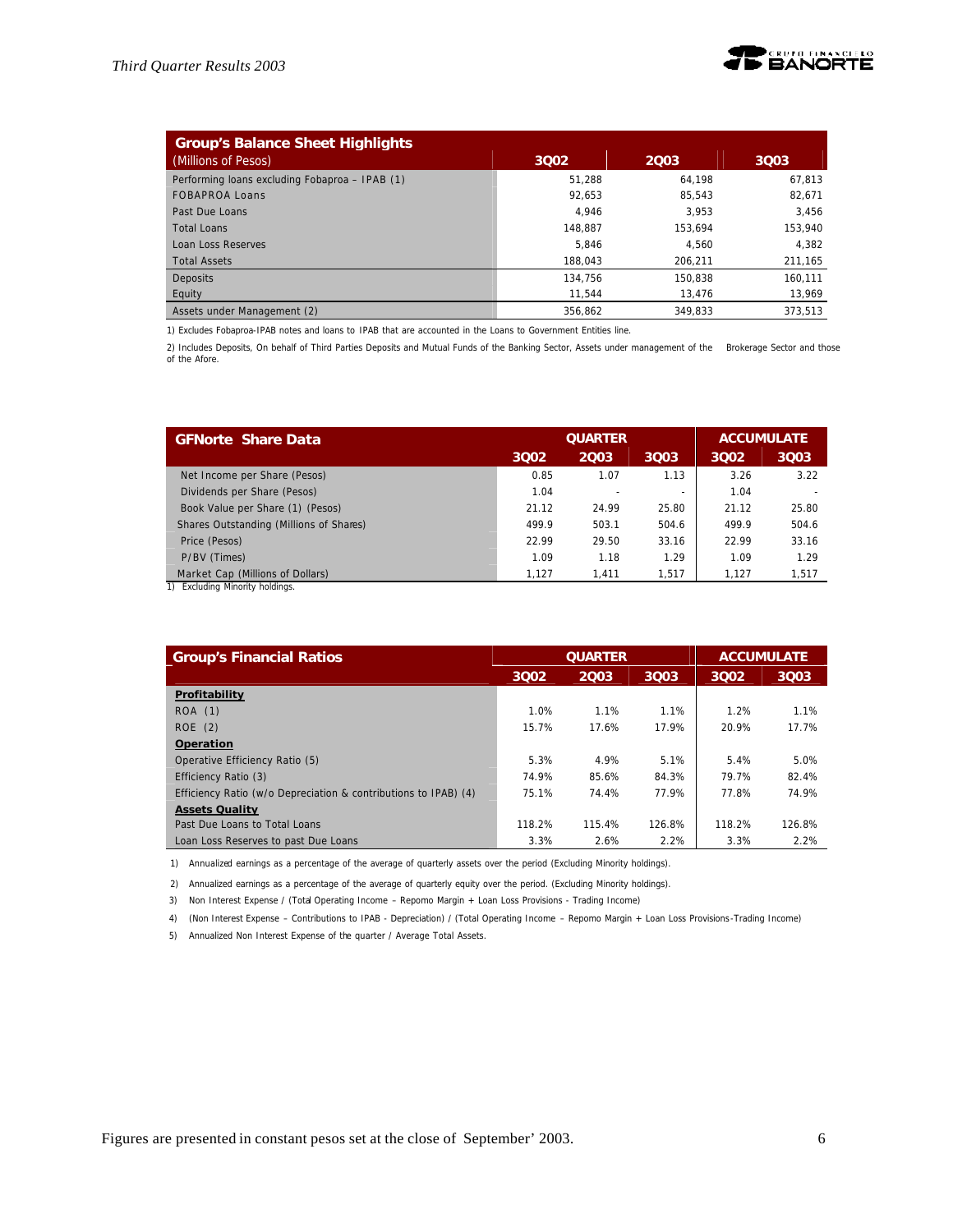# **Banking Sector**

| <b>Banking Sector's Financial Ratios</b> |        | <b>QUARTER</b> |        | <b>ACCUMULATE</b> |        |  |
|------------------------------------------|--------|----------------|--------|-------------------|--------|--|
|                                          | 3Q02   | 2003           | 3003   | 3002              | 3Q03   |  |
| Profitability                            |        |                |        |                   |        |  |
| NIM before Repomo (6)                    | 5.0%   | 4.3%           | 3.9%   | 4.9%              | 4.3%   |  |
| ROA (1)                                  | 0.8%   | 0.9%           | 0.9%   | 1.1%              | 0.9%   |  |
| ROE(2)                                   | 15.6%  | 15.9%          | 16.3%  | 21.3%             | 16.1%  |  |
| Operation                                |        |                |        |                   |        |  |
| Operative Efficiency Ratio (7)           | 4.8%   | 4.5%           | 4.6%   | 4.9%              | 4.5%   |  |
| Efficiency Ratio (3)                     | 76.4%  | 87.0%          | 88.1%  | 81.1%             | 84.6%  |  |
| Efficiency Ratio (4)                     | 77.2%  | 75.5%          | 81.4%  | 79.5%             | 76.9%  |  |
| Indice de Liquidez (8)                   | 31.6%  | 40.6%          | 46.6%  | 31.6%             | 46.6%  |  |
| <b>Assets Quality</b>                    |        |                |        |                   |        |  |
| % Past Due Loans with Fobaproa           | 3.3%   | 2.6%           | 2.3%   | 3.3%              | 2.3%   |  |
| % Past Due Loans w/o Fobaproa            | 8.9%   | 6.0%           | 5.0%   | 8.9%              | 5.0%   |  |
| Loan Loss Reserves to past Due Loans     | 118.6% | 116.0%         | 127.6% | 118.6%            | 127.6% |  |
| Growths (9)                              |        |                |        |                   |        |  |
| Loans w/o Fobaproa                       | 10.3%  | 6.3%           | 4.7%   | 59.8%             | 24.7%  |  |
| Total Loans                              | 1.4%   | 1.8%           | 0.2%   | 71.7%             | 2.4%   |  |
| <b>Traditional Deposits</b>              | 7.2%   | (2.7)%         | 6.2%   | 73.7%             | 18.8%  |  |
| <b>Total Deposits</b>                    | 6.5%   | (1.2)%         | 8.1%   | 58.0%             | 3.5%   |  |
| Capitalization                           |        |                |        |                   |        |  |
| Net Capital/ Credit Risk Assets (5)      | 16.9%  | 17.1%          | 17.4%  | 16.9%             | 17.4%  |  |
| Total Capitalization Ratio (5)           | 12.8%  | 13.6%          | 13.8%  | 12.8%             | 13.8%  |  |

1) Annualized earnings as a percentage of the average of quarterly assets over the period.

2) Annualized earnings as a percentage of the average of quarterly equity over the period.

3) Non Interest Expense / (Total Operating Income – Repomo Margin + Loan Loss Provisions - Trading Income)

4) Non Interest Expense / (Total Operating Income – Repomo Margin + Loan Loss Provisions)

5) The Banking Sector Ratio is included for information purposes. A ratio for each bank is presented in the capitalization section.

6) MIN= Annualized Net Interest Margin before REPOMO / Average Earnings Assets

7) Annualized Non Interest Expense of the quarter / Average Total Assets.

8) Líquid Assets / Liquid Liabilities

9) Growth versus the previous period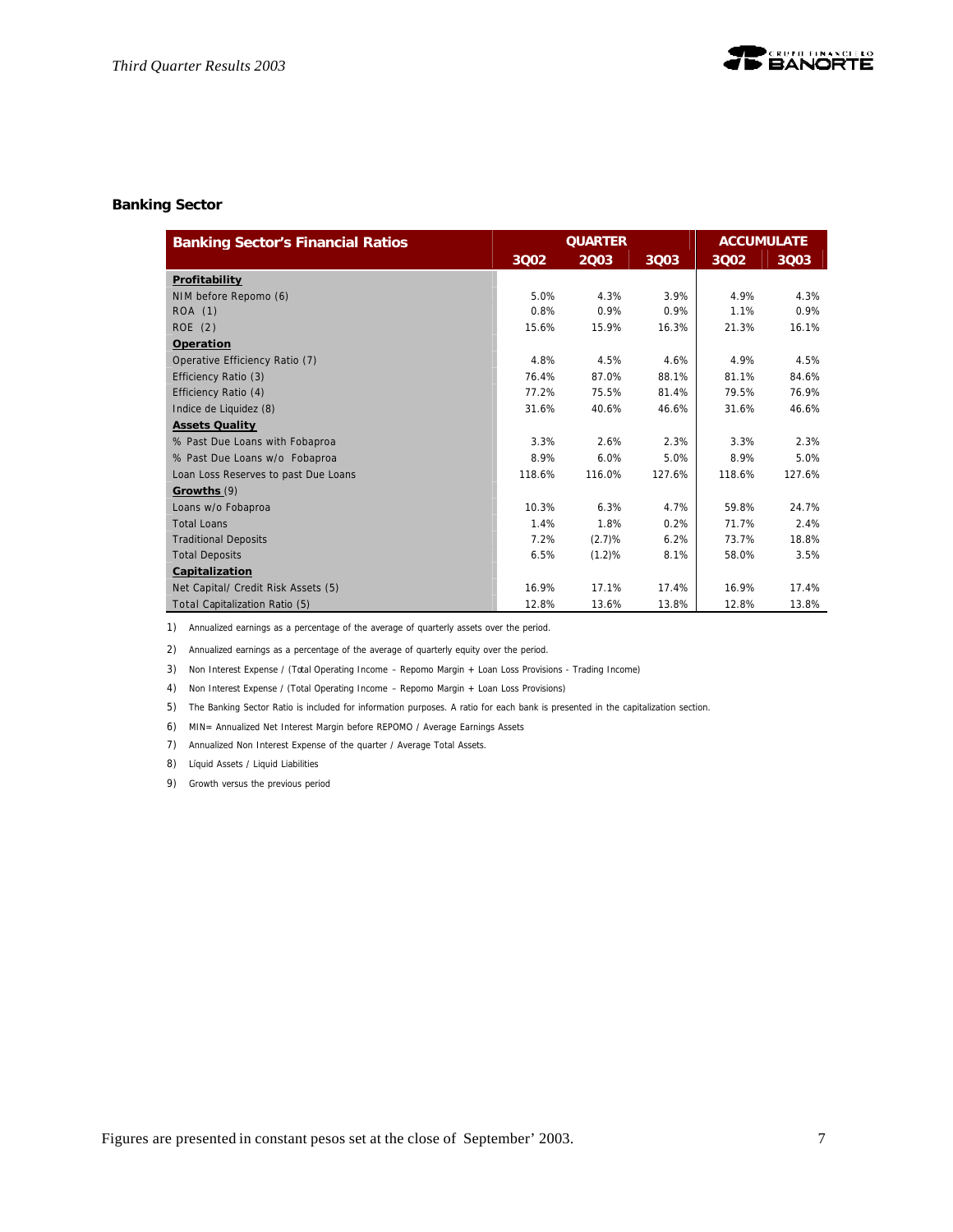#### **Information by Sectors**

#### **1.- Banking Sector**

| <b>Income Statement</b>                                           |                   | <b>ACCUMULATE</b><br><b>QUARTER</b> |                    |                    |                    |
|-------------------------------------------------------------------|-------------------|-------------------------------------|--------------------|--------------------|--------------------|
| (Millions of Pesos)                                               | 3002              | 2003                                | <b>3Q03</b>        | 3002               | <b>3Q03</b>        |
| <b>Net Interest Income</b><br>+ REPOMO-Margin                     | 2,120.5<br>(11.6) | 1,987.9<br>12.6                     | 1,859.4<br>12.0    | 6,175.2<br>75.3    | 6,086.4<br>48.7    |
| = Net Interest Income after Repomo                                | 2,109.0           | 2,000.5                             | 1,871.4            | 6,250.5            | 6, 135.1           |
| - Loan Loss Provisions                                            | 181.2             | 339.2                               | 156.9              | 552.2              | 732.0              |
| - Loss Sharing Provisions                                         | 7.7               | 13.9                                | 1.5                | 21.8               | 46.3               |
| $=$ Net Interest Income after Provisions<br>+ Non Interest Income | 1.920.1<br>703.6  | 1,647.4<br>967.9                    | 1,713.0<br>1,034.7 | 5,676.5<br>2,346.0 | 5,356.7<br>2,773.8 |
| = Total Operating Income                                          | 2,623.7           | 2,615.3                             | 2,747.7            | 8,022.6            | 8,130.5            |
| - Non Interest Expense                                            | 2,180.2           | 2,232.4                             | 2,354.4            | 6,775.4            | 6,809.9            |
| $=$ Net Operating Income                                          | 443.5             | 382.9                               | 393.2              | 1,247.1            | 1,320.7            |
| + Non Operating Income (Expense) Net                              | (6.6)             | 78.8                                | 81.6               | 53.9               | 31.5               |
| $=$ Pre-tax Income                                                | 436.8             | 461.8                               | 474.8              | 1,301.1            | 1,352.1            |
| - Income Tax & profit sharing                                     | 28.1              | 33.0                                | 37.0               | 65.1               | 101.5              |
| - Tax on asset                                                    | 27.7              | 10.8                                | 10.7               | 77.0               | 30.2               |
| - Deferred Income Tax & profit sharing                            | 24.0              | (20.7)                              | (20.4)             | 124.2              | (64.3)             |
| $=$ Net Income before Subsidiaries                                | 357.1             | 438.6                               | 447.5              | 1,034.7            | 1,284.7            |
| + Undistributed Earnings of Subsidiaries                          | 54.3              | 8.7                                 | 49.8               | 91.6               | 109.9              |
| = Net Income-continuos Operation                                  | 411.4             | 447.4                               | 497.2              | 1,126.3            | 1,394.6            |
| + Extraordinary Items, net (Generali)                             | 2.5               | 0.7                                 |                    | 422.3              | 0.7                |
| - Minoritary Income                                               |                   | 0.1                                 | 0.1                |                    | 0.2                |
| =Total Net Income                                                 | 413.9             | 447.9                               | 497.1              | 1,548.6            | 1,395.1            |

The Banking Sector's profits (at 100%) for 3Q03 (including the Afore through the participation method), totaled Ps 497.1 million, an 11.0% increase vs. 2Q03. The accumulated Net Income was Ps 1,395.1 million, a 23.6% increase vs. last year's accumulate (excluding Generali's extraordinary income for Ps 420 million). The Net Interest Income before Repomo fell a mere 1.4% during 2003 as compared to that of 2002, despite the significant drop in the market interest rates, due to a substantial 32.5% growth in traditional loans. The accumulated Loan Loss Provisions rose by 32.6% vs. 2002, closing with a reserve coverage of 127.6%. The accumulated Non Interest Income rose 18.2% vs. last year mainly because of higher Trading Income accumulated. The accumulated Non Interest Expense rose only 0.5% vs. 2002 as the increase on Rents, Depreciations and Amortizations and Other Taxes was compensated by lower Administrative and Promotion Expenses and Personnel Expenses. The accumulated Non Operating Income for 3Q03 dropped by Ps 22.4 million vs. 2002 principally because Recoveries also dropped. The deffered Income Tax & Profit Sharing were positive as they included an in advance amortization of Ps 69.1 million for expected profits in the following quarters. The Undistributed Earnings Subsidiaries rose 20.0% vs. 2002 due to the Sólida Administradora de Portafolios' greater contributions.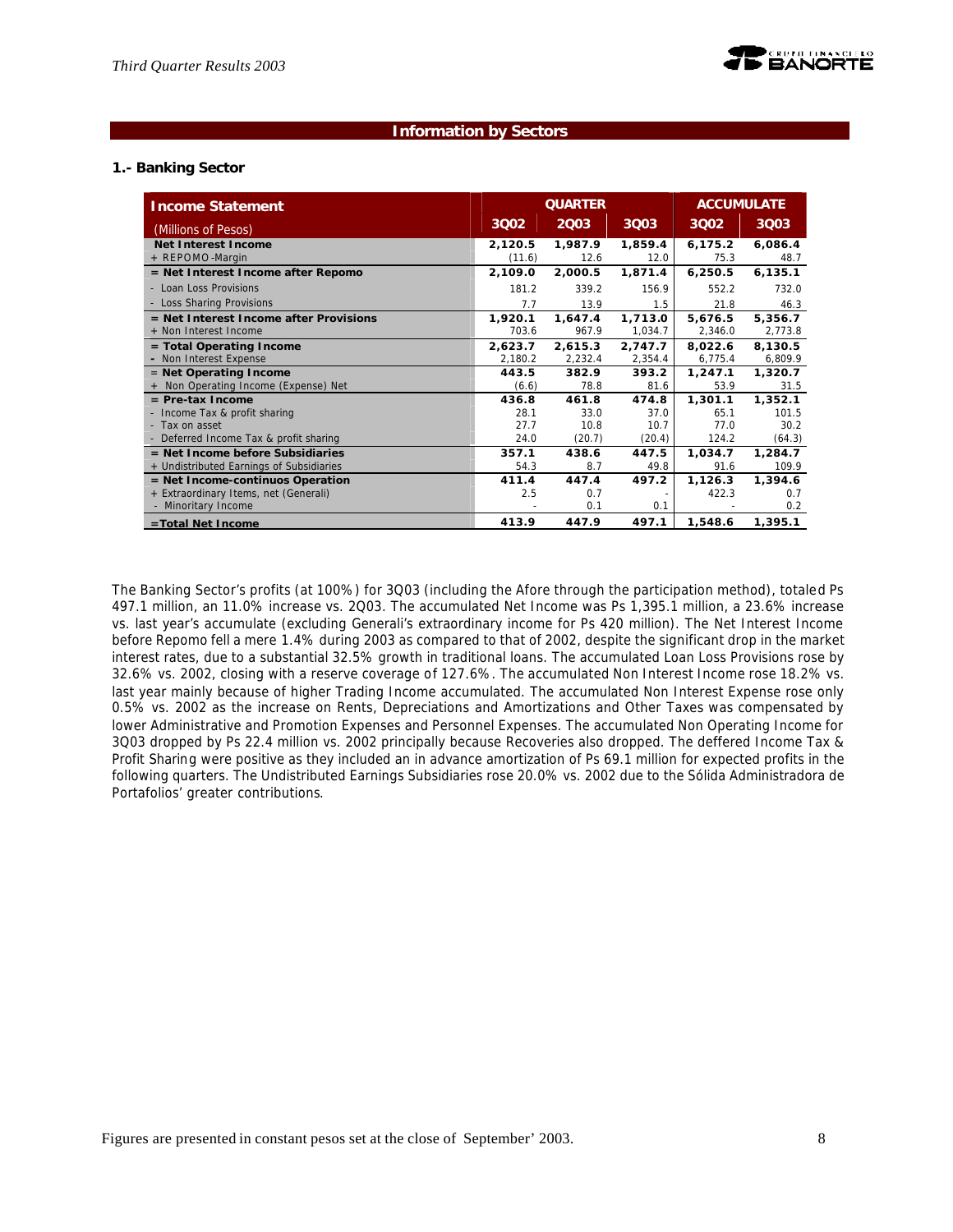# **Net Interest Income**

| <b>Banking Sector Net Interest Income</b> |         | <b>QUARTER</b> | <b>ACCUMULATE</b> |          |          |
|-------------------------------------------|---------|----------------|-------------------|----------|----------|
| (Millions of Pesos)                       | 3002    | 2003           | 3003              | 3002     | 3003     |
| Interest Income                           | 5.995.2 | 5.133.4        | 4.265.4           | 17.382.0 | 15,935.0 |
| Interest Expense                          | 4.025.7 | 3.320.4        | 2.577.2           | 11.681.1 | 10.372.0 |
| Loan Fees                                 | 162.3   | 189.2          | 186.1             | 504.0    | 562.2    |
| Fees Paid                                 | 11.4    | 14.3           | 15.0              | 29.7     | 38.9     |
| Net Interest Income before Repomo         | 2,120.5 | 1.987.9        | 1,859.4           | 6.175.2  | 6.086.4  |
| Average Earning Assets                    | 169.863 | 183.927        | 189.466           | 169.644  | 186,821  |
| NIM before REPOMO (1)                     | 5.0%    | 4.3%           | 3.9%              | 4.9%     | 4.3%     |

(1) NIM= Annualized Net Interest Margin before REPOMO / Average Earnings Assets

| Net Interest Income                | 3002           |               | 2003           |               | 3Q03           |               |
|------------------------------------|----------------|---------------|----------------|---------------|----------------|---------------|
| (Millions of Pesos)                | <b>BANORTE</b> | <b>BANCEN</b> | <b>BANORTE</b> | <b>BANCEN</b> | <b>BANORTE</b> | <b>BANCEN</b> |
| Interest Income-Joans & securities | 3.842.5        | 1.243.9       | 3,882.1        | 1.236.1       | 3.242.3        | 849.5         |
| Interest Income-repo agreement     | 135.7          | 773.0         | 19.4           | (4.3)         | 24.4           | 148.7         |
| Foreign exchange Valuation         |                |               |                |               |                |               |
| UDI valuation                      | 0.1            |               |                | 0.2           |                | 0.6           |
| Interest Income                    | 3,978.3        | 2,016.9       | 3,901.5        | 1,231.9       | 3.266.7        | 998.7         |
| Interest Expenses-dep.& funding    | 2.085.4        | 14.4          | 2.156.4        | 5.2           | 1.615.8        | 4.5           |
| Interest expenses- repo agreement  | 1.246.0        | 664.7         | 719.2          | 438.1         | 582.8          | 330.3         |
| Foreign exchange Valuation         | (0.2)          | 0.5           | (1.4)          | (0.7)         | 33.3           | 1.4           |
| UDI valuation                      | 13.5           | 1.3           | 3.7            |               | 9.1            |               |
| - Interest Expense                 | 3,344.7        | 680.9         | 2,877.9        | 442.6         | 2,241.1        | 336.1         |
| Loan Fees                          | 162.2          | 0.2           | 189.2          |               | 186.1          |               |
| Fees paid                          | 11.4           |               | 14.3           |               | 15.0           |               |
| $=$ Net Interest Income            | 784.4          | 1,336.1       | 1.198.5        | 789.4         | 1.196.8        | 662.6         |

During the quarter, the Net Interest Income before Repomo fell by 6.5% vs. the previous quarter, going the NIM from 4.3% to 3.9%, due to various factors that influenced its performance as follows:

#### **Increase:**

- A 5.2% increase in the Traditional Banking loan portfolio in the quarter.
- The positive impact of the peso depreciation with respect to the dollar. The exchange rate at the close of 2Q03 was 10.50 pesos/dollar, whereas at the close of 3Q03 it fell to 10.92 pesos/dollar.

#### **Decrease:**

• A drop in the market interest rates in the quarter vs. the previous quarter, as the average 28-day Cetes rate fell from 6.30% in 2Q03 to 4.60% in 3Q03; and the 28-day TIIE went from 6.79% to 5.09% in the same period.

The accumulated yearly Net Interest Income before Repomo fell by 1.4% vs. 2002, due to the following factors that influenced its performance:

#### **Increase:**

- A substantial 32.5% increase in the traditional loan portfolio.
- An 11.6% increase in the fees collected for loans granted in the period.
- Increase in the exchange rate that went from 10.05 pesos/dollar in 3Q02 to 10.92 pesos/dollar at the close of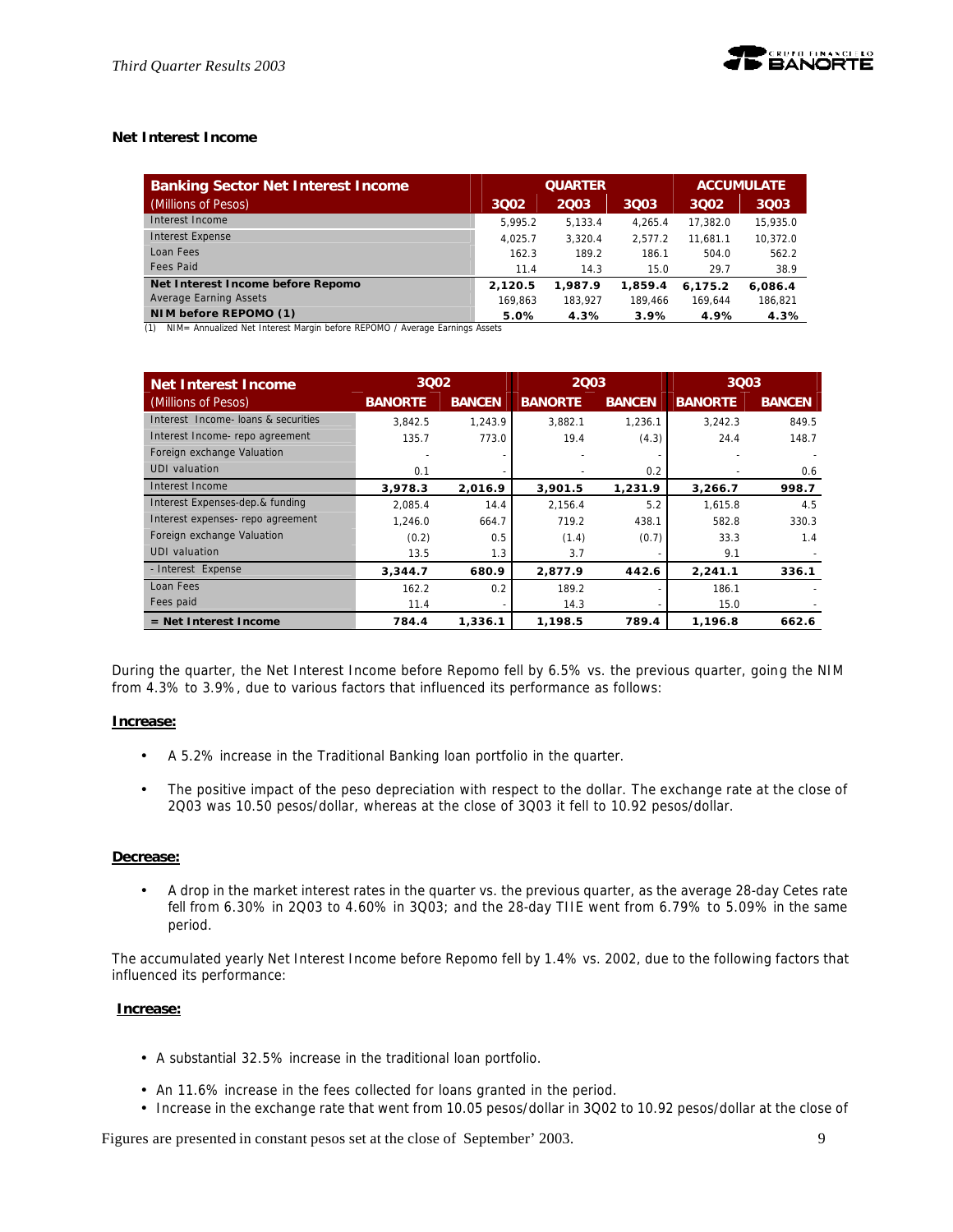

3Q03.

#### **Decrease:**

- The reduction in the differential between the average 28-day Cete rate and the 28-day TIIE rate, which went from 107 pb in 2002 to 61 pb in 2003 and being the TIIE the reference for a large part of the traditional loan portfolio and the entire IPAB portfolio.
- Lower average interest rates during the first 9 months of 2003, as the 28-day Cete rate fell from 7.00% to 6.56% and the TIIE dropped from 8.07% to 7.17% vs. 2002.

The NIM before Repomo fell from 4.9% in 2002 to 4.3% in 2003 because of the factors mentioned above.

The following is a quarterly analysis of the Net Interest Income by origin, presenting a breakdown of the assets that generate interests. This analysis shows that the Net Interest Income from the Taditional Loan Portfolio just dropped from 7.8% in 2Q03 to 7.6% in 3Q03, however the Margins from the IPAB Promissory Notes, and that of Other dropped by 50 bp and 60 bp, respectively (Other includes Deposits in Banxico, Deposits in Other Banks and Securities Portfolio). This means that, despite the drop in interest rates from 2Q03 to 3Q03, the Traditional Loan Portfolio practically maintained its net interest margin.

| Net Interest Income & NIM by type of asset | 2003    |            | 3003    |            | VAR.       |
|--------------------------------------------|---------|------------|---------|------------|------------|
| (Millions of Pesos)                        | Vol.    | <b>NIM</b> | Vol.    | <b>NIM</b> | <b>NIM</b> |
| FOBAPROA / IPAB Notes                      | 86.125  | 2.7%       | 84.107  | 2.2%       | (0.5)%     |
| Loan Portfolio                             | 63.592  | 7.8%       | 67.087  | 7.6%       | (0.2)%     |
| Other <sup>(1)</sup>                       | 34.209  | 1.9%       | 38.272  | 1.3%       | $(0.6)$ %  |
| <b>TOTAL</b><br>$\sim$ $\sim$              | 183.927 | 4.3%       | 189.466 | 3.9%       | (0.4)%     |

1) Includes: Deposits in Central Bank, and in other banks, and fixed income securities.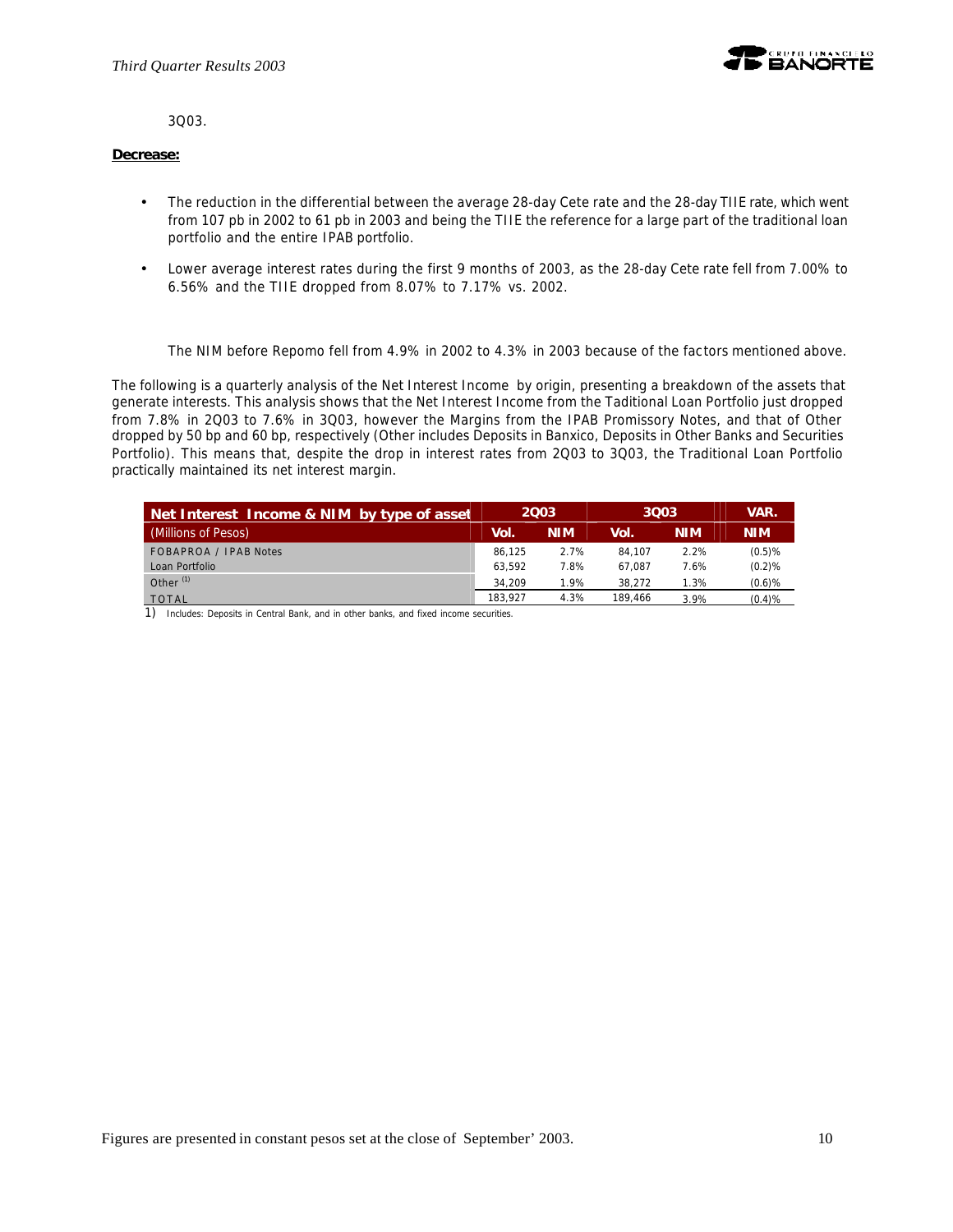

#### **Non Interest Income**

| <b>Non Interest Income</b>              | <b>QUARTER</b><br><b>ACCUMULATE</b> |        |         |         |         |
|-----------------------------------------|-------------------------------------|--------|---------|---------|---------|
| (Millions of Pesos)                     | 3002                                | 2003   | 3Q03    | 3002    | 3003    |
| + Fund Transfers                        | 48.7                                | 43.5   | 44.8    | 144.6   | 131.7   |
| + Account Management Fees               | 166.0                               | 164.2  | 183.5   | 504.3   | 496.3   |
| + Fiduciary                             | 193.0                               | 127.8  | 166.6   | 631.4   | 453.2   |
| + Credit Card                           | 150.1                               | 156.9  | 154.5   | 433.4   | 459.8   |
| + Income From loan portfolios acquired  | 271.4                               | 34.4   | 34.0    | 448.3   | 119.2   |
| + Electronic Banking Services           | 64.2                                | 56.4   | 58.9    | 188.6   | 179.6   |
| + From Fobaproa                         | 52.2                                | 33.1   | 251.9   | 257.2   | 332.2   |
| + Other Fees                            | 152.9                               | 150.4  | 147.9   | 403.6   | 420.5   |
| Fees on purchased services:             | 1,098.5                             | 766.7  | 1,042.1 | 3,011.3 | 2,592.5 |
| + Fund Transfers                        |                                     |        |         |         |         |
| + Other Fees                            | 209.0                               | 160.3  | 202.0   | 571.0   | 533.8   |
| + Expense From loan portfolios acquired | 156.7                               | 28.5   | 26.5    | 264.5   | 96.1    |
| <b>Fees Paid:</b>                       | 365.8                               | 188.8  | 228.5   | 835.5   | 630.0   |
| $=$ Net Fees                            | 732.7                               | 577.9  | 813.6   | 2,175.8 | 1,962.5 |
| + Foreign Exchange                      | 71.4                                | 119.8  | 100.6   | 249.4   | 304.0   |
| + Securities- Realized gains            | (90.8)                              | 307.2  | 69.7    | (15.2)  | 496.8   |
| + Securities- Unrealized gains          | (9.8)                               | (37.1) | 50.8    | (64.0)  | 10.4    |
| <b>Trading Income</b>                   | (29.1)                              | 390.0  | 221.1   | 170.3   | 811.3   |
| $=$ Non Interest Income                 | 703.6                               | 967.9  | 1,034.7 | 2,346.0 | 2,773.8 |

With the purpose of identifing the different origins that integrate the Non Interest Income, we present the following table:

| Non Interest Income     |        | <b>QUARTER</b> | <b>ACCUMULATE</b> |         |         |
|-------------------------|--------|----------------|-------------------|---------|---------|
| (Millions of Pesos)     | 3002   | 2003           | 3003              | 3002    | 3003    |
| Service                 | 510.8  | 495.1          | 513.2             | 1.471.8 | 1.478.4 |
| Recovery                | 221.9  | 82.8           | 300.4             | 703.9   | 484.1   |
| Trading                 | (29.1) | 390.0          | 221.1             | 170.3   | 811.3   |
| $=$ Non Interest Income | 703.6  | 967.9          | 1.034.7           | 2.346.0 | 2.773.8 |

The Non Interest Income for the quarter rose 6.9% vs. the previous quarter. This variation is due to several factors as explained below:

#### **Service Fees:**

Service fees rose by 3.7% vs. 2Q03 because of the increased activity in several service areas. Account Management fees rose by 11.8% and Electronic Banking Services Fees by 4.4%.

The accumulated Service Fees Income rose by 0.5% vs. 2002 because of a 6.1% increase in Credit Card fees, although some areas showed lower income because clients have become more efficient in the use of banking services as a result of the new charges and increases in service fees established since 1H02.

#### **Recovery:**

| Non Interest Income                          |       | <b>QUARTER</b> |       | <b>ACCUMULATE</b> |       |
|----------------------------------------------|-------|----------------|-------|-------------------|-------|
| (Millions of Pesos)                          | 3002  | 2003           | 3003  | 3002              | 3Q03  |
| <b>SERFIN</b>                                |       |                |       |                   |       |
| Fee Income (Fiduciary)                       | 148.1 | 88.6           | 120.6 | 495.8             | 323.4 |
| - Fee Expense (Other Fees Paid)              | 93.1  | 44.8           | 79.6  | 232.9             | 194.6 |
| $=$ Net Fees from Serfín                     | 55.0  | 43.8           | 41.0  | 262.9             | 128.8 |
| <b>LOAN PORTFOLIOS ACQUIRED</b>              |       |                |       |                   |       |
| Income                                       | 271.4 | 34.4           | 34.0  | 448.3             | 119.2 |
| - Expense                                    | 156.7 | 28.5           | 26.5  | 264.5             | 96.1  |
| $=$ Net Income from loan portfolios acquired | 114.7 | 5.9            | 7.5   | 183.8             | 23.1  |
| <b>FOBAPROA FEES</b>                         |       |                |       |                   |       |
| From FOBAPROA                                | 52.2  | 33.1           | 251.9 | 257.2             | 332.2 |
| $=$ Fobaproa Fees                            | 52.2  | 33.1           | 251.9 | 257.2             | 332.2 |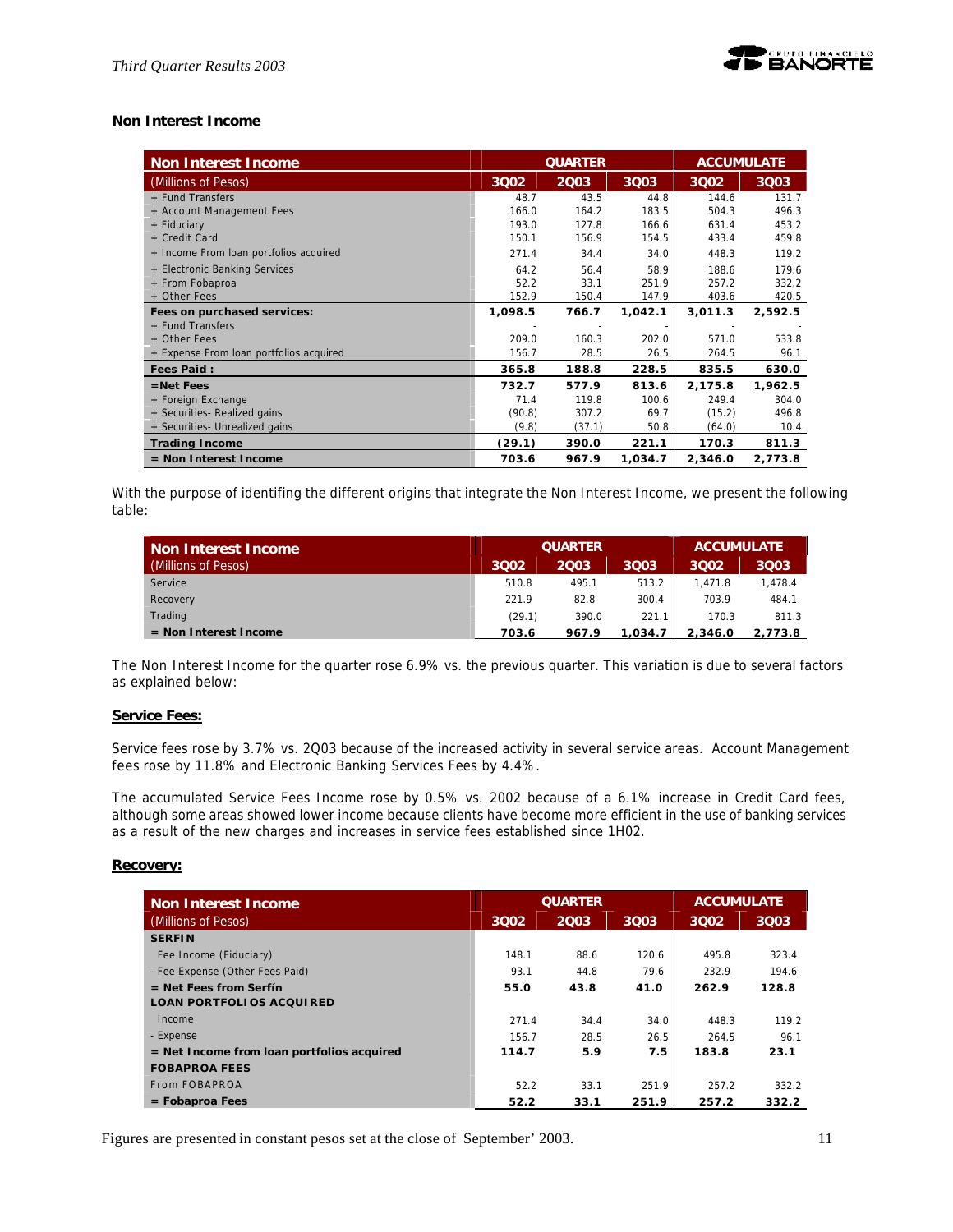

| Non Interest Income - Recovery Bank | <b>221 Q</b> | 82.8 | 300.4 | 703.9 | 484. |
|-------------------------------------|--------------|------|-------|-------|------|
|                                     |              |      |       |       |      |

The Non Interest Income from the Recovery Banking for the quarter rose by 262.8% vs. 2Q03, because of the retroactive charge from Dec.'02 of Ps 118.6 million (renegotiated with the IPAB last June) for the Bancen and Banpaís loan portfolio management and the greater collecting on the Bancen and Banpaís loans in the quarter. The accumulated Non Interest Income from Recovery Banking fell by 31.2%, however, in 4Q03 Ps 110 million in fees will be received from IPAB derived from a modification of the original agreement to manage the Serfin Loans portfolio that now includes the retroactive effect of managing Ps 2,800 million of additional assets that include mainly private companies stock and real state fiduciary rights that were received by Bancen since February 28, 2000. Later in this report it is included a section of the Recovery Banking showing more detailed information about this business unit.

#### **Trading:**

The quarterly Trading Income fell by 43.3% due mainly to the fact that in 2Q03 there were very high Security Realized Gains as a result of the favorable position in Treasury Fixed income securities that benefited from the considerable drop in interest rates. The Securities Unrealized Gains rose substantially from Ps 37.1 million loss to an earning of Ps 50.8 million.

The accumulated Trading Income rose by 376.4% vs. 2002 given the important increase in the Security Realized Gains and also to the 21.9% increase in Foreign Exchange.

#### **Non Interest Expense**

| <b>Non Interest Expense</b>          |         | <b>QUARTER</b> | <b>ACCUMULATE</b> |         |         |
|--------------------------------------|---------|----------------|-------------------|---------|---------|
| (Millions of Pesos)                  | 3Q02    | 2003           | 3003              | 3002    | 3Q03    |
| Personnel Expenses                   | 918.8   | 902.9          | 931.5             | 2.915.4 | 2.832.4 |
| +Professional Fees                   | 112.1   | 112.3          | 123.0             | 305.9   | 318.0   |
| +Operation & Administration Expenses | 550.2   | 546.1          | 612.2             | 1.714.9 | 1.674.9 |
| +Rent, Depreciation& Amortization    | 282.3   | 333.6          | 357.1             | 924.8   | 998.3   |
| $+$ Tax other than income tax        | 154.3   | 159.0          | 150.4             | 421.7   | 449.0   |
| +Contributions to IPAB               | 162.5   | 178.4          | 180.2             | 492.7   | 537.1   |
| - Corporate Expense Recoveries       |         |                |                   |         |         |
| $=$ Non Interest Expense             | 2.180.2 | 2.232.4        | 2.354.4           | 6.775.4 | 6.809.9 |

The quarter's Non Interest Expense rose by 5.5% vs. 2Q03. Personnel Expenses increased by 3.2% to the 5% raise in non-executive personnel salaries starting July. Professional Fees rose 9.5% due to projects related to the technological integration in IT Systems. Operation & Administration Expenses rose 12.1% due mainly to higher Advertising Expenses on campaigns aimed to promote low cost deposit and consumer loan products; changing the communications links of 350 branches and the higher cost of electricity in the summer. Expenses for Rents, Depreciation and Amortization rose by 7.0% as a result of higher amortizations of the Installation Expense, for equipment and software rental, and the amortization of the operating and technology integration projects of Bancrecer to Banorte. Other Taxes dropped by 5.4% and IPAB contributions rose 1.0% due to greater deposits.

The accumulated Non Interest Expense rose only by 0.5% vs. 2002, with reductions of 2.9% in Personnel Expenses and 2.3% in Operation & Administration Expenses as a result of the efforts targeted to controlling and reducing Operating Expenses. The main expense increase was reflected in Rents, Depreciation and Amortization, as a result of higher amortizations of the Installation Expense for equipment and software rental, and the amortization of operating and technology expenses related to the integration of Bancrecer to Banorte.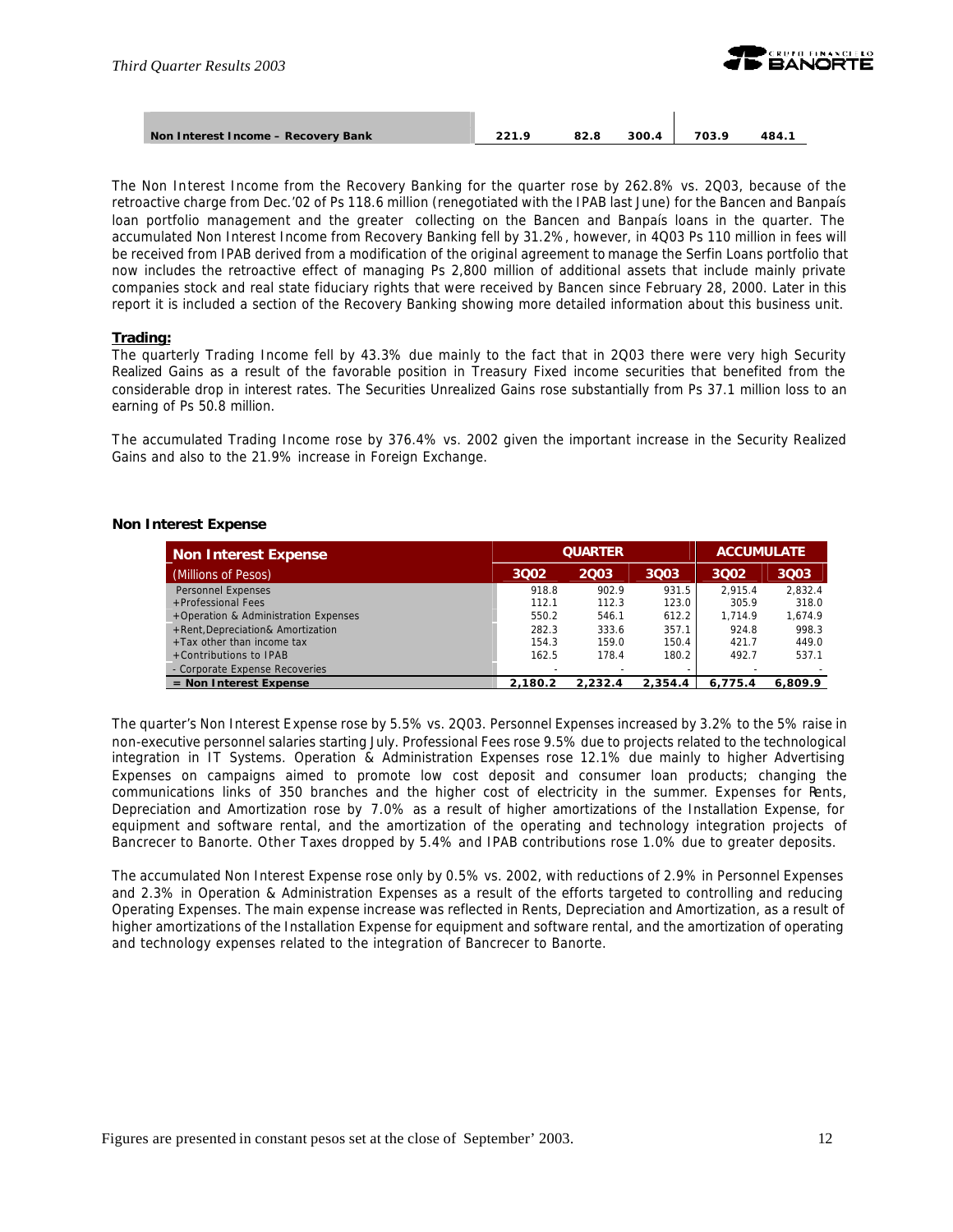# **Non Operating Income (Expense) Net**

| Non Operating Income (Expense)         |         | <b>QUARTER</b> | <b>ACCUMULATE</b> |         |         |
|----------------------------------------|---------|----------------|-------------------|---------|---------|
| (Millions of Pesos)                    | 3002    | 2003           | 3Q03              | 3002    | 3Q03    |
| +Other Revenues                        | 81.1    | 68.2           | 124.9             | 348.0   | 283.9   |
| +Foreign Exchange                      |         |                |                   |         |         |
| +Recoveries                            | 135.2   | 65.2           | 64.5              | 260.3   | 138.1   |
| +Repomo-other revenues                 | 1.2     | 1.2            | 3.1               | 3.0     | 9.3     |
| $=$ Non Operating Income               | 217.5   | 134.5          | 192.5             | 611.4   | 431.2   |
| -Other Expenses                        | (142.7) | (29.1)         | (51.7)            | (352.7) | (230.3) |
| -Foreign Exchange                      | (0.2)   |                | (2.1)             | (6.9)   | (2.1)   |
| -Repomo-other expenses                 | (81.2)  | (26.6)         | (57.2)            | (197.8) | (167.4) |
| $=$ Non Operating Expense              | (224.1) | (55.7)         | (111.0)           | (557.4) | (399.8) |
| $=$ Non Operating Income (Expense) Net | (6.6)   | 78.8           | 81.6              | 53.9    | 31.5    |

The Non Operating Income (Expense) Net for the quarter amounted Ps 86.1 million, up 3.6% vs. 2Q03. This variation was due to the following factors:

#### **Non Operating Income:**

An increase of Ps 56.7 million in Other Revenues, mostly from collecting insurance policy dividends and the cancellation of sundry creditors. Recoveries held steady with respect to 2Q03.

#### **Non Operating Expense:**

Other Expenses rose by Ps 22.6 million as compared with 2Q03 due mainly to the creation of provisions for UDI trusts write offs. Additionally, Repomo-Other Expenses rose by Ps 30.6 million because of higher inflation in the quarter.

The accumulated Non Operating Income (Expense) net for the year went from Ps 53.9 million in 2002 to Ps 31.5 million in 2003 because of an 18.4% reduction in Other Revenues, and 46.9% in Recoveries. In the other hand Other Expenses dropped by 28.3% vs 2002.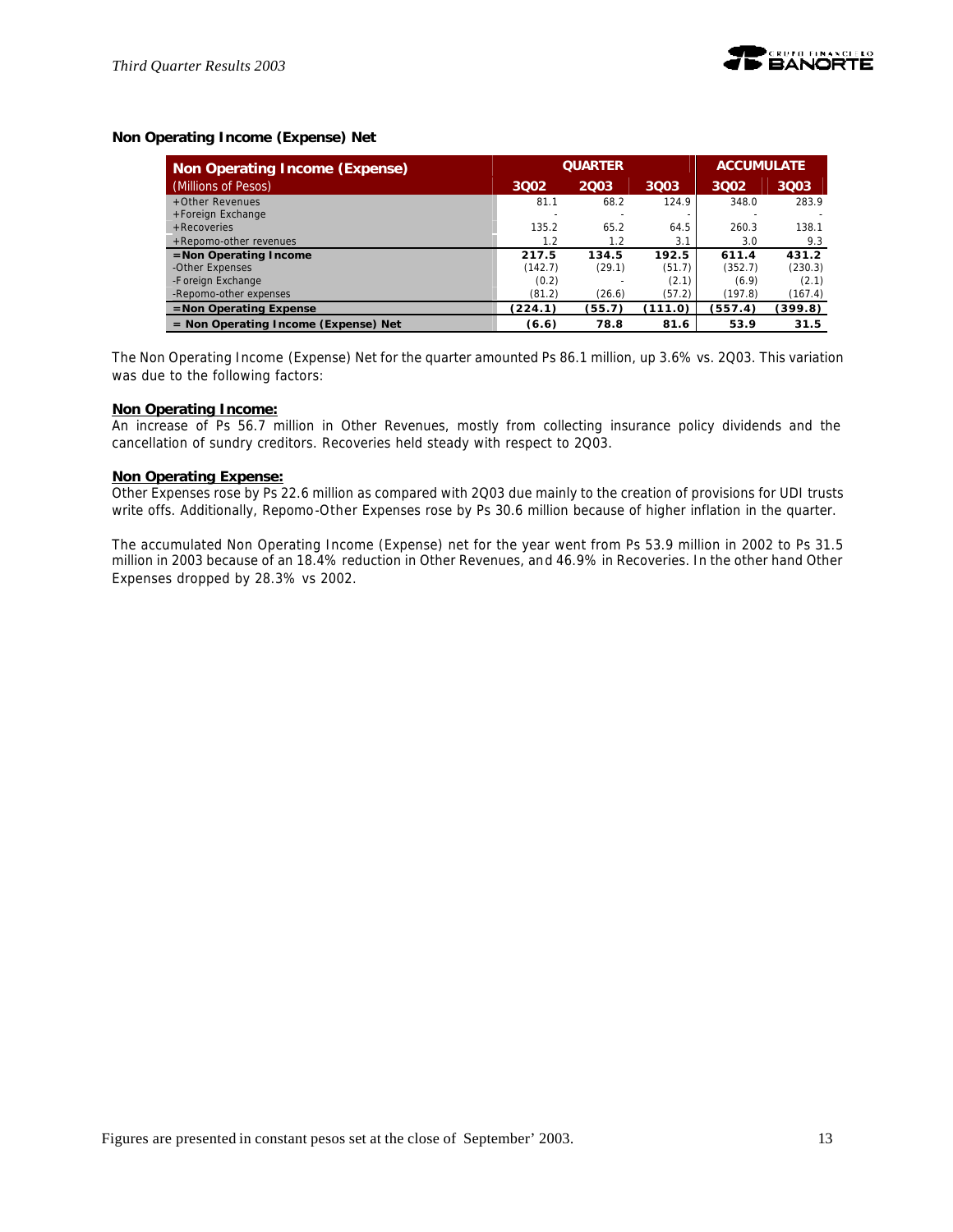# **Loan Portfolio**

| <b>Loan Portfolio</b>          | <b>TRADITIONAL</b><br><b>BANKING</b> |        | <b>RECOVERY</b><br><b>BANKING</b> |                          |        |                          | <b>FOBAPROA</b> |         |  |  | <b>TOTAL</b> |  |
|--------------------------------|--------------------------------------|--------|-----------------------------------|--------------------------|--------|--------------------------|-----------------|---------|--|--|--------------|--|
| (Millions of Pesos)            | 2003                                 | 3Q03   | 2003                              | 3003                     | 2003   | 3Q03                     | 2003            | 3Q03    |  |  |              |  |
| Commercial                     | 32,235                               | 32,236 | 1,083                             | 1,009                    |        | ٠                        | 33,318          | 33,245  |  |  |              |  |
| Corporate                      | 18,581                               | 19.776 | 1,083                             | 1,009                    |        | $\sim$                   | 19.663          | 20,786  |  |  |              |  |
| Commercial                     | 13,654                               | 12,459 | $\overline{\phantom{a}}$          |                          |        | $\overline{\phantom{a}}$ | 13,654          | 12,459  |  |  |              |  |
| <b>Financial Entities</b>      | 3,333                                | 3,644  | ٠                                 | ٠                        |        | ٠                        | 3,333           | 3,644   |  |  |              |  |
| Consumer                       | 7,031                                | 8,073  | 37                                | 37                       | ۰      | ٠                        | 7,068           | 8,110   |  |  |              |  |
| Credit Card                    | 2,169                                | 2,499  |                                   |                          |        |                          | 2,169           | 2,499   |  |  |              |  |
| Automobile                     | 4,046                                | 4,573  | 10                                | 11                       |        |                          | 4.057           | 4,585   |  |  |              |  |
| <b>Electronic Payroll</b>      | 816                                  | 1,001  | 26                                | 26                       |        |                          | 842             | 1,026   |  |  |              |  |
| <b>Mortgages</b>               | 11,791                               | 12,469 | 2,410                             | 2,356                    |        | $\overline{\phantom{0}}$ | 14,200          | 14,825  |  |  |              |  |
| <b>Government Entities</b>     | 7,608                                | 8,805  | 8                                 | 8                        | 78,860 | 76,019                   | 86,476          | 84,833  |  |  |              |  |
| <b>Government Entities</b>     | 7,608                                | 8,805  | 8                                 | 8                        |        |                          | 7,616           | 8,813   |  |  |              |  |
| <b>IPAB</b>                    |                                      |        | $\sim$                            | $\overline{\phantom{a}}$ | 78,860 | 76,019                   | 78,860          | 76,019  |  |  |              |  |
| Fobaproa                       | ٠                                    |        | ٠                                 | ۰                        | 6,683  | 6,652                    | 6,683           | 6,652   |  |  |              |  |
| Total                          | 61,997                               | 65,229 | 3,537                             | 3,410                    | 85,543 | 82,671                   | 151,078         | 151,310 |  |  |              |  |
| Total Loans w/o Fobaproa/ IPAB |                                      |        |                                   |                          |        |                          | 65,534          | 68,639  |  |  |              |  |
| Fobraproa / IPAB loans         |                                      |        |                                   |                          |        |                          | 85,543          | 82,671  |  |  |              |  |
| Past Due Loans                 |                                      |        |                                   |                          |        |                          | 3,911           | 3,414   |  |  |              |  |

The Total Loan Portfolio without Fobaproa /IPAB increased by 4.7% in the quarter, going from Ps 65,534 million to Ps 68,639 million. This growth is explained below:

- The Corporate Loans dropped by 8.8% partly because of Grupo Pulsar's payment of USD 50 million and the fact that some companies made sparse use of their credit lines, whereas Commercial Loans rose by 5.7% as new loans were granted during the quarter as part of the promotion targeted to medium and small companies.
- The Financial Entities Loans dropped 9.3% because of new loans granted in the quarter.
- Consumer Loans are still very dynamic and continue showing important increases, as reflected in the Credit Card Loans that rose 14.7% vs 2Q03 due to the promotional program to attract new clients as well as to the more widespread use of our card; Car Loans rose 13.0%, as a result of the 10,729 new loans granted in the quarter; and Electronic Payroll loans grew 21.9% because of the 34,988 new loans granted.
- Mortgage Loans rose 4.4% given the 2,085 new loans granted in the period.
- The Government Entities portfolio increased by 15.7% as new loans were granted to the Federal Government.
- The IPAB Portfolio dropped by 3.6% due mainly to the pre-payment of Ps 2,220 million that along with the Ps 740 million payed in 2Q03 totaled Ps 2,960 million as of 3Q03. These pre-payments are part of the Bancen and Banpaís portfolio and have a yield of TIIE + 0.85 pb. We are expecting another pre-payment for Ps 2,950 million next November.
- The exchange rate positive effect on the loan portfolio was Ps 411 million as the increase in the exchange rate that went form 10.50 pesos/dollar to 10.92 pesos/dollar from 2Q03 to 3Q03.

Past-due Loans fell by 12.7% vs. 2Q03 and closed with a balance of Ps 3,414 million, and a past-due loan ratio of 2.3%, due to Grupo Pulsar payment of a non performing USD 50 million loan.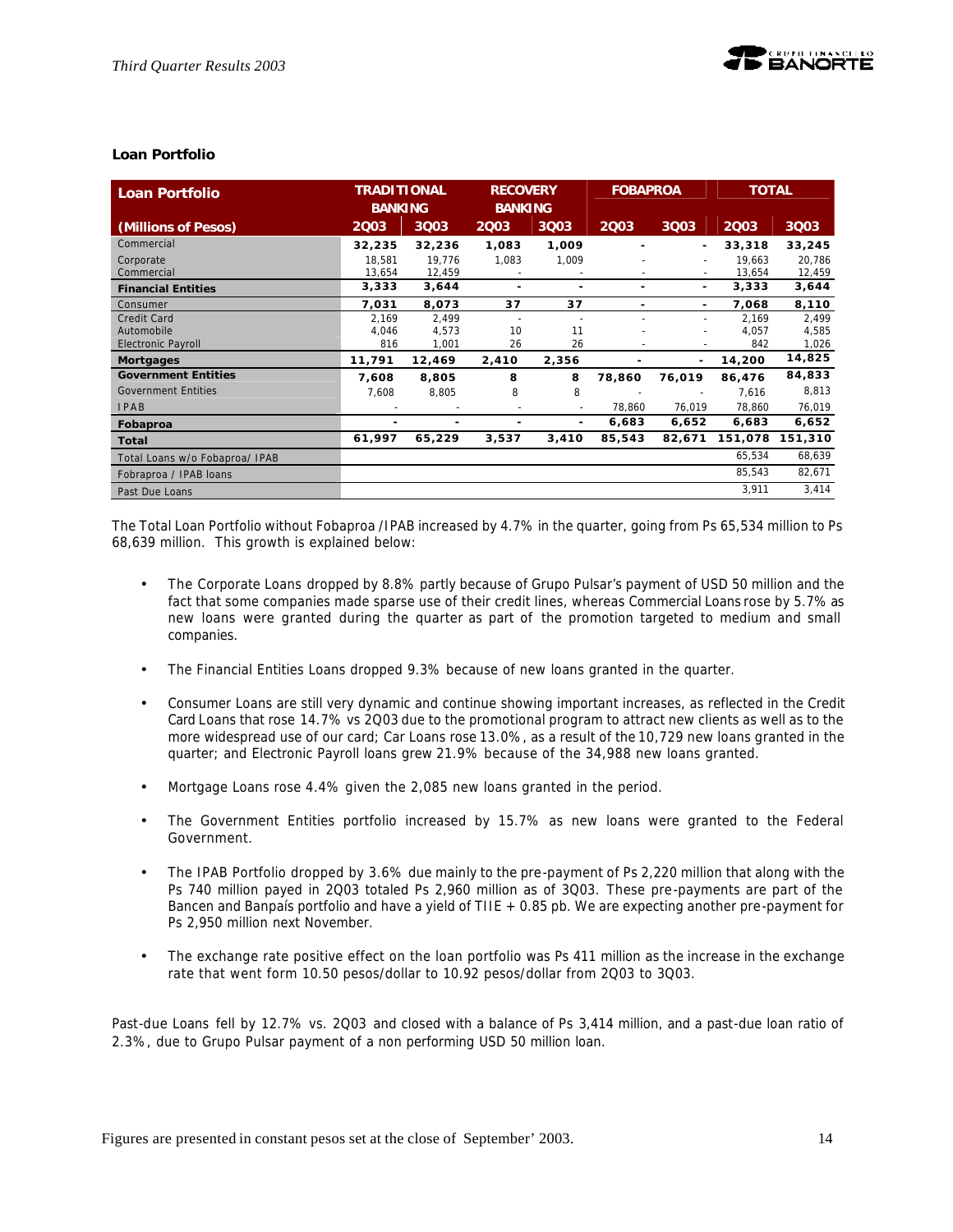

| <b>TRADITIONAL BANKING LOAN PORTFOLIO</b> |        |        |        |                                    |                  |
|-------------------------------------------|--------|--------|--------|------------------------------------|------------------|
| (Millions of Pesos)                       | 3002   | 2003   | 3Q03   | <b>%Quarterly</b><br><b>Growth</b> | %Anual<br>Growth |
| Commercial                                | 16.986 | 18.580 | 19.776 | 6.4                                | 16.4             |
| Corporate                                 | 11.836 | 13.654 | 12.459 | (8.8)                              | 5.3              |
| Mortgages                                 | 10.139 | 11.791 | 12.469 | 5.8                                | 23.0             |
| Automobile                                | 2.671  | 4.046  | 4.573  | 13.0                               | 71.2             |
| Credit Card                               | 1.579  | 2.169  | 2.499  | 15.2                               | 58.2             |
| <b>Electronic Payroll</b>                 | 471    | 816    | 1.001  | 22.7                               | 112.4            |
| <b>Government Entities</b>                | 3.995  | 7.608  | 8,805  | 15.7                               | 120.4            |
| <b>Financial Entities</b>                 | 1.557  | 3.333  | 3,644  | 9.3                                | 134.0            |
| Total                                     | 49.234 | 61.997 | 65.229 | 5.2                                | 32.5             |

Comparing the Traditional banking loan portfolio at the close of 3Q03 with that of 3Q02, there have been substantial increases due to new loan granting which represented an overall growth of 32.5%. Consumer loans showed an important growth as Electronic payroll loans increased 112.4%, Automobile loans, 71.2% and Credit Cards, 58.2% Mortgage loans continued growing at a 23.0% level. Financial and Government Entities showed increases above 100% each. Finally, Commercial and Corporate loans also showed good growths of 16.4% and 5.3%, respectively. These growths are the result of the aggressive promotion Banorte made to place new loans and they also reflect a very dynamic Consumer Sector as well as high loan demand among companies.

#### **Classified Loans**

| Millions de Pesos  |              | <b>RESERVES</b>   |                 |                 |                 |  |
|--------------------|--------------|-------------------|-----------------|-----------------|-----------------|--|
| Category           | <b>LOANS</b> | <b>COMMERCIAL</b> | <b>CONSUMER</b> | <b>MORTGAGE</b> | <b>RESERVES</b> |  |
| $\overline{A}$     | 54,573       | 282               | 33              | 52              | 367             |  |
| B                  | 5,834        | 159               | 98              | 163             | 419             |  |
| C                  | 2,430        | 457               | 112             | 162             | 730             |  |
| D                  | 1,011        | 45                | 162             | 504             | 711             |  |
| E                  | 1.307        | 1,127             | 166             |                 | 1,293           |  |
| Total              | 65,154       | 2,069             | 570             | 881             | 3,521           |  |
| Not Classified     | 169          |                   |                 |                 |                 |  |
| Excempted          | 86.996       |                   |                 |                 |                 |  |
| Total              | 152,319      | 2,069             | 570             | 881             | 3,521           |  |
| Reserves           |              |                   |                 |                 | 4,355           |  |
| Excess / (Deficit) |              |                   |                 |                 | 835             |  |

Note : Consolidated with UDIS. With September'03, per application of Report 1449,1460,1480 Y 14 of the CNByV (the National Banking and Securities Commission). (\*) Includes Financial Intermediaries, Government Entities, Irrevocable Lines of Credit and Signatures Guarantees Granted. Includes Ps 1,009 millions of Irrevocable lines of credit

#### **Loans Loss Reserves (LLR)**

| <b>Loan Loss Reserves</b>               | 3Q03           |               |       |  |
|-----------------------------------------|----------------|---------------|-------|--|
| (Millions of Pesos)                     | <b>BANORTE</b> | <b>BANCEN</b> | Total |  |
| PREVIOUS PERIOD END BALANCE             | 4,090          | 445           | 4,535 |  |
| Provision taken in the period           | 133            | 3             | 136   |  |
| UDI trusts transfers                    | 19             |               | 20    |  |
| Charge offs and discounts (1):          |                |               |       |  |
| Commercial Portfolio                    | (285)          |               | (285) |  |
| Foreclosed assets                       |                |               |       |  |
| <b>Consumer Portfolio</b>               | (41)           |               | (41)  |  |
| Mortgage Portfolio                      | (21)           | (1)           | (22)  |  |
|                                         | (347)          | (1)           | (348) |  |
| C ost of debtors support programs       | (29)           | (4)           | (33)  |  |
| Valuation and Others                    | 46             |               | 46    |  |
| <b>LOAN LOSS RESERVES AT PERIOD END</b> | 3,912          | 443           | 4,355 |  |

(\*) It does not include UDI trusts eliminations.

During the quarter, Ps 136 million were provisioned through the Income Statement and Ps 348 million were taken out through Charge offs and discounts related to Collections and restructuring of loans, from which Ps 285 millions came from Commercial loans, Ps 41 millions came from Consumer loans, and Ps 22 millions from Mortgage loans. The Loan Loss Reserve balance at the end of 3Q03 was Ps 4,355 million.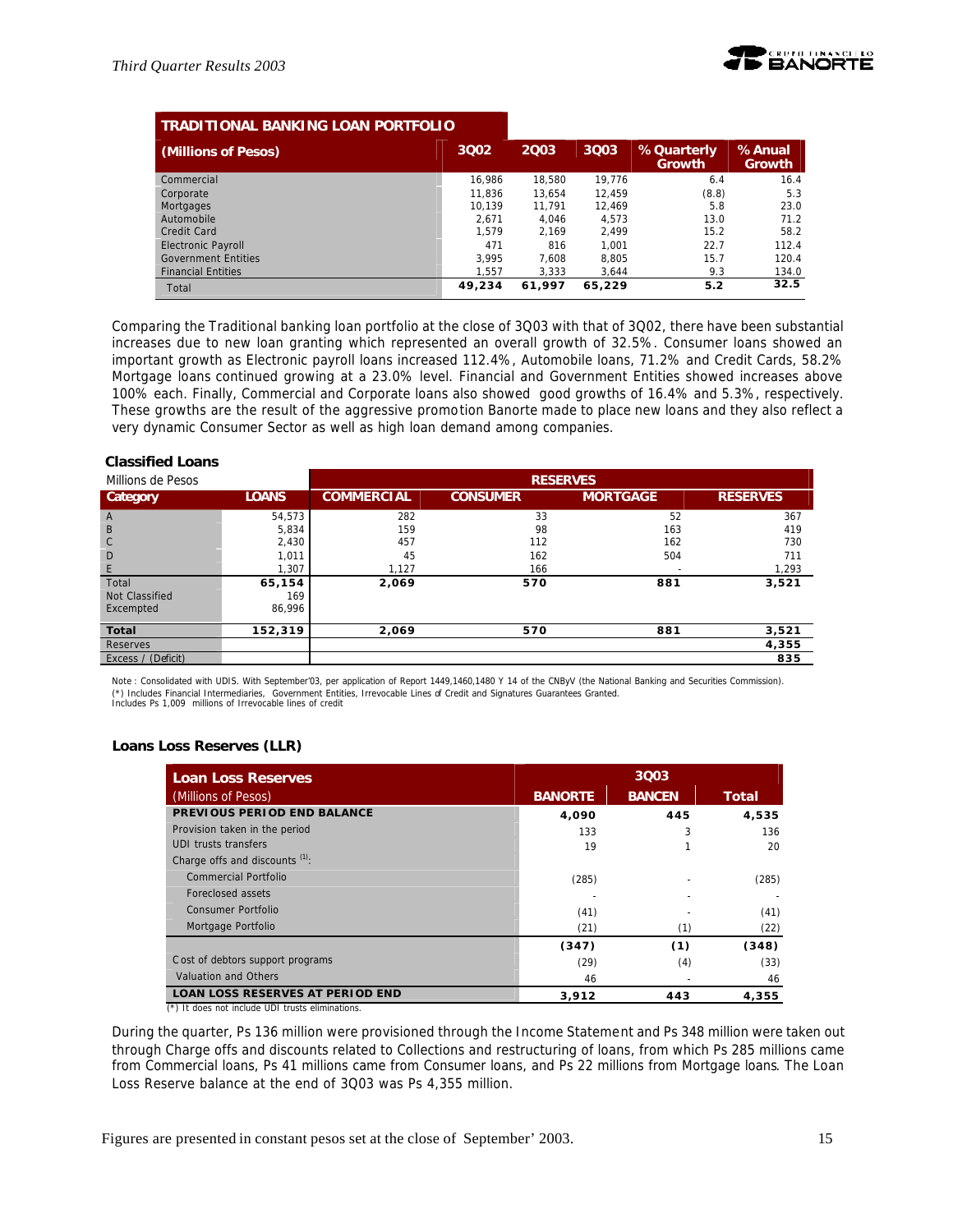#### **Reserve Coverage**

| <b>Reserve Coverage</b>         |                          |                 |                                          |
|---------------------------------|--------------------------|-----------------|------------------------------------------|
| (Millions of Pesos)             | <b>Past Due</b><br>Loans | <b>Reserves</b> | <b>Reserves/Past</b><br><b>Due Loans</b> |
| <b>BANORTE</b>                  |                          |                 |                                          |
| Comercial                       | 1,701                    | 1,701           | 100.0%                                   |
| <b>Financial Intermediaries</b> |                          |                 |                                          |
| Consumer                        | 377                      | 377             | 100.0%                                   |
| Mortgage                        | 1,018                    | 1,018           | 100.0%                                   |
| <b>Goverment Entities</b>       | 8                        | 8               | 100.0%                                   |
| Surplus                         |                          | 808             |                                          |
| <b>Total Banorte</b>            | 3,103                    | 3,912           | 126.1%                                   |
| <b>BANCEN</b>                   |                          |                 |                                          |
| Comercial                       | 169                      | 169             | 100.0%                                   |
| <b>Financial Intermediaries</b> | ٠                        |                 |                                          |
| Consumer                        |                          |                 |                                          |
| Mortgage                        | 141                      | 141             | 100.0%                                   |
| <b>Goverment Entities</b>       |                          |                 |                                          |
| Surplus                         |                          | 133             |                                          |
| <b>Total Bancen</b>             | 311                      | 443             | 142.4%                                   |
| <b>Total Banking Sector</b>     | 3,414                    | 4,355           | 127.6%                                   |

The Reserve Coverage of the Banking Sector at 3Q03 was 127.6%. For Banorte the reserve coverage was 126.1% and 142.4% for Bancen. Both Banks have individual coverages of 100.0% for each type loan portfolio, with surpluses of Ps 808 million in Banorte and Ps 133 million in Bancen.

#### **Deposits**

| <b>Deposits</b>                         |         |         |         |
|-----------------------------------------|---------|---------|---------|
| (Millions of Pesos)                     | 3002    | 2003    | 3003    |
| <b>Demand Deposits</b>                  | 49,425  | 55,845  | 57,279  |
| <b>Time Deposits</b>                    | 84.115  | 94.874  | 103.034 |
| <b>Bonds</b>                            | 1.381   | 266     |         |
| <b>Traditional Deposits</b>             | 134,920 | 150,985 | 160,313 |
| On behalf of Third Parties Deposits (*) | 72.545  | 47.525  | 54,332  |
| <b>Total Deposits</b>                   | 207,465 | 198,510 | 214,645 |

(\*) Accounted in Memorandum Accounts.

The quarter closed with an Total Deposits balance of Ps 214,645 million, 8.1% higher than that of 2Q03. Tradition Deposits rose by 6.2% vs. the previous quarter due to new deposits generated by the promotion and advertising campaigns for low-cost deposit products. The Demand Deposits increased by 2.6% and the Term Deposit by 8.6%. Bank Bonds balance expired during the quarter. Annually, Total Deposits rose by 3.5% vs. 3Q02, with increases of 15.9% in Demand Deposits and 22.5% in Term Deposits. Our Strategy is to strive for the optimization of Banorte's mix of deposits.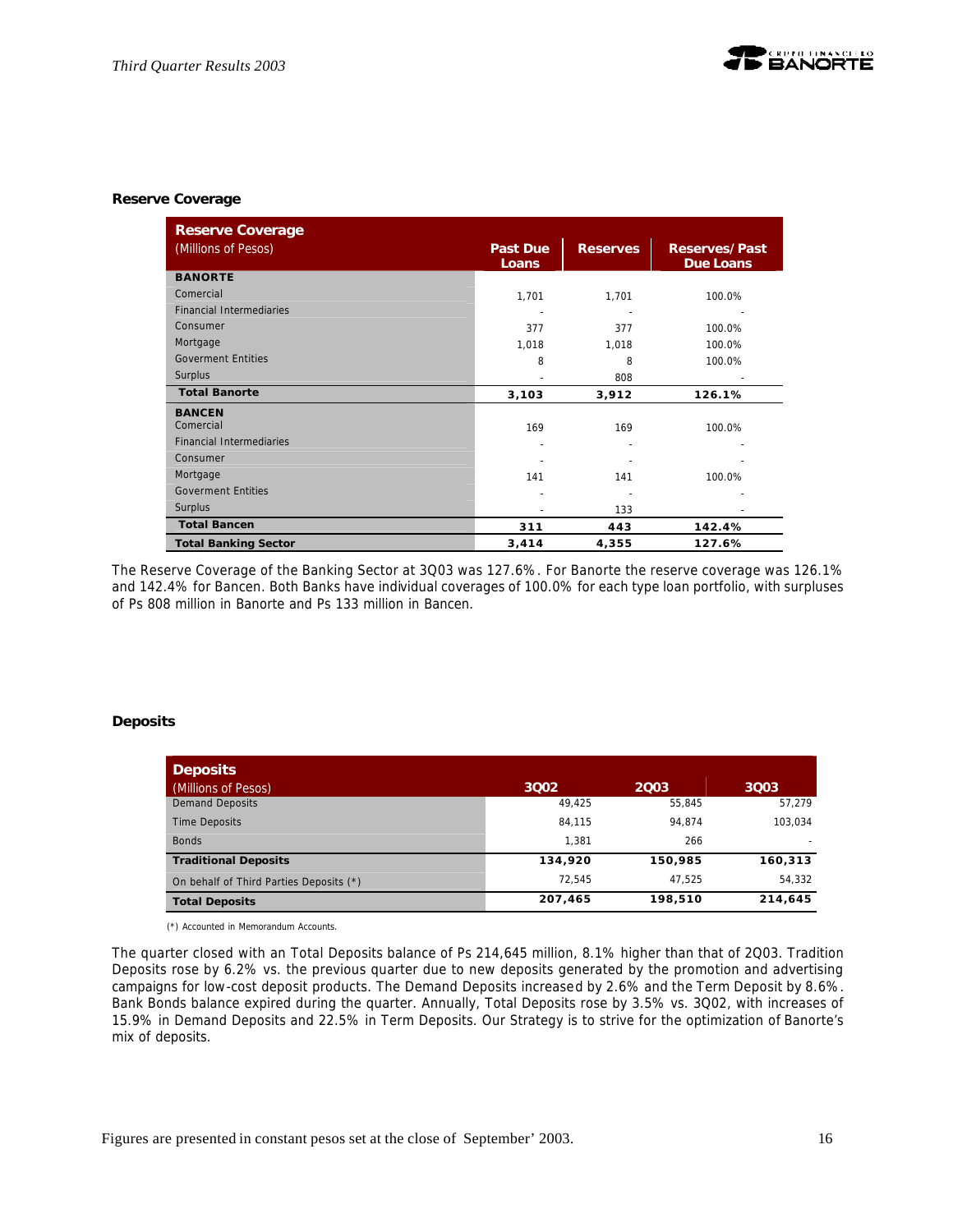# **Capitalization**

| :apitalization                    |        |        |
|-----------------------------------|--------|--------|
| (Millions of Pesos)               | 2003   | 3003   |
| Tier 1 Capital                    | 10.896 | 11.355 |
| Tier 2 Capital                    | 2.382  | 2,427  |
| <b>Net Capital</b>                | 13,278 | 13,782 |
| Credit risk assets                | 77.482 | 79.428 |
| Net Capital/ Credit Risk Assets   | 17.1%  | 17.4%  |
| Total risk assets (1)             | 97.585 | 99.832 |
| Tier <sub>1</sub>                 | 11.2%  | 11.4%  |
| Tier 2                            | 2.4%   | 2.4%   |
| <b>Total Capitalization Ratio</b> | 13.6%  | 13.8%  |

(1) Includes Market Risks. Without inter-company eliminations.

Note.- The disclosure of capital and credit risk assets is included in the Notes to Banking Sector Financial Statements section.

At the close of 3Q03, The Banking Sector's capitalization ratio was 13.8% considering both credit and market risks and 17.4% considering only credit risk. The Tier 1 was 11.4% and 2.4% for Tier 2. The Net Capital increased mainly as a result of the profits generated during the quarter.

### **US Dollar Assets and Liabilities**

| <b>US Dollar Assets and Liabilities</b><br>(Millions of Dollars) | 2003  | 3003  |
|------------------------------------------------------------------|-------|-------|
| Assets                                                           |       |       |
| Cash                                                             | 34    | 41    |
| Deposits on Foreign Banks                                        | 305   | 295   |
| <b>Intergroup Deposits</b>                                       |       |       |
| <b>USCP</b>                                                      | 78    | 96    |
| <b>Remittances Securitization Trust</b>                          | 11    | 15    |
| Investment portfolio                                             | 592   | 641   |
| Loan portfolio                                                   | 1,021 | 979   |
| Fobaproa - IPAB Notes(1)                                         | (25)  | (28)  |
| <b>Cross Currency Swaps</b>                                      | 27    |       |
| Foreign Exchange Derivatives                                     | 33    | 73    |
| Other assets                                                     | 33    | 17    |
| <b>Total Assets</b>                                              | 2,108 | 2,130 |
| Liabilities                                                      |       |       |
| <b>Retail Deposits</b>                                           | 1,045 | 993   |
| Market Issues                                                    | 39    | 34    |
| Loans from Banks                                                 | 133   | 93    |
| Intergroup Funding                                               |       |       |
| <b>Development Banks</b>                                         | 93    | 83    |
| <b>Cross Currency Swaps</b>                                      | 552   | 686   |
| Deferred payments                                                |       |       |
| Loan Loss Reserves                                               | 120   | 99    |
| <b>Subordinated Debentures</b>                                   | 112   | 112   |
| Foreign Exchange Derivatives                                     | 6     | 5     |
| Other liabilities                                                | 9     | 25    |
| <b>Total Liabilities</b>                                         | 2,108 | 2,130 |

(1) The balance is net of Fobaproa checking accounts.

The balance of US dollar assets closed 3Q03 at USD 2,130 million, 1.0% higher than in 2Q03. The USCP Investment, the Investment Portfolio and the Foreign Exchange Derivatives grew by 23%, 8% and 121%, respectively, while Foreign Bank Deposits and the Loan Portfolio fell by 3% and 4%, respectively.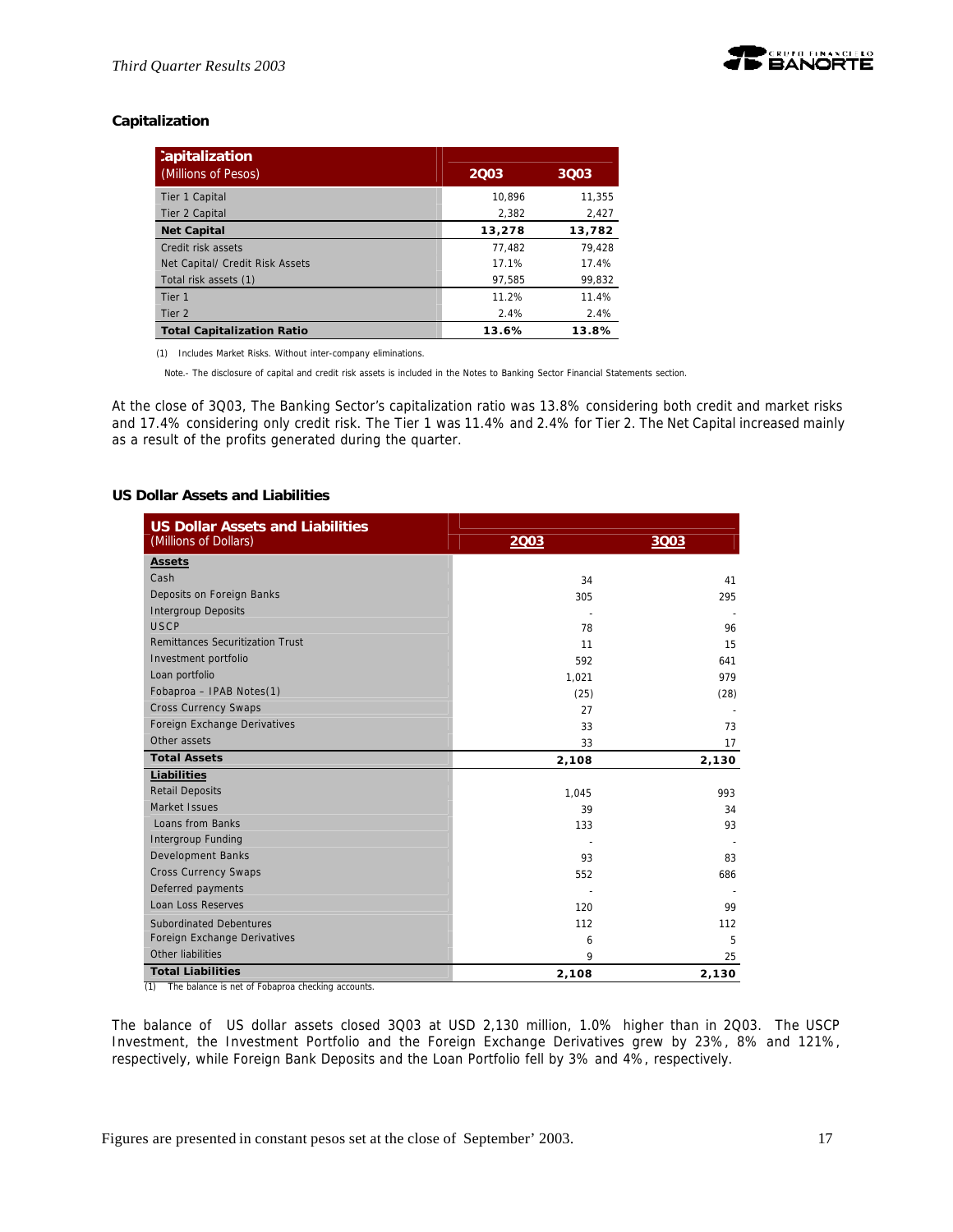

# **Recovery Banking**

#### **Achievements**

The Banorte Recovery Banking has been the most important loan recovery and asset administration unit in the Mexican market since it was established in 1997. For the last 3 years, it has contributed with over 30% of the Group's Banking Sector profits. Its most outstanding achievements include: the purchase of nearly 42% of the portfolios auctioned by the IPAB as of today, an average collecting rate of over 40%, and having performed the first securitization of mortgage loans in Mexico which received a "AAA" rating by Fitch, which means "the highest loan quality" and represents the highest rating given by Fitch Mexico in the scale of domestic ratings.

### **Current Situation**



At present, it manages Ps 59,488 million in assets, as shown in the following chart:

The contribution that the acquired loans make to this business unit's profit has become increasingly important, more so than those from the IPAB portfolio administration.



#### **Loan Purchases in 3Q03**

In 3Q03. Sólida Administradora de Portafolios purchased from the IPAB 2 new loans for a total value of Ps 1,914 million, at a price of 5.47 cents per peso, including commercial loans. It also purchased a mortgage loan portfolio for a total value of Ps 1,189 million from BBVA Bancomer, at a price of 17.3 cents per peso.

#### **Future Plans**

Banorte intends to continue purchasing new loan portfolios, as well as manage and market assets. The purpose is to extend this important business unit's life. There is current information about IPAB and private loan portfolios that will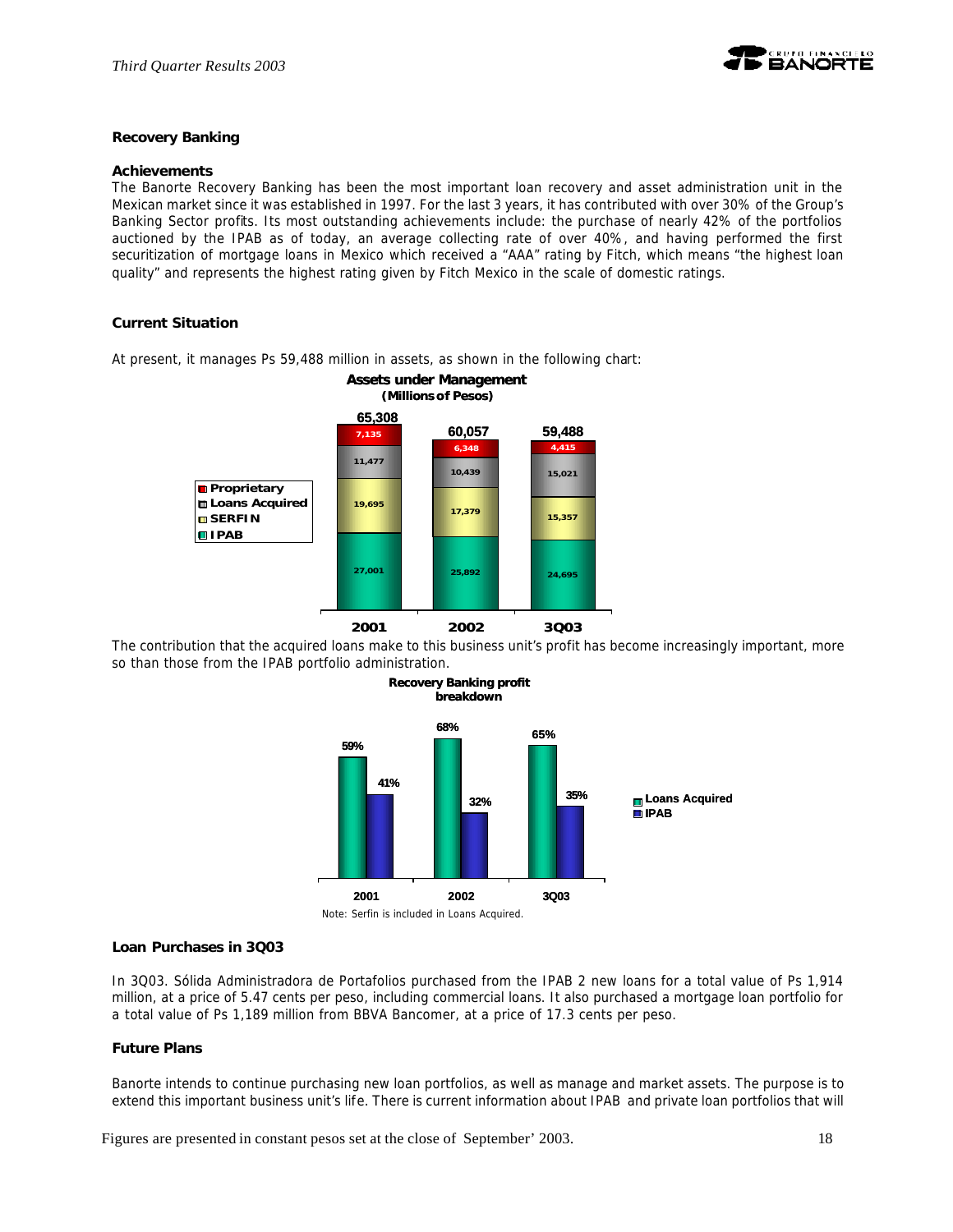

be set up for bids between 4Q03 and 3Q04 for over Ps 27,184 million. This business unit will take part in the bidding only for the more attractive ones that fit into the defined strategy.

The vision of the present administration of the recovery and asset management business is that it shall continue to contribute substantially to the Group's Banking Sector even in the long run by creating formulas to market assets that go beyond a mere loan portfolio recovery.

# **Recovery Banking**

| <b>Recovery Banking Income Statement</b> | <b>ACCUMULATED</b> |      |
|------------------------------------------|--------------------|------|
| (Millones de Pesos)                      | 3002               | 3Q03 |
| Net Interest Income                      | (5)                | (8)  |
| +REPOMO-margin                           |                    |      |
| =Net Interest Income After REPOMO        | (5)                | (8)  |
| - Loan Loss Provisions                   | $\overline{7}$     | 66   |
| = Net Interest Income After Provisions   | (12)               | (74) |
| + Fiduciary                              | 263                | 129  |
| + Fobaproa Fees (1)                      | 257                | 332  |
| + Other Fees                             | 223                | 40   |
| Non Interest Income                      | 743                | 501  |
| = Total Operating Income                 | 731                | 427  |
| Non Interest Expense                     | 218                | 158  |
| $=$ Net Operating Income                 | 513                | 269  |
| - Other Revenues and Expenses            |                    | 35   |
| $=$ Pre-tax Income                       | 513                | 304  |
| - Income Tax & Profit Sharing            | 47                 |      |
| - Tax on Asset                           |                    |      |
| - Deferred Income Tax & Profit Sharing   |                    |      |
| $=$ Net Income before Subsidiaries       | 466                | 304  |
| + Undistributed Earnings of Subsidiaries | (26)               | 17   |
| = Net Income-continuos Operation         | 440                | 322  |
| + Extraordinary Items, net               |                    |      |
| - Minoritary Income                      |                    |      |
| $=$ Total Net Income                     | 440                | 322  |

(1) Net Figures.

(2) Includes Net Income From Loan Portfolios.

The following table shows the amounts of assets managed by the Recovery Bank and the concepts where these assets are found, as well as the items where the income from each portfolio are registered

| <b>Assets Under</b><br><b>Management</b><br>(Millions of Pesos) | 3003             | <b>ACCOUNTING IN THE BALANCE</b><br><b>SHEET</b> | ACCOUNTING IN THE INCOME<br><b>STATEMENT</b>                                          |
|-----------------------------------------------------------------|------------------|--------------------------------------------------|---------------------------------------------------------------------------------------|
| Fobaproa-IPAB: Portfolios                                       |                  |                                                  |                                                                                       |
| Banking Sector (1)                                              | 17.836           | Out of balance trusts                            | Fees from FOBAPROA                                                                    |
| Serfin                                                          | 11.355           | Serfin Trust                                     | Fiduciary                                                                             |
| Repossesed assets                                               | 10.882           | Out of balance trusts                            | Fobaproa fees and Fiduciary                                                           |
| Loans purchased to IPAB:                                        | 40,073<br>14.748 | Sólida Administradora de Portafolios<br>Bancen   | Undistributed Earnings from Subsidiaries (Sólida)<br>and Non Interest Income (Bancen) |
| <b>Banking Sector Portfolio:</b>                                |                  |                                                  |                                                                                       |
| Banking Sector (1)                                              | 3.318            | Banorte's Portfolio                              | Net Interest Income                                                                   |
| Repossesed assets                                               | 1.350            | Banorte's Repossesed assets                      | O ther Revenues and Expenses                                                          |
|                                                                 | 4.668            |                                                  |                                                                                       |
| Total<br>.<br>.                                                 | 59,488           | . .                                              |                                                                                       |

(1) Includes the loan portfolios sold to Fobaproa by Bancen and Banpaís.

This section is intended to dimension the Recovery Banking business contribution to the Banking Sector. Recovery Banking has contributed substantially in the last years to the Banking Sector's earnings and it's future contribution will depend on the development of this business unit as well as that of the Traditional GFNorte Banking Business.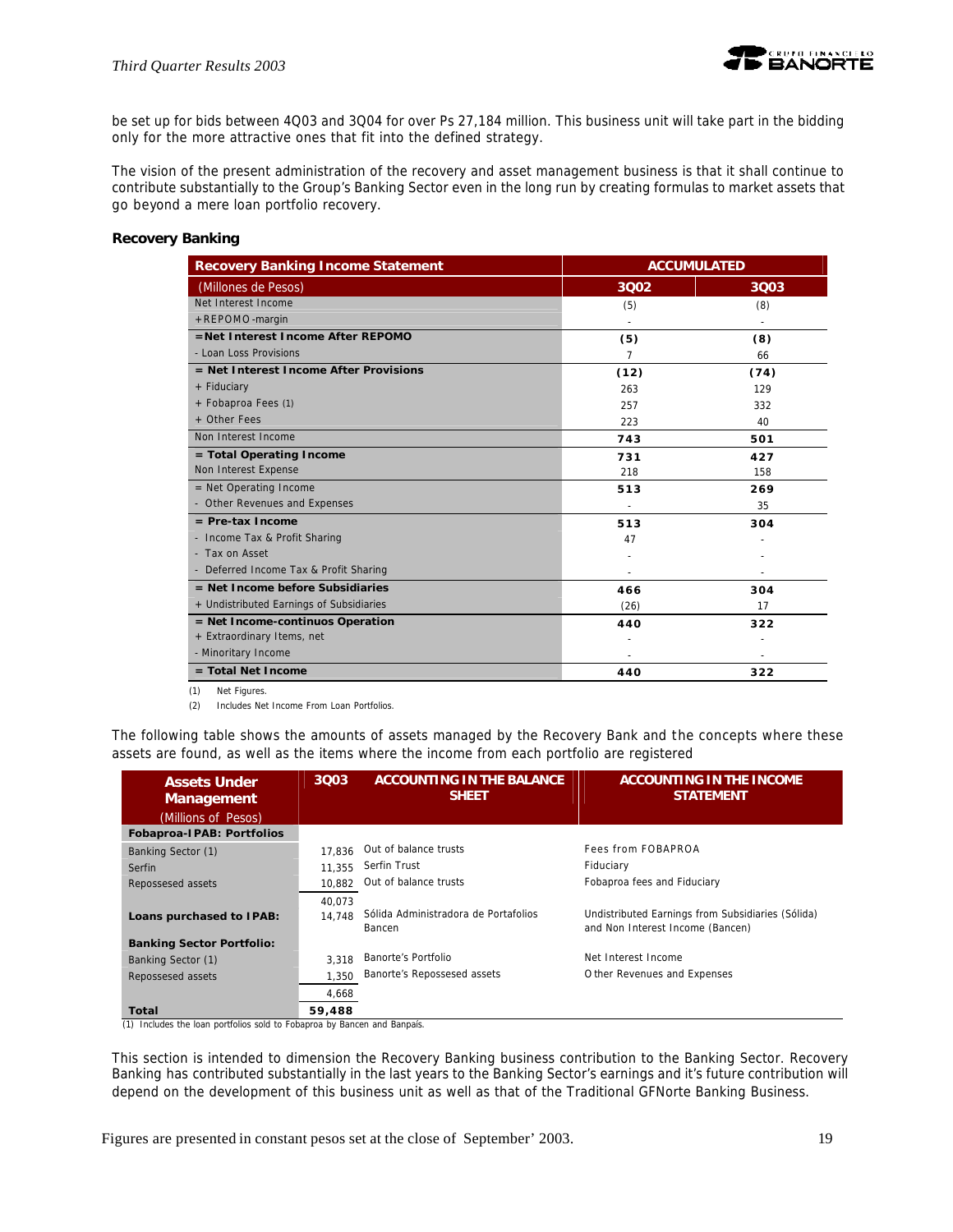

A breakdown of the Recovery Banking contribution to the earnings of said Sector is given below.

The basis to calculate these figures were the assets managed by Recovery Banking which consist of: the loan portfolios ceded to Fobaproa by Bancen and Banpaís before being sold, the purchase of collecting rights of the Serfin Portfolio, and the portfolios bought to the IPAB. Additionally, it administrates own portfolio which, given its characteristics, have been transferred to be collected through the Recovery Banking.

| <b>Recovery Banking Contribution</b>  | <b>ACCUMULATED</b> |       |  |
|---------------------------------------|--------------------|-------|--|
| (Millions of Pesos)                   | 3002               | 3003. |  |
| <b>Traditional Banking Net Income</b> | 689                | 1.073 |  |
| Recovery Bank Net Income              | 440                | 322   |  |
| Banking Sector Net Income(*)          | 1,129(1)           | 1.395 |  |
| $=$ % of Contribution                 | 39.0%              | 23.1% |  |

 (\*) Banking Sector 100.0% (1) Excludes Ps 420 millions of a extraordinary income from Generali.

The Recovery Banking contributed with Ps 322 million to the accumulated profits of the Banking Sector as of 3Q03, equivalent to a 23.1% participation.

We received Ps 118.6 millions of Fobaproa fees for the management fees on the Bancen and Banpaís loan portfolios since Dec 1'02 until June 2003, as in June the agreement was renegotiated with IPAB in order to extend it until December 31st, 2004.

On the other hand, Banorte is negotiating with IPAB to extend the t erm of the Serfin loans collections agreement, that acquired in 1T00 for 4 years, in order to prolong the period of contribution of this portfolio to the Recovery Banking income, for 2 more years. We expect to receive Ps 110 million from IPAB for retroactive fees from February 28, 2000 to September,2003 derived from the administration of Ps 2,800 in assets that were received since the beginning but were not included in the original agreement. These assets include mainly private companies stock and real state fiduciary rights.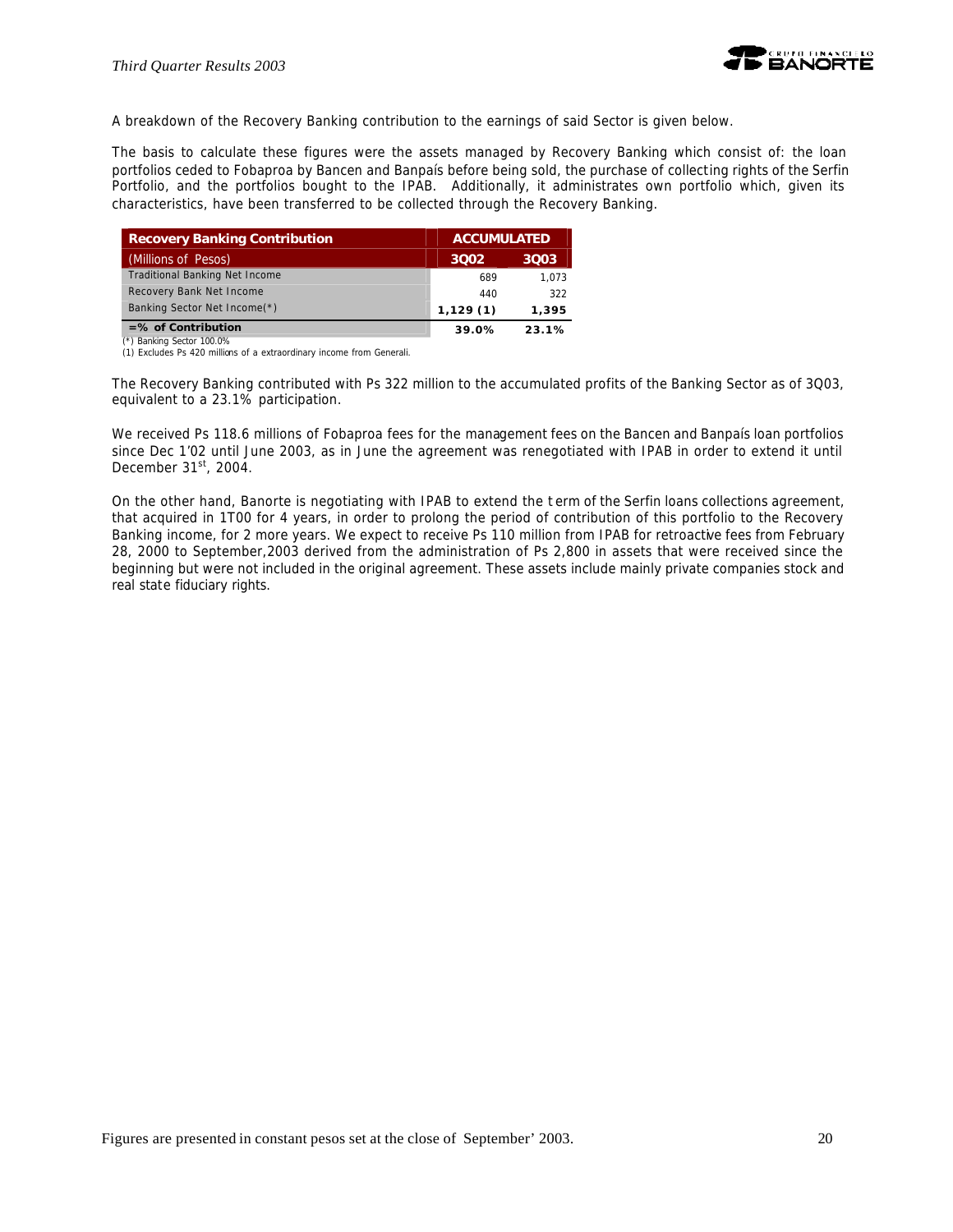

# **2.- Brokerage Sector**

| <b>Brokerage Sector</b> |           | <b>QUARTER</b> |           |           | <b>ACCUMULATE</b> |
|-------------------------|-----------|----------------|-----------|-----------|-------------------|
| (Millions of Pesos)     | 3002      | 2003           | 3003      | 3002      | 3Q03              |
| <b>Brokerage House</b>  |           |                |           |           |                   |
| Net Income              | 5.9       | 25.4           | 40.1      | 61.0      | 72.3              |
| Equity                  | 315.5     | 362.4          | 399.2     | 315.5     | 399.2             |
| <b>Total Assets</b>     | 456.9     | 457.3          | 549.7     | 456.9     | 549.7             |
| Assets under Management | 129.130.6 | 126.262.7      | 132.840.7 | 129.130.6 | 132.840.7         |
| ROE %                   | 7.5%      | 28.9%          | 42.1%     | 27.9%     | 26.9%             |

The *Brokerage Sector* (Brokerage House) showed a Ps 40.1 million profit during 3Q03, 57.9% higher than in 2Q03 and accumulated Ps 72.3 million in the year, 18.5% higher than the accumulated for 2002.

The income generated from money market operation was Ps 132.9 million so far this year. It is important to point out that despite the low interest rated during the quarter and as a result of the strategies taken throughout the year, income was 41% higher than in the previous quarter.

The Institution's stock brokerage income was Ps 15.8 million, 6% higher than in 2Q03. This was due to the fact that the international environment has remained positive as the local financial markets showed a very favorable development. In the third quarter, operations volume was Ps 16,093 million with a 11.6% market share, ranking 2<sup>nd</sup> place. The yearly operations volumes was Ps 44,759 million for an 11.84% market share, also ranking  $2^{nd}$  place in operations.

The Assets under Management increased 5.2% in the quarter and 2.9% vs. 2002, closing the period with a Ps 132,841 million balance.

### **3.-Long Term Savings Sector**

| <b>Long Term Savings Sector</b>   | <b>QUARTER</b> |             |          | <b>ACCUMULATE</b> |          |
|-----------------------------------|----------------|-------------|----------|-------------------|----------|
| (Millions of pesos)               | 3002           | <b>2Q03</b> | 3Q03     | 3002              | 3Q03     |
| Afore                             |                |             |          |                   |          |
| Net Income                        | 85.3           | 39.2        | 80.1     | 201.4             | 191.3    |
| Equity                            | 1,382.5        | 1.149.6     | 1,229.7  | 1,382.5           | 1,229.7  |
| <b>Total Assets</b>               | 1.701.2        | 1,356.5     | 1,496.3  | 1.701.2           | 1,496.3  |
| Assets under Management (SIEFORE) | 18,638.2       | 22,283.7    | 23,653.0 | 18,638.2          | 23,653.0 |
| ROE %                             | 25.4%          | 13.9%       | 26.9%    | 20.8%             | 22.5%    |
| <b>Insurance</b>                  |                |             |          |                   |          |
| Net Income                        | (0.7)          | 52.3        | 31.3     | 55.7              | 128.5    |
| Equity                            | 200.0          | 327.5       | 360.2    | 200.0             | 360.2    |
| <b>Total Assets</b>               | 1,921.6        | 2,376.0     | 2,513.5  | 1,921.6           | 2,513.5  |
| <b>Technical Reserves</b>         | 1,541.3        | 1,753.1     | 1,859.9  | 1,541.3           | 1,859.9  |
| Premiums sold                     | 314.5          | 314.5       | 434.3    | 969.6             | 1,323.8  |
| ROE %                             | (1.4)%         | 69.5%       | 36.4%    | 39.5%             | 57.4%    |
| <b>Annuities</b>                  |                |             |          |                   |          |
| Net Income                        | (3.3)          | 39.6        | 13.9     | (13.8)            | 86.2     |
| Equity                            | 115.6          | 201.5       | 215.4    | 115.6             | 215.4    |
| <b>Total Assets</b>               | 4,493.6        | 4,710.1     | 4,769.1  | 4,493.6           | 4,769.1  |
| <b>Technical Reserves</b>         | 4,367.3        | 4,500.7     | 4,544.4  | 4,367.3           | 4,544.4  |
| ROE %                             | (11.3)%        | 87.3%       | 26.8%    | 14.8%             | 64.9%    |

The *Afore* showed a Net quarterly Profit of Ps 80.1 million (51% for Bancen), 104.3% greater than that of 2Q03. This variation between the two quarters was due mainly to the business' cyclic nature -as employer contributions are bimonthly, two contributions are received in the first and third quarters of every year whereas as there is only one contribution in the 2nd and 4th quarters. The accumulated profit was Ps 191.3 million, 5.0% lower than in 2002, due to the reduction in fees charged to our affiliates. The Assets Managed by SIEFORE grew by 26.9% vs. 3Q02. At the close of 3Q03, there were 2,738,938 affiliates, for a 10.1% market share in certified accounts. Since last January, the fees charged to our affiliates were reduced: the balance fee went from 1.0% to 0.7% and the flow fee from 1.45% to 1.40%. These reductions were made to retain competitiveness in the face of market demands.

The *Insurance Company* reached a Ps 31.3 million profit in the quarter (51% for GFNorte), 40.2% lower than in 2Q03 due principally to lower income from fixed income securities mark to market and also to a reduction in financial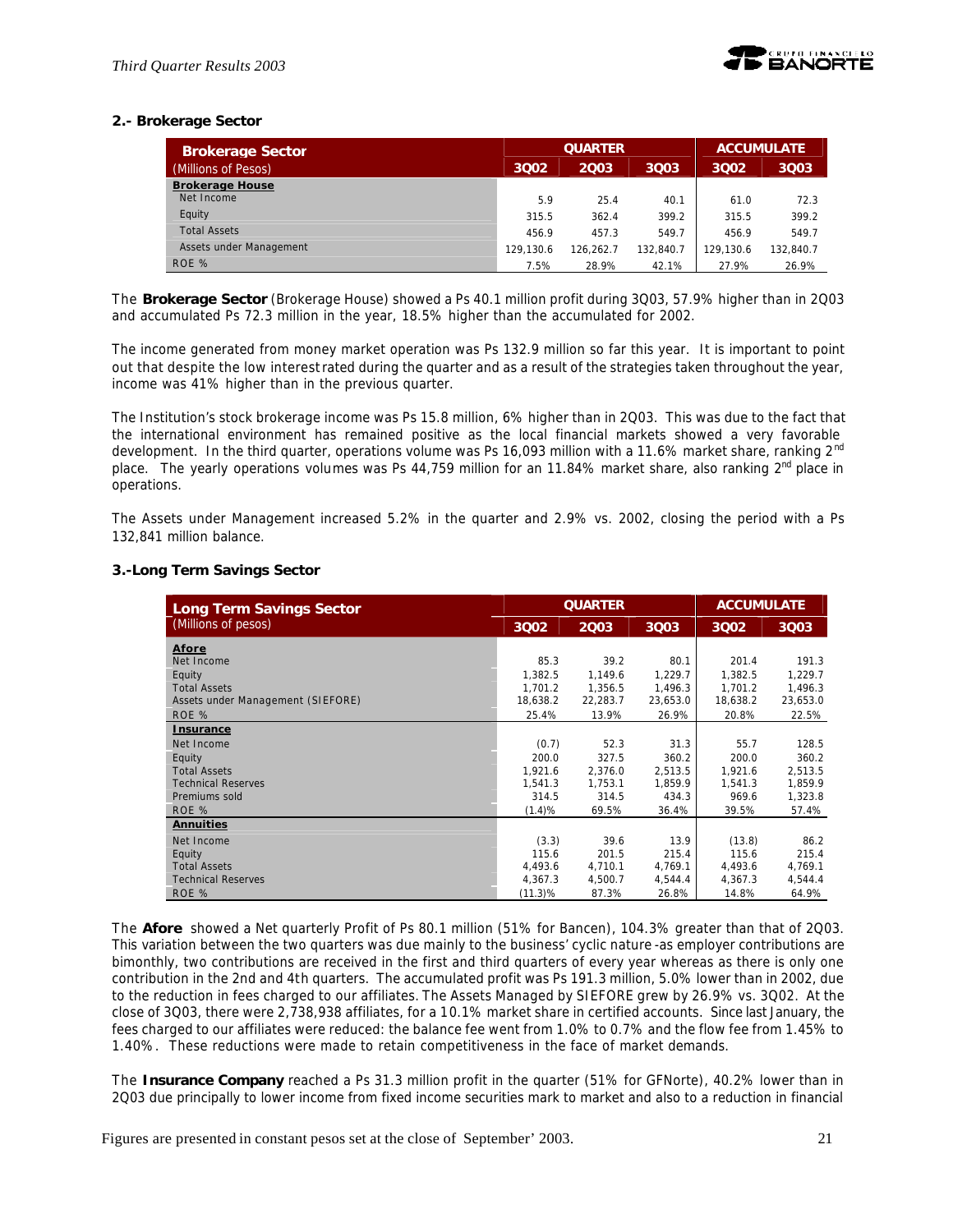

products due to a lower level of interest rates. The accumulated net profit was 130.7% higher than that of 2002 because of the substantial increase in the premiums issued from sales throughout the new integrated bank network during the year and to low damage claims, especially in automobiles.

The *Annuities Company*'s quarterly profit was Ps 13.9 million (51% for GFNorte), 64.9% lower than that of 2Q03. This variation is due to a lower income from fixed income securities mark to market and also to a reduction in financial products due to a lower level of interest rates. The accumulated profit was Ps 86.2 million, which compares favourably with the Ps 13.8 million loss in 2002. This was due basically to the minimal growth of the Technical Reserves as the Instituto Mexicano del Seguro Social (IMSS) [Social Security] no longer sends pensions to the private pension companies. It currently ranks 6th in the industry and has a 9.6% market share in sold premiums and 5th in the number of pension placements, with a 10.8% market share.

| <b>Auxiliary Organizations Sector</b> |             | <b>QUARTER</b> |              |             | <b>ACCUMULATE</b> |  |
|---------------------------------------|-------------|----------------|--------------|-------------|-------------------|--|
| (Millones de pesos)                   | 3002        | 2003           | 3Q03         | 3002        | 3Q03              |  |
| Leasing                               |             |                |              |             |                   |  |
| Net Income                            | 9.8         | 5.9            | 8.0          | 22.6        | 18.7              |  |
| Equity                                | 158.2       | 178.2          | 186.4        | 158.2       | 186.4             |  |
| Loan Portfolio                        | 866.3       | 1,077.5        | 1,241.1      | 866.3       | 1,241.1           |  |
| Past Due Loans                        | 23.2        | 28.5           | 28.9         | 23.2        | 28.9              |  |
| Loan Loss Reserves                    | 13.1        | 15.3           | 15.5         | 13.1        | 15.5              |  |
| <b>Total Assets</b>                   | 875.6       | 1,115.1        | 1,308.8      | 875.6       | 1,308.8           |  |
| ROE %                                 | 25.7%       | 13.5%          | 17.5%        | 20.7%       | 14.2%             |  |
| Factoring                             |             |                |              |             |                   |  |
| Net Income                            | 7.0         | 11.1           | 8.8          | 20.6        | 28.0              |  |
| Equity                                | 163.4       | 191.8          | 200.6        | 163.4       | 200.6             |  |
| Loan Portfolio                        | 2,042.6     | 2,943.2        | 3,019.7      | 2,042.6     | 3,019.7           |  |
| Past Due Loans<br>Loan Loss Reserves  | 13.1<br>8.9 | 12.9<br>9.6    | 12.9<br>11.8 | 13.1<br>8.9 | 12.9<br>11.8      |  |
| ROE %                                 | 2.040.7     | 2,973.6        | 3,017.1      | 2,040.7     | 3,017.1           |  |
| <b>Total Assets</b>                   | 17.6%       | 23.8%          | 18.0%        | 18.0%       | 20.1%             |  |
| Warehousing                           |             |                |              |             |                   |  |
| Net Income                            | 2.8         | 3.1            | 4.3          | 7.6         | 12.1              |  |
| Equity                                | 72.0        | 66.1           | 68.5         | 72.0        | 68.5              |  |
| Inventories(*)                        | 257.5       | 538.8          | 267.7        | 257.5       | 267.7             |  |
| <b>Total Assets</b>                   | 327.7       | 594.9          | 322.5        | 327.7       | 322.5             |  |
| ROF <sub>%</sub>                      | 16.0%       | 18.9%          | 25.7%        | 14.8%       | 25.0%             |  |
| <b>Bonding</b>                        |             |                |              |             |                   |  |
| Net Income                            | 0.9         | 2.4            | 2.6          | 4.9         | 7.1               |  |
| Equity                                | 81.3        | 88.5           | 91.1         | 81.3        | 91.1              |  |
| <b>Total Assets</b>                   | 179.5       | 220.6          | 229.9        | 179.5       | 229.9             |  |
| <b>Technical Reserves</b>             | 65.1        | 87.3           | 90.4         | 65.1        | 90.4              |  |
| Premiums sold                         | 26.3        | 30.3           | 24.9         | 67.1        | 80.0              |  |
| ROE %                                 | 4.3%        | 10.9%          | 11.6%        | 8.2%        | 10.9%             |  |

New Accounting Principles : Warehousing, Leasing & Factoring= Circular 1490 (\*) Accounted in Other Assets, Deferred charges and Intangibles account.

The *Leasing Company* reported a quarterly profit of Ps 8.0 million, 35.6% greater than in 2Q03 due to the substantial 15.2% increase in its loan portfolio. The accumulated Net Profit was Ps 18.7 million, 17.3% lower than in 2002 due to greater loan provisions, lower fees collecting, and greater depreciation of leased goods. The Total portfolio grew by  $43.3\%$  vs. September 02. It currently ranks  $5<sup>th</sup>$  among the 28 Leasing Companies.

The *Factoring Company* generated a quarterly profit of Ps 8.8 million, 20.7% lower than in 2Q03 due basically to the creation of new loan reserves for Ps 2.4 million. The accumulated Net Income was Ps 28.0 million, 35.9% higher than of 2002, as a result to t he considerable 47.8% growth of its Loan Portfolio and also to an improvement in its increased participation of the Mexican peso loans that contribute with a larger spread than dollar loans. The past-due loans portfolio closed with a balance of Ps 12.9 million, 1.5% lower than last year. The company at present ranks  $1<sup>st</sup>$  among the 11 factoring companies.

*Warehousing* showed a Net Income of Ps 4.3 million during 3Q03, 38.7% greater than in 2Q03 due to greater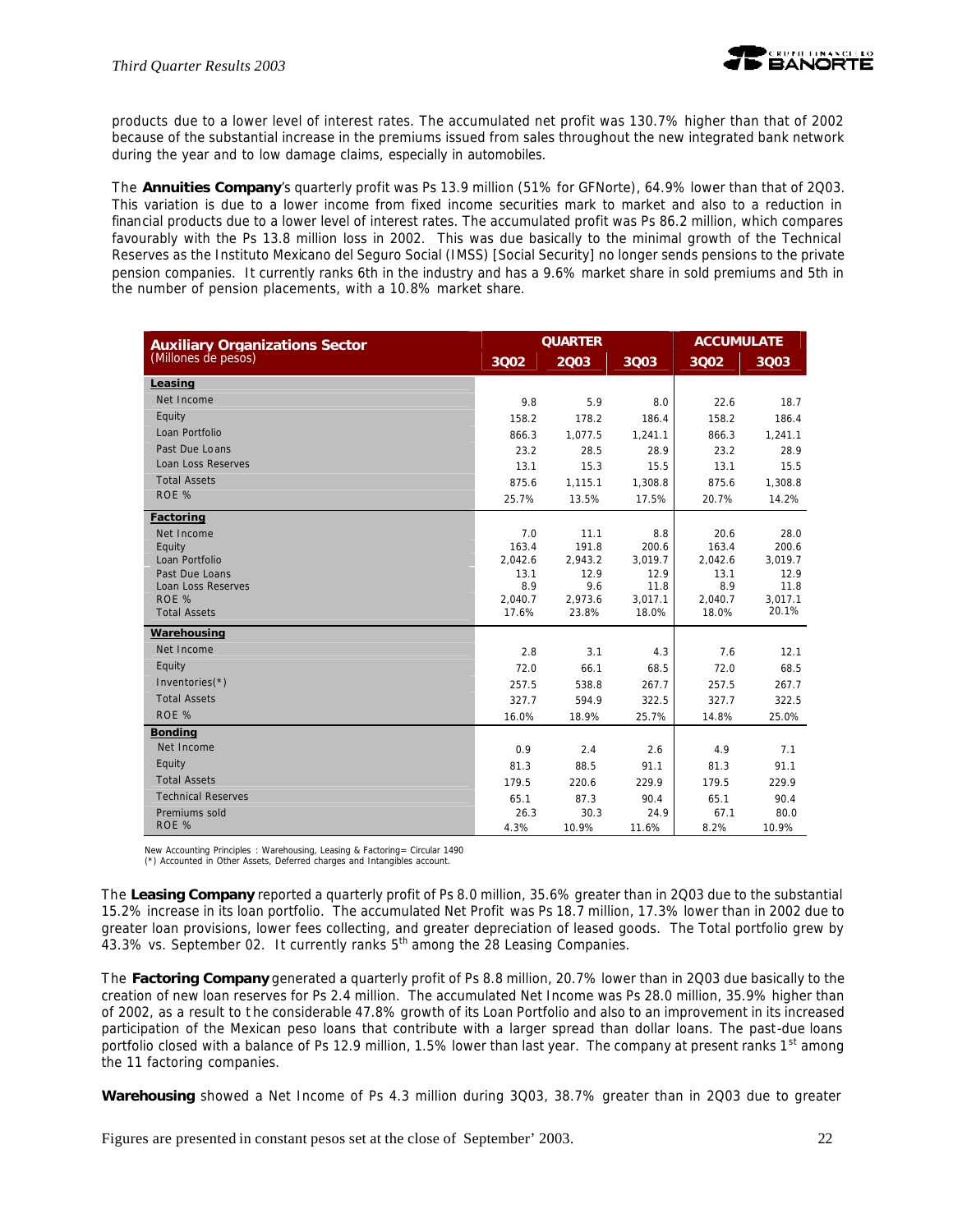

warehouse occupancy and a large volume of inventory commercialization services with respect to the previous quarter. The accumulated profit was Ps 12.1 million, 59.2% greater than that of 2002. This profit was attained with the support of inventory commercialization and direct domestic warehousing services that made it possible to make up for the drop in its in-bond services, which resent the effect of the economic deceleration.

The *Bonding Company* generated a quarterly Net Income of Ps 2.6 million, 8.3% higher than in the previous quarter and an accumulated a Net Income of Ps 7.1 million, an increase of 44.9% vs 2002, mainly due to a 19.2% increase in Premiums sold.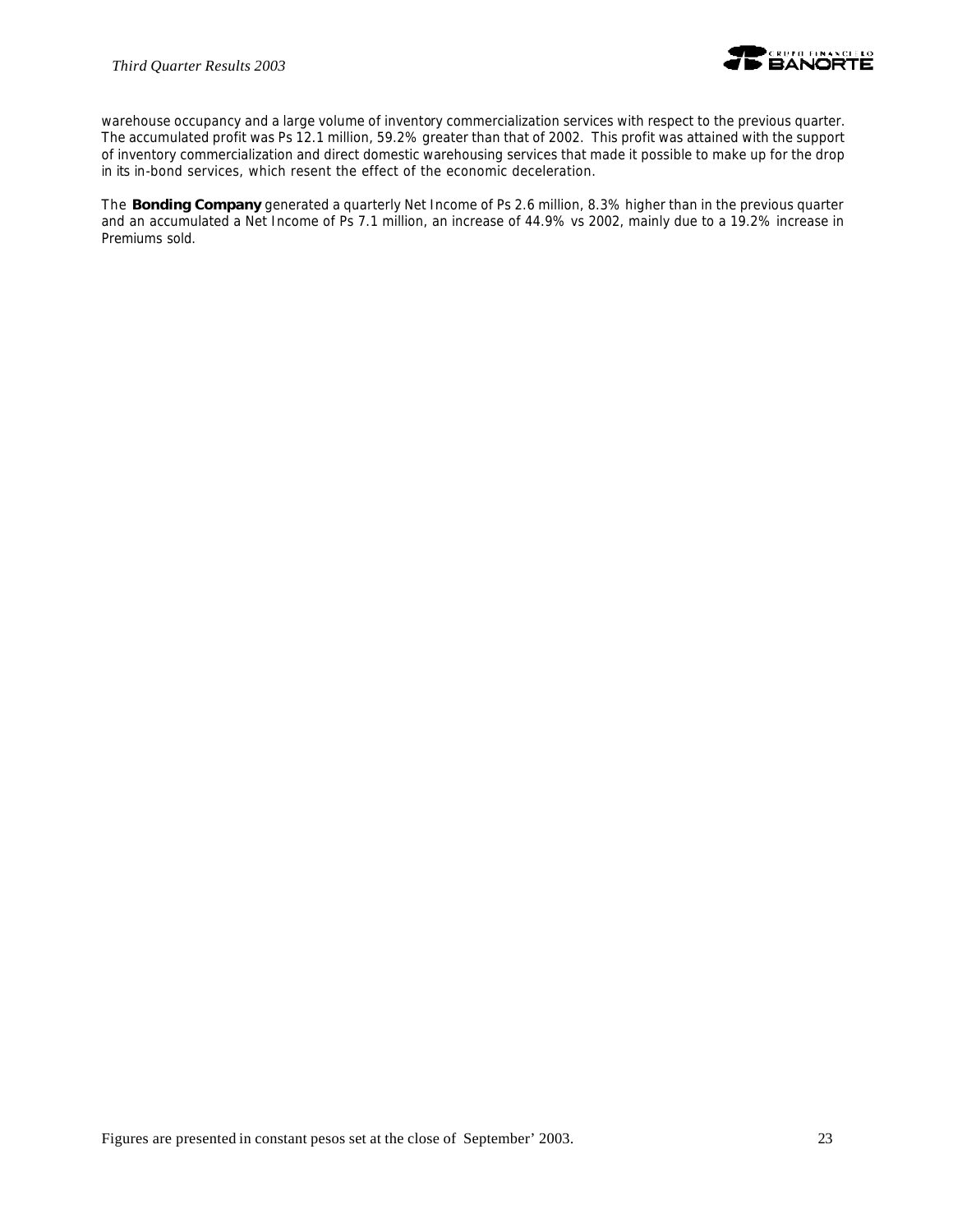



- 1. MACROECONOMIC ENVIRONMENT
- 2. GRUPO FINANCIERO GENERAL INFORMATION
- 3. ACCOUNTING CHANGES AND REGULATIONS
- 4. LANCE FAMILY LAWSUIT
- 5. LOAN PORTFOLIO SALES TO SOLIDA ADMINISTRADORA DE PORTAFOLIOS
- 6. FINANCIAL STATEMENTS
- 7. NOTES TO BANKING SECTOR FINANCIAL **STATEMENTS**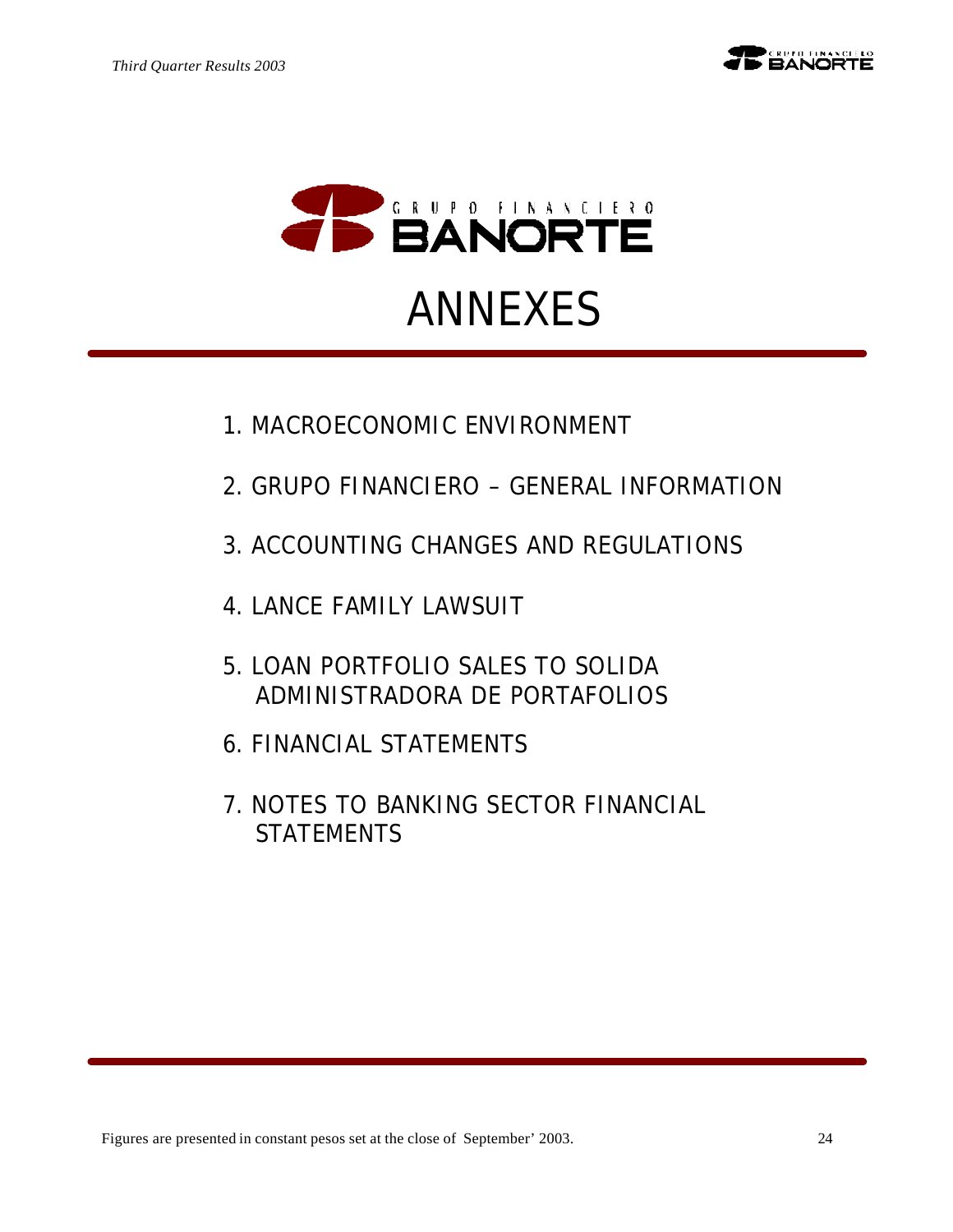

#### **ANNEX 1. Macroeconomic Environment**

The economy indicators showed mixed results in the third quarter of the year. On the one hand, the Stock Exchange made substantial earnings in the period, interest rates held steady and reached record lows, the inflation rate and the inflation expectations continued their downward trend, and there was fiscal discipline and an adequate management of the public deficit. On the other hand however, the variables associated with economic activity showed a lower-thanexpected performance.

From July to September, the Mexican Stock Exchange continued on a considerable upward trend. After having grown 19.3% in the second quarter of the year, it rose 10.9% in the third. So the Stock Exchange has experienced a 27.7% growth in the first nine months of the year.

In the same period, volatility characterized the exchange rate. The quarter started at a 10.44 pesos/dollar and on September 30 it was up to 11.00 pesos/dollar. After the war the exchange rate had an important setback, and it has been adjusting to levels of stability little by little. There was once again a relationship between the dollar/euro and peso/dollar parity. In addition to the speculative transactions, the exchange rate is a reflection of the concerns over weak growth of the economy.

Both the inflation rate and the inflation expectations held to their downward trend. Inflation in September was 4.0% and the expectations for the year's closing are 3.7%, which is still within the target inflation range set by Banxico 3% +/- 1pp). The Banco de México maintained it monetary policy in the third quarter.

A positive outlook on Mexico's country risk, low international interest rates, dropping inflation expectations and a stable monetary policy resulted in substantial decreased in the interest rates for all terms. The Cetes 28-day interest rate was under 5% practically throughout the entire quarter. This rate reached an all-time low of 4.14% on July 30 and closed the last auction of the quarter at 4.47%.

The U.S. industrial production's slow recovery has lead to a very poor performance of Mexican exports. Manufacturing exports in July and August fell 5% vs. the same period in 2002. There was a 2.9% drop in August alone. Growth expectations this year fell from 2% early in the quarter to 1.6% at the period's close, because of the slow recovery of industrial production; a situation that has exposed the need for the structural reforms.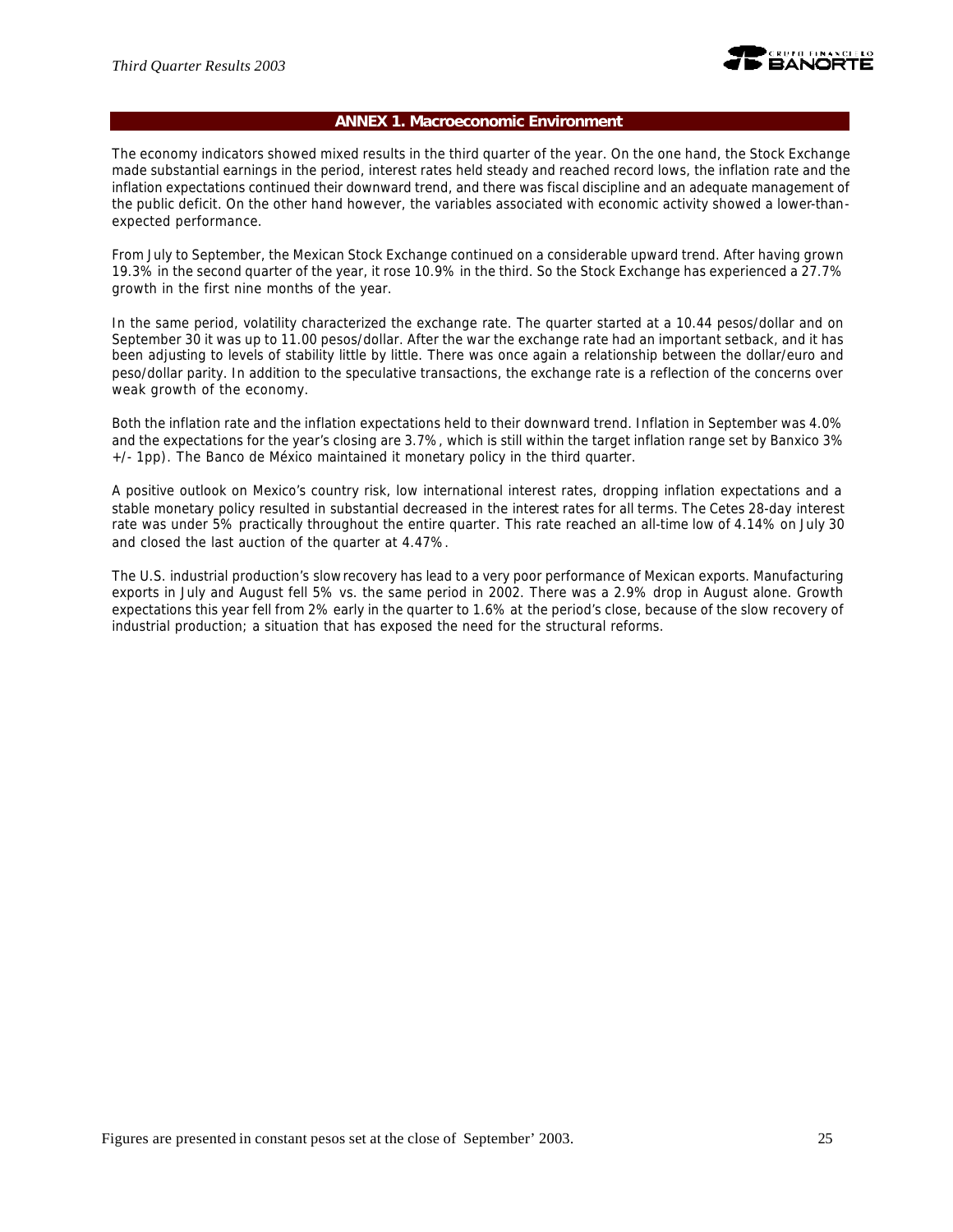

# **ANNEX 2 .-Grupo Financiero- General Information**

# **GFNorte Ownership in Subsidiaries**

|                               | 3Q03   |
|-------------------------------|--------|
| Banco Mercantil del Norte (1) | 96.11% |
| Banco del Centro              | 99.99% |
| <b>Brokerage House</b>        | 99.99% |
| Pension Funds Afore (2)       | 51.00% |
| Insurance                     | 51.00% |
| Annuities                     | 51.00% |
| Leasing                       | 99.99% |
| Factoring                     | 99.99% |
| Warehousing                   | 99.99% |
| <b>Bonding</b>                | 99.99% |

(1) As a result of merging Banpaís in February, 2000.

(2) Subsidiary of Banco del Centro.

# **Holding Company Capital Structure**

| <b>Number of Shares</b>          | <b>SERIE O</b><br>As of September 30, 2003 |
|----------------------------------|--------------------------------------------|
| Number of shares issued          | 504.586.887                                |
| - Shares held on Treasury        |                                            |
| $=$ Number of shares outstanding | 504,586,887                                |

# **Banorte Ratings**

| <b>International Ratings</b> |                             |                |                                   |                  |
|------------------------------|-----------------------------|----------------|-----------------------------------|------------------|
| <b>Rating Agency</b>         | Rated<br><b>Institution</b> | Rating         | Category                          | Date             |
| Moody's Investor             | Banorte                     | Stable         | Outlook                           |                  |
|                              |                             | $D +$          | Modest Financial Strength         |                  |
|                              |                             | Baa2           | Foreign long - term bank deposits | March 2003       |
|                              |                             | $P-2$          | short- term bank deposits         |                  |
| Standard & Poors             | Banorte                     | Stable         | Outlook                           |                  |
|                              |                             | <b>BB</b>      | Long Term foreign issuer credit   |                  |
|                              |                             | <b>BB</b>      | Long Term local currency deposits | June 2003        |
|                              |                             | B              | Short term foreign issuer credit  |                  |
|                              |                             | B              | Short tem local issuer credit     |                  |
| Fitch                        | Banorte                     | Stable         | Outlook                           |                  |
|                              |                             | BBB-           | Long Term Foreign currency        | <b>July 2003</b> |
|                              |                             | BBB-           | Long Term Local currency          |                  |
|                              |                             | F <sub>3</sub> | Short Term Local Currency         |                  |
|                              |                             | F <sub>3</sub> | Short Term Foreign Currency       |                  |
|                              |                             | C/D            | Individual - Foreign Currency     |                  |
|                              |                             | 3              | Support Rating                    |                  |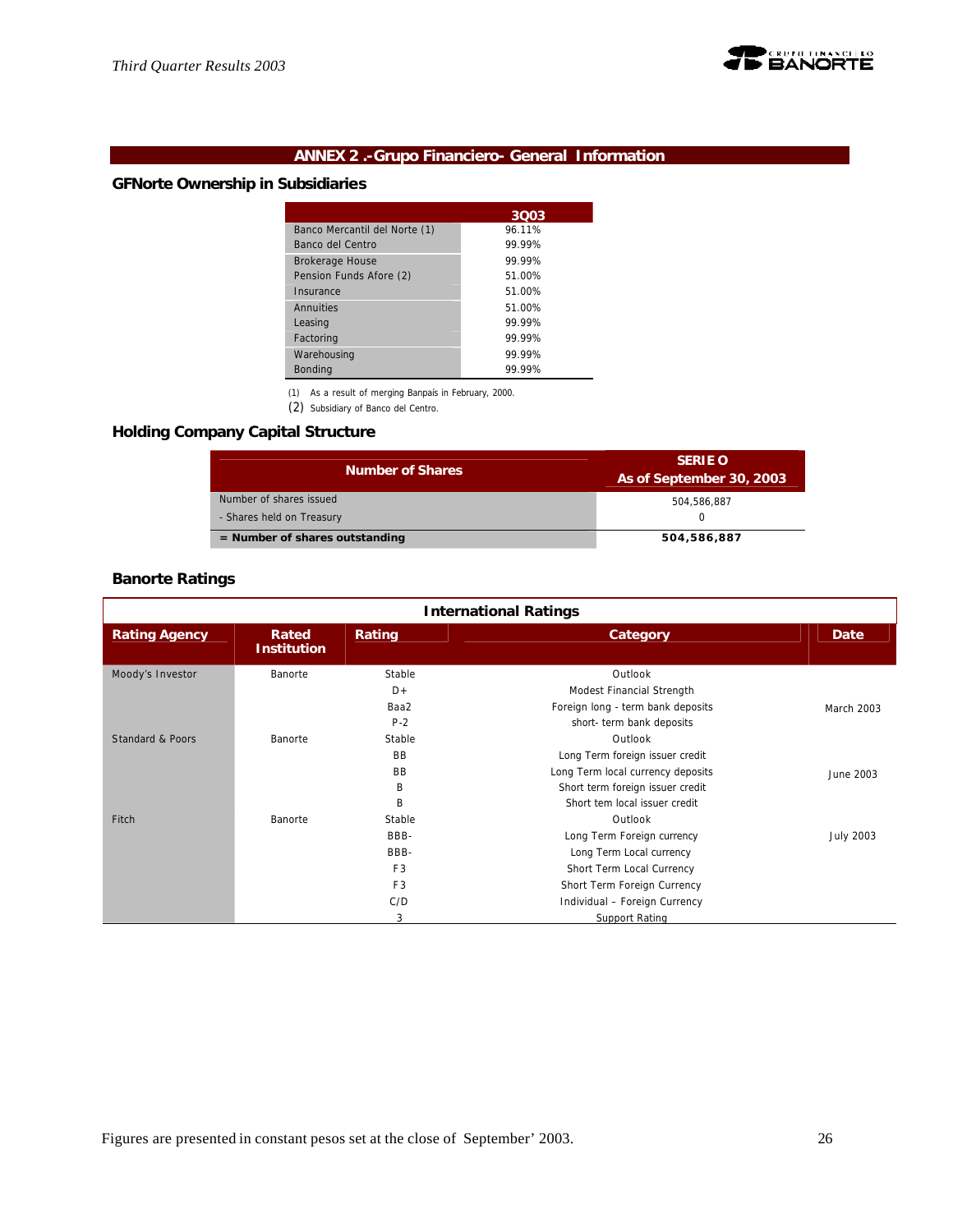

# **Banorte Ratings**

| <b>Domestics Ratings</b>  |                             |                       |                                           |             |
|---------------------------|-----------------------------|-----------------------|-------------------------------------------|-------------|
| <b>Rating Agency</b>      | Rated<br><b>Institution</b> | Rating                | Category                                  | <b>Date</b> |
| Fitch                     | Banorte                     | $F1 + (mex)$          | Short term counterparty risk              |             |
|                           |                             | AA (mex)              | Long term counterparty risk               | August 2002 |
|                           |                             | $F1 + (mex)$          | Short term CD's and Term Deposits         |             |
|                           |                             | AA (mex)              | Long term CD's and Term Deposits          |             |
|                           |                             | AA (mex)              | Bonds (1-00)                              |             |
|                           |                             | AA (mex)              | Bonds (2-00)                              |             |
|                           |                             | $AA - (mex)$          | Subordinated Debt (436,000 UDI'S)         |             |
| <b>Other Subsidiaries</b> |                             |                       |                                           |             |
| Fitch                     | Sólida                      | Average<br>High (mex) | Financial Asset Administrator             | June 2002   |
|                           | Operadora de<br>Fondos      | AA (mex)              | Investment Financial Assets Administrator | August 2002 |
|                           | Seguros Banorte<br>Generali | AA (mex)              | Insurance Financial Strength              | August 2002 |

# **No. of Employees & Distribution Network**

| <b>EMPLOYEES</b>            | 3002   | 2003   | 3003   |
|-----------------------------|--------|--------|--------|
| Banking Sector (*)          | 12.928 | 13,009 | 13.315 |
| Other Sectors               | 2,086  | 2,050  | 2,280  |
| <b>Total Group</b>          | 15,014 | 15,059 | 15,595 |
| <b>DISTRIBUTION NETWORK</b> |        |        |        |
| Branches $(**)$             | 1.069  | 1.059  | 1.056  |
| <b>ATM</b>                  | 2.497  | 2.490  | 2.494  |

(\*) Includes Sólida Administradora de Portafolios.

(\*\*)Includes banking modules and Remote Teller Windows. Excludes 1 branch located in Cayman Island.

# **Group Officers**

| <b>NAME</b>                      | <b>CURRENT POSITION</b>                            |
|----------------------------------|----------------------------------------------------|
| Othón Ruiz Montemayor            | Chief Executive Officer                            |
| Juan Manuel Quiroga Garza        | Corporate General Director GFNorte                 |
| A. Eduardo Sastre de la Riva     | Director General of Communications                 |
| Gloria Cecilia Miller Suárez     | Director General of Marketing                      |
| Rafael del Castillo Torre de Mer | Director General of Government Banking             |
| Ricardo Acevedo de Garay         | Director General of Fixed Income Operations        |
| Gerardo Soto Pérez               | Director General of Human Resources                |
| Gerardo Coindreau Farías         | Director General of Integral Risk Management       |
| Jorge Eduardo Vega Camargo       | Dir. General of Controllership and Special Project |
| Sergio García Robles Gil         | Director General of Planning and Control           |
| Aurora Cervantes Martínez        | Director General of the Legal Department           |
| Alejandro Ramos Larios           | Director General of Technology and Operations      |
| Enrique Castillón Vega           | Dir. General of the Long Term Savings Sector       |
| Federico A. Valenzuela Ochoa     | Director General of Administrations and Finance    |
| Manuel Fernando Sescosse Varela  | Director General of Banking                        |
| Antonio Emilio Ortiz Cobos       | Dir. General of Corp. Bank. and Intern. Business   |
| Enrique Catalán Guzmán           | Director General of Entrepreneurial Banking        |
| Alejandro Valenzuela del Río     | Director General of Institutional Relations        |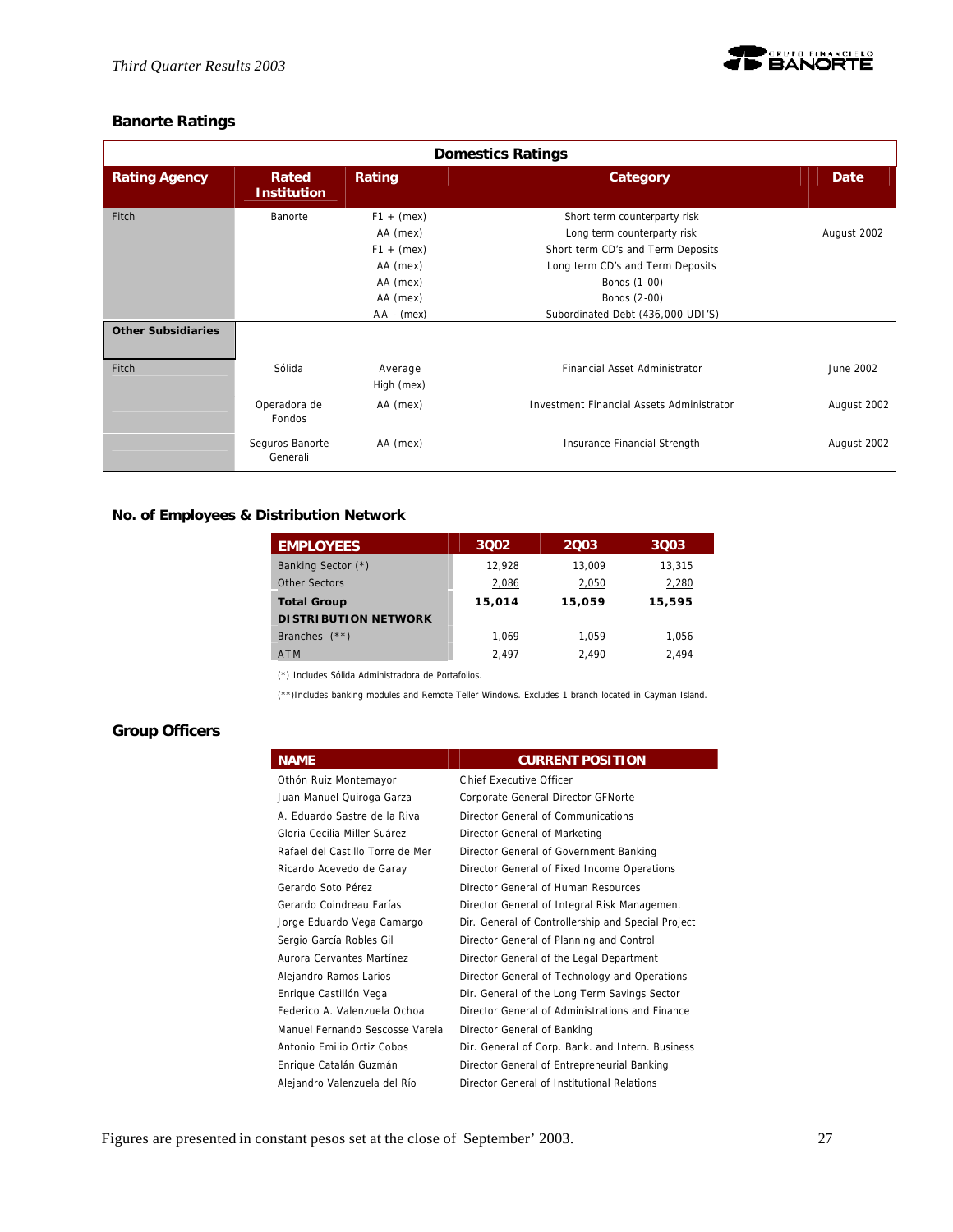

# **ANNEX 3 .-Accounting Changes and Regulations**

**New rules for disclosing financial information of banks.-** Last June 30, 2003 the CNByV issued new general rules to disclose the financial information of banks in order to standardize the way this information is presented to the general public. New, more detailed information of Banorte and Bancen can be found in our web site: banorte.com/información financiera (only in Spanish version).

#### **Terms and Particular Features of the Banorte and Bancrecer Merger Process.**

The Secretaría de Hacienda y Crédito Público authorized the Banorte – Bancrecer merger, in which the latter is the merging company and Banorte is the merged company. The merging party thereby changed its name to "Banco Mercantil del Norte, S.A., Institución de Banca Múltiple, Grupo Financiero Banorte".

This merger is a reorganization or transaction between companies under common control, pursuant to the Generally Accepted Accounting Principles of the United States of America, which were complementarily applied in accordance with the Accounting Criteria for Financial Institutions referred to in Circulars 1448 and 1488, issued by the National Banking and Securities Commission.

Up to February 28, 2002, both Institutions issued separate financial statements. As of March 2002, a single financial statement is drawn up for the merged entity.

For this purpose, Banorte's book balances of assets, liabilities and stockholders' equity were transferred to Bancrecer, thereby proceeding to eliminate the inter-company operations between both Institutions.

There were no changes made to the accounting policies applicable to Financial Institutions as a result of the reorganization in question.

The following table summarizes the merger process, indicating the effect on financial statements as well as detailing the inter-company transactions that were eliminated.

| Millions of nominal<br>pesos | Banorte<br>(before<br>consolidation | Bancrecer | Total   | Intercompany<br>Operations | Intercompany<br>Operations | Balance of the<br>Merged entity |
|------------------------------|-------------------------------------|-----------|---------|----------------------------|----------------------------|---------------------------------|
|                              |                                     |           |         | <b>Debit</b>               | Credit                     |                                 |
|                              |                                     |           |         |                            |                            |                                 |
| ASSETS                       | 106,528                             | 69,681    | 176,209 |                            | 12,107                     | 164,102                         |
|                              |                                     |           |         |                            |                            |                                 |
| <b>LIABILITIES</b>           | 99,839                              | 67,838    | 167,677 | 10,264                     |                            | 157,413                         |
|                              |                                     |           |         |                            |                            |                                 |
| STOCKHOLDER'S<br>EQUITY      | 6,689                               | 1,843     | 8,532   | 1,843                      |                            | 6,689                           |

As the above table shows, the remaining stockholders' equity is that of Banorte, as it is the Holder of Bancrecer shares. The stockholders' equity of the latter Institution is eliminated against Permanent Investment in shares that Banorte kept in its assets.

The stockholders' equity of the merged company totals Ps 2,273,482,963.00 (Two billion, two hundred seventy-three million, four hundred eighty two thousand, nine hundred and sixty three Mexican pesos 00/100) (nominal pesos) represented by 22,734,829,630 ordinary nominative shares of the "O" series, for a nominal value of Ps 0.10 (ten cents Mexican Currency).

Bancrecer, S.A., as a result of the merger, cancelled the shares it had deposited in the Company Treasury which had not been paid.

The nominal value of each stockholders' equity representative shares was modified from Ps 100.00 (one hundred Mexican pesos 00/100) to Ps 0.10 (ten cents Mexican Currency).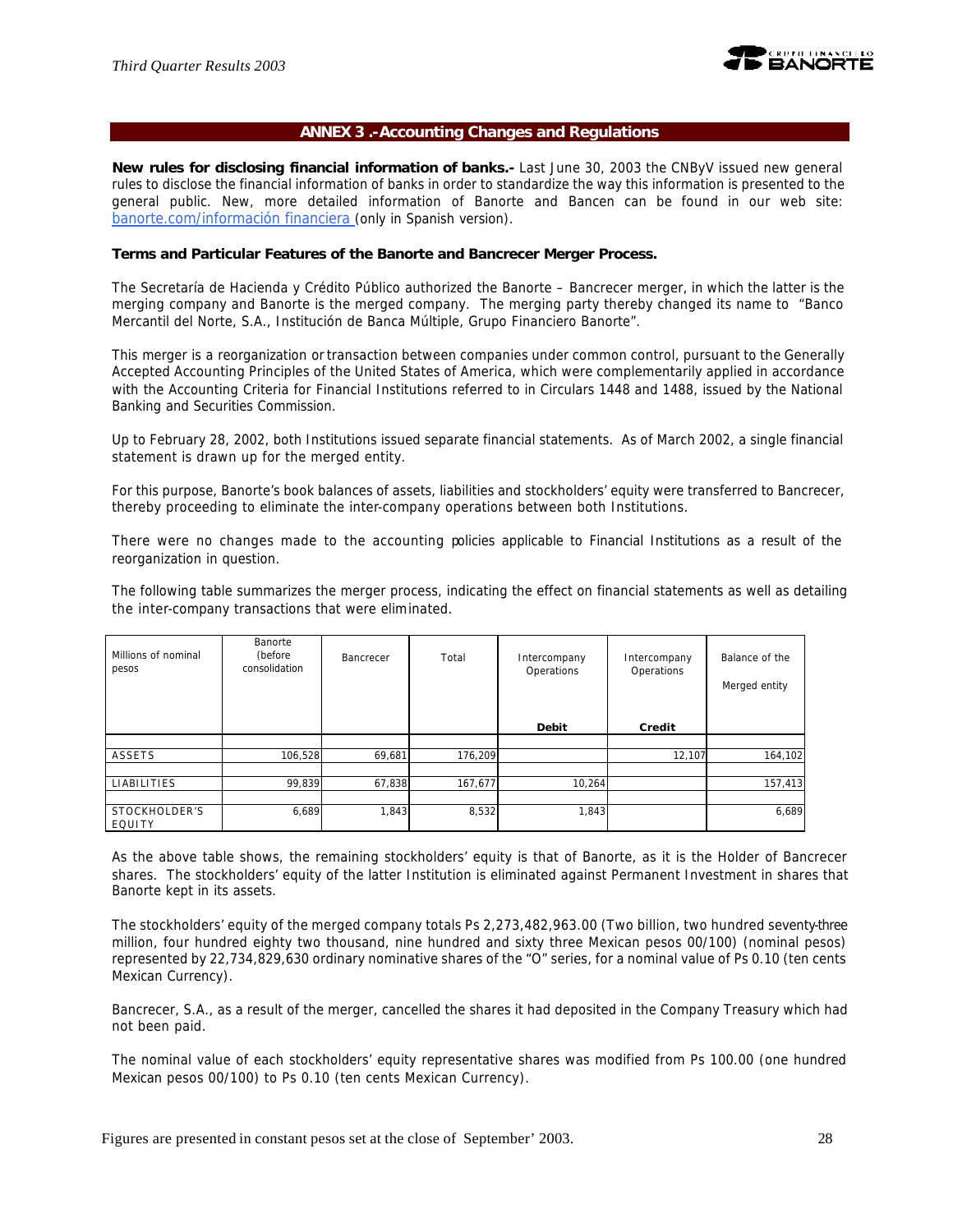

| <b>Interbank Eliminations in Balance lines</b>                                                                   |              |        |
|------------------------------------------------------------------------------------------------------------------|--------------|--------|
| (Millions of Nominal Pesos)                                                                                      | <b>Debit</b> | Credit |
| Stockholder's Equity                                                                                             | 1,843        |        |
| Investments in Subsidiaries                                                                                      |              | 1,843  |
| Interbank loans                                                                                                  | 10,201       |        |
| Cash and due from banks                                                                                          |              | 10,201 |
| Deferred Taxes (Liabilities)                                                                                     | 63           |        |
| Deferred Taxes (Assets)                                                                                          |              | 63     |
| (The last registers were reclassifications only, in accordance to CNBV and accounting criteria for presentation) |              |        |

#### **Interbank Eliminations in Income lines**

| Interest Income – Expense             |              |        |
|---------------------------------------|--------------|--------|
| (Millions of Nominal Pesos)           | <b>Debit</b> | Credit |
| Interest Income. - Loans & Securities | 39.1         |        |
| Interest Expense.- Deposits & funding |              | 39.1   |
| Interest Income. - Repo agreements    | 0.7          |        |
| Interest Expense. - Repo agreements   |              | 0.7    |
| Earnings of Subsidiaries              | 84.6         |        |
| Net Interest Income before Repomo     |              | 645.4  |
| REPOMO – margin                       | 11.1         |        |
| Loan Loss Provisions                  | 11.6         |        |
| Non Interest Income                   |              | 283.8  |
| Non Interest Expense                  | 789.0        |        |
| Non Operating Income (Expense)        | 22.9         |        |
| Tax on Asset                          | 11.8         |        |
| Deferred Income Tax & Profit Sharing  |              | 1.3    |
| Earnings of Subsidiaries              |              | 0.5    |

For comparability purposes, Bancrecer's quarterly figures appear consolidated in the corresponding accounts of Banorte's (merged) earnings statements. Therefore, to avoid duplicating figures, the profit that, by means of the participation method Banorte had registered as subsidiaries profit, is eliminated.

#### **Reserves for Integration Expenses.-**

In Official Document number 60-II-105587, dated December 11, 2001, the National Banking and Securities Commission authorized the creation in December 2001 of a Reserve for Integration Expenses against Capital Reserves for a total of Ps 678.0 million. Said provision contemplates the following concepts:

#### **1. Reorganization**

#### **1.1 Restructuring Cost**

The amount to cover the Bancrecer personnel severance pay to those laid off because of the organizational restructuring, product of the integration.

#### **1.2 Outplacement Program**

Fees to pay to specialized external advisors that will help the dismissed personnel to take on new productive activities on their own or to find new jobs.

#### **1.3 Acquittance on loans made out to personnel laid off**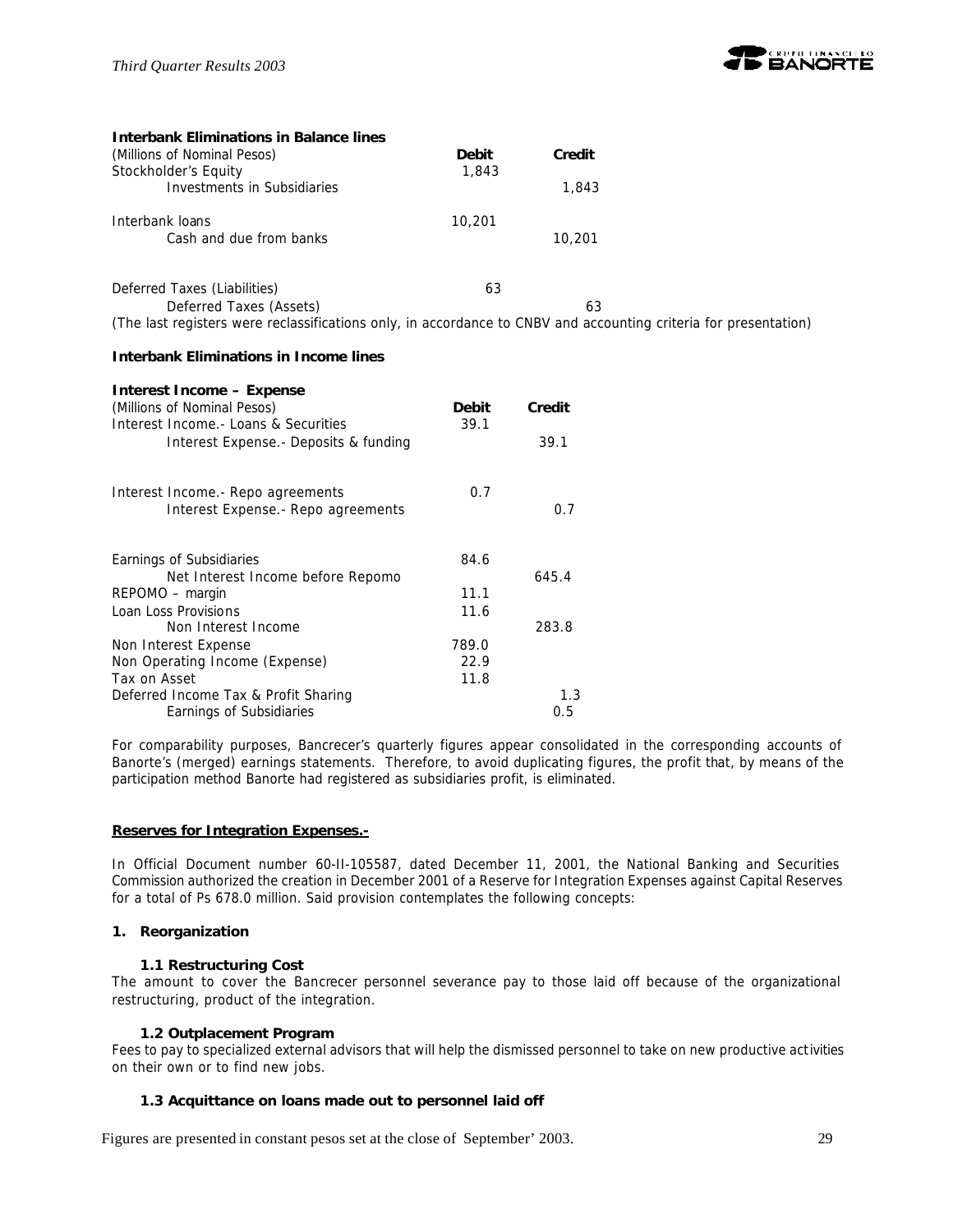

Pursuant to internal policies, the Bank will grant an acquittance on the loans granted to the personnel subject to dismissal, 30% on commercial loans and 20% on mortgage loans.

#### **2. Integration**

#### **2.1 Operative Integration**

The necessary expenses to integrate all the branches into a single operative framework.

#### **2.2 Re-branding**

The necessary expenses to re-brand Bancrecer's branches, these expenses such concepts as indoor and outdoor painting, carpeting, sign make-over, and project coordination. Also included are the expenses needed to uniform signage and image inside the branches.

#### **2.3 Amortization of Installation Expenses due to branch shutdowns**

Installation expenses incurred at the Bancrecer branches that will soon close down according to Banorte's strategic plan.

#### **3. After Retirement obligations (medical service)**

The actuarial study of medical service benefits up to January 1, 2000, showed accumulated debts for retirement benefit s for a total of Ps 132.3 million. Banorte does not have the corresponding detailed actuarial calculation; therefore, a conservative adjustment of Ps 80.7 million has been included.

The present actuarial calculation shows a need for Ps 49.8 million, which was reclassified as Obligations After Withdrawal. The surplus was canceled against Commercial Loans.

The amounts of each concept are:

| (Millions of pesos)                               |                    |                      |                            |
|---------------------------------------------------|--------------------|----------------------|----------------------------|
|                                                   | Inicial<br>Balance | June 2003<br>changes | September, 2003<br>Balance |
| 1. Reorganization                                 | 368.1              | (368.1)              | 0.0                        |
| 2. Integration                                    | 229.2              | (168.6)              | 60.7                       |
| 3. After Retirement obligations (medical service) | 80.7               | (80.7)               | 0.0                        |
| Total                                             | 678.0              | (617.4)              | 60.7                       |

If these reserve had not been constituted by December 2002, the movements in the present business year associated with the Banorte-Bancrecer integration would have been in assets as a goodwill for the same amount as said reserves, as per Bulletin B-8 of the Generally Accepted Accounting Principles, paragraph 22, "Acquisition and sales of subsidiaries."

#### **Deferred Taxes.-**

Taxes are calculated on the fiscal income of the year, applying the fiscal regulation currently in effect. However, due to the temporary differences in acknowledging income and expense for accounting and fiscal purposes, as well as the differences in the book and fiscal balance accounts, Banorte (already merged) has acknowledged a deferred tax in its favor for Ps 835,769, that is made up as follows:

| (Millions of Nominal Pesos)                               | 2002                          |                             |                    |  |  |  |  |  |
|-----------------------------------------------------------|-------------------------------|-----------------------------|--------------------|--|--|--|--|--|
|                                                           | Temporary                     | Deferred                    |                    |  |  |  |  |  |
| CONCEPT<br>Loan Loss Provisions (not deducted)            | <b>Differences</b><br>3.162.8 | <u>ISR</u><br>Ps 1.107.0 Ps | <b>PTU</b><br>23.1 |  |  |  |  |  |
| Tax loss carryforwards                                    | Ps.<br>10.3                   | 3.6                         |                    |  |  |  |  |  |
| Deficit from retirement obligations<br>Tax on assets      | 601.4                         | 210.5                       | 60.1               |  |  |  |  |  |
| Excess of fiscal on account value<br>of foreclosed assets | 171.1                         | 59.9                        |                    |  |  |  |  |  |
| <b>Total Assets</b>                                       | 3.945.6 Ps                    | 1.381.0                     | 833                |  |  |  |  |  |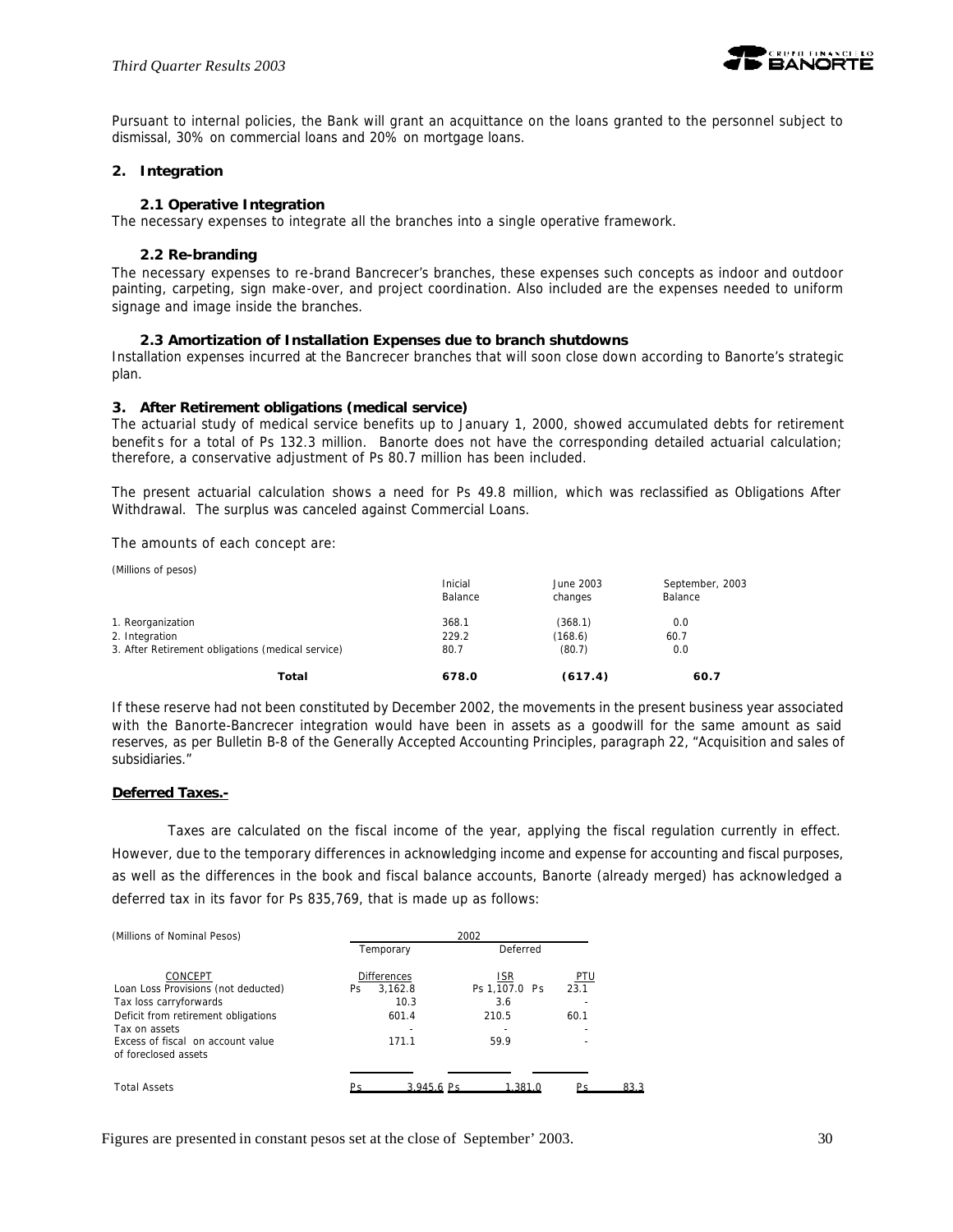

|                                                                                                                                                                                                                        | 2002      |                    |                  |               |     |       |  |  |
|------------------------------------------------------------------------------------------------------------------------------------------------------------------------------------------------------------------------|-----------|--------------------|------------------|---------------|-----|-------|--|--|
|                                                                                                                                                                                                                        |           | Temporary          |                  | Deferred      |     |       |  |  |
| CONCEPT                                                                                                                                                                                                                |           | <b>Differences</b> |                  | <b>ISR</b>    | PTU |       |  |  |
| Excess of fiscal over account value<br>of fixed assets and expenses,<br>Intangible and Others<br>Accrued interest and inflationary<br>effect on special CETES<br>Value market results<br>UDI trusts payable income tax | <b>Ps</b> | 1,560.8            |                  | 546.3<br>39.8 |     | 42.3  |  |  |
| <b>Total Liabilities</b>                                                                                                                                                                                               |           | 1.560.8            | Pς               | 586.1         | Ps. | 42.3  |  |  |
| Accumulated Net Effect                                                                                                                                                                                                 | Рc        |                    | 2.384.8 Ps 794.8 |               | Ps. | 40.9  |  |  |
| DEFFRRED TAX                                                                                                                                                                                                           |           |                    |                  |               |     | 835.8 |  |  |

As a result of the modifications to the Income Tax Law (ISR), published on January 1, 2002, the ISR rate (35%) will be reduced annually as of 2003 until the nominal rate of 32% is reached in 2005. Consequently, this gradual reduction in Income Tax, in turn, will reduce the assets from deferred taxes in the same years, thereby affecting the year's earnings.

Pursuant to paragraph 28 of Bulletin D-4 of the Generally Accepted Accounting Principles, issued by the Mexican Institute of Public Accountants, the administration has made financial and fiscal projections based on conservative economic condition scenarios. They will enable recovery of the deferred asset tax with future fiscal profit within the normal course of operations of Banorte (already merged). Additionally, as mentioned in item (b) of the aforementioned paragraph, the right to deferred tax generated by Bancrecer's fiscal loss, which totals Ps 1,596,350, will be considered when there is a greater likelihood of having sufficient future taxable profits, as contemplated in the paragraph cited above.

In regard to the updated fiscal accounts balance related to the Stockholder's Equity, based on Bulletin D-4 paragraph 75, it is convenient to highlight that the deferred tax movements of the current year were not created against Capital accounts, and that fiscal accounts (Net Income and Updated Capital Contributions) were calculated according to the current fiscal regulations.

#### **Goodwill.-**

As per Bulletin B-8 of the Generally Accepted Accounting Principles, paragraph 22 "Acquisition and sales of subsidiaries," an Asset Goodwill was created in 2Q02 for the amount of Ps 69.6 million, which mostly consists of:

- Interests shown in assets derived from the Agriculture, Livestock and Fishing Support Programs that were not acknowledged by the Federal Government by 39.6 millions, and
- Integration-associated expenses not covered by the Integration Reserve, as the latter is insufficient according to the new estimate of Ps 19.9 million.

As of September 2003, the Goodwill adds up to Ps 51.1 million.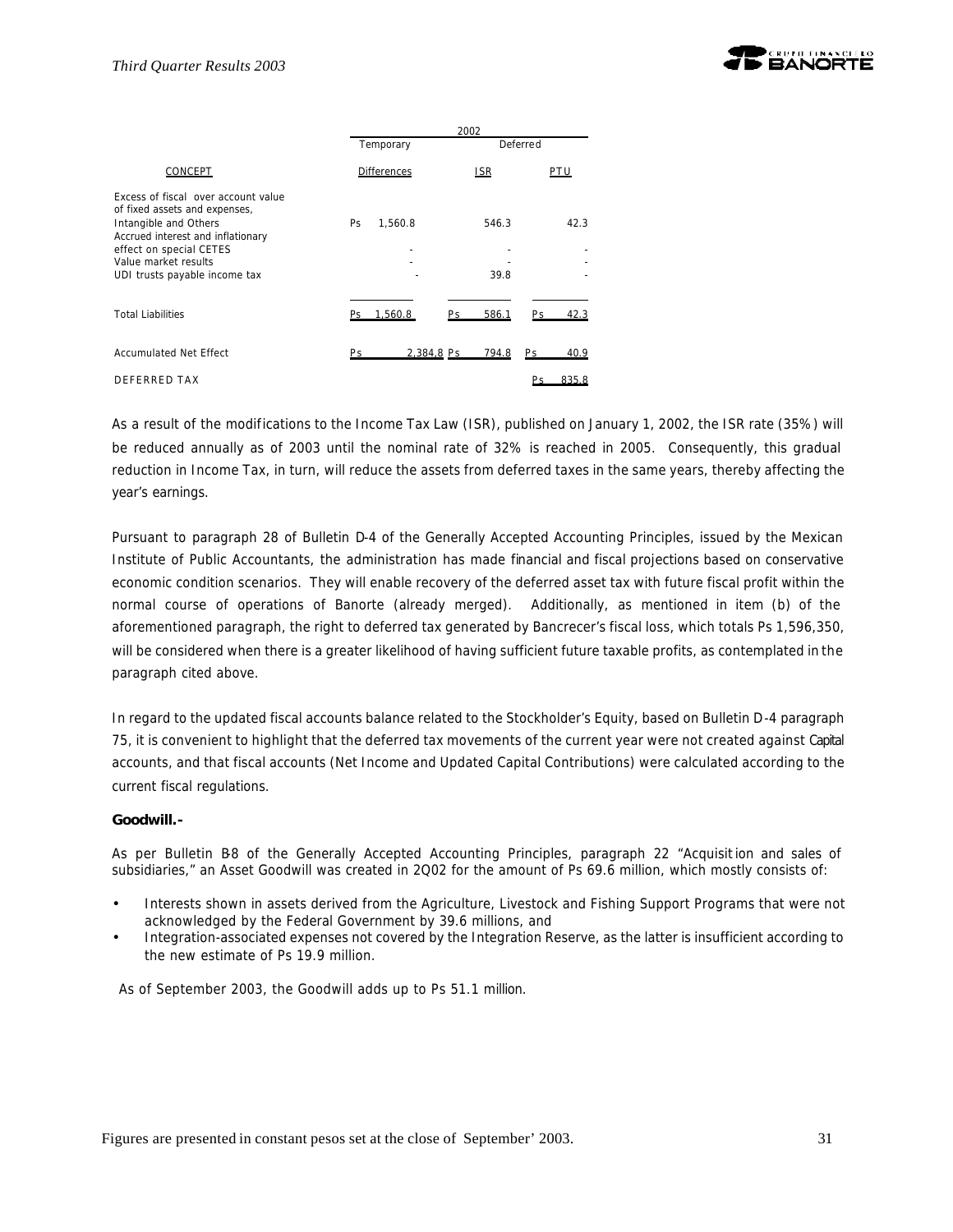

# **ANNEXO .-Loan Portfolio sales to Sólida Administradora de Portafolios**

As instructed by the CNBV, we show the integration of the loan portfolio sold in 1Q03 by Banorte to its subsidiary Sólida Administradora de Portafolios, S.A. de C.V. The Purpose of this sale was to concentrate the portfolio in this specialized recovery unit as it had been managing the collections of this loans since before. This was a one time operation and is not a recurrent procedure to transfer loans to Sólida.

|                             |                          | Local Currency (2) |        |                          | Foreign Currency (USD) <sup>3</sup> |                |        | <b>Total</b>             |        |
|-----------------------------|--------------------------|--------------------|--------|--------------------------|-------------------------------------|----------------|--------|--------------------------|--------|
| (Millions of Nominal Pesos) | Aug'02                   | Jun'03             | Sep'03 | Aug'02                   | Jun'03                              | Sep'03         | Aug'02 | Jun'03                   | Sep'03 |
| <b>Performing Loans</b>     |                          |                    |        |                          |                                     |                |        |                          |        |
| Commercial                  | 5                        | 5                  | 7      | 5                        | 5                                   | 5              | 10     | 10                       | 12     |
| Consumer                    | $\overline{\phantom{a}}$ |                    |        |                          |                                     |                |        | $\overline{\phantom{a}}$ |        |
| Mortgage                    | 54                       | 81                 | 95     |                          | ÷                                   | $\sim$         | 54     | 81                       | 95     |
| Total                       | 59                       | 86                 | 102    | 5                        | 5                                   | 5              | 64     | 91                       | 107    |
|                             |                          |                    |        |                          |                                     |                |        |                          |        |
| <b>Non Performing Loans</b> |                          |                    |        |                          |                                     |                |        |                          |        |
| Commercial                  | 405                      | 340                | 349    | 293                      | 256                                 | 241            | 698    | 596                      | 590    |
| Consumer                    | 81                       | 78                 | 77     |                          |                                     |                | 81     | 78                       | 77     |
| Mortgage                    | 1,112                    | 949                | 867    | $\overline{\phantom{a}}$ | $\overline{\phantom{a}}$            | $\blacksquare$ | 1,112  | 949                      | 867    |
| Total                       | 1,598                    | 1,367              | 1,293  | 293                      | 256                                 | 241            | 1,891  | 1,623                    | 1,534  |
|                             |                          |                    |        |                          |                                     |                |        |                          |        |
| <b>TOTAL LOANS</b>          | 1,657                    | 1,453              | 1,395  | 298                      | 261                                 | 246            | 1,955  | 1,714                    | 1,641  |
|                             |                          |                    |        |                          |                                     |                |        |                          |        |
| Loan Loss Reserves (1)      |                          |                    |        |                          |                                     |                |        |                          |        |
| Commercial                  | 383                      | 329                | 339    | 274                      | 252                                 | 224            | 657    | 581                      | 563    |
| Consumer                    | 80                       | 77                 | 77     |                          | ٠                                   | $\sim$         | 80     | 77                       | 77     |
| Mortgage                    | 840                      | 622                | 568    | ٠                        | ٠                                   | $\sim$         | 840    | 622                      | 568    |
| Total                       | 1,303                    | 1,028              | 984    | 274                      | 252                                 | 224            | 1,577  | 1,280                    | 1,208  |

(1) Reserve requirements using the same classification method used for the bank.

(2) Includes UDIS.

(3) The dollar portfolio and reserves are re-expressed in pesos.

(\*) The Reserve surplus as of Sep'03 was Ps 186 million.

(\*) Banorte has a 99.99% stake in Sólida.

#### **BANORTE'S LOAN PORTFOLIO INCLUDING LOANS SOLD TO SÓLIDA**

|                                 | Local Currency (1) |         | Foreign Currency (USD)(2) |        | <b>Total</b>  |         |
|---------------------------------|--------------------|---------|---------------------------|--------|---------------|---------|
| (Millions of Nominal Pesos)     | Jun'03             | Sep'03  | Jun'03                    | Sep'03 | <b>Jun'03</b> | Sep'03  |
| <b>Performing Loans</b>         |                    |         |                           |        |               |         |
| Commercial                      | 22.243             | 22.669  | 8.302                     | 8.523  | 30.545        | 31.192  |
| <b>Financial Intermediaries</b> | 2.667              | 2.551   | 445                       | 773    | 3.112         | 3.324   |
| Consumer                        | 6,679              | 7.728   | 6                         | 5      | 6,685         | 7.733   |
| Mortgage                        | 12.699             | 13.497  |                           |        | 12.699        | 13.497  |
| <b>Goverment Entities</b>       | 85.106             | 84.100  | 721                       | 715    | 85.827        | 84,815  |
| Fobaproa / IPAB                 | 6,816              | 6,847   | (182)                     | (195)  | 6,634         | 6,652   |
| Performing Loans                | 136,210            | 137,392 | 9,292                     | 9.821  | 145,502       | 147,213 |
|                                 |                    |         |                           |        |               |         |
| <b>Non Performing Loans</b>     |                    |         |                           |        |               |         |
| Commercial                      | 1.322              | 1.291   | 1.432                     | 1.000  | 2.754         | 2.291   |
| Consumer                        | 408                | 454     |                           |        | 408           | 454     |
| Mortgage                        | 2,018              | 1.885   |                           |        | 2,018         | 1,885   |
| <b>Goverment Entities</b>       | 8                  | 8       |                           |        | 8             | 8       |
| Non Performing Loans            | 3,756              | 3,638   | 1,432                     | 1.000  | 5,188         | 4,638   |
|                                 |                    |         |                           |        |               |         |
| <b>TOTAL LOANS</b>              | 139,966            | 141,030 | 10,724                    | 10,821 | 150,690       | 151,851 |
|                                 |                    |         |                           |        |               |         |
| <b>Loan Loss Reserves</b>       | 3.854              | 3.819   | 1,486                     | 1,301  | 5,340         | 5,120   |
| <b>Net Loan Portfolio</b>       | 136,112            | 137,211 | 9,238                     | 9,520  | 145,350       | 146,731 |
| <b>Loan Loss Reserves</b>       |                    |         |                           |        | 102.93%       | 110.39% |
| % Past Due Loans                |                    |         |                           |        | 3.44%         | 3.05%   |

(1) Includes UDIS.

(2) The dollar portfolio and reserves are re-expressed in pesos.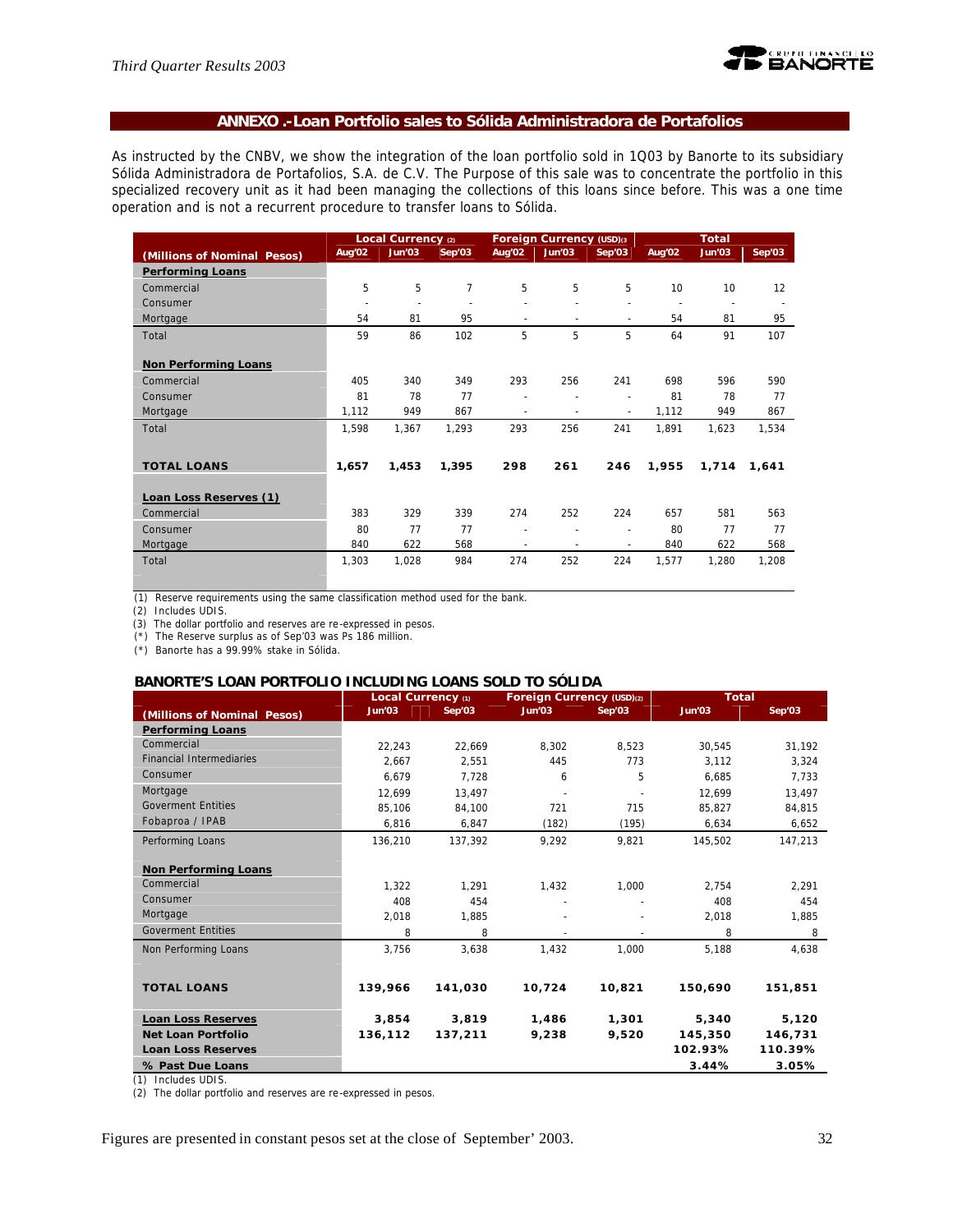

# **ANNEX 5 .- Financial Statements**

| 4Q02<br><b>ACUM</b><br><b>ACUM</b><br>1002<br>2002<br>3Q02<br>1Q03<br>2003<br>3Q03<br>4Q03<br>Income from Subsidiaries and<br>400<br>819<br>505<br>574<br>430<br>432<br>2.081<br>537<br>1,616<br><b>Interest Expense</b><br><b>Trading Income</b><br>Fees & Tarifs<br>$\sim$<br>$\sim$<br><b>REPOMO</b><br>(2)<br>(3)<br>(3)<br>(2)<br>(1)<br>(1)<br>(2)<br>(11)<br>398<br>816<br>427<br>429<br>2.070<br>504<br>537<br>573<br>1,615<br><b>Total Operating Income</b><br>$\mathbf{1}$<br>$\mathbf{1}$<br>1<br>3<br>1<br>$\mathbf{1}$<br>$\mathbf{1}$<br>$\overline{2}$<br>Operation & Administrative expenses<br>816<br>426<br>429<br>504<br>572<br><b>Operating Income</b><br>398<br>2,068<br>537<br>1,613<br>12<br>Non Operating Income<br>1<br>1<br>4<br>5<br>(1)<br>12<br>Non Operating Expense<br>5<br>1<br>1<br>4<br>12<br>(1)<br>11<br>Non Operating Income<br>$\overline{\phantom{a}}$<br>$\overline{\phantom{a}}$<br>816<br><b>Pre-tax Income</b><br>398<br>426<br>433<br>2,073<br>516<br>536<br>573<br>1,624<br>Income Tax & Profit Sharing<br>3<br>3<br>3<br>3<br>13<br>4<br>(4)<br>Tax on Assets<br>(1)<br>Deferred Inc. Tax and Profit sharing<br>1<br>3<br>3<br>4<br>3<br>13<br>4<br>(4)<br>396<br>812<br>423<br>429<br>512<br>540<br>573<br>Net income from Continuos<br>2,060<br>1,624<br>Extraordinary Items, net<br>812<br>423<br>396<br>429<br>2,060<br>512<br>540<br>573<br>1,624<br><b>Total Net Income</b><br><b>HOLDING - BALANCE SHEET</b><br>(Millions of Pesos)<br>4Q03<br><b>ASSETS</b><br>1002<br>2002<br>3Q02<br>4002<br>1003<br>2003<br>3Q03<br>139<br>Cash and due from Banks<br>168<br>164<br>18<br>10<br>89<br>158<br>Financial Instruments:<br>٠<br>52<br>Sundry debtors and other assets, net<br>46<br>67<br>63<br>65<br>139<br>4<br>Real Estate, Furniture & Equipment, net<br>$\sim$<br>ä,<br>Investments in subsidiaries<br>10,064<br>10,770<br>10,905<br>11,373<br>11,853<br>12,397<br>12,870<br>Deferred taxes<br>Goodwill<br>Other Assets, Deferred charges, intang<br>1<br>1<br>1<br>1<br>1<br><b>TOTAL ASSETS</b><br>10,280<br>10,987<br>11,112<br>11,454<br>11,929<br>12,626<br>13,033<br>LIABILITIES<br>Due to banks and correspondents<br>$\blacksquare$<br>$\overline{\phantom{a}}$<br>$\blacksquare$<br>9<br>8<br>Income Tax & Profit Sharing<br>11<br>13<br>3<br>12<br>15<br>Other Payable accounts<br>$\mathbf{1}$<br>520<br>÷,<br>Other payable accounts<br>9<br>9<br>531<br>3<br>12<br>15<br>13<br>Deferred taxes<br>16<br>18<br>23<br>22<br>20<br>43<br><b>TOTAL LIABILITIES</b><br>25<br>27<br>555<br>35<br>24<br>55<br>15<br>STOCKHOLDER 'S EQUITY<br>Paid-in Capital<br>5,228<br>5,228<br>5,225<br>5,225<br>5,225<br>5,236<br>5,241<br>Share subscription premiums<br>1,521<br>1,526<br>1,530<br>1,528<br>1,527<br>1,594<br>1,563<br>Subordinated Convertible Debentures<br><b>Subscribed Capital</b><br>6,749<br>6,753<br>6,804<br>6,754<br>6,755<br>6,752<br>6,830<br><b>Capital Reserves</b><br>1,013<br>1,091<br>1,299<br>1,298<br>1,076<br>1,076<br>1,076<br><b>Retained Earnings</b><br>10,298<br>10,218<br>9,699<br>9,698<br>11,757<br>11,576<br>11,576<br>Surplus (Deficit) from securities<br>$\overline{a}$<br>$\sim$<br>$\sim$<br>Results of foreign operations exchange<br>Excess (Insuf.) in capital restatement<br>(5, 352)<br>(5, 351)<br>(5, 347)<br>(5, 353)<br>(5, 347)<br>(5, 346)<br>(5, 347)<br>Non Mon assets results Fixed Assets<br>Non Mon assets results Investm<br>(2, 849)<br>(2,958)<br>(3, 252)<br>(2,821)<br>(2, 845)<br>(2,839)<br>(2,938)<br>Adjustment in the employees pension<br>Accumulated Deferred tax effect<br>Net Income<br>396<br>1,208<br>1,631<br>2,060<br>512<br>1,052<br>1,624<br><b>Earned Capital</b><br>$\overline{5,153}$<br>5,741<br>3,506<br>4,206<br>3,802<br>4,666<br>6,214<br>Total Stockholder 's Equity<br>10,255<br>10,960<br>10,557<br>11,905<br>11,419<br>12,571<br>13,018<br>TOTAL LIABILITIES & STOCKHOLDER'S<br>10,280<br>11,929<br>10,987<br>11,112<br>11,454<br>12,626<br>13,033<br><b>MEMORANDUM ACCOUNTS OF HOLDING</b> (Millions of Pesos)<br>3002<br>4Q02<br>1003<br>4Q03<br>1Q02<br>2002<br>2003<br>3Q03<br>Client securities held in custody<br>3,648<br>3,604<br>3,538<br>3,463<br>3,111<br>3,498<br>3,488<br>Other trust account items<br>119<br>117<br>116<br>113<br>112<br>112<br>111<br>3,230<br>3,600 |  |       |       | <b>HOLDING</b> - Income Statement (Millions of Pesos) |       |  |       |  |
|--------------------------------------------------------------------------------------------------------------------------------------------------------------------------------------------------------------------------------------------------------------------------------------------------------------------------------------------------------------------------------------------------------------------------------------------------------------------------------------------------------------------------------------------------------------------------------------------------------------------------------------------------------------------------------------------------------------------------------------------------------------------------------------------------------------------------------------------------------------------------------------------------------------------------------------------------------------------------------------------------------------------------------------------------------------------------------------------------------------------------------------------------------------------------------------------------------------------------------------------------------------------------------------------------------------------------------------------------------------------------------------------------------------------------------------------------------------------------------------------------------------------------------------------------------------------------------------------------------------------------------------------------------------------------------------------------------------------------------------------------------------------------------------------------------------------------------------------------------------------------------------------------------------------------------------------------------------------------------------------------------------------------------------------------------------------------------------------------------------------------------------------------------------------------------------------------------------------------------------------------------------------------------------------------------------------------------------------------------------------------------------------------------------------------------------------------------------------------------------------------------------------------------------------------------------------------------------------------------------------------------------------------------------------------------------------------------------------------------------------------------------------------------------------------------------------------------------------------------------------------------------------------------------------------------------------------------------------------------------------------------------------------------------------------------------------------------------------------------------------------------------------------------------------------------------------------------------------------------------------------------------------------------------------------------------------------------------------------------------------------------------------------------------------------------------------------------------------------------------------------------------------------------------------------------------------------------------------------------------------------------------------------------------------------------------------------------------------------------------------------------------------------------------------------------------------------------------------------------------------------------------------------------------------------------------------------------------------------------------------------------------------------------------------------------------------------------------------------------------------------------------------------------------------------------------------------------------------------------------------------------------------------------------------------------------------------------------------|--|-------|-------|-------------------------------------------------------|-------|--|-------|--|
|                                                                                                                                                                                                                                                                                                                                                                                                                                                                                                                                                                                                                                                                                                                                                                                                                                                                                                                                                                                                                                                                                                                                                                                                                                                                                                                                                                                                                                                                                                                                                                                                                                                                                                                                                                                                                                                                                                                                                                                                                                                                                                                                                                                                                                                                                                                                                                                                                                                                                                                                                                                                                                                                                                                                                                                                                                                                                                                                                                                                                                                                                                                                                                                                                                                                                                                                                                                                                                                                                                                                                                                                                                                                                                                                                                                                                                                                                                                                                                                                                                                                                                                                                                                                                                                                                                                                            |  |       |       |                                                       |       |  |       |  |
|                                                                                                                                                                                                                                                                                                                                                                                                                                                                                                                                                                                                                                                                                                                                                                                                                                                                                                                                                                                                                                                                                                                                                                                                                                                                                                                                                                                                                                                                                                                                                                                                                                                                                                                                                                                                                                                                                                                                                                                                                                                                                                                                                                                                                                                                                                                                                                                                                                                                                                                                                                                                                                                                                                                                                                                                                                                                                                                                                                                                                                                                                                                                                                                                                                                                                                                                                                                                                                                                                                                                                                                                                                                                                                                                                                                                                                                                                                                                                                                                                                                                                                                                                                                                                                                                                                                                            |  |       |       |                                                       |       |  |       |  |
|                                                                                                                                                                                                                                                                                                                                                                                                                                                                                                                                                                                                                                                                                                                                                                                                                                                                                                                                                                                                                                                                                                                                                                                                                                                                                                                                                                                                                                                                                                                                                                                                                                                                                                                                                                                                                                                                                                                                                                                                                                                                                                                                                                                                                                                                                                                                                                                                                                                                                                                                                                                                                                                                                                                                                                                                                                                                                                                                                                                                                                                                                                                                                                                                                                                                                                                                                                                                                                                                                                                                                                                                                                                                                                                                                                                                                                                                                                                                                                                                                                                                                                                                                                                                                                                                                                                                            |  |       |       |                                                       |       |  |       |  |
|                                                                                                                                                                                                                                                                                                                                                                                                                                                                                                                                                                                                                                                                                                                                                                                                                                                                                                                                                                                                                                                                                                                                                                                                                                                                                                                                                                                                                                                                                                                                                                                                                                                                                                                                                                                                                                                                                                                                                                                                                                                                                                                                                                                                                                                                                                                                                                                                                                                                                                                                                                                                                                                                                                                                                                                                                                                                                                                                                                                                                                                                                                                                                                                                                                                                                                                                                                                                                                                                                                                                                                                                                                                                                                                                                                                                                                                                                                                                                                                                                                                                                                                                                                                                                                                                                                                                            |  |       |       |                                                       |       |  |       |  |
|                                                                                                                                                                                                                                                                                                                                                                                                                                                                                                                                                                                                                                                                                                                                                                                                                                                                                                                                                                                                                                                                                                                                                                                                                                                                                                                                                                                                                                                                                                                                                                                                                                                                                                                                                                                                                                                                                                                                                                                                                                                                                                                                                                                                                                                                                                                                                                                                                                                                                                                                                                                                                                                                                                                                                                                                                                                                                                                                                                                                                                                                                                                                                                                                                                                                                                                                                                                                                                                                                                                                                                                                                                                                                                                                                                                                                                                                                                                                                                                                                                                                                                                                                                                                                                                                                                                                            |  |       |       |                                                       |       |  |       |  |
|                                                                                                                                                                                                                                                                                                                                                                                                                                                                                                                                                                                                                                                                                                                                                                                                                                                                                                                                                                                                                                                                                                                                                                                                                                                                                                                                                                                                                                                                                                                                                                                                                                                                                                                                                                                                                                                                                                                                                                                                                                                                                                                                                                                                                                                                                                                                                                                                                                                                                                                                                                                                                                                                                                                                                                                                                                                                                                                                                                                                                                                                                                                                                                                                                                                                                                                                                                                                                                                                                                                                                                                                                                                                                                                                                                                                                                                                                                                                                                                                                                                                                                                                                                                                                                                                                                                                            |  |       |       |                                                       |       |  |       |  |
|                                                                                                                                                                                                                                                                                                                                                                                                                                                                                                                                                                                                                                                                                                                                                                                                                                                                                                                                                                                                                                                                                                                                                                                                                                                                                                                                                                                                                                                                                                                                                                                                                                                                                                                                                                                                                                                                                                                                                                                                                                                                                                                                                                                                                                                                                                                                                                                                                                                                                                                                                                                                                                                                                                                                                                                                                                                                                                                                                                                                                                                                                                                                                                                                                                                                                                                                                                                                                                                                                                                                                                                                                                                                                                                                                                                                                                                                                                                                                                                                                                                                                                                                                                                                                                                                                                                                            |  |       |       |                                                       |       |  |       |  |
|                                                                                                                                                                                                                                                                                                                                                                                                                                                                                                                                                                                                                                                                                                                                                                                                                                                                                                                                                                                                                                                                                                                                                                                                                                                                                                                                                                                                                                                                                                                                                                                                                                                                                                                                                                                                                                                                                                                                                                                                                                                                                                                                                                                                                                                                                                                                                                                                                                                                                                                                                                                                                                                                                                                                                                                                                                                                                                                                                                                                                                                                                                                                                                                                                                                                                                                                                                                                                                                                                                                                                                                                                                                                                                                                                                                                                                                                                                                                                                                                                                                                                                                                                                                                                                                                                                                                            |  |       |       |                                                       |       |  |       |  |
|                                                                                                                                                                                                                                                                                                                                                                                                                                                                                                                                                                                                                                                                                                                                                                                                                                                                                                                                                                                                                                                                                                                                                                                                                                                                                                                                                                                                                                                                                                                                                                                                                                                                                                                                                                                                                                                                                                                                                                                                                                                                                                                                                                                                                                                                                                                                                                                                                                                                                                                                                                                                                                                                                                                                                                                                                                                                                                                                                                                                                                                                                                                                                                                                                                                                                                                                                                                                                                                                                                                                                                                                                                                                                                                                                                                                                                                                                                                                                                                                                                                                                                                                                                                                                                                                                                                                            |  |       |       |                                                       |       |  |       |  |
|                                                                                                                                                                                                                                                                                                                                                                                                                                                                                                                                                                                                                                                                                                                                                                                                                                                                                                                                                                                                                                                                                                                                                                                                                                                                                                                                                                                                                                                                                                                                                                                                                                                                                                                                                                                                                                                                                                                                                                                                                                                                                                                                                                                                                                                                                                                                                                                                                                                                                                                                                                                                                                                                                                                                                                                                                                                                                                                                                                                                                                                                                                                                                                                                                                                                                                                                                                                                                                                                                                                                                                                                                                                                                                                                                                                                                                                                                                                                                                                                                                                                                                                                                                                                                                                                                                                                            |  |       |       |                                                       |       |  |       |  |
|                                                                                                                                                                                                                                                                                                                                                                                                                                                                                                                                                                                                                                                                                                                                                                                                                                                                                                                                                                                                                                                                                                                                                                                                                                                                                                                                                                                                                                                                                                                                                                                                                                                                                                                                                                                                                                                                                                                                                                                                                                                                                                                                                                                                                                                                                                                                                                                                                                                                                                                                                                                                                                                                                                                                                                                                                                                                                                                                                                                                                                                                                                                                                                                                                                                                                                                                                                                                                                                                                                                                                                                                                                                                                                                                                                                                                                                                                                                                                                                                                                                                                                                                                                                                                                                                                                                                            |  |       |       |                                                       |       |  |       |  |
|                                                                                                                                                                                                                                                                                                                                                                                                                                                                                                                                                                                                                                                                                                                                                                                                                                                                                                                                                                                                                                                                                                                                                                                                                                                                                                                                                                                                                                                                                                                                                                                                                                                                                                                                                                                                                                                                                                                                                                                                                                                                                                                                                                                                                                                                                                                                                                                                                                                                                                                                                                                                                                                                                                                                                                                                                                                                                                                                                                                                                                                                                                                                                                                                                                                                                                                                                                                                                                                                                                                                                                                                                                                                                                                                                                                                                                                                                                                                                                                                                                                                                                                                                                                                                                                                                                                                            |  |       |       |                                                       |       |  |       |  |
|                                                                                                                                                                                                                                                                                                                                                                                                                                                                                                                                                                                                                                                                                                                                                                                                                                                                                                                                                                                                                                                                                                                                                                                                                                                                                                                                                                                                                                                                                                                                                                                                                                                                                                                                                                                                                                                                                                                                                                                                                                                                                                                                                                                                                                                                                                                                                                                                                                                                                                                                                                                                                                                                                                                                                                                                                                                                                                                                                                                                                                                                                                                                                                                                                                                                                                                                                                                                                                                                                                                                                                                                                                                                                                                                                                                                                                                                                                                                                                                                                                                                                                                                                                                                                                                                                                                                            |  |       |       |                                                       |       |  |       |  |
|                                                                                                                                                                                                                                                                                                                                                                                                                                                                                                                                                                                                                                                                                                                                                                                                                                                                                                                                                                                                                                                                                                                                                                                                                                                                                                                                                                                                                                                                                                                                                                                                                                                                                                                                                                                                                                                                                                                                                                                                                                                                                                                                                                                                                                                                                                                                                                                                                                                                                                                                                                                                                                                                                                                                                                                                                                                                                                                                                                                                                                                                                                                                                                                                                                                                                                                                                                                                                                                                                                                                                                                                                                                                                                                                                                                                                                                                                                                                                                                                                                                                                                                                                                                                                                                                                                                                            |  |       |       |                                                       |       |  |       |  |
|                                                                                                                                                                                                                                                                                                                                                                                                                                                                                                                                                                                                                                                                                                                                                                                                                                                                                                                                                                                                                                                                                                                                                                                                                                                                                                                                                                                                                                                                                                                                                                                                                                                                                                                                                                                                                                                                                                                                                                                                                                                                                                                                                                                                                                                                                                                                                                                                                                                                                                                                                                                                                                                                                                                                                                                                                                                                                                                                                                                                                                                                                                                                                                                                                                                                                                                                                                                                                                                                                                                                                                                                                                                                                                                                                                                                                                                                                                                                                                                                                                                                                                                                                                                                                                                                                                                                            |  |       |       |                                                       |       |  |       |  |
|                                                                                                                                                                                                                                                                                                                                                                                                                                                                                                                                                                                                                                                                                                                                                                                                                                                                                                                                                                                                                                                                                                                                                                                                                                                                                                                                                                                                                                                                                                                                                                                                                                                                                                                                                                                                                                                                                                                                                                                                                                                                                                                                                                                                                                                                                                                                                                                                                                                                                                                                                                                                                                                                                                                                                                                                                                                                                                                                                                                                                                                                                                                                                                                                                                                                                                                                                                                                                                                                                                                                                                                                                                                                                                                                                                                                                                                                                                                                                                                                                                                                                                                                                                                                                                                                                                                                            |  |       |       |                                                       |       |  |       |  |
|                                                                                                                                                                                                                                                                                                                                                                                                                                                                                                                                                                                                                                                                                                                                                                                                                                                                                                                                                                                                                                                                                                                                                                                                                                                                                                                                                                                                                                                                                                                                                                                                                                                                                                                                                                                                                                                                                                                                                                                                                                                                                                                                                                                                                                                                                                                                                                                                                                                                                                                                                                                                                                                                                                                                                                                                                                                                                                                                                                                                                                                                                                                                                                                                                                                                                                                                                                                                                                                                                                                                                                                                                                                                                                                                                                                                                                                                                                                                                                                                                                                                                                                                                                                                                                                                                                                                            |  |       |       |                                                       |       |  |       |  |
|                                                                                                                                                                                                                                                                                                                                                                                                                                                                                                                                                                                                                                                                                                                                                                                                                                                                                                                                                                                                                                                                                                                                                                                                                                                                                                                                                                                                                                                                                                                                                                                                                                                                                                                                                                                                                                                                                                                                                                                                                                                                                                                                                                                                                                                                                                                                                                                                                                                                                                                                                                                                                                                                                                                                                                                                                                                                                                                                                                                                                                                                                                                                                                                                                                                                                                                                                                                                                                                                                                                                                                                                                                                                                                                                                                                                                                                                                                                                                                                                                                                                                                                                                                                                                                                                                                                                            |  |       |       |                                                       |       |  |       |  |
|                                                                                                                                                                                                                                                                                                                                                                                                                                                                                                                                                                                                                                                                                                                                                                                                                                                                                                                                                                                                                                                                                                                                                                                                                                                                                                                                                                                                                                                                                                                                                                                                                                                                                                                                                                                                                                                                                                                                                                                                                                                                                                                                                                                                                                                                                                                                                                                                                                                                                                                                                                                                                                                                                                                                                                                                                                                                                                                                                                                                                                                                                                                                                                                                                                                                                                                                                                                                                                                                                                                                                                                                                                                                                                                                                                                                                                                                                                                                                                                                                                                                                                                                                                                                                                                                                                                                            |  |       |       |                                                       |       |  |       |  |
|                                                                                                                                                                                                                                                                                                                                                                                                                                                                                                                                                                                                                                                                                                                                                                                                                                                                                                                                                                                                                                                                                                                                                                                                                                                                                                                                                                                                                                                                                                                                                                                                                                                                                                                                                                                                                                                                                                                                                                                                                                                                                                                                                                                                                                                                                                                                                                                                                                                                                                                                                                                                                                                                                                                                                                                                                                                                                                                                                                                                                                                                                                                                                                                                                                                                                                                                                                                                                                                                                                                                                                                                                                                                                                                                                                                                                                                                                                                                                                                                                                                                                                                                                                                                                                                                                                                                            |  |       |       |                                                       |       |  |       |  |
|                                                                                                                                                                                                                                                                                                                                                                                                                                                                                                                                                                                                                                                                                                                                                                                                                                                                                                                                                                                                                                                                                                                                                                                                                                                                                                                                                                                                                                                                                                                                                                                                                                                                                                                                                                                                                                                                                                                                                                                                                                                                                                                                                                                                                                                                                                                                                                                                                                                                                                                                                                                                                                                                                                                                                                                                                                                                                                                                                                                                                                                                                                                                                                                                                                                                                                                                                                                                                                                                                                                                                                                                                                                                                                                                                                                                                                                                                                                                                                                                                                                                                                                                                                                                                                                                                                                                            |  |       |       |                                                       |       |  |       |  |
|                                                                                                                                                                                                                                                                                                                                                                                                                                                                                                                                                                                                                                                                                                                                                                                                                                                                                                                                                                                                                                                                                                                                                                                                                                                                                                                                                                                                                                                                                                                                                                                                                                                                                                                                                                                                                                                                                                                                                                                                                                                                                                                                                                                                                                                                                                                                                                                                                                                                                                                                                                                                                                                                                                                                                                                                                                                                                                                                                                                                                                                                                                                                                                                                                                                                                                                                                                                                                                                                                                                                                                                                                                                                                                                                                                                                                                                                                                                                                                                                                                                                                                                                                                                                                                                                                                                                            |  |       |       |                                                       |       |  |       |  |
|                                                                                                                                                                                                                                                                                                                                                                                                                                                                                                                                                                                                                                                                                                                                                                                                                                                                                                                                                                                                                                                                                                                                                                                                                                                                                                                                                                                                                                                                                                                                                                                                                                                                                                                                                                                                                                                                                                                                                                                                                                                                                                                                                                                                                                                                                                                                                                                                                                                                                                                                                                                                                                                                                                                                                                                                                                                                                                                                                                                                                                                                                                                                                                                                                                                                                                                                                                                                                                                                                                                                                                                                                                                                                                                                                                                                                                                                                                                                                                                                                                                                                                                                                                                                                                                                                                                                            |  |       |       |                                                       |       |  |       |  |
|                                                                                                                                                                                                                                                                                                                                                                                                                                                                                                                                                                                                                                                                                                                                                                                                                                                                                                                                                                                                                                                                                                                                                                                                                                                                                                                                                                                                                                                                                                                                                                                                                                                                                                                                                                                                                                                                                                                                                                                                                                                                                                                                                                                                                                                                                                                                                                                                                                                                                                                                                                                                                                                                                                                                                                                                                                                                                                                                                                                                                                                                                                                                                                                                                                                                                                                                                                                                                                                                                                                                                                                                                                                                                                                                                                                                                                                                                                                                                                                                                                                                                                                                                                                                                                                                                                                                            |  |       |       |                                                       |       |  |       |  |
|                                                                                                                                                                                                                                                                                                                                                                                                                                                                                                                                                                                                                                                                                                                                                                                                                                                                                                                                                                                                                                                                                                                                                                                                                                                                                                                                                                                                                                                                                                                                                                                                                                                                                                                                                                                                                                                                                                                                                                                                                                                                                                                                                                                                                                                                                                                                                                                                                                                                                                                                                                                                                                                                                                                                                                                                                                                                                                                                                                                                                                                                                                                                                                                                                                                                                                                                                                                                                                                                                                                                                                                                                                                                                                                                                                                                                                                                                                                                                                                                                                                                                                                                                                                                                                                                                                                                            |  |       |       |                                                       |       |  |       |  |
|                                                                                                                                                                                                                                                                                                                                                                                                                                                                                                                                                                                                                                                                                                                                                                                                                                                                                                                                                                                                                                                                                                                                                                                                                                                                                                                                                                                                                                                                                                                                                                                                                                                                                                                                                                                                                                                                                                                                                                                                                                                                                                                                                                                                                                                                                                                                                                                                                                                                                                                                                                                                                                                                                                                                                                                                                                                                                                                                                                                                                                                                                                                                                                                                                                                                                                                                                                                                                                                                                                                                                                                                                                                                                                                                                                                                                                                                                                                                                                                                                                                                                                                                                                                                                                                                                                                                            |  |       |       |                                                       |       |  |       |  |
|                                                                                                                                                                                                                                                                                                                                                                                                                                                                                                                                                                                                                                                                                                                                                                                                                                                                                                                                                                                                                                                                                                                                                                                                                                                                                                                                                                                                                                                                                                                                                                                                                                                                                                                                                                                                                                                                                                                                                                                                                                                                                                                                                                                                                                                                                                                                                                                                                                                                                                                                                                                                                                                                                                                                                                                                                                                                                                                                                                                                                                                                                                                                                                                                                                                                                                                                                                                                                                                                                                                                                                                                                                                                                                                                                                                                                                                                                                                                                                                                                                                                                                                                                                                                                                                                                                                                            |  |       |       |                                                       |       |  |       |  |
|                                                                                                                                                                                                                                                                                                                                                                                                                                                                                                                                                                                                                                                                                                                                                                                                                                                                                                                                                                                                                                                                                                                                                                                                                                                                                                                                                                                                                                                                                                                                                                                                                                                                                                                                                                                                                                                                                                                                                                                                                                                                                                                                                                                                                                                                                                                                                                                                                                                                                                                                                                                                                                                                                                                                                                                                                                                                                                                                                                                                                                                                                                                                                                                                                                                                                                                                                                                                                                                                                                                                                                                                                                                                                                                                                                                                                                                                                                                                                                                                                                                                                                                                                                                                                                                                                                                                            |  |       |       |                                                       |       |  |       |  |
|                                                                                                                                                                                                                                                                                                                                                                                                                                                                                                                                                                                                                                                                                                                                                                                                                                                                                                                                                                                                                                                                                                                                                                                                                                                                                                                                                                                                                                                                                                                                                                                                                                                                                                                                                                                                                                                                                                                                                                                                                                                                                                                                                                                                                                                                                                                                                                                                                                                                                                                                                                                                                                                                                                                                                                                                                                                                                                                                                                                                                                                                                                                                                                                                                                                                                                                                                                                                                                                                                                                                                                                                                                                                                                                                                                                                                                                                                                                                                                                                                                                                                                                                                                                                                                                                                                                                            |  |       |       |                                                       |       |  |       |  |
|                                                                                                                                                                                                                                                                                                                                                                                                                                                                                                                                                                                                                                                                                                                                                                                                                                                                                                                                                                                                                                                                                                                                                                                                                                                                                                                                                                                                                                                                                                                                                                                                                                                                                                                                                                                                                                                                                                                                                                                                                                                                                                                                                                                                                                                                                                                                                                                                                                                                                                                                                                                                                                                                                                                                                                                                                                                                                                                                                                                                                                                                                                                                                                                                                                                                                                                                                                                                                                                                                                                                                                                                                                                                                                                                                                                                                                                                                                                                                                                                                                                                                                                                                                                                                                                                                                                                            |  |       |       |                                                       |       |  |       |  |
|                                                                                                                                                                                                                                                                                                                                                                                                                                                                                                                                                                                                                                                                                                                                                                                                                                                                                                                                                                                                                                                                                                                                                                                                                                                                                                                                                                                                                                                                                                                                                                                                                                                                                                                                                                                                                                                                                                                                                                                                                                                                                                                                                                                                                                                                                                                                                                                                                                                                                                                                                                                                                                                                                                                                                                                                                                                                                                                                                                                                                                                                                                                                                                                                                                                                                                                                                                                                                                                                                                                                                                                                                                                                                                                                                                                                                                                                                                                                                                                                                                                                                                                                                                                                                                                                                                                                            |  |       |       |                                                       |       |  |       |  |
|                                                                                                                                                                                                                                                                                                                                                                                                                                                                                                                                                                                                                                                                                                                                                                                                                                                                                                                                                                                                                                                                                                                                                                                                                                                                                                                                                                                                                                                                                                                                                                                                                                                                                                                                                                                                                                                                                                                                                                                                                                                                                                                                                                                                                                                                                                                                                                                                                                                                                                                                                                                                                                                                                                                                                                                                                                                                                                                                                                                                                                                                                                                                                                                                                                                                                                                                                                                                                                                                                                                                                                                                                                                                                                                                                                                                                                                                                                                                                                                                                                                                                                                                                                                                                                                                                                                                            |  |       |       |                                                       |       |  |       |  |
|                                                                                                                                                                                                                                                                                                                                                                                                                                                                                                                                                                                                                                                                                                                                                                                                                                                                                                                                                                                                                                                                                                                                                                                                                                                                                                                                                                                                                                                                                                                                                                                                                                                                                                                                                                                                                                                                                                                                                                                                                                                                                                                                                                                                                                                                                                                                                                                                                                                                                                                                                                                                                                                                                                                                                                                                                                                                                                                                                                                                                                                                                                                                                                                                                                                                                                                                                                                                                                                                                                                                                                                                                                                                                                                                                                                                                                                                                                                                                                                                                                                                                                                                                                                                                                                                                                                                            |  |       |       |                                                       |       |  |       |  |
|                                                                                                                                                                                                                                                                                                                                                                                                                                                                                                                                                                                                                                                                                                                                                                                                                                                                                                                                                                                                                                                                                                                                                                                                                                                                                                                                                                                                                                                                                                                                                                                                                                                                                                                                                                                                                                                                                                                                                                                                                                                                                                                                                                                                                                                                                                                                                                                                                                                                                                                                                                                                                                                                                                                                                                                                                                                                                                                                                                                                                                                                                                                                                                                                                                                                                                                                                                                                                                                                                                                                                                                                                                                                                                                                                                                                                                                                                                                                                                                                                                                                                                                                                                                                                                                                                                                                            |  |       |       |                                                       |       |  |       |  |
|                                                                                                                                                                                                                                                                                                                                                                                                                                                                                                                                                                                                                                                                                                                                                                                                                                                                                                                                                                                                                                                                                                                                                                                                                                                                                                                                                                                                                                                                                                                                                                                                                                                                                                                                                                                                                                                                                                                                                                                                                                                                                                                                                                                                                                                                                                                                                                                                                                                                                                                                                                                                                                                                                                                                                                                                                                                                                                                                                                                                                                                                                                                                                                                                                                                                                                                                                                                                                                                                                                                                                                                                                                                                                                                                                                                                                                                                                                                                                                                                                                                                                                                                                                                                                                                                                                                                            |  |       |       |                                                       |       |  |       |  |
|                                                                                                                                                                                                                                                                                                                                                                                                                                                                                                                                                                                                                                                                                                                                                                                                                                                                                                                                                                                                                                                                                                                                                                                                                                                                                                                                                                                                                                                                                                                                                                                                                                                                                                                                                                                                                                                                                                                                                                                                                                                                                                                                                                                                                                                                                                                                                                                                                                                                                                                                                                                                                                                                                                                                                                                                                                                                                                                                                                                                                                                                                                                                                                                                                                                                                                                                                                                                                                                                                                                                                                                                                                                                                                                                                                                                                                                                                                                                                                                                                                                                                                                                                                                                                                                                                                                                            |  |       |       |                                                       |       |  |       |  |
|                                                                                                                                                                                                                                                                                                                                                                                                                                                                                                                                                                                                                                                                                                                                                                                                                                                                                                                                                                                                                                                                                                                                                                                                                                                                                                                                                                                                                                                                                                                                                                                                                                                                                                                                                                                                                                                                                                                                                                                                                                                                                                                                                                                                                                                                                                                                                                                                                                                                                                                                                                                                                                                                                                                                                                                                                                                                                                                                                                                                                                                                                                                                                                                                                                                                                                                                                                                                                                                                                                                                                                                                                                                                                                                                                                                                                                                                                                                                                                                                                                                                                                                                                                                                                                                                                                                                            |  |       |       |                                                       |       |  |       |  |
|                                                                                                                                                                                                                                                                                                                                                                                                                                                                                                                                                                                                                                                                                                                                                                                                                                                                                                                                                                                                                                                                                                                                                                                                                                                                                                                                                                                                                                                                                                                                                                                                                                                                                                                                                                                                                                                                                                                                                                                                                                                                                                                                                                                                                                                                                                                                                                                                                                                                                                                                                                                                                                                                                                                                                                                                                                                                                                                                                                                                                                                                                                                                                                                                                                                                                                                                                                                                                                                                                                                                                                                                                                                                                                                                                                                                                                                                                                                                                                                                                                                                                                                                                                                                                                                                                                                                            |  |       |       |                                                       |       |  |       |  |
|                                                                                                                                                                                                                                                                                                                                                                                                                                                                                                                                                                                                                                                                                                                                                                                                                                                                                                                                                                                                                                                                                                                                                                                                                                                                                                                                                                                                                                                                                                                                                                                                                                                                                                                                                                                                                                                                                                                                                                                                                                                                                                                                                                                                                                                                                                                                                                                                                                                                                                                                                                                                                                                                                                                                                                                                                                                                                                                                                                                                                                                                                                                                                                                                                                                                                                                                                                                                                                                                                                                                                                                                                                                                                                                                                                                                                                                                                                                                                                                                                                                                                                                                                                                                                                                                                                                                            |  |       |       |                                                       |       |  |       |  |
|                                                                                                                                                                                                                                                                                                                                                                                                                                                                                                                                                                                                                                                                                                                                                                                                                                                                                                                                                                                                                                                                                                                                                                                                                                                                                                                                                                                                                                                                                                                                                                                                                                                                                                                                                                                                                                                                                                                                                                                                                                                                                                                                                                                                                                                                                                                                                                                                                                                                                                                                                                                                                                                                                                                                                                                                                                                                                                                                                                                                                                                                                                                                                                                                                                                                                                                                                                                                                                                                                                                                                                                                                                                                                                                                                                                                                                                                                                                                                                                                                                                                                                                                                                                                                                                                                                                                            |  |       |       |                                                       |       |  |       |  |
|                                                                                                                                                                                                                                                                                                                                                                                                                                                                                                                                                                                                                                                                                                                                                                                                                                                                                                                                                                                                                                                                                                                                                                                                                                                                                                                                                                                                                                                                                                                                                                                                                                                                                                                                                                                                                                                                                                                                                                                                                                                                                                                                                                                                                                                                                                                                                                                                                                                                                                                                                                                                                                                                                                                                                                                                                                                                                                                                                                                                                                                                                                                                                                                                                                                                                                                                                                                                                                                                                                                                                                                                                                                                                                                                                                                                                                                                                                                                                                                                                                                                                                                                                                                                                                                                                                                                            |  |       |       |                                                       |       |  |       |  |
|                                                                                                                                                                                                                                                                                                                                                                                                                                                                                                                                                                                                                                                                                                                                                                                                                                                                                                                                                                                                                                                                                                                                                                                                                                                                                                                                                                                                                                                                                                                                                                                                                                                                                                                                                                                                                                                                                                                                                                                                                                                                                                                                                                                                                                                                                                                                                                                                                                                                                                                                                                                                                                                                                                                                                                                                                                                                                                                                                                                                                                                                                                                                                                                                                                                                                                                                                                                                                                                                                                                                                                                                                                                                                                                                                                                                                                                                                                                                                                                                                                                                                                                                                                                                                                                                                                                                            |  |       |       |                                                       |       |  |       |  |
|                                                                                                                                                                                                                                                                                                                                                                                                                                                                                                                                                                                                                                                                                                                                                                                                                                                                                                                                                                                                                                                                                                                                                                                                                                                                                                                                                                                                                                                                                                                                                                                                                                                                                                                                                                                                                                                                                                                                                                                                                                                                                                                                                                                                                                                                                                                                                                                                                                                                                                                                                                                                                                                                                                                                                                                                                                                                                                                                                                                                                                                                                                                                                                                                                                                                                                                                                                                                                                                                                                                                                                                                                                                                                                                                                                                                                                                                                                                                                                                                                                                                                                                                                                                                                                                                                                                                            |  |       |       |                                                       |       |  |       |  |
|                                                                                                                                                                                                                                                                                                                                                                                                                                                                                                                                                                                                                                                                                                                                                                                                                                                                                                                                                                                                                                                                                                                                                                                                                                                                                                                                                                                                                                                                                                                                                                                                                                                                                                                                                                                                                                                                                                                                                                                                                                                                                                                                                                                                                                                                                                                                                                                                                                                                                                                                                                                                                                                                                                                                                                                                                                                                                                                                                                                                                                                                                                                                                                                                                                                                                                                                                                                                                                                                                                                                                                                                                                                                                                                                                                                                                                                                                                                                                                                                                                                                                                                                                                                                                                                                                                                                            |  |       |       |                                                       |       |  |       |  |
|                                                                                                                                                                                                                                                                                                                                                                                                                                                                                                                                                                                                                                                                                                                                                                                                                                                                                                                                                                                                                                                                                                                                                                                                                                                                                                                                                                                                                                                                                                                                                                                                                                                                                                                                                                                                                                                                                                                                                                                                                                                                                                                                                                                                                                                                                                                                                                                                                                                                                                                                                                                                                                                                                                                                                                                                                                                                                                                                                                                                                                                                                                                                                                                                                                                                                                                                                                                                                                                                                                                                                                                                                                                                                                                                                                                                                                                                                                                                                                                                                                                                                                                                                                                                                                                                                                                                            |  |       |       |                                                       |       |  |       |  |
|                                                                                                                                                                                                                                                                                                                                                                                                                                                                                                                                                                                                                                                                                                                                                                                                                                                                                                                                                                                                                                                                                                                                                                                                                                                                                                                                                                                                                                                                                                                                                                                                                                                                                                                                                                                                                                                                                                                                                                                                                                                                                                                                                                                                                                                                                                                                                                                                                                                                                                                                                                                                                                                                                                                                                                                                                                                                                                                                                                                                                                                                                                                                                                                                                                                                                                                                                                                                                                                                                                                                                                                                                                                                                                                                                                                                                                                                                                                                                                                                                                                                                                                                                                                                                                                                                                                                            |  |       |       |                                                       |       |  |       |  |
|                                                                                                                                                                                                                                                                                                                                                                                                                                                                                                                                                                                                                                                                                                                                                                                                                                                                                                                                                                                                                                                                                                                                                                                                                                                                                                                                                                                                                                                                                                                                                                                                                                                                                                                                                                                                                                                                                                                                                                                                                                                                                                                                                                                                                                                                                                                                                                                                                                                                                                                                                                                                                                                                                                                                                                                                                                                                                                                                                                                                                                                                                                                                                                                                                                                                                                                                                                                                                                                                                                                                                                                                                                                                                                                                                                                                                                                                                                                                                                                                                                                                                                                                                                                                                                                                                                                                            |  |       |       |                                                       |       |  |       |  |
|                                                                                                                                                                                                                                                                                                                                                                                                                                                                                                                                                                                                                                                                                                                                                                                                                                                                                                                                                                                                                                                                                                                                                                                                                                                                                                                                                                                                                                                                                                                                                                                                                                                                                                                                                                                                                                                                                                                                                                                                                                                                                                                                                                                                                                                                                                                                                                                                                                                                                                                                                                                                                                                                                                                                                                                                                                                                                                                                                                                                                                                                                                                                                                                                                                                                                                                                                                                                                                                                                                                                                                                                                                                                                                                                                                                                                                                                                                                                                                                                                                                                                                                                                                                                                                                                                                                                            |  |       |       |                                                       |       |  |       |  |
|                                                                                                                                                                                                                                                                                                                                                                                                                                                                                                                                                                                                                                                                                                                                                                                                                                                                                                                                                                                                                                                                                                                                                                                                                                                                                                                                                                                                                                                                                                                                                                                                                                                                                                                                                                                                                                                                                                                                                                                                                                                                                                                                                                                                                                                                                                                                                                                                                                                                                                                                                                                                                                                                                                                                                                                                                                                                                                                                                                                                                                                                                                                                                                                                                                                                                                                                                                                                                                                                                                                                                                                                                                                                                                                                                                                                                                                                                                                                                                                                                                                                                                                                                                                                                                                                                                                                            |  |       |       |                                                       |       |  |       |  |
|                                                                                                                                                                                                                                                                                                                                                                                                                                                                                                                                                                                                                                                                                                                                                                                                                                                                                                                                                                                                                                                                                                                                                                                                                                                                                                                                                                                                                                                                                                                                                                                                                                                                                                                                                                                                                                                                                                                                                                                                                                                                                                                                                                                                                                                                                                                                                                                                                                                                                                                                                                                                                                                                                                                                                                                                                                                                                                                                                                                                                                                                                                                                                                                                                                                                                                                                                                                                                                                                                                                                                                                                                                                                                                                                                                                                                                                                                                                                                                                                                                                                                                                                                                                                                                                                                                                                            |  |       |       |                                                       |       |  |       |  |
|                                                                                                                                                                                                                                                                                                                                                                                                                                                                                                                                                                                                                                                                                                                                                                                                                                                                                                                                                                                                                                                                                                                                                                                                                                                                                                                                                                                                                                                                                                                                                                                                                                                                                                                                                                                                                                                                                                                                                                                                                                                                                                                                                                                                                                                                                                                                                                                                                                                                                                                                                                                                                                                                                                                                                                                                                                                                                                                                                                                                                                                                                                                                                                                                                                                                                                                                                                                                                                                                                                                                                                                                                                                                                                                                                                                                                                                                                                                                                                                                                                                                                                                                                                                                                                                                                                                                            |  |       |       |                                                       |       |  |       |  |
|                                                                                                                                                                                                                                                                                                                                                                                                                                                                                                                                                                                                                                                                                                                                                                                                                                                                                                                                                                                                                                                                                                                                                                                                                                                                                                                                                                                                                                                                                                                                                                                                                                                                                                                                                                                                                                                                                                                                                                                                                                                                                                                                                                                                                                                                                                                                                                                                                                                                                                                                                                                                                                                                                                                                                                                                                                                                                                                                                                                                                                                                                                                                                                                                                                                                                                                                                                                                                                                                                                                                                                                                                                                                                                                                                                                                                                                                                                                                                                                                                                                                                                                                                                                                                                                                                                                                            |  |       |       |                                                       |       |  |       |  |
|                                                                                                                                                                                                                                                                                                                                                                                                                                                                                                                                                                                                                                                                                                                                                                                                                                                                                                                                                                                                                                                                                                                                                                                                                                                                                                                                                                                                                                                                                                                                                                                                                                                                                                                                                                                                                                                                                                                                                                                                                                                                                                                                                                                                                                                                                                                                                                                                                                                                                                                                                                                                                                                                                                                                                                                                                                                                                                                                                                                                                                                                                                                                                                                                                                                                                                                                                                                                                                                                                                                                                                                                                                                                                                                                                                                                                                                                                                                                                                                                                                                                                                                                                                                                                                                                                                                                            |  |       |       |                                                       |       |  |       |  |
|                                                                                                                                                                                                                                                                                                                                                                                                                                                                                                                                                                                                                                                                                                                                                                                                                                                                                                                                                                                                                                                                                                                                                                                                                                                                                                                                                                                                                                                                                                                                                                                                                                                                                                                                                                                                                                                                                                                                                                                                                                                                                                                                                                                                                                                                                                                                                                                                                                                                                                                                                                                                                                                                                                                                                                                                                                                                                                                                                                                                                                                                                                                                                                                                                                                                                                                                                                                                                                                                                                                                                                                                                                                                                                                                                                                                                                                                                                                                                                                                                                                                                                                                                                                                                                                                                                                                            |  |       |       |                                                       |       |  |       |  |
|                                                                                                                                                                                                                                                                                                                                                                                                                                                                                                                                                                                                                                                                                                                                                                                                                                                                                                                                                                                                                                                                                                                                                                                                                                                                                                                                                                                                                                                                                                                                                                                                                                                                                                                                                                                                                                                                                                                                                                                                                                                                                                                                                                                                                                                                                                                                                                                                                                                                                                                                                                                                                                                                                                                                                                                                                                                                                                                                                                                                                                                                                                                                                                                                                                                                                                                                                                                                                                                                                                                                                                                                                                                                                                                                                                                                                                                                                                                                                                                                                                                                                                                                                                                                                                                                                                                                            |  |       |       |                                                       |       |  |       |  |
|                                                                                                                                                                                                                                                                                                                                                                                                                                                                                                                                                                                                                                                                                                                                                                                                                                                                                                                                                                                                                                                                                                                                                                                                                                                                                                                                                                                                                                                                                                                                                                                                                                                                                                                                                                                                                                                                                                                                                                                                                                                                                                                                                                                                                                                                                                                                                                                                                                                                                                                                                                                                                                                                                                                                                                                                                                                                                                                                                                                                                                                                                                                                                                                                                                                                                                                                                                                                                                                                                                                                                                                                                                                                                                                                                                                                                                                                                                                                                                                                                                                                                                                                                                                                                                                                                                                                            |  |       |       |                                                       |       |  |       |  |
|                                                                                                                                                                                                                                                                                                                                                                                                                                                                                                                                                                                                                                                                                                                                                                                                                                                                                                                                                                                                                                                                                                                                                                                                                                                                                                                                                                                                                                                                                                                                                                                                                                                                                                                                                                                                                                                                                                                                                                                                                                                                                                                                                                                                                                                                                                                                                                                                                                                                                                                                                                                                                                                                                                                                                                                                                                                                                                                                                                                                                                                                                                                                                                                                                                                                                                                                                                                                                                                                                                                                                                                                                                                                                                                                                                                                                                                                                                                                                                                                                                                                                                                                                                                                                                                                                                                                            |  |       |       |                                                       |       |  |       |  |
|                                                                                                                                                                                                                                                                                                                                                                                                                                                                                                                                                                                                                                                                                                                                                                                                                                                                                                                                                                                                                                                                                                                                                                                                                                                                                                                                                                                                                                                                                                                                                                                                                                                                                                                                                                                                                                                                                                                                                                                                                                                                                                                                                                                                                                                                                                                                                                                                                                                                                                                                                                                                                                                                                                                                                                                                                                                                                                                                                                                                                                                                                                                                                                                                                                                                                                                                                                                                                                                                                                                                                                                                                                                                                                                                                                                                                                                                                                                                                                                                                                                                                                                                                                                                                                                                                                                                            |  | 3,765 | 3,720 | 3,652                                                 | 3,610 |  | 3,574 |  |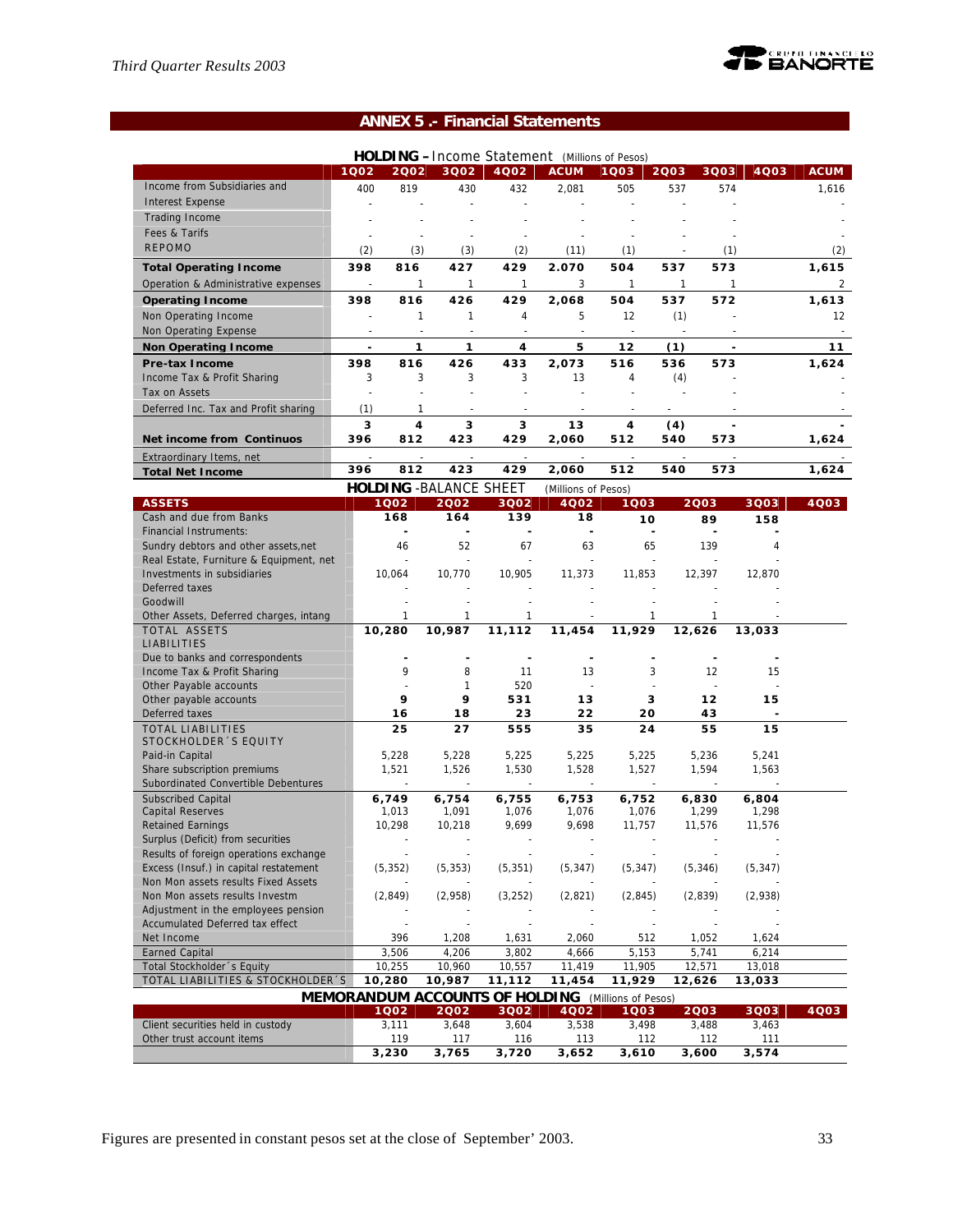

# **GRUPO FINANCIERO BANORTE–CONSOLIDATED INCOME STATEMENT** *(Millions of Pesos)*

| <b>NET INTEREST INCOME</b>             | 1Q02           | 2002  | 3Q02           | 4Q02  | <b>ACUM</b> | 1Q03  | 2003  | 3Q03           | 4Q03<br><b>ACUM</b> |
|----------------------------------------|----------------|-------|----------------|-------|-------------|-------|-------|----------------|---------------------|
| Interest Income                        | 5,887          | 5,703 | 6,087          | 6,492 | 24,169      | 6,671 | 5,276 | 4,458          | 16,405              |
| <b>Interest Expense</b>                | 4,015          | 3,678 | 4,034          | 4,449 | 16,175      | 4,518 | 3,363 | 2,660          | 10,541              |
| Loan Fees                              | 125            | 216   | 162            | 174   | 678         | 187   | 189   | 186            | 562                 |
| <b>Fees Paid</b>                       | 8              | 10    | 11             | 11    | 40          | 10    | 14    | 15             | 39                  |
| Net Interest Income (NII)              | 1,989          | 2,232 | 2,204          | 2,207 | 8,632       | 2,331 | 2,088 | 1,969          | 6,388               |
| Repomo-Margin                          | 28             | 41    | (23)           | 33    | 79          | 15    | 13    | 6              | 34                  |
| <b>NII after Repomo</b>                | 2,017          | 2,273 | 2,181          | 2,240 | 8,711       | 2,346 | 2,100 | 1,976          | 6,422               |
| Loan Loss Provisions                   | 172            | 199   | 181            | 253   | 805         | 238   | 344   | 163            | 745                 |
| <b>Loss Sharing Provisions</b>         | $\overline{2}$ | 12    | 8              | 15    | 37          | 31    | 14    | $\overline{2}$ | 46                  |
| <b>NII after Provisions</b>            | 1,843          | 2,061 | 1,992          | 1,973 | 7,869       | 2,077 | 1,743 | 1,811          | 5,630               |
| <b>Fund transfers</b>                  | 43             | 53    | 49             | 46    | 191         | 43    | 43    | 45             | 132                 |
| Account management                     | 163            | 176   | 166            | 151   | 655         | 149   | 164   | 183            | 496                 |
| Fiduciary                              | 195            | 244   | 193            | 178   | 809         | 159   | 128   | 167            | 453                 |
| Income from Loan Portfolios Acquired   | 112            | 65    | 271            | (44)  | 404         | 51    | 34    | 34             | 119                 |
| <b>Electronic Banking Services</b>     | 91             | 34    | 64             | 62    | 250         | 64    | 56    | 59             | 180                 |
| Credit Card                            | 128            | 155   | 150            | 148   | 581         | 148   | 157   | 154            | 460                 |
| <b>Fees from FOBAPROA</b>              | 140            | 65    | 52             | 118   | 375         | 47    | 33    | 252            | 332                 |
| Other fees                             | 453            | 406   | 508            | 398   | 1,764       | 426   | 401   | 517            | 1,344               |
| Fees on services,                      | 1,325          | 1,196 | 1,453          | 1,056 | 5,030       | 1,088 | 1,017 | 1,411          | 3,516               |
| <b>Fund transfers</b>                  |                |       |                |       |             |       |       |                |                     |
| Other fees                             | 181            | 194   | 217            | 284   | 877         | 179   | 166   | 212            | 557                 |
| Expenses from Loan Portfolios Acquired | 66             | 42    | 157            | 26    | 291         | 41    | 29    | 26             | 96                  |
| Fees paid,                             | 247            | 236   | 374            | 311   | 1,168       | 220   | 194   | 239            | 653                 |
| Foreign exchange                       | 69             | 109   | 71             | 85    | 335         | 84    | 120   | 101            | 304                 |
| Securities - Realized gains            | 271            | (155) | (66)           | 35    | 85          | 147   | 354   | 100            | 601                 |
| Securities- Unrealized gains           | (4)            | (50)  | (13)           | 19    | (48)        | (3)   | (37)  | 57             | 17                  |
| <b>Market-related Income</b>           | 335            | (95)  | (7)            | 139   | 372         | 227   | 437   | 258            | 922                 |
| <b>Total Non Interest Income</b>       | 1,414          | 864   | 1,072          | 885   | 4,235       | 1,095 | 1,260 | 1,430          | 3,785               |
| <b>Total Operating Income</b>          | 3,257          | 2,926 | 3,064          | 2,857 | 12,104      | 3,172 | 3,003 | 3,241          | 9,416               |
| Personnel                              | 1,114          | 1,067 | 996            | 1,016 | 4,193       | 1,086 | 996   | 1,028          | 3,111               |
| <b>Professional Fees</b>               | 91             | 106   | 114            | 106   | 417         | 84    | 115   | 126            | 324                 |
| Operation & Administrative expenses    | 726            | 715   | 705            | 740   | 2,885       | 639   | 665   | 755            | 2,059               |
| Rents, depreciation and amortization   | 341            | 381   | 325            | 333   | 1,380       | 352   | 380   | 403            | 1,135               |
| Taxes, other than income tax           | 129            | 143   | 158            | 192   | 623         | 143   | 157   | 157            | 458                 |
| Contributions to IPAB                  | 162            | 168   | 163            | 174   | 667         | 179   | 178   | 180            | 537                 |
| Corporate expenses Recoveries          |                |       |                |       |             |       |       |                |                     |
| <b>Non-Interest Expense</b>            | 2,563          | 2,581 | 2,460          | 2,561 | 10,166      | 2,484 | 2,492 | 2,649          | 7,624               |
| <b>Operating Income</b>                | 694            | 345   | 604            | 296   | 1,939       | 688   | 511   | 592            | 1,791               |
| <b>Other Revenues</b>                  | 264            | 489   | 758            | 606   | 2,117       | 565   | 347   | 801            | 1,713               |
| Foreign exchange                       |                |       |                |       |             |       |       |                |                     |
| Recoveries                             | 57             | 70    | 136            | 92    | 355         | 9     | 67    | 65             | 141                 |
| Repomo-other revenues                  | 1              | 2     | $\overline{2}$ | 15    | 21          | 5     | 1     | 4              | 10                  |
| <b>Non Operating Income</b>            | 323            | 560   | 896            | 713   | 2,493       | 579   | 415   | 869            | 1,864               |
| Other Expense                          | (438)          | (258) | (824)          | (541) | (2,061)     | (631) | (326) | (735)          | (1,691)             |
| Foreign exchange                       | (2)            | (5)   |                |       | (7)         |       |       | (2)            | (2)                 |
| Repomo-other Expenses                  | (46)           | (76)  | (82)           | (144) | (347)       | (84)  | (29)  | (58)           | (170)               |
| <b>Non Operating Expense</b>           | (486)          | (338) | (906)          | (685) | (2, 415)    | (714) | (354) | (795)          | (1, 864)            |
| Non Operating Income (Expense), net    | (163)          | 222   | (10)           | 28    | 78          | (135) | 61    | 74             |                     |
| Pre-tax Income                         | 531            | 568   | 594            | 324   | 2,017       | 553   | 572   | 667            | 1,792               |
| Income Tax                             | 38             | 35    | 64             | (6)   | 131         | 64    | 41    | 68             | 174                 |
| Profit sharing                         | 2              | 40    | 29             | 32    | 103         | 24    | 24    | 30             | 79                  |
| Tax on Assets                          | 22             | 27    | 28             | 37    | 114         | 9     | 11    | 11             | 30                  |
| Deferred Inc. Tax and Profit sharing   | 77             | 12    | 22             | (105) | 7           | (35)  | (18)  | (19)           | (72)                |
|                                        | 140            | 115   | 143            | (41)  | 356         | 62    | 59    | 90             | 211                 |
| Net Income before subsidiaries         | 391            | 453   | 451            | 366   | 1,661       | 491   | 513   | 577            | 1,581               |
| Subsidiaries 'net income               | 55             | (20)  | 22             | 103   | 160         | 68    | 51    | 46             | 165                 |
| Net Income from continuos operations   | 446            | 433   | 474            | 468   | 1,821       | 559   | 564   | 623            | 1,746               |
| Extraodinary items, net                |                | 420   | 3              | (2)   | 420         |       | 1     |                |                     |
| Minority Interest                      | 51             | 41    | 53             | 37    | 181         | 47    | 25    | 50             | 122                 |
| <b>TOTAL NET INCOME</b>                | 396            | 812   | 423            | 429   | 2,060       | 512   | 540   | 573            | 1,624               |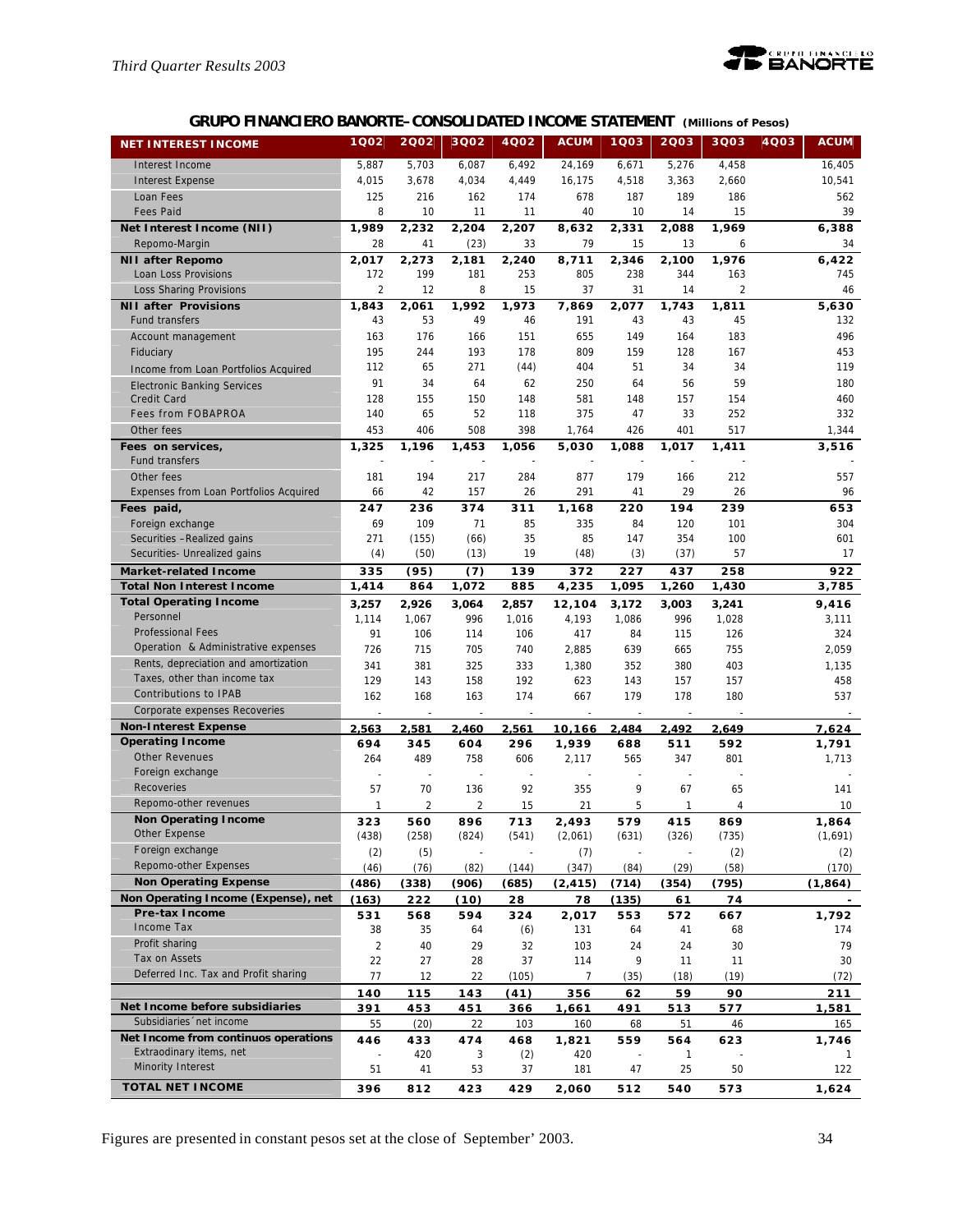

| <b>GRUPO FINANCIERO BANORTE-</b> CONSOLIDATED BALANCE SHEET<br>(Millions of Pesos) |                          |                 |                |                |                |                |         |      |
|------------------------------------------------------------------------------------|--------------------------|-----------------|----------------|----------------|----------------|----------------|---------|------|
| <b>ASSETS</b>                                                                      | 1002                     | 2002            | 3Q02           | <b>4002</b>    | 1Q03           | 2003           | 3Q03    | 4003 |
| <b>Cash and due from Banks</b>                                                     | 17,892                   | 18,207          | 20,338         | 24,038         | 22,508         | 25,864         | 29,856  |      |
| Negotiable Instruments                                                             | 3,910                    | 3,373           | 2,430          | 3,049          | 4,056          | 3,976          | 4,108   |      |
| Securities held for sale                                                           | 978                      | 1,094           | 876            | 1,338          | 1,334          | 1,333          | 187     |      |
| Securities held to maturity                                                        | 4,115                    | 4,240           | 6,598          | 7,861          | 8,490          | 9,222          | 10,608  |      |
| <b>Financial Instruments:</b>                                                      | 9,004                    | 8,707           | 9,904          | 12,248         | 13,880         | 14,531         | 14,902  |      |
| Non-assigned securities to pay                                                     |                          |                 |                | $\blacksquare$ |                | $\mathbf{1}$   | 62      |      |
| Repurchase agreements, net                                                         | 156                      | 147             | 194            | 77             | 159            | 44             | 164     |      |
| Operations with collateral                                                         |                          |                 |                |                |                |                |         |      |
| Futures receivable, net                                                            |                          |                 |                |                |                |                |         |      |
| Options and derivatives, net                                                       | 27                       | $\overline{a}$  | $\overline{a}$ | 10             | 15             | $\mathbf{1}$   |         |      |
| Repos & Derivatives :                                                              | 183                      | 148             | 194            | 87             | 174            | 46             | 225     |      |
| Commercial                                                                         | 25,546                   | 26,894          | 30,513         | 35,718         | 33,260         | 34,610         | 35,243  |      |
| <b>Financial Intermediaries</b>                                                    | 75                       | 61              | 55             | 6,707          | 2,162          | 2,212          | 2,360   |      |
| Consumer                                                                           | 3,413                    | 4,067           | 4,656          | 5,271          | 5,989          | 6,794          | 7,737   |      |
| Mortgage                                                                           | 11,255                   | 11,674          | 12,067         | 12,417         | 12,409         | 12,974         | 13,666  |      |
| <b>Goverment Entities</b>                                                          | 42,894                   | 89,743          | 86,386         | 86,853         | 86,761         | 86,469         | 84,825  |      |
| Fobaproa                                                                           | 58,881                   | 9,723           | 10,264         | 6,262          | 6,650          | 6,683          | 6,652   |      |
| Fiduciary collection rights                                                        |                          | $\sim$          | $\sim$         | $\sim$         | $\sim$         | $\sim$         |         |      |
| <b>Performing Loans</b>                                                            |                          | 142,064 142,162 | 143,941        | 153,228        | 147,230        | 149,741        | 150,484 |      |
| Commercial                                                                         | 2,627                    | 2,735           | 2,674          | 2,571          | 1,948          | 2,375          | 1,903   |      |
| <b>Financial Intermediaries</b>                                                    |                          | ÷,              |                |                |                |                |         |      |
| Consumer                                                                           | 382                      | 299             | 344            | 343            | 334            | 343            | 386     |      |
| Mortgage                                                                           | 1,939                    | 1,914           | 1,928          | 1,961          | 1,189          | 1,227          | 1,159   |      |
| <b>Goverment Entities</b>                                                          | $\overline{\phantom{a}}$ | $\overline{2}$  | $\sim$         | $\sim$         | 8              | 8              | 8       |      |
| <b>Past Due Loans</b>                                                              | 4.949                    | 4,950           | 4,946          | 4,876          | 3,478          | 3,953          | 3,456   |      |
| <b>Total Loans</b>                                                                 |                          | 147,013 147,112 | 148,887        | 158,104        | 150,708        | 153,694        | 153,940 |      |
| Preventive Ioan loss reserves                                                      | 5,697                    | 5,764           | 5,846          | 5,731          | 4,406          | 4,560          | 4,382   |      |
| <b>Net Loan Portfolio</b>                                                          |                          | 141,316 141,349 | 143,041        | 152,373        | 146,302        | 149,134        | 149,557 |      |
| Credit Assets Portfolio                                                            | 2,549                    | 2,394           | 2,141          | 1,896          | 1,764          | 1,682          | 1,564   |      |
| Sundry debtors and other assets, net                                               | 1,842                    | 1,726           | 1,853          | 2,694          | 2,552          | 3,889          | 4,367   |      |
| Foreclosed assets, net                                                             | 1,428                    | 1,366           | 1,314          | 1,243          | 1,177          | 1,207          | 1,167   |      |
| Real Estate, Furniture & Equipment, net                                            | 5,931                    | 5,868           | 5,857          | 5,846          | 5,749          | 5,680          | 5,574   |      |
| Investments in subsidiaries                                                        | 1,216                    | 1,348           | 1,368          | 1,046          | 1,486          | 1,521          | 1,559   |      |
| Deferred taxes                                                                     | 613                      | 623             | 637            | 827            | 881            | 860            | 950     |      |
| Goodwill                                                                           |                          | L.              | $\sim$         |                |                |                |         |      |
| Deferred charges & Intangibles                                                     | 1,532                    | 1,789           | 1,397          | 1,573          | 1,491          | 1,797          | 1.444   |      |
| UDIS Mortgage Ioans reserve coverage                                               | $\overline{a}$           |                 | $\sim$         | $\sim$         | $\overline{a}$ | $\overline{a}$ |         |      |
| <b>Other Assets</b>                                                                | 15,109                   | 15,115          | 14,566         | 15,125         | 15,099         | 16,636         | 16,625  |      |
| <b>TOTAL ASSETS</b>                                                                | 183,504                  | 183,525         | 188,043        | 203,870        | 197,962        | 206,211        | 211,165 |      |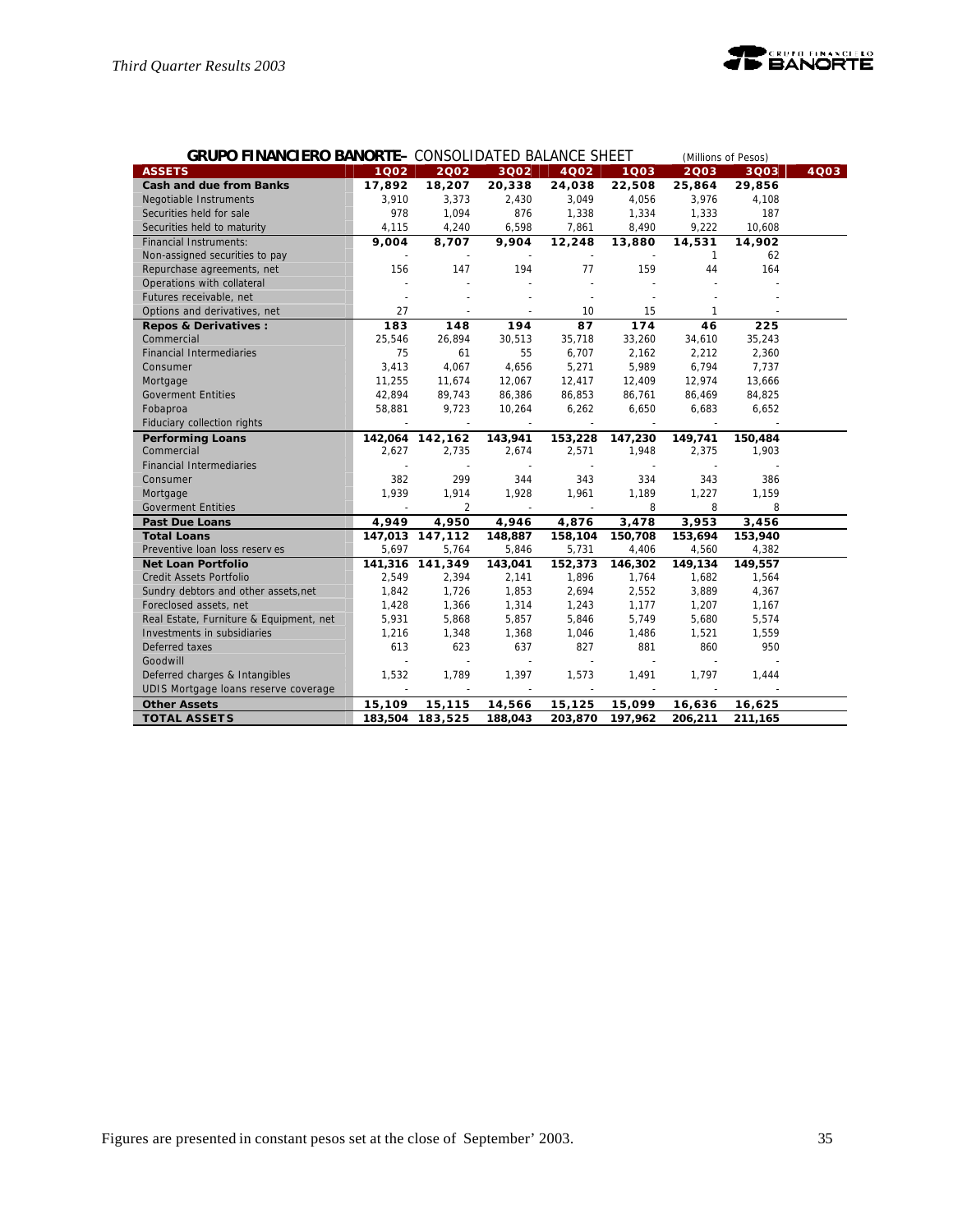

| <b>GRUPO FINANCIERO BANORTE - CONSOLIDATED BALANCE SHEET</b> |          |                 |          |          |                          |              | (Millions of Pesos) |      |  |  |
|--------------------------------------------------------------|----------|-----------------|----------|----------|--------------------------|--------------|---------------------|------|--|--|
| <b>LIABILITIES</b>                                           | 1002     | 2002            | 3Q02     | 4002     | 1Q03                     | 2003         | 3Q03                | 4Q03 |  |  |
| <b>Demand Deposits</b>                                       | 51,875   | 49,782          | 49,399   | 53,812   | 52,813                   | 55,787       | 57,235              |      |  |  |
| <b>Time Deposits</b>                                         | 83,771   | 74,550          | 83,976   | 91,270   | 101,038                  | 94,785       | 102,876             |      |  |  |
| <b>Bonds</b>                                                 | 1,419    | 1,367           | 1,381    | 1,323    | 1,336                    | 266          |                     |      |  |  |
| <b>Deposits</b>                                              | 137,065  | 125,698         | 134,756  | 146,405  | 155,188                  | 150,838      | 160,111             |      |  |  |
| Demand                                                       | 1,527    | 12,275          | 640      | 13,760   | 5,720                    | 13,212       | 3,988               |      |  |  |
| Short term                                                   | 14,665   | 15,350          | 23,509   | 13,746   | 4,731                    | 8,830        | 12,380              |      |  |  |
| Long term                                                    | 13,380   | 13,015          | 11,145   | 10,874   | 11,946                   | 11,406       | 11,259              |      |  |  |
| Due to banks and correspondents                              | 29,572   | 40,640          | 35,295   | 38,380   | 22,397                   | 33,448       | 27,626              |      |  |  |
| Non-assigned securities to pay                               |          |                 |          |          |                          | $\mathbf{1}$ | 46                  |      |  |  |
| Repurchase agreements, net                                   | 71       | 170             | 248      | 33       | 51                       | 24           | 122                 |      |  |  |
| Operations with collateral                                   |          |                 |          | 835      |                          |              |                     |      |  |  |
| Futures receivable, net                                      |          |                 |          |          |                          |              |                     |      |  |  |
| Options and derivatives, net                                 |          | 87              | 537      | $\sim$   | 943                      | 915          | 1,421               |      |  |  |
| <b>Repos &amp; Derivatives:</b>                              | 71       | 257             | 785      | 868      | 994                      | 940          | 1,589               |      |  |  |
| Income Tax & Profit Sharing                                  | 46       | 147             | 318      | 387      | 249                      | 166          | 260                 |      |  |  |
| Other Payable accounts                                       | 4,056    | 3,430           | 3,863    | 2,913    | 3,580                    | 4,648        | 4,768               |      |  |  |
| Other payable accounts                                       | 4,102    | 3,578           | 4,181    | 3,300    | 3,829                    | 4,814        | 5,029               |      |  |  |
| Subordinated non Convertible Debenture                       | 1,469    | 1,440           | 1,470    | 2,642    | 2,721                    | 2,625        | 2,735               |      |  |  |
| <b>Deferred Taxes</b>                                        |          |                 | $\sim$   | $\sim$   | $\overline{\phantom{a}}$ |              |                     |      |  |  |
| Deferred credits                                             | 64       | 13              | 13       | 23       | 49                       | 70           | 106                 |      |  |  |
| <b>TOTAL LIABILITIES</b>                                     |          | 172,343 171,626 | 176,499  | 191,618  | 185,178                  | 192,735      | 197,196             |      |  |  |
| <b>STOCKHOLDER 'S EQUITY</b>                                 |          |                 |          |          |                          |              |                     |      |  |  |
| Paid-in Capital                                              | 5,228    | 5,228           | 5,225    | 5,225    | 5,225                    | 5,236        | 5,241               |      |  |  |
| Share subscription premiums                                  | 1,521    | 1,526           | 1,530    | 1,528    | 1,527                    | 1,594        | 1,563               |      |  |  |
| Subordinated Convertible Debentures                          |          |                 |          |          |                          |              |                     |      |  |  |
| <b>Subscribed Capital</b>                                    | 6,749    | 6,754           | 6,755    | 6,753    | 6,752                    | 6,830        | 6,804               |      |  |  |
| <b>Capital Reserves</b>                                      | 1,013    | 1,091           | 1,076    | 1,076    | 1,076                    | 1,299        | 1,298               |      |  |  |
| <b>Retained Earnings</b>                                     | 10,298   | 10,218          | 9,699    | 9,698    | 11,757                   | 11,576       | 11,576              |      |  |  |
| Surplus (Deficit) from securities                            |          | $\blacksquare$  |          |          | $\overline{\phantom{a}}$ |              |                     |      |  |  |
| Results of foreign operations exchange                       |          |                 |          |          |                          |              |                     |      |  |  |
| Excess (Insuf.) in capital restatement                       | (5, 352) | (5, 353)        | (5, 351) | (5, 347) | (5, 347)                 | (5, 346)     | (5, 347)            |      |  |  |
| Non Mon assets results Fixed Assets                          |          |                 |          |          |                          |              |                     |      |  |  |
| Non Mon assets results Investm                               | (2,849)  | (2,958)         | (3, 252) | (2,821)  | (2, 845)                 | (2,839)      | (2,938)             |      |  |  |
| Adjustment in the employees pension                          |          |                 |          |          |                          |              |                     |      |  |  |
| Accumulated Deferred tax effect                              |          |                 |          |          |                          |              |                     |      |  |  |
| Net Income                                                   | 396      | 1,208           | 1,631    | 2,060    | 512                      | 1,052        | 1,624               |      |  |  |
| <b>Earned Capital</b>                                        | 3,506    | 4,206           | 3,802    | 4,666    | 5,153                    | 5,741        | 6, 214              |      |  |  |
| Minority Holdings                                            | 906      | 940             | 986      | 833      | 879                      | 905          | 951                 |      |  |  |
| Total Stockholder's Equity                                   | 11,161   | 11,899          | 11,544   | 12,252   | 12,784                   | 13,476       | 13,969              |      |  |  |
| <b>TOTAL LIABILITIES &amp;</b>                               | 183.504  | 183,525         | 188.043  | 203.870  | 197.962                  | 206,211      | 211,165             |      |  |  |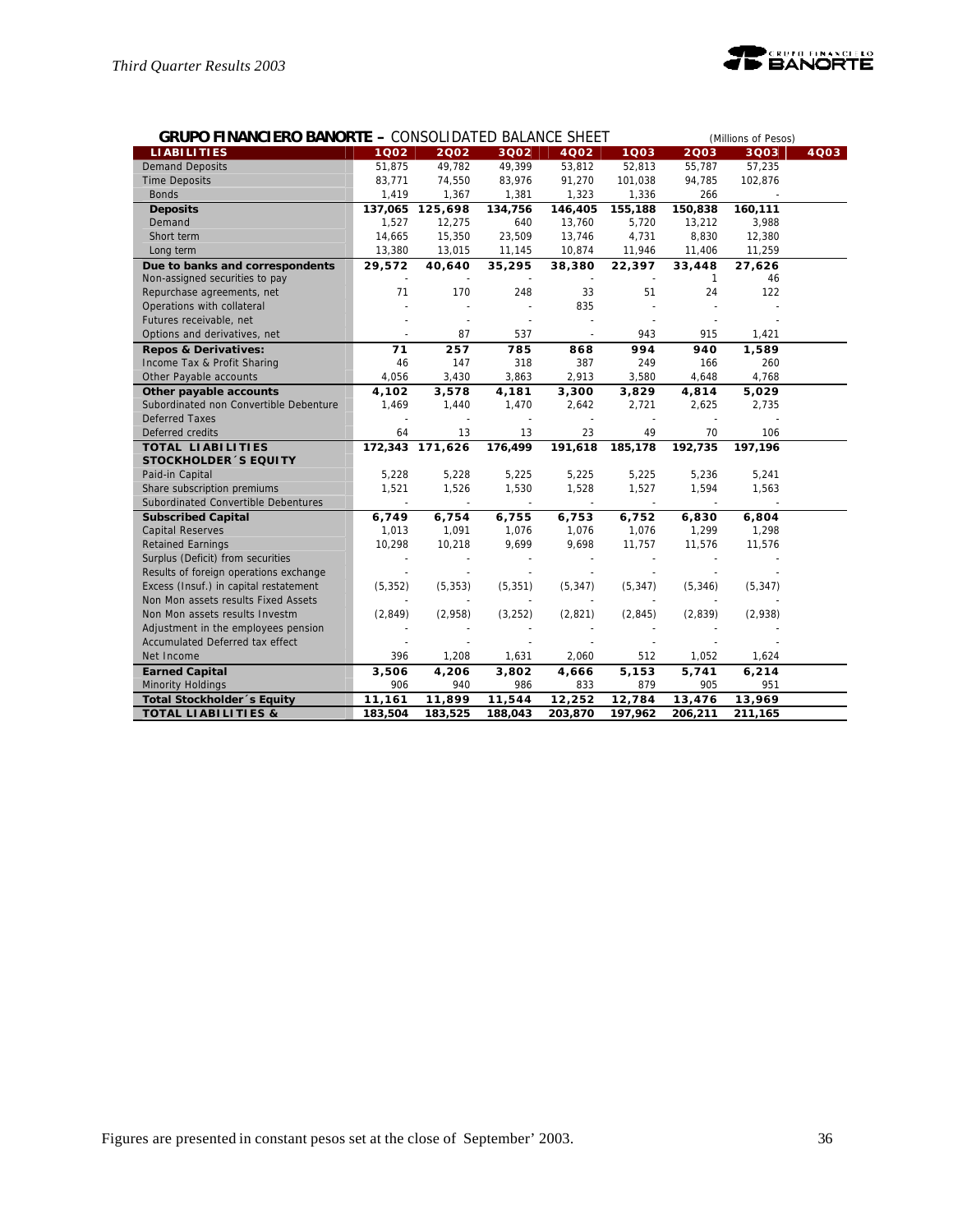

# **MEMORANDUM ACCOUNTS OF GRUPO FINANCIERO BANORTE CONSOLIDATED**

| 2003<br>(Millions of Pesos)<br>ONBEHALF OF THIRD PARTY                                                                              |  |
|-------------------------------------------------------------------------------------------------------------------------------------|--|
|                                                                                                                                     |  |
| Customers' banks<br>$\overline{4}$<br>3<br>$\overline{2}$<br>$\overline{2}$<br>1<br>16<br>6                                         |  |
| Dividends receivable from customers                                                                                                 |  |
| Interest receivable from customers                                                                                                  |  |
| 18,286<br>14,328<br>13,989<br>(22)<br>(102)<br>Liquidation of customer transactions<br>18,356<br>13,873                             |  |
| Customer Ioans                                                                                                                      |  |
| Liquidation with foreign currencies of                                                                                              |  |
| Margin accounts in futures operations                                                                                               |  |
| Other current accounts                                                                                                              |  |
| <b>CUSTOMERS CURRENT ACCOUNT</b><br>18,290<br>18,359<br>14,331<br>13,875<br>13,990<br>(7)<br>(96)                                   |  |
| Client securities held in custody<br>110,986<br>116,873<br>127,545<br>127,830<br>114,567<br>126,077<br>132,698                      |  |
| Securities and documents received in<br>1<br>1<br>1                                                                                 |  |
| Client securities abroad                                                                                                            |  |
| <b>CLIENT SECURITIES</b><br>116,875<br>127,545<br>110,986<br>127,830<br>114,568<br>126,077<br>132,699                               |  |
| 22,980<br>Repurchase operations for customers<br>26,511<br>26,469<br>24,672<br>26,169<br>25,236<br>20,748                           |  |
| Clients securities loans<br>1                                                                                                       |  |
| Purchase of Futures & forward contracts<br>$\overline{a}$<br>J.                                                                     |  |
| Sale of futures and forward contracts<br>L,<br>L.                                                                                   |  |
| Purchasing operations (option price)<br>48<br>27<br>73<br>49<br>44<br>56<br>6                                                       |  |
| Sales operations (option price)                                                                                                     |  |
| Purchase of derivative packages                                                                                                     |  |
| Sale of derivative packages                                                                                                         |  |
| Administration trusts<br>1,119<br>1,110<br>1,293<br>1,548<br>2,319<br>2,472<br>2,102                                                |  |
| <b>TRANSACTIONS ON BEHALF CLIENT</b><br>27,679<br>27,774<br>25,349<br>27,752<br>27,606<br>26,038<br>22,856                          |  |
| TOTAL ON BEHALF OF THIRD PARTY<br>156,955<br>162,840<br>167,914<br>169,479<br>153,906<br>153,823<br>155,459                         |  |
| Signature guarantees granted<br>15                                                                                                  |  |
| 712<br>984<br>953<br>859<br>Issuing of irrevocable letters of credit<br>884<br>945<br>1,009                                         |  |
| Property in trust and guardianship<br>82,662<br>77,871<br>83,785<br>83,442<br>80,321<br>81,824<br>82,842                            |  |
| Assets held in custody or in administration<br>128,803<br>120,849<br>129,824<br>130,349<br>135,920<br>130,323<br>120,913            |  |
| Amounts committed to operations with<br>55,572<br>54,781<br>5,886<br>5,875<br>5,806<br>6,186<br>6,463                               |  |
| In Transit drafts                                                                                                                   |  |
| 88<br>Certificates of Deposit in circulation<br>88<br>187<br>474<br>569<br>550<br>444                                               |  |
| Secured Credit Cards from the company                                                                                               |  |
| Securities given to the company in custody<br>127<br>191<br>100<br>187<br>244<br>90<br>146                                          |  |
| Government securities in custody of the<br>86<br>75<br>7                                                                            |  |
| Securities given to the company on                                                                                                  |  |
| Securities outside the country                                                                                                      |  |
| Liquidations with foreign currencies abroad                                                                                         |  |
| Debits to the contingency fund                                                                                                      |  |
| Other contingent obligations<br>14,392<br>18,951<br>14,938<br>14,487<br>16,380<br>16,299<br>16,144                                  |  |
| Banking transactions on behalf of third-<br>114,723<br>148,287<br>157,340<br>75,135<br>48,167<br>48,447<br>48,745                   |  |
| Investments in funds for the retirem.saving<br>2,495<br>2,509<br>2,477<br>1,583<br>225<br>236<br>244                                |  |
| Integration of the credit portfolio                                                                                                 |  |
| Amounts contracted in derivative<br>4,294<br>3,243<br>2,653<br>4,877<br>7,520<br>6,363<br>6,634                                     |  |
| 332,914<br>277,558<br>Other trust account items<br>362,275<br>363,214<br>422,305<br>418,226<br>397,675                              |  |
| OWN ACCOUNT OPERATIONS<br>766,121<br>790,990<br>731,179<br>739,578<br>712,600<br>689,411<br>562,387                                 |  |
| Repurchase agreements                                                                                                               |  |
| Securities to be received<br>184,765<br>183,751<br>205,768<br>211,073<br>142,150<br>150,427<br>148,629                              |  |
| (184, 721)<br>(205, 996)<br>(141, 976)<br>(Less) Securities to be delivered<br>(183, 896)<br>(211, 036)<br>(150, 426)<br>(148, 468) |  |
| <b>REPURCHASE TRANSACTIONS-</b><br>45<br>(145)<br>(228)<br>37<br>173<br>1<br>161                                                    |  |
| Securities to be received<br>121,986<br>134,301<br>144,370<br>77,042<br>81,350<br>83,371<br>141,085                                 |  |
| (Less) securities to be delivered<br>(121, 946)<br>(134, 178)<br>(140, 912)<br>(144, 364)<br>(77, 107)<br>(81, 332)<br>(83, 490)    |  |
| REPURCHASE TRANSACTIONS-SOLD<br>40<br>123<br>173<br>7<br>(65)<br>19<br>(119)                                                        |  |
| TOTAL ON OWN ACCOUNT<br>790,968<br>712,708<br>766,206<br>731,124<br>739,622<br>689,431<br>562,429                                   |  |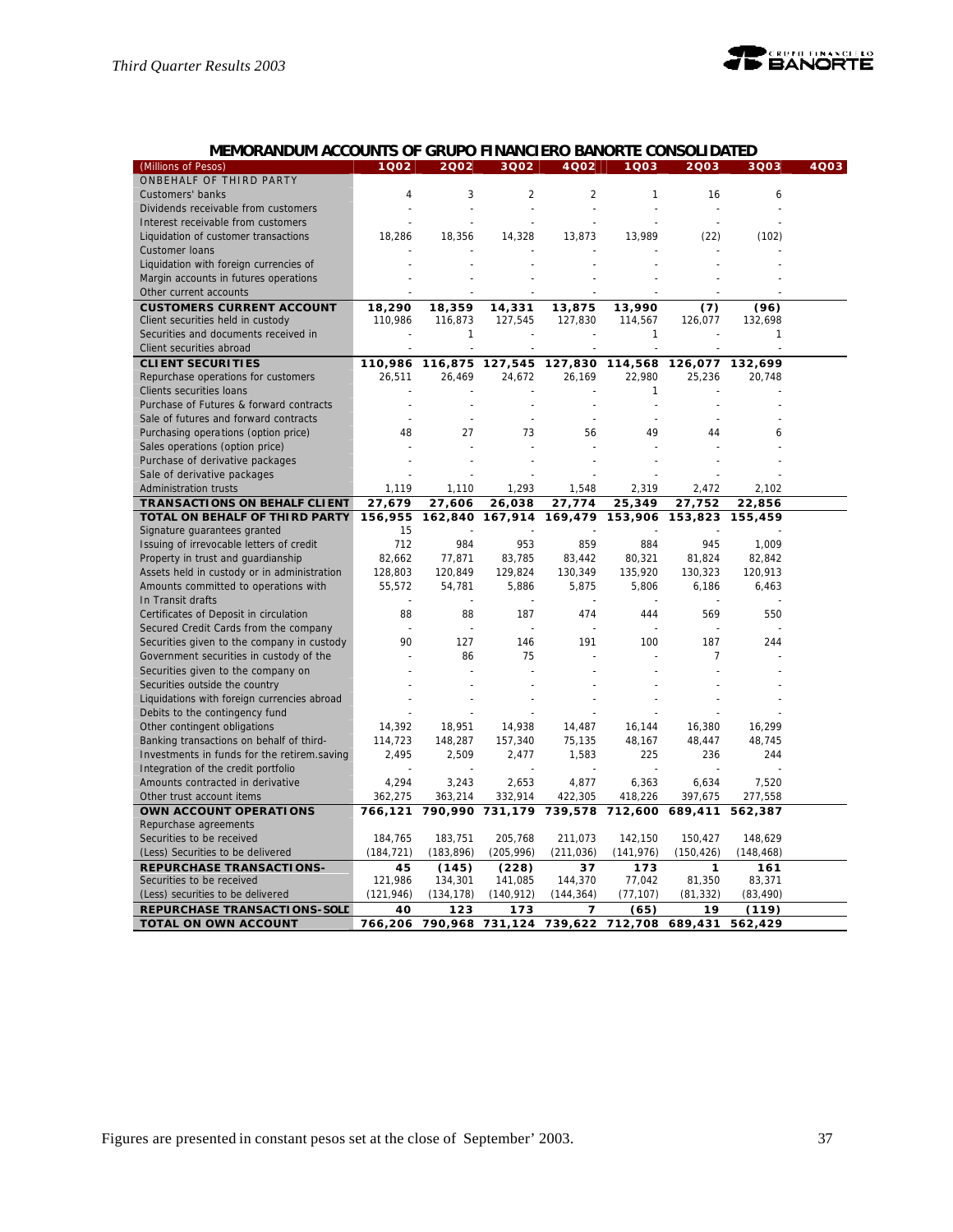

# **GRUPO FINANCIERO BANORTE CONSOLIDATED STATEMENT OF CASH FLOW**

JANUARY 1, 2003 –SEPTEMBER 30,2003

 *(Millions of Pesos)*

| <b>CASH FLOW FROM OPERATING ACTIVITIES :</b>                                                 |              |
|----------------------------------------------------------------------------------------------|--------------|
| <b>Net Income</b>                                                                            | 1,625        |
| Adjustments to Reconcile Net Income to Net Cash by Operating Activities                      |              |
| Mark to Market Valuation Results                                                             | (4)          |
| Provisions for loan losses                                                                   | 791          |
| Depreciation and amortization                                                                | 617          |
| Defferred Taxes                                                                              | (72)         |
| Provisions for Obligations                                                                   | 169          |
| Minoritary Interest                                                                          | (12)         |
| Undistribuated Earnings of Subsidiaries                                                      | 165          |
|                                                                                              | 1,495        |
| <b>Cash Flows From Investing Activities:</b>                                                 |              |
| <b>Banks Deposits</b>                                                                        | 13,712       |
| Decrease (Increase) loan portfolio                                                           | 2.018        |
| Decrease (Increase) credit assets portfolio                                                  | 331          |
| Decrease (Increase) treasury operations                                                      | (2,651)      |
| Decrease (Increase) financial instruments                                                    | 582          |
| Loans from banks and other entities                                                          | (10, 752)    |
| Decrease (Increase) Deferred taxes<br>Decrease (Increase) in accounts receivable and payable | (51)<br>(63) |
| Net Resources provided by operations                                                         | 3,127        |
|                                                                                              |              |
| <b>Financial Activities:</b>                                                                 |              |
| Subordinated Debentures Issue and Interest                                                   | 93           |
| Dividends Declared                                                                           |              |
| Issuance of stock                                                                            | 92           |
| Net Resources provided by Investing activities                                               | 185          |
| <b>CASH FLOW FROM FINANCING ACTIVITIES:</b>                                                  |              |
| Proceeds from issuance of common stock                                                       | (579)        |
| Decrease (Increase) Deferred charges or credits                                              | (108)        |
| Decrease (Increase) Foreclosed assets                                                        | 76           |
| Net Cash provided by financing activities                                                    | (611)        |
| Decrease (increase) in cash and due from banks                                               | 5,819        |
| Cash and due from banks at the beginning of the year                                         | 24,037       |
| Cash and due from banks at the end of the year                                               | 29,856       |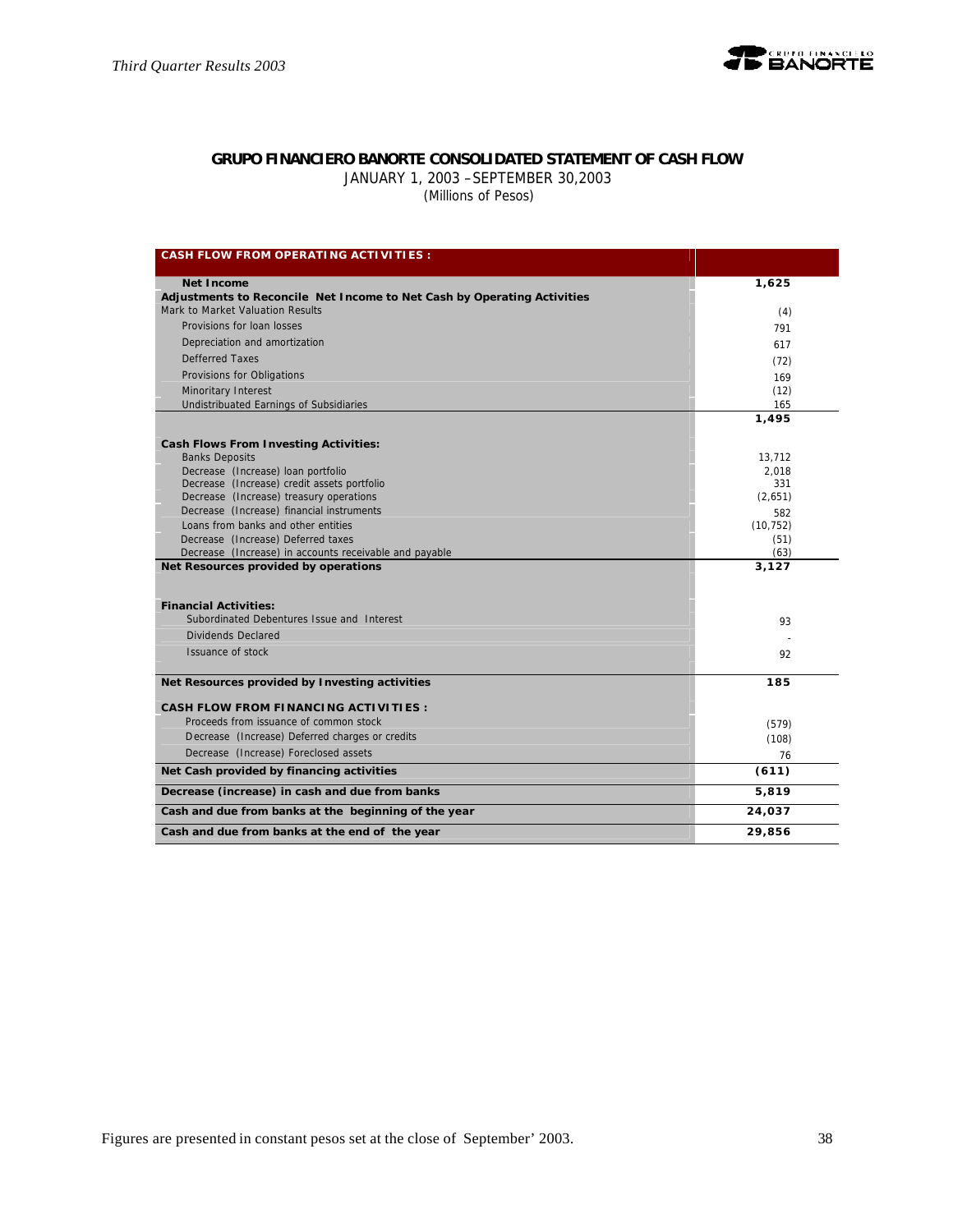# **GRUPO FINANCIERO BANORTE CONSOLIDATED STATEMENTS OF CHANGES IN STOCKHOLDERS´ EQUITY JANUARY 1, 2003- SEPTEMBER 30, 2003.**

(Millions of Pesos)

|                                 |               | <b>CONTRIBUATED CAPITAL</b> |                   |
|---------------------------------|---------------|-----------------------------|-------------------|
|                                 | Fixed Paid-in | Paid-in Capital             | & oth. Securities |
|                                 | Capital       | Premium                     |                   |
| Balance as of December 31,2002  | 3,125         | 2,100                       | 1,528             |
| <b>Stock Changes</b>            |               |                             |                   |
| Issuance of stock               |               | 16                          | 35                |
| <b>Profits Capitalization</b>   |               |                             |                   |
| Total                           |               |                             |                   |
|                                 | -             | 16                          | 35                |
| <b>Total Income</b>             |               |                             |                   |
| Total Income:                   |               |                             |                   |
| Net Income                      |               |                             |                   |
| Results of assets holdings      |               |                             |                   |
| Minority Interest               |               |                             |                   |
| Total                           |               |                             |                   |
|                                 |               |                             |                   |
| Balance as of September 30,2003 |               |                             |                   |
|                                 | 3.125         | 2,116                       | 1,563             |

|                                      |                                    |                      |                                               | <b>EARNED CAPITAL</b>                                 |                                     |                                           |                                                             |
|--------------------------------------|------------------------------------|----------------------|-----------------------------------------------|-------------------------------------------------------|-------------------------------------|-------------------------------------------|-------------------------------------------------------------|
|                                      | Capital<br>Reserve<br><sup>S</sup> | Retained<br>earnings | Excess if<br>Insuf.<br>Capital<br>Restatement | Non Monetary<br><b>Assets Results</b><br>(Investment) | <b>Net</b><br>Income<br>of the year | Minorit<br>ary<br>Intere<br><sub>ct</sub> | <b>Total</b><br><b>Stockholder</b><br>s <sup>2</sup> Equity |
| Balance as of December 31,2002       | 1,076                              | 9,698                | (5, 347)                                      | (2,821)                                               | 2,060                               | 833                                       | 12,252                                                      |
| <b>Stock Changes</b>                 |                                    |                      |                                               |                                                       |                                     |                                           |                                                             |
| Issuance of stock                    | 121                                | (80)                 |                                               |                                                       |                                     |                                           | 92                                                          |
| Profits Capitalization               | $\overline{\phantom{a}}$           | 2,060                |                                               |                                                       | (2,060)                             | $\sim$                                    |                                                             |
| <b>Provisions Created</b>            | 101                                | (101)                |                                               |                                                       |                                     |                                           |                                                             |
| Dividends Declared                   | $\overline{\phantom{a}}$           |                      | $\sim$                                        |                                                       |                                     | $\overline{\phantom{a}}$                  |                                                             |
| Total                                | 222                                | 1,878                |                                               |                                                       | (2,060)                             | $\blacksquare$                            | 92                                                          |
| <b>Total Income</b><br>Total Income: |                                    |                      |                                               |                                                       |                                     |                                           |                                                             |
| Net Income                           |                                    |                      |                                               |                                                       | 1,625                               |                                           | 1,625                                                       |
| Results of assets holdings           |                                    |                      |                                               | (117)                                                 |                                     |                                           | (117)                                                       |
| Minority Interest                    |                                    |                      |                                               |                                                       |                                     | 118                                       | 118                                                         |
| Total                                |                                    |                      | $\sim$                                        | (117)                                                 | 1,625                               | 118                                       | 1,626                                                       |
| Balance as of September 30,2003      | 1,298                              | 11,576               | (5, 347)                                      | (2,938)                                               | 1,625                               | 951                                       | 13,969                                                      |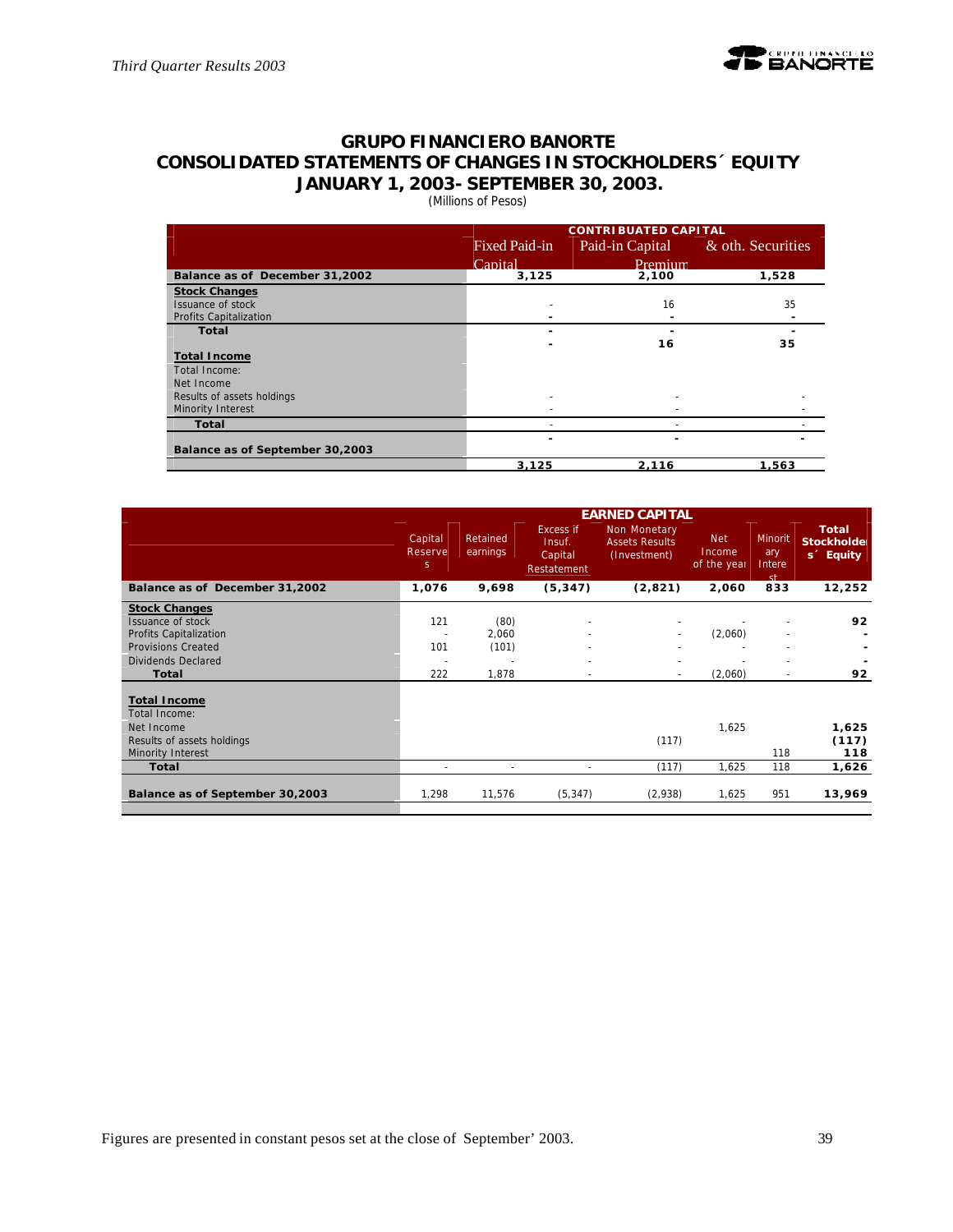

# **BANKING SECTOR-** INCOME STATEMENT (\*) *(Millions of Pesos)*

| <b>NET INTEREST INCOME</b>                 | 1Q02           | 2002         | 3Q02         | $\ddot{\phantom{1}}$<br>4002 | <b>ACUM</b>  | 1003           | 2003           | 3Q03                    | 4Q03<br><b>ACUM</b> |
|--------------------------------------------|----------------|--------------|--------------|------------------------------|--------------|----------------|----------------|-------------------------|---------------------|
|                                            | 5,782          |              |              |                              | 23.785       |                |                |                         | 15,935              |
| Interest Income                            | 3,990          | 5,605        | 5,995        | 6,403<br>4,463               | 16,144       | 6,536<br>4,474 | 5,133<br>3,320 | 4,265                   |                     |
| <b>Interest Expense</b>                    | 125            | 3,665<br>216 | 4,026        | 174                          |              | 187            | 189            | 2,577                   | 10,372              |
| Loan Fees<br><b>Fees Paid</b>              | 8              | 10           | 162<br>11    | 11                           | 678<br>40    | 10             | 14             | 186<br>15               | 562<br>39           |
|                                            |                | 2.147        | 2,121        |                              |              | 2,239          | 1,988          | 1,859                   | 6.086               |
| Net Interest Income (NII)<br>Repomo-Margin | 1,908<br>37    | 50           | (12)         | 2,105<br>42                  | 8,280<br>117 | 24             | 13             | 12                      | 49                  |
| <b>NII after Repomo</b>                    | 1,945          | 2,196        | 2.109        | 2,147                        | 8,397        | 2,263          | 2,000          | 1,871                   | 6,135               |
| Loan Loss Provisions                       | 172            | 199          | 181          | 252                          | 805          | 236            | 339            | 157                     | 732                 |
| Loss Sharing Provisions                    | $\overline{2}$ | 12           | 8            | 15                           | 37           | 31             | 14             | $\overline{\mathbf{c}}$ | 46                  |
| <b>NII after Provisions</b>                | 1,771          | 1,985        | 1,920        | 1,880                        | 7,556        | 1,996          | 1.647          | 1,713                   | 5,357               |
| <b>Fund transfers</b>                      | 43             | 53           | 49           | 46                           | 191          | 43             | 43             | 45                      | 132                 |
| Account management                         | 163            | 176          | 166          | 151                          | 655          | 149            | 164            | 183                     | 496                 |
| Fiduciary                                  | 195            | 244          | 193          | 178                          | 809          | 159            | 128            | 167                     | 453                 |
| Income from Loan Portfolios Acquired       | 112            | 65           | 271          | (44)                         | 404          | 51             | 34             | 34                      | 119                 |
| <b>Electronic Banking Services</b>         | 91             | 34           | 64           | 62                           | 250          | 64             | 56             | 59                      | 180                 |
| Credit Card                                | 128            | 155          | 150          | 148                          | 581          | 148            | 157            | 154                     | 460                 |
| <b>Fees from FOBAPROA</b>                  | 140            | 65           | 52           | 118                          | 375          | 47             | 33             | 252                     | 332                 |
| Other fees                                 | 124            | 126          | 153          | 130                          | 534          | 122            | 150            | 148                     | 420                 |
| Fees on services,                          | 997            | 916          | 1,098        | 788                          | 3,799        | 784            | 767            | 1,042                   | 2,593               |
| <b>Fund transfers</b>                      |                |              |              |                              |              |                |                |                         |                     |
| Other fees                                 | 173            | 189          | 209          | 279                          | 850          | 172            | 160            | 202                     | 534                 |
| Expenses from Loan Portfolios Acquired     | 66             | 42           | 157          | 26                           | 291          | 41             | 29             | 26                      | 96                  |
| Fees paid,                                 | 239            | 231          | 366          | 305                          | 1,141        | 213            | 189            | 229                     | 630                 |
| Foreign exchange                           | 69             | 109          | 71           | 85                           | 335          | 84             | 120            | 101                     | 304                 |
| Securities -Realized gains                 | 253            | (177)        | (91)         | 11                           | (4)          | 120            | 307            | 70                      | 497                 |
| Securities- Unrealized gains               | (8)            | (47)         | (10)         | 16                           | (48)         | (3)            | (37)           | 51                      | 10                  |
| <b>Market-related Income</b>               | 314            | (115)        | (29)         | 113                          | 283          | 200            | 390            | 221                     | 811                 |
| <b>Total Non Interest Income</b>           | 1,072          | 571          | 704          | 596                          | 2,942        | 771            | 968            | 1,035                   | 2,774               |
| <b>Total Operating Income</b>              | 2,843          | 2,556        | 2,624        | 2,475                        | 10.498       | 2,768          | 2.615          | 2,748                   | 8,131               |
| Personnel                                  | 1,021          | 975          | 919          | 936                          | 3,851        | 998            | 903            | 931                     | 2,832               |
| <b>Professional Fees</b>                   | 89             | 105          | 112          | 103                          | 409          | 83             | 112            | 123                     | 318                 |
| Operation & Administrative expenses        | 595            | 571          | 551          | 588                          | 2,303        | 516            | 546            | 612                     | 1,675               |
| Rents, depreciation and amortization       | 301            | 341          | 282          | 276                          | 1,201        | 308            | 334            | 357                     | 998                 |
| Taxes, other than income tax               | 126            | 141          | 154          | 189                          | 611          | 140            | 159            | 150                     | 449                 |
| Contributions to IPAB                      | 162            | 168          | 163          | 174                          | 667          | 179            | 178            | 180                     | 537                 |
| Corporate expenses Recoveries              |                |              |              |                              |              |                |                |                         |                     |
| <b>Non-Interest Expense</b>                | 2,294          | 2,301        | 2,180        | 2,266                        | 9,042        | 2,223          | 2,232          | 2,354                   | 6,810               |
| <b>Operating Income</b>                    | 549            | 255          | 443          | 209                          | 1,456        | 544            | 383            | 393                     | 1,321               |
| <b>Other Revenues</b>                      | 79             | 188          | 81           | 175                          | 523          | 91             | 68             | 125                     | 284                 |
| Foreign exchange                           | 56             | 69           | 135          | 92                           | 352          | 8              | 65             | 65                      | 138                 |
| Recoveries<br>Repomo-other revenues        | 1              | 1            | $\mathbf{1}$ | 11                           | 14           | 5              | $\mathbf{1}$   | 3                       | 9                   |
| <b>Non Operating Income</b>                | 136            | 258          | 217          | 277                          | 889          | 104            | 135            | 193                     | 431                 |
| Other Expense                              | (254)          | 44           | (143)        | (101)                        | (454)        | (150)          | (29)           | (52)                    | (230)               |
| Foreign exchange                           | (2)            | (5)          |              |                              | (7)          |                |                | (2)                     | (2)                 |
| Repomo-other Expenses                      | (44)           | (73)         | (81)         | (142)                        | (340)        | (84)           | (27)           | (57)                    | (167)               |
| <b>Non Operating Expense</b>               | (300)          | (34)         | (224)        | (244)                        | (801)        | (233)          | (56)           | (111)                   | (400)               |
| Non Operating Income (Expense), net        | (163)          | 224          | (7)          | 33                           | 87           | (129)          | 79             | 82                      | 31                  |
| Pre-tax Income                             | 386            | 478          | 437          | 242                          | 1,543        | 416            | 462            | 475                     | 1,352               |
| Income Tax                                 |                |              |              |                              |              | 7              | 9              | 8                       | 24                  |
| Profit sharing                             | $\omega$       | 37           | 28           | 32                           | 97           | 24             | 24             | 29                      | 78                  |
| Tax on Assets                              | 22             | 27           | 28           | 37                           | 114          | 9              | 11             | 11                      | 30                  |
| Deferred Inc. Tax and Profit sharing       | 83             | 18           | 24           | (114)                        | 10           | (23)           | (21)           | (20)                    | (64)                |
|                                            | 105            | 81           | 80           | (45)                         | 221          | 17             | 23             | 27                      | 67                  |
| Net Income before subsidiaries             | 281            | 397          | 357          | 287                          | 1,322        | 399            | 439            | 447                     | 1,285               |
| Subsidiaries 'net income                   | 50             | (12)         | 54           | 90                           | 181          | 51             | 9              | 50                      | 110                 |
| Net Income from continuos operations       | 330            | 385          | 411          | 377                          | 1,504        | 450            | 447            | 497                     | 1,395               |
| Extraodinary items, net                    |                | 420          | 3            | (2)                          | 420          |                | $\mathbf{1}$   |                         | 1                   |
| Minority Interest                          |                |              |              |                              |              |                |                |                         |                     |
| <b>TOTAL NET INCOME</b>                    | 330            | 804          | 414          | 375                          | 1,923        | 450            | 448            | 497                     | 1,395               |

(\*)Afore is included in the Subsidiaries' net income.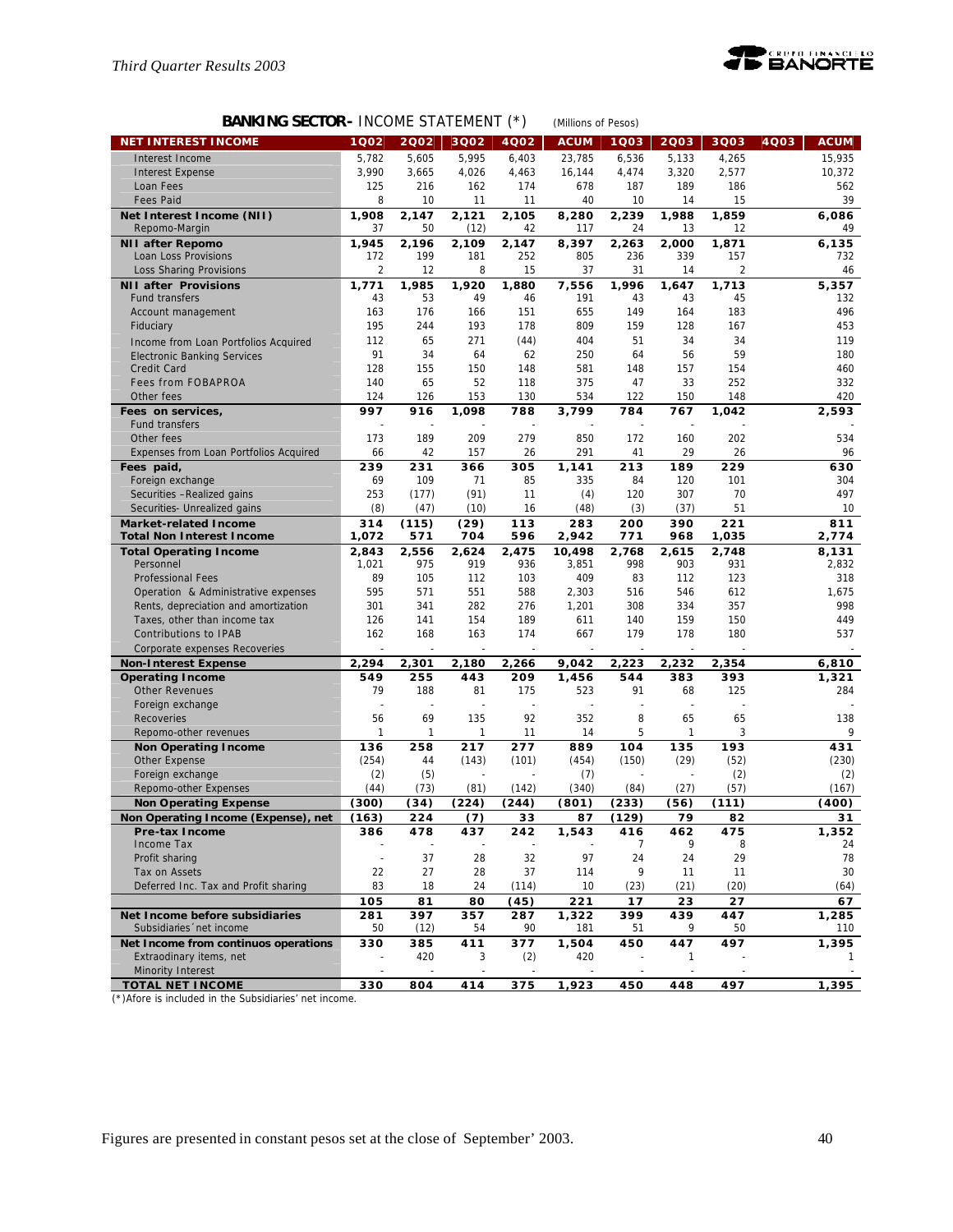

# **BANKING SECTOR -BALANCE SHEET** (\*)*(Millions of Pesos)*

| <b>ASSETS</b>                           | 1002    | 2002            | 3Q02    | 4002     | 1003    | 2003           | 3Q03    | 4Q03 |
|-----------------------------------------|---------|-----------------|---------|----------|---------|----------------|---------|------|
| <b>Cash and due from Banks</b>          | 17,444  | 17,880          | 19,870  | 23,783   | 22,144  | 25,437         | 29,262  |      |
| Negotiable Instruments                  | 3.758   | 3,159           | 2.207   | 2.856    | 3,870   | 3.779          | 3,861   |      |
| Securities held for sale                | 978     | 1,094           | 876     | 1,338    | 1,334   | 1,333          | 187     |      |
| Securities held to maturity             | 4,115   | 4,240           | 6,598   | 7,861    | 8,490   | 9,222          | 10,608  |      |
| <b>Financial Instruments:</b>           | 8,851   | 8,493           | 9,681   | 12,054   | 13,694  | 14,335         | 14,655  |      |
| Non-assigned securities to pay          |         |                 |         |          |         |                | 11      |      |
| Repurchase agreements, net              | 112     | 102             | 166     | 37       | 126     | 28             | 141     |      |
| Operations with collateral              |         |                 |         |          |         |                |         |      |
| Futures receivable, net                 |         |                 |         |          |         |                |         |      |
| Options and derivatives, net            | 27      | $\sim$          | ÷,      | 9        | 14      |                |         |      |
| Repos & Derivatives :                   | 139     | 102             | 166     | 47       | 141     | 28             | 152     |      |
| Commercial                              | 23,172  | 24,362          | 28,007  | 32,928   | 29,750  | 30,975         | 31,375  |      |
| <b>Financial Intermediaries</b>         | 642     | 1,298           | 1,557   | 8,029    | 3,592   | 3,333          | 3,644   |      |
| Consumer                                | 3,339   | 3,949           | 4,509   | 5,093    | 5,750   | 6,734          | 7,734   |      |
| Mortgage                                | 11,255  | 11,674          | 12,067  | 12,417   | 12,409  | 12,974         | 13,666  |      |
| <b>Goverment Entities</b>               | 42,890  | 89,739          | 86,383  | 86,851   | 86,760  | 86,468         | 84,825  |      |
| Fobaproa                                | 58,881  | 9,723           | 10,264  | 6,262    | 6,650   | 6,683          | 6,652   |      |
| Fiduciary collection rights             |         | $\sim$          | $\sim$  | $\sim$   |         | $\overline{a}$ |         |      |
| <b>Performing Loans</b>                 |         | 140,180 140,745 | 142,788 | 151,579  | 144,910 | 147,167        | 147,896 |      |
| Commercial                              | 2,576   | 2,693           | 2,647   | 2,544    | 1,925   | 2,343          | 1,870   |      |
| <b>Financial Intermediaries</b>         |         |                 |         |          |         |                |         |      |
| Consumer                                | 372     | 289             | 335     | 334      | 325     | 334            | 377     |      |
| Mortgage                                | 1,939   | 1,914           | 1,928   | 1,961    | 1,189   | 1,227          | 1,159   |      |
| <b>Goverment Entities</b>               |         | $\overline{2}$  |         |          | 8       | 8              | 8       |      |
| <b>Past Due Loans</b>                   | 4,887   | 4,898           | 4,909   | 4,840    | 3,446   | 3,911          | 3,414   |      |
| <b>Total Loans</b>                      |         | 145,067 145,643 | 147,697 | 156,419  | 148,356 | 151,078        | 151,310 |      |
| Preventive Ioan loss reserves           | 5,674   | 5,741           | 5,823   | 5,710    | 4,382   | 4,535          | 4,355   |      |
| <b>Net Loan Portfolio</b>               | 139,393 | 139,902         | 141,874 | 150,710  | 143,974 | 146,543        | 146,955 |      |
| <b>Credit Assets Portfolio</b>          | 2,549   | 2,394           | 2,141   | 1,896    | 1,764   | 1,682          | 1,564   |      |
| Sundry debtors and other assets, net    | 1,695   | 1,541           | 1,641   | 2,283    | 2,280   | 3,515          | 4,131   |      |
| Foreclosed assets, net                  | 1,420   | 1,359           | 1,307   | 1,237    | 1,171   | 1,202          | 1,163   |      |
| Real Estate, Furniture & Equipment, net | 5,676   | 5,595           | 5,557   | 5,472    | 5,387   | 5,306          | 5,190   |      |
| Investments in subsidiaries             | 1,106   | 1,106           | 1,162   | 1,001    | 1,431   | 1,425          | 1,471   |      |
| Deferred taxes                          | 801     | 771             | 783     | 956      | 994     | 999            | 1,040   |      |
| Deferred charges & Intangibles          | 675     | 713             | 590     | 758      | 781     | 758            | 701     |      |
| UDIS Mortgage loans reserve coverage    | $\sim$  | $\sim$          | $\sim$  | $\omega$ | $\sim$  | $\sim$         |         |      |
| <b>Other Assets</b>                     | 13,921  | 13,479          | 13,182  | 13,603   | 13,808  | 14,887         | 15,260  |      |
| <b>TOTAL ASSETS</b>                     |         | 179,748 179,856 | 184,773 | 200,196  | 193,760 | 201,230        | 206,284 |      |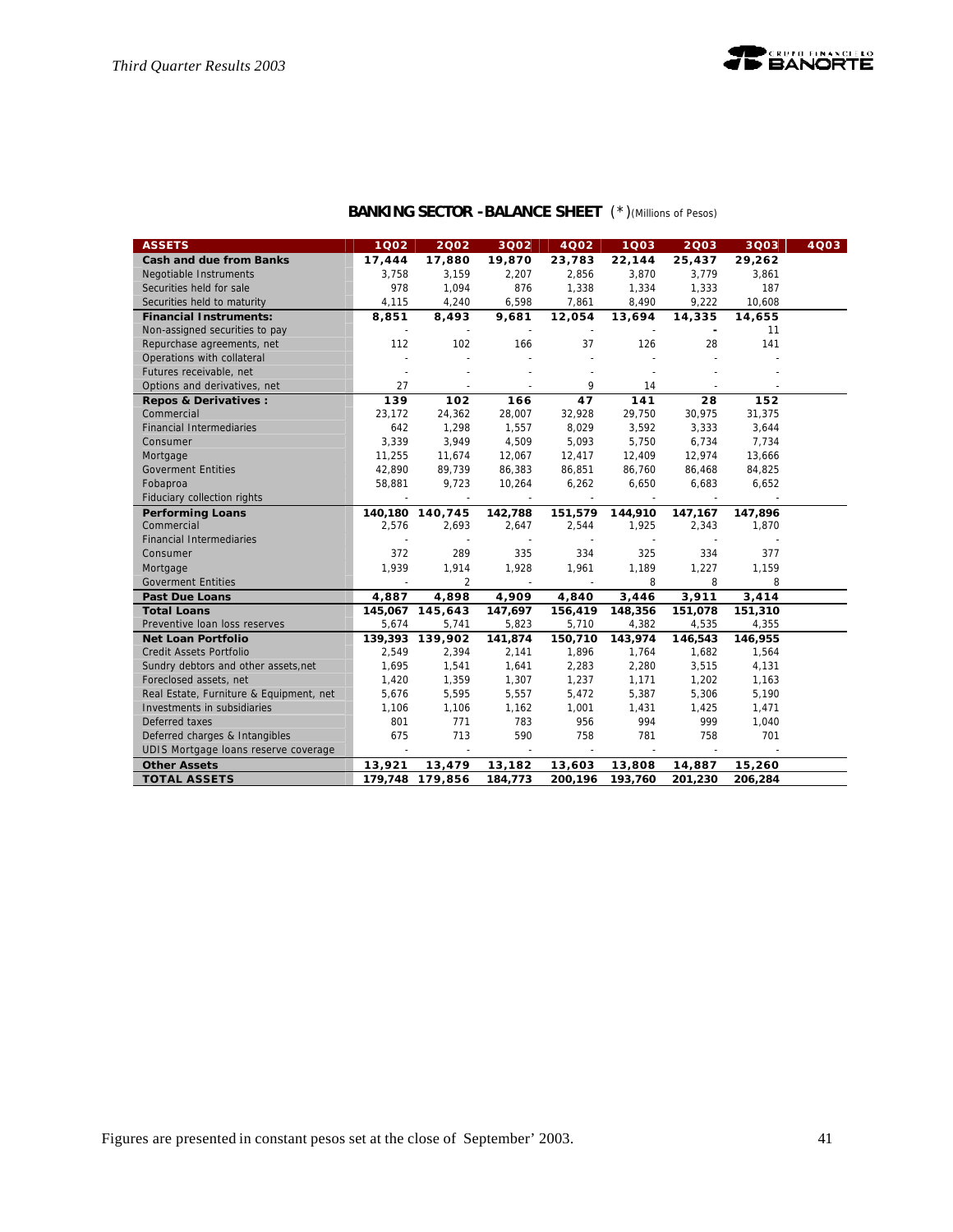|                                        |                | <b>BANKING SECTOR-BALANCE SHEET</b> |                |              |                | * ) (Millions of Pesos) |          |      |
|----------------------------------------|----------------|-------------------------------------|----------------|--------------|----------------|-------------------------|----------|------|
| <b>LIABILITIES</b>                     | 1002           | 2002                                | 3Q02           | <b>4Q02</b>  | 1003           | 2003                    | 3Q03     | 4Q03 |
| <b>Demand Deposits</b>                 | 51,914         | 49,802                              | 49,425         | 53,827       | 52,837         | 55,845                  | 57,279   |      |
| <b>Time Deposits</b>                   | 83,939         | 74,714                              | 84,115         | 91,288       | 101,048        | 94,874                  | 103,034  |      |
| <b>Bonds</b>                           | 1,419          | 1,367                               | 1,381          | 1,323        | 1,336          | 266                     |          |      |
| <b>Deposits</b>                        | 137,272        | 125,883                             | 134,920        | 146,437      | 155,220        | 150,985                 | 160,313  |      |
| Demand                                 | 1,527          | 12,275                              | 640            | 13,760       | 5,720          | 13,212                  | 3,988    |      |
| Short term                             | 12,965         | 13,874                              | 22,555         | 12,211       | 2,752          | 6,214                   | 10,262   |      |
| Long term                              | 13,067         | 12,725                              | 10,866         | 10,592       | 11,553         | 11,074                  | 10,771   |      |
| Due to banks and correspondents        | 27,560         | 38,874                              | 34,062         | 36,563       | 20,026         | 30,500                  | 25,021   |      |
| Non-assigned securities to pay         |                |                                     |                |              |                |                         |          |      |
| Repurchase agreements, net             | 35             | 129                                 | 225            | 30           | 56             | 11                      | 103      |      |
| Operations with collateral             |                |                                     |                |              |                |                         |          |      |
| Futures receivable, net                |                |                                     |                |              |                |                         |          |      |
| Options and derivatives, net           |                | 87                                  | 536            | 835          | 943            | 915                     | 1,421    |      |
| <b>Repos &amp; Derivatives:</b>        | 35             | 216                                 | 761            | 865          | 999            | 927                     | 1,524    |      |
| Income Tax & Profit Sharing            | 11             | 100                                 | 122            | 169          | 172            | 64                      | 91       |      |
| Other Payable accounts                 | 3,873          | 3,182                               | 3,160          | 2,786        | 3,438          | 4,471                   | 4,511    |      |
| Other payable accounts                 | 3,884          | 3,282                               | 3,281          | 2,955        | 3,610          | 4,535                   | 4,602    |      |
| Subordinated non Convertible Debenture | 1,469          | 1,440                               | 1,470          | 2,642        | 2,721          | 2,625                   | 2,735    |      |
| <b>Deferred Taxes</b>                  |                |                                     |                |              |                |                         |          |      |
| Deferred credits                       | 75             | 18                                  | 16             | 38           | 60             | 77                      | 110      |      |
| <b>TOTAL LIABILITIES</b>               | 170,295        | 169,713                             | 174,510        | 189,500      | 182,636        | 189,648                 | 194,305  |      |
| STOCKHOLDER 'S EQUITY                  |                |                                     |                |              |                |                         |          |      |
| Paid-in Capital                        | 5,562          | 5,562                               | 5,562          | 5,562        | 5,562          | 5,562                   | 5,562    |      |
| Share subscription premiums            | 966            | 966                                 | 966            | 966          | 966            | 966                     | 966      |      |
| Subordinated Convertible Debentures    |                |                                     | $\blacksquare$ |              |                |                         |          |      |
| <b>Subscribed Capital</b>              | 6,529          | 6,529                               | 6,529          | 6,529        | 6,528          | 6,528                   | 6,528    |      |
| <b>Capital Reserves</b>                | 2,502          | 2,502                               | 2,502          | 2,502        | 2,453          | 2,643                   | 2,643    |      |
| <b>Retained Earnings</b>               | 3,339          | 2,719                               | 2,312          | 2,312        | 4,235          | 4,046                   | 4,046    |      |
| Surplus (Deficit) from securities      | (572)          | (42)                                | 59             | 169          | 207            | 221                     | 142      |      |
| Results of foreign operations exchange | $\overline{a}$ | $\sim$                              | $\sim$         | $\mathbf{r}$ | $\overline{a}$ |                         |          |      |
| Excess (Insuf.) in capital restatement | (2, 335)       | (2, 336)                            | (2, 335)       | (2, 332)     | (2, 331)       | (2, 331)                | (2, 332) |      |
| Non Mon assets results Fixed Assets    |                |                                     | 11             | 11           | 11             | 11                      | 11       |      |
| Non Mon assets results Investm         | (68)           | (91)                                | (92)           | (147)        | (159)          | (163)                   | (182)    |      |
| Adjustment in the employees pension    |                |                                     |                |              |                |                         |          |      |
| Accumulated Deferred tax effect        | (272)          | (272)                               | (272)          | (272)        | (272)          | (272)                   | (272)    |      |
| Net Income                             | 330            | 1,135                               | 1,549          | 1,923        | 450            | 898                     | 1,395    |      |
| <b>Earned Capital</b>                  | 2,924          | 3,615                               | 3,734          | 4,167        | 4,595          | 5,053                   | 5,451    |      |
| <b>Minority Holdings</b>               |                |                                     |                |              |                |                         | 1        |      |
| <b>Total Stockholder's Equity</b>      | 9,453          | 10,143                              | 10,263         | 10,696       | 11,124         | 11,582                  | 11,979   |      |
| <b>TOTAL LIABILITIES &amp;</b>         | 179,748        | 179,856                             | 184,773        | 200,196      | 193,760        | 201,230                 | 206,284  |      |

| <b>MEMORANDUM ACCOUNTS OF BANKING SECTOR (Millions of Pesos)</b> |            |            |            |            |            |            |            |      |
|------------------------------------------------------------------|------------|------------|------------|------------|------------|------------|------------|------|
|                                                                  | 1002       | 2002       | 3002       | 4002       | 1003       | 2003       | 3Q03       | 4Q03 |
| Signature guarantees granted                                     | 15         |            |            |            |            |            |            |      |
| Other contingent obligations                                     | 14,932     | 18,951     | 14,938     | 14,487     | 16,144     | 16,380     | 16,299     |      |
| Irrevocable lines of credit                                      | 712        | 984        | 953        | 859        | 884        | 945        | 1,009      |      |
| Assets held in trust and mandate                                 | 82.662     | 77.871     | 83.785     | 83,442     | 80,321     | 81.824     | 82,842     |      |
| Assets held in custody or in administration                      | 123,824    | 115,146    | 124,182    | 124,520    | 129.389    | 123,894    | 114,623    |      |
| Investment banking transactions for third                        | 114,723    | 148,287    | 157,340    | 75,135     | 48,167     | 48,447     | 48,745     |      |
| Engaged amounts in fobaproa operations                           | 55,572     | 54.781     | 5,886      | 5,875      | 5,806      | 6,186      | 6,463      |      |
| Investment of retirement saving funds                            | 2,495      | 2,509      | 2,477      | 1,583      | 225        | 236        | 244        |      |
| Integration of loan portfolio                                    |            |            |            |            |            |            |            |      |
| Received amounts in derivative instruments                       | 4,294      | 3,243      | 2,653      | 4,877      | 6,363      | 6,634      | 7,520      |      |
| Fobaproa trusts                                                  |            |            |            |            |            |            |            |      |
| Securities to be received                                        | 158,254    | 157,282    | 181,097    | 182,544    | 118,048    | 125,152    | 127,862    |      |
| (Less) payable for reversal                                      | (158, 217) | (157, 411) | (181,321)  | (182, 521) | (117, 921) | (125, 162) | (127, 721) |      |
| Receivables for reversal                                         | 96.031     | 107.811    | 116,406    | 115,850    | 52,982     | 59,541     | 66,170     |      |
| (Less) securities to be delivered                                | (95, 992)  | (107, 709) | (116, 240) | (115, 866) | (53,038)   | (59, 515)  | (66, 273)  |      |
| Other control accounts                                           | 350,094    | 351,424    | 320,744    | 408,834    | 402,682    | 382,855    | 264,881    |      |
|                                                                  | 748,859    | 773.170    | 712,900    | 719,620    | 690,051    | 667,416    | 542.662    |      |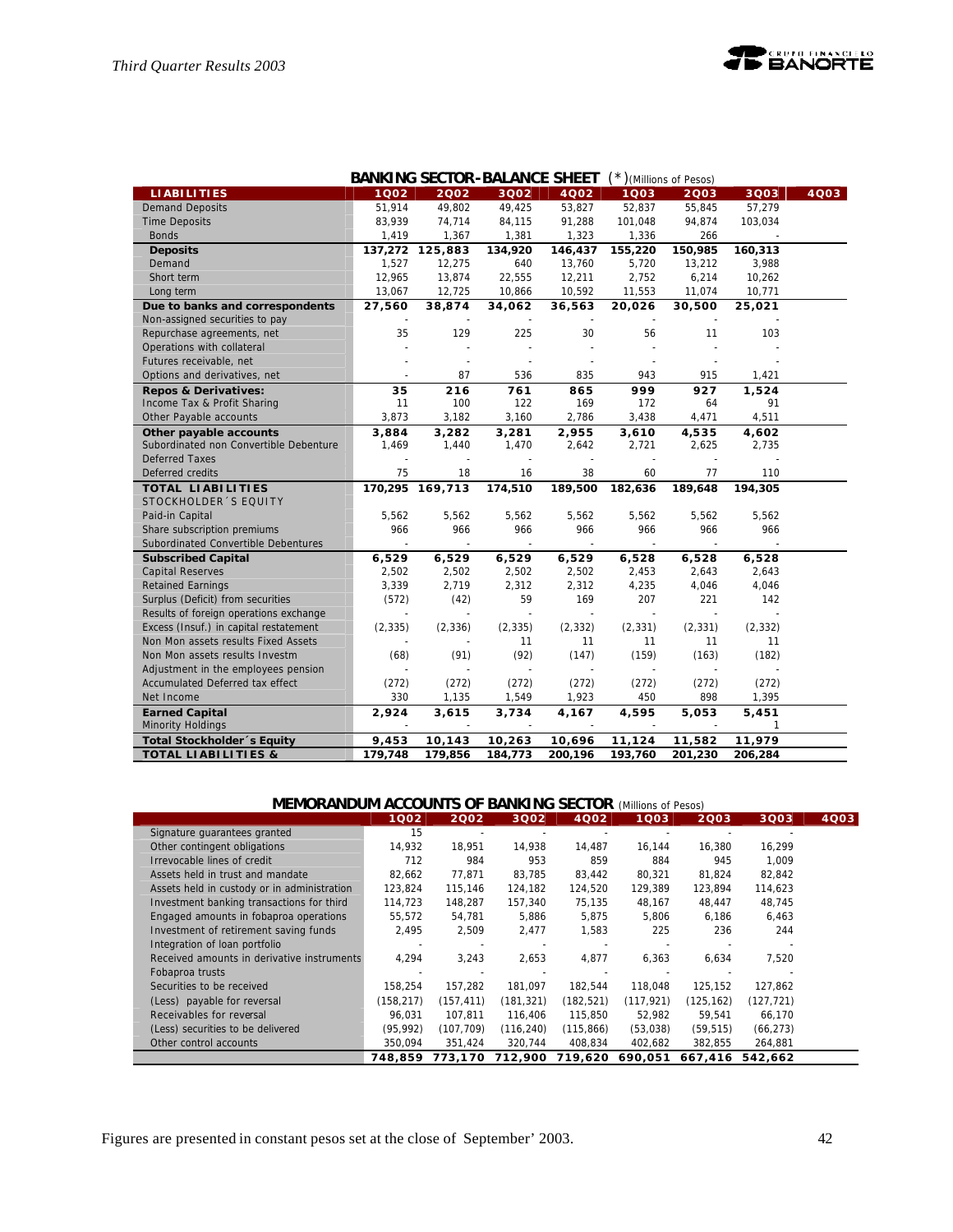

# **BANCO MERCANTIL DEL NORTE-** INCOME STATEMENT (\*) *(Millions of Pesos)*

| NET INTEREST INCOME                       | 1Q02           | 2002       | 3Q02      | 4002         | <b>ACUM</b>  | 1Q03           | 2003     | 3Q03           | <b>ACUM</b><br>4Q03 |
|-------------------------------------------|----------------|------------|-----------|--------------|--------------|----------------|----------|----------------|---------------------|
| Interest Income                           | 5,098          | 4,889      | 5,280     | 5,722        | 20,990       | 5,877          | 4,705    | 3,898          | 14,480              |
| <b>Interest Expense</b>                   | 3,324          | 3,017      | 3,367     | 3,861        | 13,568       | 3,825          | 2,902    | 2,253          | 8,981               |
| Loan Fees                                 | 125            | 216        | 162       | 174          | 678          | 187            | 189      | 186            | 562                 |
| <b>Fees Paid</b>                          | 8              | 10         | 11        | 11           | 40           | 10             | 14       | 15             | 39                  |
| Net Interest Income (NII)                 | 1,891          | 2,079      | 2,064     | 2,026        | 8,059        | 2,229          | 1,978    | 1,815          | 6,023               |
| Repomo-Margin                             | 27             | 43         | (13)      | 45           | 102          | 24             | 13       | 16             | 53                  |
| <b>NII after Repomo</b>                   | 1,917          | 2,122      | 2,052     | 2,070        | 8,161        | 2,253          | 1,991    | 1,831          | 6,075               |
| Loan Loss Provisions                      | 158            | 192        | 180       | 234          | 764          | 227            | 334      | 153            | 714                 |
| Loss Sharing Provisions                   | $\overline{2}$ | 12         | 8         | 15           | 37           | 31             | 14       | $\overline{2}$ | 46                  |
| <b>NII after Provisions</b>               | 1,757          | 1,917      | 1,864     | 1,821        | 7,360        | 1,995          | 1,643    | 1,677          | 5,315               |
| <b>Fund transfers</b>                     | 43             | 53         | 49        | 46           | 191          | 43             | 43       | 45             | 132                 |
| Account management                        | 163            | 176        | 166       | 151          | 655          | 149            | 164      | 183            | 496                 |
| Fiduciary                                 | 55             | 37         | 38        | 31           | 161          | 40             | 35       | 39             | 114                 |
| Income from Loan Portfolios Acquired      |                |            |           |              |              |                |          |                |                     |
| <b>Electronic Banking Services</b>        | 91             | 34         | 64        | 62           | 250          | 64             | 56       | 59             | 180                 |
| Credit Card                               | 128            | 155        | 150       | 148          | 581          | 148            | 157      | 154            | 460                 |
| Fees from FOBAPROA                        | 137            | 63         | 46        | 114          | 361          | 45             | 32       | 218            | 295                 |
| Other fees                                | 124            | 126        | 153       | 130          | 534          | 122            | 150      | 148            | 420                 |
| Fees on services,                         | 742            | 643        | 666       | 681          | 2,733        | 612            | 638      | 846            | 2,097               |
| <b>Fund transfers</b>                     |                |            |           |              |              |                |          |                |                     |
| Other fees                                | 113            | 108        | 113       | 115          | 449          | 96             | 112      | 117            | 325                 |
| Expenses from Loan Portfolios Acquired    |                |            |           |              |              |                |          |                |                     |
| Fees paid,                                | 113            | 108        | 113       | 115          | 449          | 96             | 112      | 117            | 325                 |
| Foreign exchange                          | 69             | 109        | 71        | 85           | 335          | 84             | 120      | 101            | 304                 |
| Securities - Realized gains               | 141            | (11)       | 16        | (18)         | 127          | (11)           | 3        | 64             | 56                  |
| Securities- Unrealized gains              | 5              | (35)       | (7)       | 5            | (32)         | (2)            | (6)      | 13             | 5                   |
| <b>Market-related Income</b>              | 215            | 63         | 80        | 72           | 430          | 71             | 117      | 178            | 365                 |
| <b>Total Non Interest Income</b>          | 844            | 598        | 633       | 638          | 2,713        | 587            | 643      | 907            | 2,137               |
| <b>Total Operating Income</b>             | 2,601          | 2,515      | 2,497     | 2,460        | 10,074       | 2,582          | 2,286    | 2,584          | 7,452               |
| Personnel                                 | 1,021          | 975        | 919       | 936          | 3,851        | 998            | 903      | 931            | 2,832               |
| <b>Professional Fees</b>                  | 81             | 99         | 105       | 95           | 380          | 75             | 89       | 114            | 279                 |
| Operation & Administrative expenses       | 591            | 579        | 556       | 594          | 2,318        | 526            | 550      | 612            | 1,688               |
| Rents, depreciation and amortization      | 301            | 341        | 282       | 276          | 1,201        | 308            | 334      | 357            | 998                 |
| Taxes, other than income tax              | 122            | 137        | 151       | 185          | 595          | 136            | 153      | 149            | 438                 |
| Contributions to IPAB                     | 159            | 166        | 160       | 173          | 658          | 177            | 177      | 179            | 533                 |
|                                           | (16)           | (27)       |           |              | (89)         |                | (18)     |                | (50)                |
| Corporate expenses Recoveries             |                |            | (22)      | (24)         |              | (26)           |          | (7)            |                     |
| <b>Non-Interest Expense</b>               | 2,259          | 2,269      | 2,150     | 2,235        | 8,914        | 2,193          | 2,187    | 2,337          | 6,717               |
| Operating Income<br><b>Other Revenues</b> | 342<br>55      | 246<br>159 | 347<br>57 | 224<br>153   | 1,160<br>424 | 389<br>91      | 99<br>68 | 247<br>125     | 735<br>284          |
|                                           | ÷,             |            |           |              |              |                |          |                |                     |
| Foreign exchange<br>Recoveries            | 55             | 68         | 135       | 43           | 301          | $\overline{7}$ | 65       | 24             | 96                  |
|                                           | 1              | 1          | 1         | 11           |              | 5              | 1        | 3              | 9                   |
| Repomo-other revenues                     |                |            |           |              | 14           |                |          |                |                     |
| <b>Non Operating Income</b>               | 111            | 228        | 193       | 208          | 739          | 103            | 134      | 152            | 389                 |
| Other Expense                             | (174)          | (35)       | (136)     | (95)         | (440)        | (128)          | (29)     | (52)           | (208)               |
| Foreign exchange                          | (2)            | (5)        |           |              | (7)          |                |          | (2)            | (2)                 |
| Repomo-other Expenses                     | (18)           | (44)       | (57)      | (111)        | (230)        | (63)           | (22)     | (44)           | (130)               |
| <b>Non Operating Expense</b>              | (194)          | (84)       | (193)     | (206)        | (677)        | (191)          | (51)     | (98)           | (340)               |
| Non Operating Income (Expense), net       | (83)           | 144        | (1)       | $\mathbf{1}$ | 62           | (88)           | 83       | 53             | 48                  |
| Pre-tax Income                            | 260            | 390        | 347       | 226          | 1,222        | 301            | 182<br>9 | 300            | 783                 |
| Income tax                                |                | 37         | 28        | 32           | 97           | 7<br>24        | 24       | 8<br>29        | 24<br>78            |
| Profit sharing                            |                | 27         | 28        | 37           |              | 9              |          |                | 30                  |
| Tax on Assets                             | 22             |            |           |              | 114          |                | 11       | 11             |                     |
| Deferred Inc. Tax and Profit sharing      | 71             | 8          | 11        | (111)        | (21)         | (24)           | (22)     | (21)           | (66)                |
|                                           | 93             | 72         | 67        | (42)         | 191          | 17             | 22       | 27             | 66                  |
| Net income before subsidiaries            | 166            | 318        | 280       | 267          | 1,032        | 284            | 160      | 274            | 718<br>9            |
| Subsidiaries 'net income                  | 6              | (29)       | 11        | 63           | 51           | 14             | (13)     | 8              |                     |
| Net Income from continuos operations      | 172            | 289        | 291       | 330          | 1,082        | 298            | 147      | 282            | 727                 |
| Extraodinary items, net                   |                | 420        | 3         | (2)          | 420          |                | 1        |                | 1                   |
| Minority Interest                         |                |            |           |              |              |                |          |                |                     |
| <b>TOTAL NET INCOME</b>                   | 172            | 709        | 293       | 327          | 1,502        | 298            | 148      | 282            | 728                 |

(\*) Consoldiate Subsidiaries.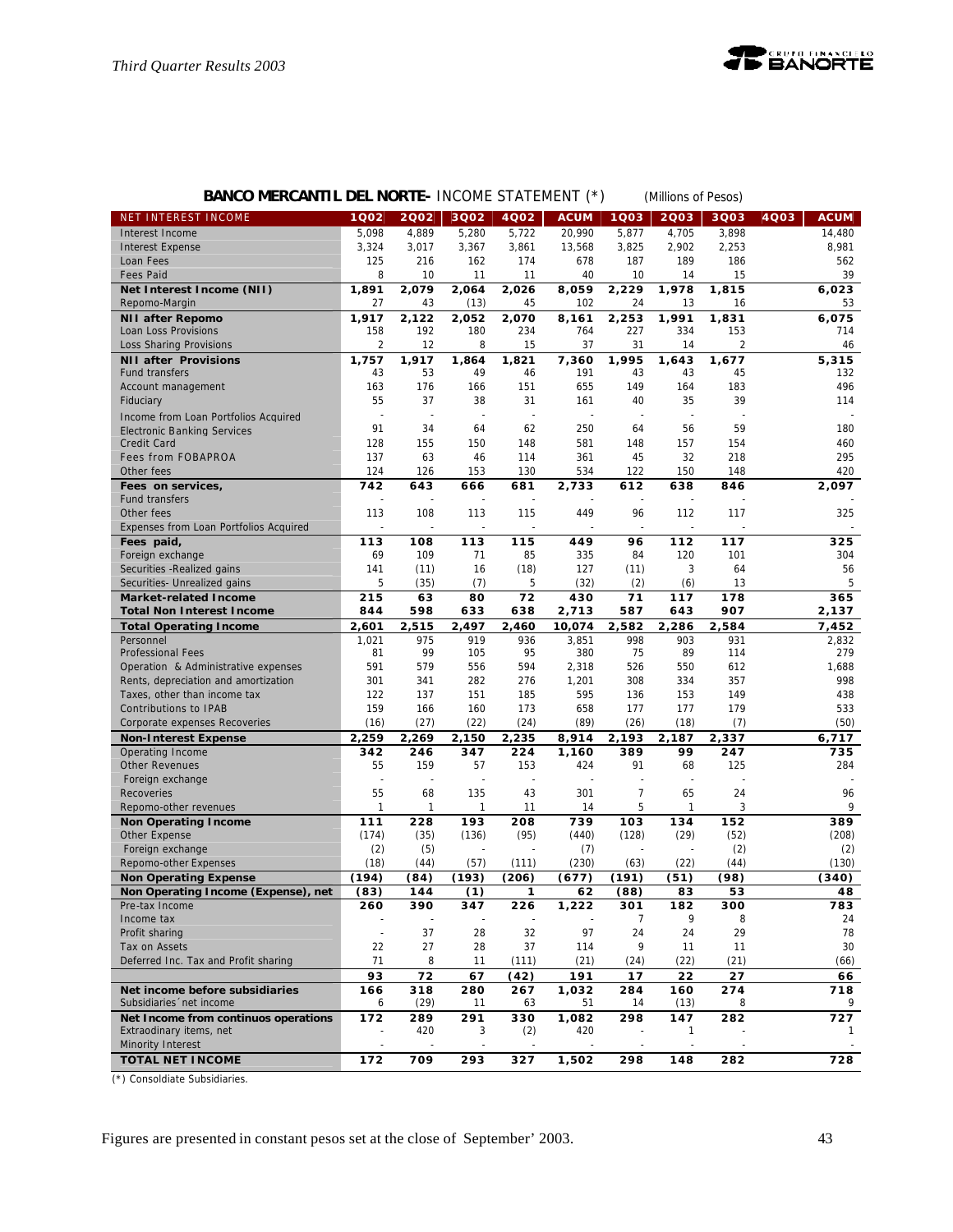

# **BANCO MERCANTIL DEL NORTE-BALANCE SHEET** (\*) *(Millions of Pesos)*

| <b>ASSETS</b>                           | 1002                     | 2002            | 3Q02                     | 4Q02    | 1003    | 2003                     | 3Q03    | 4003 |
|-----------------------------------------|--------------------------|-----------------|--------------------------|---------|---------|--------------------------|---------|------|
| <b>Cash and due from Banks</b>          | 16,901                   | 17,762          | 19,627                   | 23,444  | 22,153  | 25,340                   | 29,492  |      |
| Negotiable Instruments                  | 3,480                    | 4,123           | 3,042                    | 3,429   | 4,438   | 4,277                    | 3,984   |      |
| Securities held for sale                | 978                      | 1,094           | 876                      | 1,338   | 1,334   | 1,333                    | 187     |      |
| Securities held to maturity             | 3,787                    | 3,911           | 6,267                    | 7,540   | 8,160   | 8,906                    | 10,291  |      |
| <b>Financial Instruments:</b>           | 8,246                    | 9,127           | 10,185                   | 12,307  | 13,931  | 14,516                   | 14,461  |      |
| Non-assigned securities to pay          |                          |                 |                          |         |         |                          | 11      |      |
| Repurchase agreements, net              | 57                       | 67              | 120                      | 37      | 65      | 13                       | 56      |      |
| Operations with collateral              |                          |                 |                          |         |         |                          |         |      |
| Futures receivable, net                 |                          |                 |                          |         |         |                          |         |      |
| Options and derivatives, net            | 27                       |                 |                          | 9       | 14      |                          |         |      |
| Repos & Derivatives :                   | 83                       | 67              | 120                      | 47      | 79      | 13                       | 67      |      |
| Commercial                              | 22,896                   | 24,048          | 27,697                   | 32,600  | 29,460  | 30,761                   | 31,180  |      |
| <b>Financial Intermediaries</b>         | 751                      | 1,298           | 1,557                    | 8,029   | 3,592   | 3,135                    | 3,324   |      |
| Consumer                                | 3,339                    | 3,949           | 4,509                    | 5,093   | 5,750   | 6,734                    | 7,734   |      |
| Mortgage                                | 10,943                   | 11,374          | 11,775                   | 12,130  | 12,141  | 12,712                   | 13,402  |      |
| <b>Goverment Entities</b>               | 42,847                   | 89,729          | 86,370                   | 86,837  | 86,742  | 86,462                   | 84,816  |      |
| Fobaproa                                | 59,156                   | 10,016          | 10,635                   | 6,669   | 6,650   | 6,683                    | 6,652   |      |
| Fiduciary collection rights             |                          |                 |                          |         |         |                          |         |      |
| <b>Performing Loans</b>                 |                          | 139,934 140,415 | 142,543                  | 151,358 | 144,335 | 146,487                  | 147,107 |      |
| Commercial                              | 2,378                    | 2,497           | 2,469                    | 2,372   | 1,748   | 2,172                    | 1,701   |      |
| <b>Financial Intermediaries</b>         |                          | ÷,              | $\overline{\phantom{a}}$ |         |         | $\overline{\phantom{a}}$ |         |      |
| Consumer                                | 372                      | 289             | 334                      | 334     | 324     | 333                      | 377     |      |
| Mortgage                                | 1,793                    | 1,773           | 1,788                    | 1,823   | 1.040   | 1,078                    | 1,018   |      |
| <b>Goverment Entities</b>               |                          | $\overline{2}$  |                          |         | 8       | 8                        | 8       |      |
| <b>Past Due Loans</b>                   | 4,543                    | 4,560           | 4,591                    | 4,528   | 3,120   | 3,592                    | 3,103   |      |
| <b>Total Loans</b>                      |                          | 144,477 144,975 | 147,134                  | 155,886 | 147,456 | 150,079                  | 150,210 |      |
| Preventive Ioan loss reserves           | 5,225                    | 5,294           | 5,381                    | 5,265   | 3,936   | 4,090                    | 3,912   |      |
| <b>Net Loan Portfolio</b>               |                          | 139,252 139,682 | 141,753                  | 150,620 | 143,519 | 145,989                  | 146,299 |      |
| Credit Assets Portfolio                 |                          |                 |                          |         |         |                          |         |      |
| Sundry debtors and other assets, net    | 1,615                    | 1,441           | 1,589                    | 2,224   | 2,214   | 3,475                    | 4,041   |      |
| Foreclosed assets, net                  | 1,400                    | 1,339           | 1,288                    | 1,216   | 1,150   | 1,181                    | 1,143   |      |
| Real Estate, Furniture & Equipment, net | 5,676                    | 5,595           | 5,557                    | 5,472   | 5,387   | 5,306                    | 5,190   |      |
| Investments in subsidiaries             | 440                      | 428             | 444                      | 458     | 851     | 826                      | 830     |      |
| Deferred taxes                          | 892                      | 872             | 897                      | 1,024   | 1,003   | 1,009                    | 1,051   |      |
| Deferred charges & Intangibles          | 669                      | 710             | 587                      | 756     | 780     | 757                      | 700     |      |
| UDIS Mortgage Ioans reserve coverage    | $\overline{\phantom{a}}$ | $\sim$          | $\sim$                   | $\sim$  |         |                          |         |      |
| <b>Other Assets</b>                     | 10,692                   | 10,385          | 10,362                   | 11,151  | 11,386  | 12,554                   | 12,955  |      |
| <b>TOTAL ASSETS</b>                     | 175,175                  | 177,024         | 182,047                  | 197,568 | 191,068 | 198,412                  | 203,274 |      |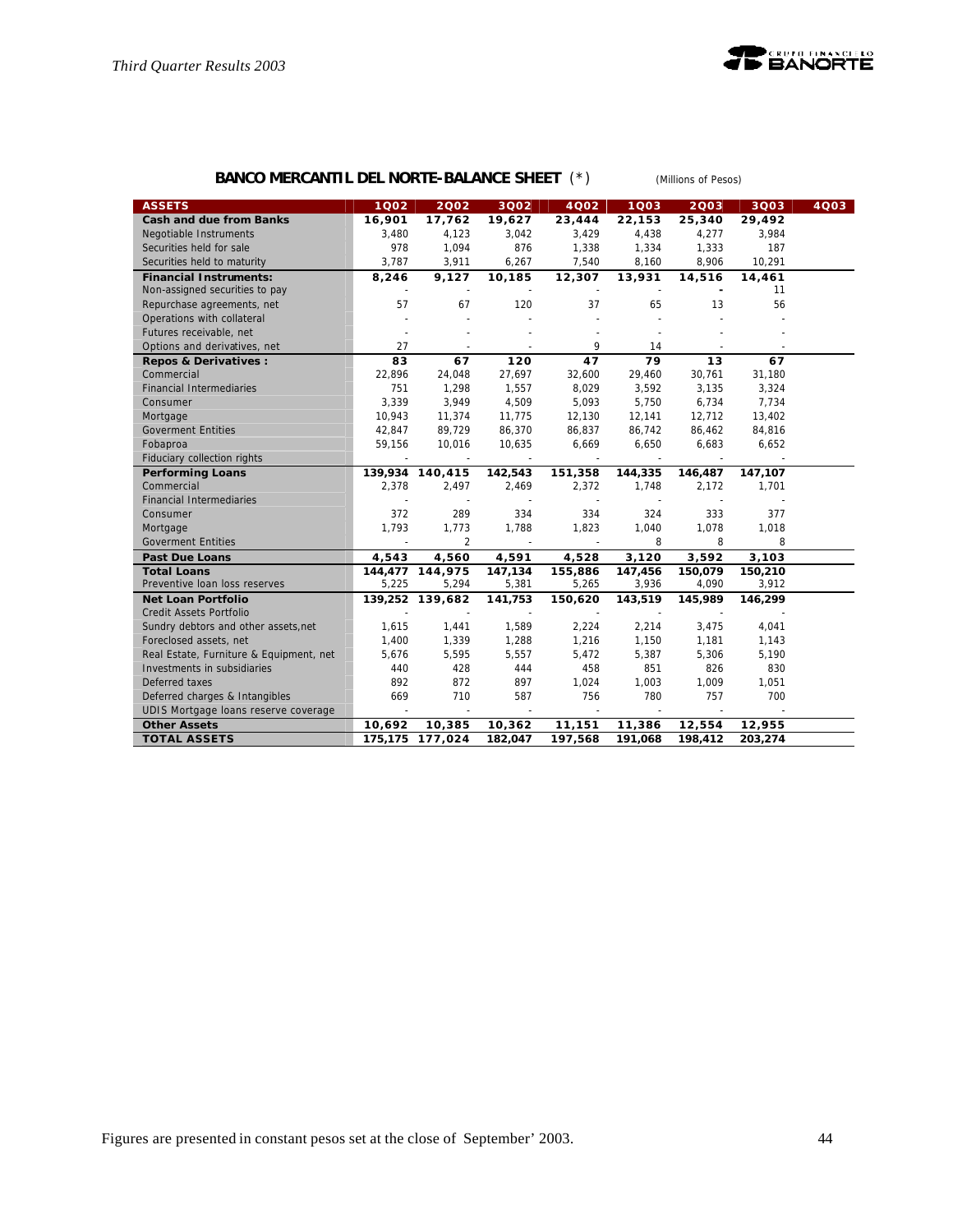| BANCO MERCANTIL DEL NORTE-BALANCE SHEET (*) |          |                 |          |                |                | (Millions of Pesos) |          |      |  |
|---------------------------------------------|----------|-----------------|----------|----------------|----------------|---------------------|----------|------|--|
| <b>LIABILITIES</b>                          | 1002     | 2002            | 3Q02     | 4002           | 1003           | 2003                | 3Q03     | 4Q03 |  |
| <b>Demand Deposits</b>                      | 51,935   | 49,823          | 49,714   | 53,932         | 53,065         | 56,209              | 57,504   |      |  |
| <b>Time Deposits</b>                        | 82,585   | 74,714          | 84,115   | 91,288         | 101,048        | 94,874              | 103,034  |      |  |
| <b>Bonds</b>                                | 1,419    | 1,367           | 1,381    | 1,323          | 1,336          | 266                 |          |      |  |
| <b>Deposits</b>                             | 135,939  | 125,903         | 135,209  | 146,542        | 155,448        | 151,348             | 160,539  |      |  |
| Demand                                      | 993      | 12,275          | 651      | 13,760         | 5,720          | 13,212              | 3,988    |      |  |
| Short term                                  | 12,965   | 13,874          | 22,555   | 12,211         | 2,752          | 6,214               | 10,261   |      |  |
| Long term                                   | 12,768   | 12,399          | 10,543   | 10,280         | 11,242         | 10,783              | 10,653   |      |  |
| Due to banks and correspondents             | 26,726   | 35,548          | 33,748   | 36,251         | 19,715         | 30,208              | 24,902   |      |  |
| Non-assigned securities to pay              |          |                 |          |                |                |                     |          |      |  |
| Repurchase agreements, net                  | 35       | 42              | 90       | 15             | 48             |                     | 43       |      |  |
| Operations with collateral                  |          |                 |          |                |                |                     |          |      |  |
| Futures receivable, net                     |          |                 |          |                |                |                     |          |      |  |
| Options and derivatives, net                |          | 87              | 536      | 835            | 943            | 915                 | 1,421    |      |  |
| <b>Repos &amp; Derivatives:</b>             | 35       | 129             | 626      | 851            | 991            | 915                 | 1,464    |      |  |
| Income Tax & Profit Sharing                 | 11       | 100             | 122      | 169            | 172            | 64                  | 91       |      |  |
| Other Payable accounts                      | 3.779    | 3.149           | 2,917    | 2,743          | 3,353          | 4,408               | 4,484    |      |  |
| Other payable accounts                      | 3,789    | 3,249           | 3,038    | 2,912          | 3,525          | 4,472               | 4,575    |      |  |
| Subordinated non Convertible Debenture      | 1,469    | 1,440           | 1,470    | 2,642          | 2,721          | 2,625               | 2,735    |      |  |
| <b>Deferred Taxes</b>                       |          |                 |          |                |                |                     |          |      |  |
| Deferred credits                            | 75       | 18              | 16       | 37             | 59             | 77                  | 110      |      |  |
| <b>TOTAL LIABILITIES</b>                    |          | 168,034 169,288 | 174,108  | 189,236        | 182,460        | 189,646             | 194,325  |      |  |
| STOCKHOLDER'S EQUITY                        |          |                 |          |                |                |                     |          |      |  |
| Paid-in Capital                             | 4,502    | 4,502           | 4,502    | 4,502          | 4,502          | 4,502               | 4,502    |      |  |
| Share subscription premiums                 | 966      | 966             | 966      | 966            | 966            | 966                 | 966      |      |  |
| Subordinated Convertible Debentures         |          |                 |          |                |                |                     |          |      |  |
| <b>Subscribed Capital</b>                   | 5,469    | 5,468           | 5,469    | 5,468          | 5,468          | 5,468               | 5,468    |      |  |
| <b>Capital Reserves</b>                     | 2,336    | 2,336           | 2,336    | 2,336          | 2,287          | 2,435               | 2,435    |      |  |
| <b>Retained Earnings</b>                    | 2,355    | 1,736           | 1,528    | 1,528          | 3,029          | 2,882               | 2,881    |      |  |
| Surplus (Deficit) from securities           | (558)    | (28)            | 73       | 182            | 220            | 234                 | 155      |      |  |
| Results of foreign operations exchange      | $\sim$   |                 | $\sim$   | $\overline{a}$ | $\overline{a}$ | $\overline{a}$      |          |      |  |
| Excess (Insuf.) in capital restatement      | (2, 340) | (2, 344)        | (2, 342) | (2, 332)       | (2, 332)       | (2, 332)            | (2, 332) |      |  |
| Non Mon assets results Fixed Assets         |          |                 | 11       | 11             | 11             | 11                  | 11       |      |  |
| Non Mon assets results Investm              | (21)     | (40)            | (39)     | (91)           | (102)          | (106)               | (125)    |      |  |
| Adjustment in the employees pension         |          |                 |          |                |                |                     |          |      |  |
| Accumulated Deferred tax effect             | (272)    | (272)           | (272)    | (272)          | (272)          | (272)               | (272)    |      |  |
| Net Income                                  | 172      | 881             | 1,174    | 1,502          | 298            | 446                 | 728      |      |  |
| <b>Earned Capital</b>                       | 1,672    | 2,268           | 2,470    | 2,864          | 3,140          | 3,298               | 3,481    |      |  |
| Minority Holdings                           |          |                 |          |                |                |                     | 1        |      |  |
| Total Stockholder's Equity                  | 7,141    | 7,737           | 7,939    | 8,333          | 8,609          | 8,766               | 8,950    |      |  |
| <b>TOTAL LIABILITIES &amp;</b>              | 175,175  | 177,024         | 182,047  | 197,568        | 191,068        | 198,412             | 203,274  |      |  |

(\*) Consoldiate Subsidiaries.

# **MEMORANDUM ACCOUNTS OF BANORTE**

| (Millions of Pesos)                    | 1002      | 2002      | 3002      | 4Q02      | 1003      | 2003      | 3003      | 4Q03 |
|----------------------------------------|-----------|-----------|-----------|-----------|-----------|-----------|-----------|------|
| Signature guarantees granted           |           |           |           |           |           |           |           |      |
| Other contingent obligations           | 8,974     | 16,243    | 12,595    | 12,841    | 14,524    | 14,784    | 14,798    |      |
| Irrevocable lines of credit            | 709       | 984       | 953       | 859       | 884       | 945       | 1.009     |      |
| Assets held in trust and mandate       | 18.598    | 54,109    | 60.292    | 60.450    | 56,731    | 55.272    | 55.547    |      |
| Assets held in custody or in           | 81,372    | 113,891   | 123,162   | 123,779   | 128,657   | 123,164   | 114,170   |      |
| Investment banking transactions for    | 112,238   | 148,287   | 157,340   | 75,135    | 48,167    | 48,447    | 48,745    |      |
| Engaged amounts in fobaproa operations | 5,882     | 54,491    | 5,515     | 5,469     | 5,806     | 6,186     | 6,463     |      |
| Investment of retirement saving funds  | 2,495     | 2,509     | 2,477     | 1,583     | 225       | 236       | 244       |      |
| Integration of loan portfolio          |           |           |           |           |           |           |           |      |
| Received amounts in derivative         | 4,294     | 3,243     | 2,653     | 4,877     | 6,363     | 6,634     | 7,520     |      |
| Fobaproa trusts                        |           |           |           |           |           |           |           |      |
| Securities to be received              | 49,072    | 64,548    | 75,839    | 73.247    | 45,543    | 49,053    | 52,756    |      |
| (Less) payable for reversal            | (49, 034) | (64, 590) | (75, 929) | (73, 210) | (45, 478) | (49, 051) | (52,700)  |      |
| Receivables for reversal               | 47,691    | 64,605    | 75,946    | 73,232    | 45,481    | 48.999    | 53,148    |      |
| (Less) securities to be delivered      | (47, 715) | (64, 538) | (75, 827) | (73, 248) | (45, 529) | (48,988)  | (53, 190) |      |
| Other control accounts                 | 135,581   | 307,845   | 277,740   | 366,539   | 360,651   | 340,966   | 221,744   |      |
|                                        | 370.157   | 701.627   | 642.757   | 651.555   | 622.024   | 596.644   | 470.252   |      |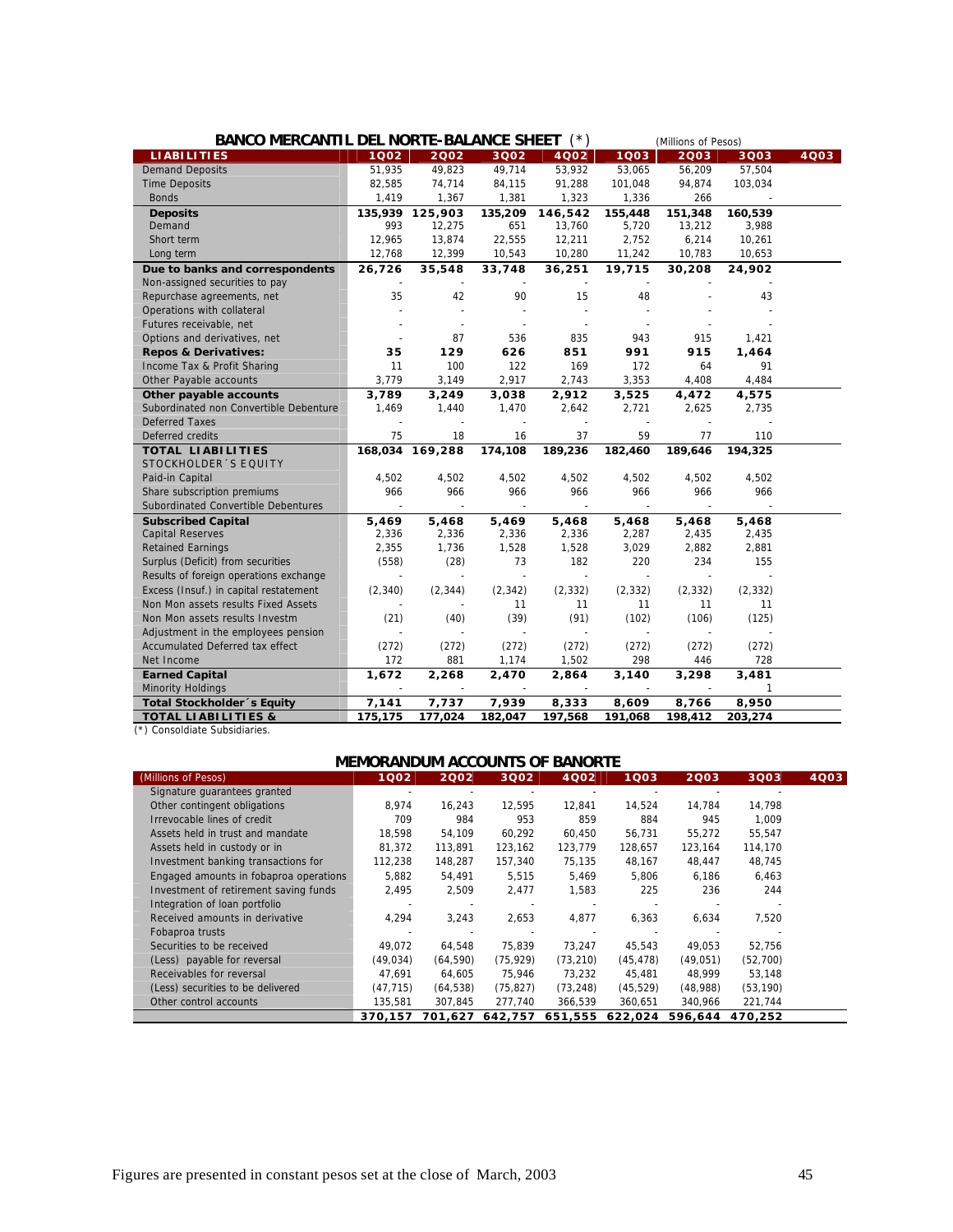

# **BANCO DEL CENTRO (Bancen)-** INCOME STATEMENT (\*)*(Millions of Pesos)*

| NET INTEREST INCOME                                                 | 1Q02                     | 2002           | 3002                     | 4Q02           | <b>ACUM</b> | 1Q03                 | 2003                 | 3Q03      | <b>ACUM</b><br>4Q03 |
|---------------------------------------------------------------------|--------------------------|----------------|--------------------------|----------------|-------------|----------------------|----------------------|-----------|---------------------|
| Interest Income                                                     | 1,763                    | 1,829          | 2,047                    | 2,232          | 7,870       | 1,940                | 1,267                | 1,021     | 4,229               |
| <b>Interest Expense</b>                                             | 1,737                    | 1,755          | 1,983                    | 2,147          | 7,622       | 1,925                | 1,246                | 967       | 4,138               |
| Loan Fees                                                           |                          |                |                          |                | 1           |                      |                      |           |                     |
| <b>Fees Paid</b>                                                    |                          |                | ä,                       |                |             |                      |                      |           |                     |
| Net Interest Income (NII)                                           | 26                       | 75             | 64                       | 85             | 249         | 15                   | 21                   | 54        | 90                  |
| Repomo-Margin                                                       | 6                        | 2              | (3)                      | (18)           | (12)        | (6)                  | (2)                  | (9)       | (17)                |
| <b>NII after Repomo</b>                                             | 32                       | 77             | 61                       | 67             | 236         | 10                   | 19                   | 45        | 74                  |
| Loan Loss Provisions                                                | 14                       | 7              | 1                        | 18             | 41          | 9                    | 5                    | 4         | 18                  |
| Loss Sharing Provisions                                             |                          |                |                          |                |             |                      |                      |           |                     |
| <b>NII after Provisions</b>                                         | 18                       | 70             | 60                       | 48             | 196         | 1                    | 14                   | 41        | 56                  |
| <b>Fund transfers</b>                                               | $\overline{a}$           |                | $\ddot{\phantom{1}}$     |                |             | $\ddot{\phantom{1}}$ |                      |           |                     |
| Account management                                                  | $\overline{a}$           | $\overline{a}$ | $\ddot{\phantom{1}}$     |                |             | $\ddot{\phantom{1}}$ | $\ddot{\phantom{1}}$ |           |                     |
| Fiduciary                                                           | 140                      | 207            | 155                      | 147            | 648         | 118                  | 93                   | 128       | 339                 |
| Income from Loan Portfolios Acquired                                | 112                      | 65             | 271                      | (44)           | 404         | 51                   | 34                   | 34        | 119                 |
| <b>Electronic Banking Services</b>                                  |                          |                |                          |                |             |                      |                      |           |                     |
| Credit Card                                                         | $\overline{a}$           |                | ä,                       |                |             |                      |                      |           |                     |
| <b>Fees from FOBAPROA</b>                                           | 3                        | 2              | 6                        | 4              | 15          | $\overline{2}$       | $\mathbf{1}$         | 34        | 37                  |
| Other fees                                                          | 231                      | 165            | 255                      | 173            | 824         | 233                  | 160                  | 261       | 654                 |
| Fees on services,                                                   | 486                      | 439            | 687                      | 280            | 1,891       | 404                  | 289                  | 457       | 1,150               |
| <b>Fund transfers</b>                                               | $\overline{a}$           |                |                          |                |             |                      |                      |           |                     |
| Other fees                                                          | 67                       | 86             | 104                      | 169            | 426         | 83                   | 54                   | 93        | 229                 |
| Expenses from Loan Portfolios Acquired                              | 66                       | 42             | 157                      | 26             | 291         | 41                   | 29                   | 26        | 96                  |
| Fees paid,                                                          | 133                      | 128            | 261                      | 195            | 716         | 124                  | 82                   | 119       | 325                 |
| Foreign exchange                                                    | $\overline{\phantom{a}}$ |                |                          |                |             |                      |                      |           |                     |
| Securities - Realized gains                                         | 112                      | (166)          | (106)                    | 29             | (131)       | 130                  | 304                  | 6         | 440                 |
| Securities- Unrealized gains                                        | (13)                     | (11)           | (3)                      | 12             | (16)        | (1)                  | (31)                 | 38        | 6                   |
| <b>Market-related Income</b>                                        | 99                       | (177)          | (109)                    | 41             | (147)       | 130                  | 273                  | 43        | 446                 |
| <b>Total Non Interest Income</b>                                    | 452                      | 133            | 317                      | 125            | 1,028       | 410                  | 480                  | 381       | 1,271               |
| <b>Total Operating Income</b>                                       | 470                      | 203            | 377                      | 173            | 1,224       | 410                  | 494                  | 422       | 1,326               |
| Personnel                                                           | 1                        | 1              | 1                        | 4              | 8           | 1                    | $\overline{2}$       | 1         | 5                   |
| <b>Professional Fees</b>                                            | 9                        | 6              | 8                        | 9              | 33          | 8                    | 24                   | 10        | 42                  |
| Operation & Administrative expenses                                 | 115                      | 116            | 108                      | 101            | 440         | 110                  | 98                   | 113       | 322                 |
| Rents, depreciation and amortization                                | 28                       | 28             | 28                       | 42             | 125         | 27                   | 27                   | 27        | 81                  |
| Taxes, other than income tax                                        | 5                        | 6              | 4                        | 6              | 21          | 5                    | 3                    | 6         | 13                  |
| Contributions to IPAB                                               | 3                        | 3              | $\overline{c}$           | $\overline{2}$ | 9           | $\overline{2}$       | 1                    | 1         | 4                   |
| Corporate expenses Recoveries                                       |                          |                |                          |                |             |                      |                      |           |                     |
|                                                                     | 161                      | 159            | 152                      | 164            | 636         | 153                  | 155                  | 158       | 466                 |
| <b>Non-Interest Expense</b>                                         | 309                      | 44             | 226                      | 9              | 588         | 258                  | 338                  | 264       | 860                 |
| <b>Operating Income</b><br><b>Other Revenues</b>                    | 24                       | 29             | 24                       | 21             | 98          |                      |                      |           |                     |
| Foreign exchange                                                    | $\overline{a}$           |                | ä,                       |                |             |                      |                      |           |                     |
| Recoveries                                                          | 1                        | $\mathbf{1}$   | 1                        | 48             | 51          | 1                    |                      | 41        | 42                  |
| Repomo-other revenues                                               |                          |                | $\ddot{\phantom{1}}$     |                |             |                      |                      |           |                     |
|                                                                     | 25                       | 30             | 25                       | 69             | 149         | $\mathbf{1}$         |                      | 41        | 43                  |
| <b>Non Operating Income</b><br>Other Expense                        | (80)                     | 79             | (7)                      | (7)            | (15)        | (22)                 |                      |           | (22)                |
| Foreign exchange                                                    |                          |                |                          |                |             |                      |                      |           |                     |
| Repomo-other Expenses                                               | (26)                     | (29)           | (24)                     | (31)           | (110)       | (20)                 | (4)                  | (13)      | (37)                |
|                                                                     | (106)                    | 50             | (31)                     | (38)           |             | (42)                 | (5)                  | (13)      | (60)                |
| <b>Non Operating Expense</b><br>Non Operating Income (Expense), net | (81)                     | 80             | (6)                      | 32             | (124)<br>25 | (41)                 | (4)                  | 28        | (17)                |
|                                                                     |                          |                |                          |                |             |                      |                      |           |                     |
| Pre-tax Income<br>Income tax                                        | 228<br>26                | 124<br>16      | 220<br>55                | 41<br>(11)     | 613<br>86   | 217<br>47            | 334<br>29            | 292<br>50 | 843<br>127          |
| Profit sharing                                                      | ÷,                       |                | ÷,                       |                |             |                      |                      |           |                     |
| Tax on Assets                                                       | $\bar{z}$                |                | $\overline{\phantom{a}}$ |                |             |                      |                      |           |                     |
| Deferred Inc. Tax and Profit sharing                                | 12                       | 9              | 13                       | (4)            | 30          | (10)                 |                      | (6)       | (16)                |
|                                                                     |                          |                |                          |                |             |                      |                      |           |                     |
|                                                                     | 38                       | 25             | 68                       | (15)           | 116         | 37                   | 29                   | 44        | 110                 |
| Net income before subsidiaries<br>Subsidiaries 'net income          | 190<br>12                | 99<br>10       | 152<br>10                | 56<br>15       | 496<br>48   | 180<br>7             | 305<br>15            | 248<br>6  | 733<br>28           |
| Net Income from continuos operations                                | 202                      |                |                          | 71             | 544         |                      |                      |           |                     |
| Extraodinary items, net                                             |                          | 108            | 162                      |                |             | 187                  | 320                  | 255       | 761                 |
| Minority Interest                                                   | 44                       | 13             | 42                       | 24             | 123         | 35                   | 19                   | 39        | 94                  |
| <b>TOTAL NET INCOME</b>                                             | 158                      | 95             | 120                      | 47             | 421         | 152                  | 300                  | 215       | 668                 |
|                                                                     |                          |                |                          |                |             |                      |                      |           |                     |

(\*) Consolidate Afore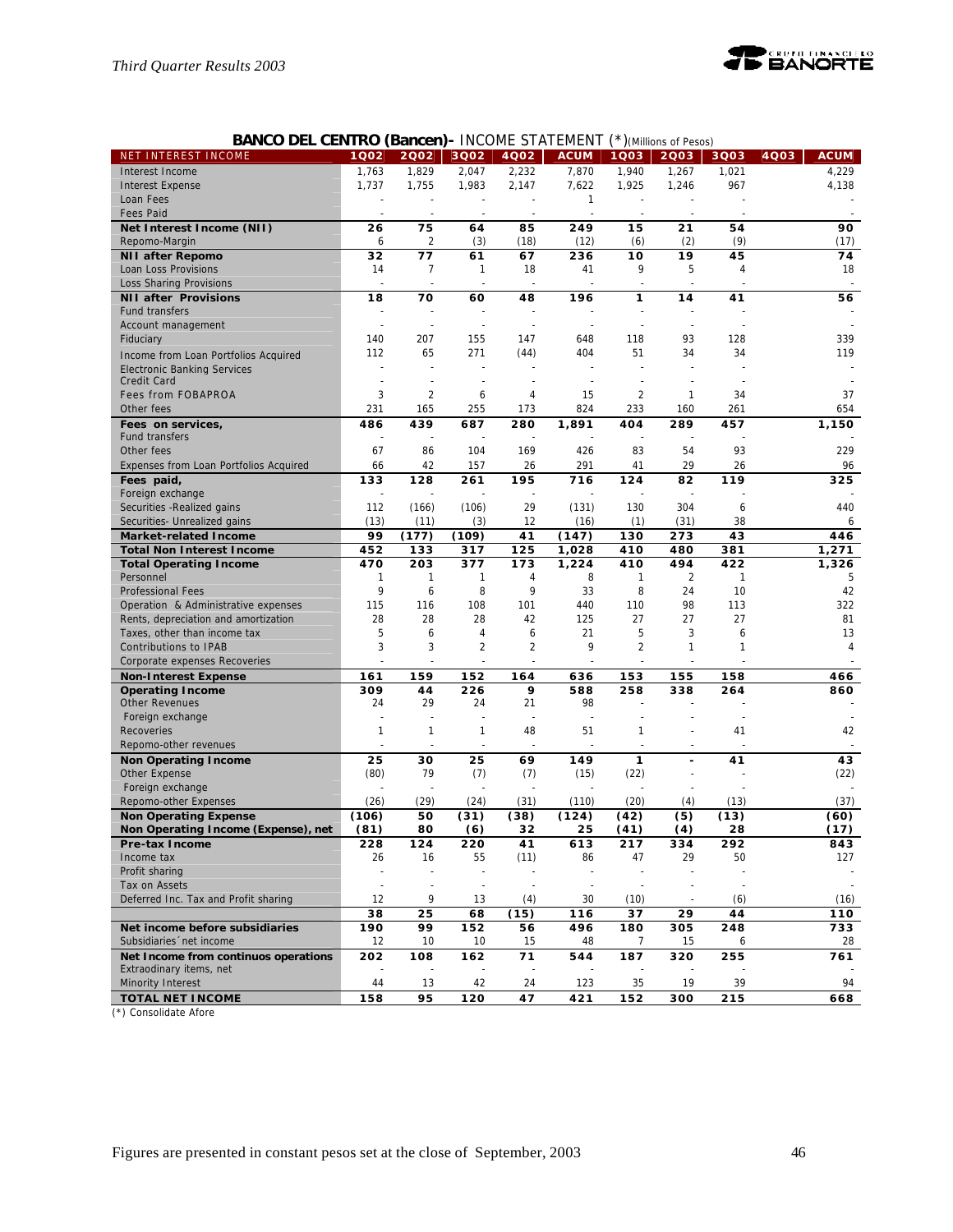

# **BANCO DEL CENTRO (Bancen)-BALANCE SHEET** *(Millions of Pesos)*

| <b>ASSETS</b>                           | 1002                     | 2002                     | 3002                     | 4002                     | 1003                     | 2003           | 3Q03   | 4Q03 |
|-----------------------------------------|--------------------------|--------------------------|--------------------------|--------------------------|--------------------------|----------------|--------|------|
| <b>Cash and due from Banks</b>          | 1,382                    | 1,879                    | 1,166                    | 861                      | 1,071                    | 1,309          | 889    |      |
| Negotiable Instruments                  | 277                      | 293                      | 186                      | 168                      | 165                      | 233            | 330    |      |
| Securities held for sale                | ÷,                       | $\sim$                   | $\sim$                   | ÷.                       | $\sim$                   |                |        |      |
| Securities held to maturity             | 328                      | 329                      | 331                      | 321                      | 330                      | 316            | 317    |      |
| <b>Financial Instruments:</b>           | 605                      | 622                      | 517                      | 489                      | 495                      | 549            | 647    |      |
| Valores no asignados por liquidar       |                          | $\sim$                   | $\sim$                   |                          | $\sim$                   |                | 1      |      |
| Repurchase agreements, net              | 55                       | 35                       | 47                       |                          | 62                       | 15             | 85     |      |
| Operations with collateral              |                          | $\sim$                   |                          |                          | L.                       |                |        |      |
| Futures receivable, net                 |                          | $\sim$                   |                          |                          |                          |                |        |      |
| Options and derivatives, net            |                          |                          | ÷,                       | $\overline{\phantom{a}}$ | $\overline{\phantom{a}}$ | $\sim$         | $\sim$ |      |
| Repos & Derivatives :                   | 55                       | 35                       | 47                       | $\overline{\phantom{a}}$ | 62                       | 15             | 85     |      |
| Commercial                              | 276                      | 314                      | 310                      | 328                      | 289                      | 214            | 196    |      |
| <b>Financial Intermediaries</b>         | ÷                        | $\sim$                   | $\tilde{\phantom{a}}$    | $\tilde{\phantom{a}}$    | $\sim$                   | 198            | 320    |      |
| Consumer                                | ÷,                       |                          | ä,                       |                          |                          | $\overline{a}$ |        |      |
| Mortgage                                | 311                      | 299                      | 292                      | 286                      | 267                      | 262            | 264    |      |
| <b>Goverment Entities</b>               | 43                       | 10                       | 14                       | 14                       | 18                       | 6              | 9      |      |
| Fobaproa                                |                          | $\sim$                   | ÷,                       |                          |                          |                |        |      |
| Fiduciary collection rights             | $\sim$                   | $\sim$                   | $\sim$                   | $\blacksquare$           | $\blacksquare$           | $\sim$         |        |      |
| <b>Performing Loans</b>                 | 630                      | 623                      | 616                      | 629                      | 574                      | 680            | 789    |      |
| Commercial                              | 198                      | 196                      | 178                      | 173                      | 177                      | 170            | 169    |      |
| <b>Financial Intermediaries</b>         |                          |                          |                          |                          |                          |                |        |      |
| Consumer                                | ÷.                       | $\overline{a}$           | $\sim$                   | $\tilde{\phantom{a}}$    | $\tilde{\phantom{a}}$    |                |        |      |
| Mortgage                                | 146                      | 141                      | 140                      | 139                      | 149                      | 149            | 141    |      |
| <b>Goverment Entities</b>               | $\overline{\phantom{a}}$ | $\overline{\phantom{a}}$ |                          |                          | $\overline{\phantom{a}}$ |                |        |      |
| <b>Past Due Loans</b>                   | 345                      | 337                      | 318                      | 312                      | 326                      | 320            | 311    |      |
| <b>Total Loans</b>                      | 975                      | 960                      | 934                      | 940                      | 900                      | 1,000          | 1,100  |      |
| Preventive Ioan loss reserves           | 449                      | 447                      | 443                      | 444                      | 446                      | 445            | 443    |      |
| <b>Net Loan Portfolio</b>               | 526                      | 513                      | 491                      | 496                      | 455                      | 555            | 656    |      |
| <b>Credit Assets Portfolio</b>          | 2,549                    | 2,394                    | 2,141                    | 1,896                    | 1,764                    | 1,682          | 1,564  |      |
| Sundry debtors and other assets, net    | 105                      | 154                      | 120                      | 322                      | 214                      | 187            | 237    |      |
| Foreclosed assets, net                  | 20                       | 20                       | 20                       | 21                       | 22                       | 21             | 20     |      |
| Real Estate, Furniture & Equipment, net | 58                       | 59                       | 59                       | 113                      | 113                      | 114            | 115    |      |
| Investments in subsidiaries             | 499                      | 653                      | 656                      | 295                      | 298                      | 311            | 315    |      |
| Deferred taxes                          |                          | $\overline{a}$           | $\sim$                   | $\overline{a}$           | $\tilde{\phantom{a}}$    | $\sim$         |        |      |
| Deferred charges & Intangibles          | 515                      | 492                      | 467                      | 422                      | 397                      | 372            | 347    |      |
| UDIS Mortgage loans reserve coverage    | $\sim$                   | $\sim$                   | $\overline{\phantom{a}}$ | $\sim$                   | $\sim$                   | $\omega$       |        |      |
| <b>Other Assets</b>                     | 3,745                    | 3,772                    | 3,463                    | 3,069                    | 2,808                    | 2,687          | 2,598  |      |
| <b>TOTAL ASSETS</b>                     | 6,314                    | 6,821                    | 5,684                    | 4,915                    | 4,890                    | 5,115          | 4,876  |      |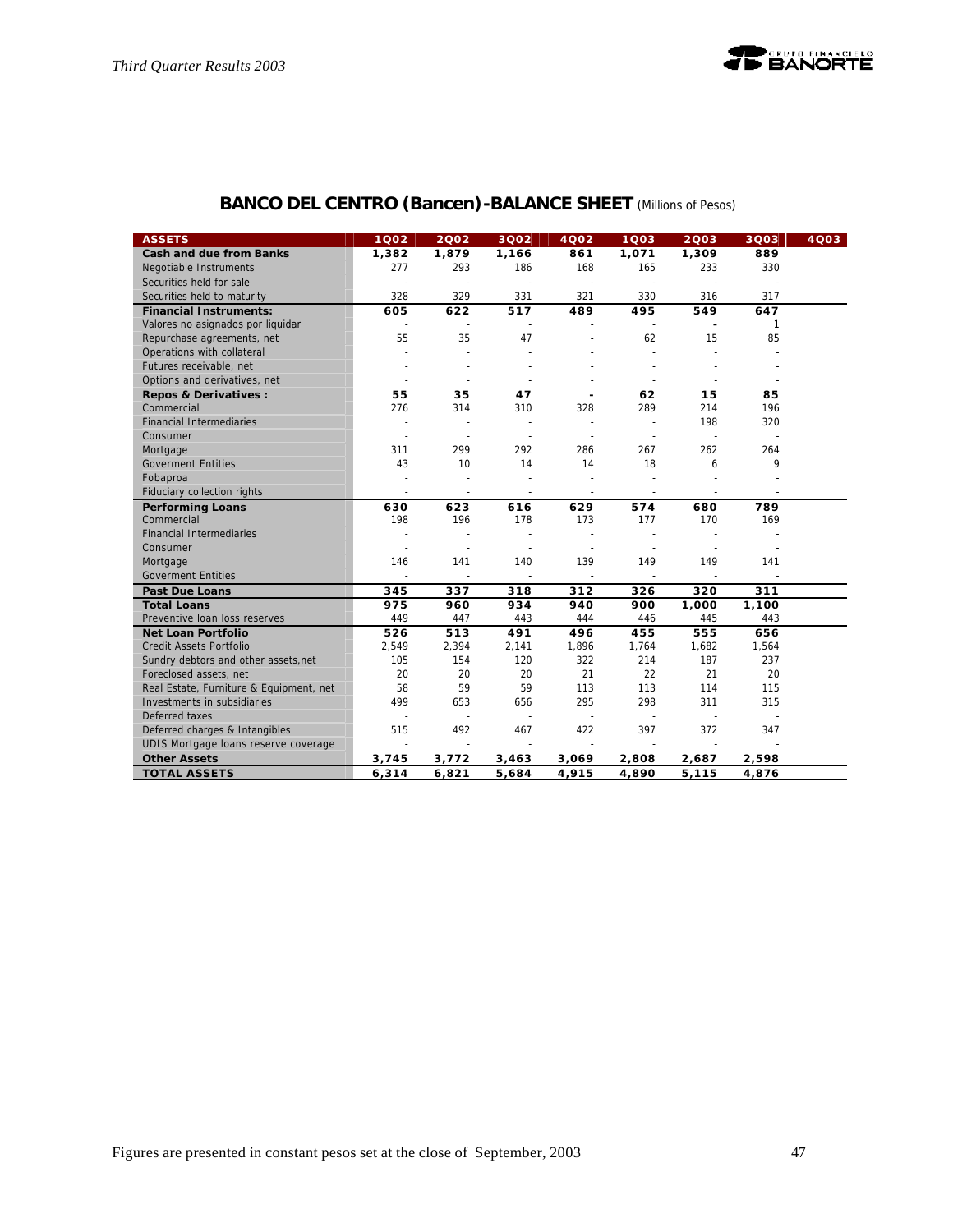

| <b>LIABILITIES</b>                     | 1002           | 2002   | 3002                     | 4002   | 1Q03                     | 2003           | 3Q03                     | 4Q03 |
|----------------------------------------|----------------|--------|--------------------------|--------|--------------------------|----------------|--------------------------|------|
| <b>Demand Deposits</b>                 | 275            | 293    | 371                      | 407    | $\sim$                   | $\sim$         |                          |      |
| <b>Time Deposits</b>                   | 1,354          | 1,257  | 1,021                    | 741    | 733                      | 731            | 453                      |      |
| <b>Bonds</b>                           | $\overline{a}$ | $\sim$ | $\sim$                   | $\sim$ | $\overline{\phantom{a}}$ | $\sim$         | $\overline{\phantom{a}}$ |      |
| <b>Deposits</b>                        | 1,629          | 1,550  | 1,392                    | 1,148  | 733                      | 731            | 453                      |      |
| Demand                                 | 907            | 1,417  | 156                      | 169    | 495                      | 422            | 307                      |      |
| Short term                             |                |        | $\overline{\phantom{a}}$ | $\sim$ | $\overline{a}$           | $\overline{a}$ | $\mathbf{1}$             |      |
| Long term                              | 409            | 326    | 324                      | 312    | 311                      | 291            | 118                      |      |
| Due to banks and correspondents        | 1,317          | 1,743  | 480                      | 481    | 806                      | 714            | 426                      |      |
| Non-assigned securities to pay         |                |        |                          | $\sim$ | $\sim$                   |                |                          |      |
| Repurchase agreements, net             |                | 88     | 134                      | 15     | 8                        | 11             | 61                       |      |
| Operations with collateral             |                |        |                          |        |                          |                |                          |      |
| Futures receivable, net                |                |        |                          |        |                          |                |                          |      |
| Options and derivatives, net           |                |        |                          |        |                          |                |                          |      |
| <b>Repos &amp; Derivatives:</b>        | $\overline{a}$ | 88     | 134                      | 15     | 8                        | 12             | 61                       |      |
| Income Tax & Profit Sharing            |                |        | 143                      | 155    | 51                       | 72             | 126                      |      |
| Other Payable accounts                 | 164            | 157    | 287                      | 65     | 124                      | 99             | 80                       |      |
| Other payable accounts                 | 164            | 157    | 429                      | 220    | 175                      | 171            | 207                      |      |
| Subordinated non Convertible Debenture |                |        | $\sim$                   |        | $\overline{a}$           |                |                          |      |
| <b>Deferred Taxes</b>                  | 264            | 239    | 246                      | 179    | 109                      | 108            | 97                       |      |
| Deferred credits                       |                |        |                          |        |                          |                |                          |      |
| <b>TOTAL LIABILITIES</b>               | 3,374          | 3,776  | 2,682                    | 2,043  | 1,832                    | 1,736          | 1,244                    |      |
| STOCKHOLDER'S EQUITY                   |                |        |                          |        |                          |                |                          |      |
| Paid-in Capital                        | 1,060          | 1,060  | 1,060                    | 1,060  | 1,060                    | 1,060          | 1,060                    |      |
| Share subscription premiums            |                |        |                          |        |                          |                |                          |      |
| Subordinated Convertible Debentures    |                |        |                          |        |                          |                |                          |      |
| <b>Subscribed Capital</b>              | 1,060          | 1,060  | 1,060                    | 1,060  | 1,060                    | 1,060          | 1,060                    |      |
| <b>Capital Reserves</b>                | 166            | 166    | 166                      | 166    | 166                      | 208            | 208                      |      |
| <b>Retained Earnings</b>               | 984            | 984    | 785                      | 784    | 1,206                    | 1,164          | 1,164                    |      |
| Surplus (Deficit) from securities      | (14)           | (14)   | (14)                     | (13)   | (13)                     | (13)           | (13)                     |      |
| Results of foreign operations exchange |                |        |                          |        |                          |                |                          |      |
| Excess (Insuf.) in capital restatement | 5              | 8      | $\overline{7}$           |        | $\mathbf{1}$             | 1              |                          |      |
| Non Mon assets results Fixed Assets    |                |        |                          |        |                          |                |                          |      |
| Non Mon assets results Investm         | (48)           | (51)   | (54)                     | (56)   | (57)                     | (57)           | (57)                     |      |
| Adjustment in the employees pension    |                |        | ÷,                       |        |                          |                |                          |      |
| Accumulated Deferred tax effect        |                |        |                          |        |                          |                |                          |      |
| Net Income                             | 158            | 254    | 374                      | 421    | 152                      | 452            | 668                      |      |
| <b>Earned Capital</b>                  | 1,252          | 1,347  | 1,264                    | 1,303  | 1,455                    | 1,755          | 1,970                    |      |
| Minority Holdings                      | 628            | 638    | 677                      | 509    | 544                      | 563            | 603                      |      |
| Total Stockholder's Equity             | 2,940          | 3,045  | 3,001                    | 2,872  | 3,059                    | 3,379          | 3,632                    |      |
| <b>TOTAL LIABILITIES &amp;</b>         | 6.314          | 6,821  | 5,684                    | 4,915  | 4,890                    | 5,115          | 4,876                    |      |

# **BANCO DEL CENTRO (Bancen)-BALANCE SHEET** *(Millions of Pesos)*

(\*) Consolidate Afore

# **MEMORANDUM ACCOUNTS OF BANCEN**

|                                        | 1002      | 2002      | 3Q02       | 4002       | 1Q03      | 2003      | 3Q03      | 4Q03 |
|----------------------------------------|-----------|-----------|------------|------------|-----------|-----------|-----------|------|
| Signature quarantees granted           |           |           |            |            |           |           |           |      |
| Other contingent obligations           | 1,809     | 2.709     | 2,343      | 1,646      | 1,620     | 1.595     | 1,501     |      |
| Irrevocable lines of credit            |           |           |            |            |           |           |           |      |
| Assets held in trust and mandate       | 23.337    | 23.763    | 23.492     | 22.992     | 23,590    | 26,552    | 27.295    |      |
| Assets held in custody or in           | 1,351     | 1,256     | 1,021      | 741        | 732       | 730       | 453       |      |
| Investment banking transactions for    |           |           |            |            |           |           |           |      |
| Engaged amounts in fobaproa operations | 275       | 290       | 371        | 406        |           |           |           |      |
| Investment of retirement saving funds  |           |           |            |            |           |           |           |      |
| Integration of loan portfolio          |           |           |            |            |           |           |           |      |
| Received amounts in derivative         |           |           |            |            |           |           |           |      |
| Fobaproa trusts                        |           |           |            |            |           |           |           |      |
| Securities to be received              | 91,529    | 92.734    | 105.258    | 109.297    | 72,505    | 76.100    | 75,106    |      |
| (Less) payable for reversal            | (91, 519) | (92, 822) | (105, 392) | (109, 311) | (72, 443) | (76, 111) | (75, 021) |      |
| Receivables for reversal               | 30.674    | 43.206    | 40,460     | 42,618     | 7,501     | 10,542    | 13,022    |      |
| (Less) securities to be delivered      | (30, 630) | (43, 171) | (40, 143)  | (42, 619)  | (7,509)   | (10, 527) | (13,083)  |      |
| Other control accounts                 | 44,150    | 43,579    | 43,004     | 42,295     | 42,031    | 41,889    | 43,136    |      |
|                                        | 70.977    | 71.544    | 70.143     | 68.065     | 68.027    | 70.771    | 72,409    |      |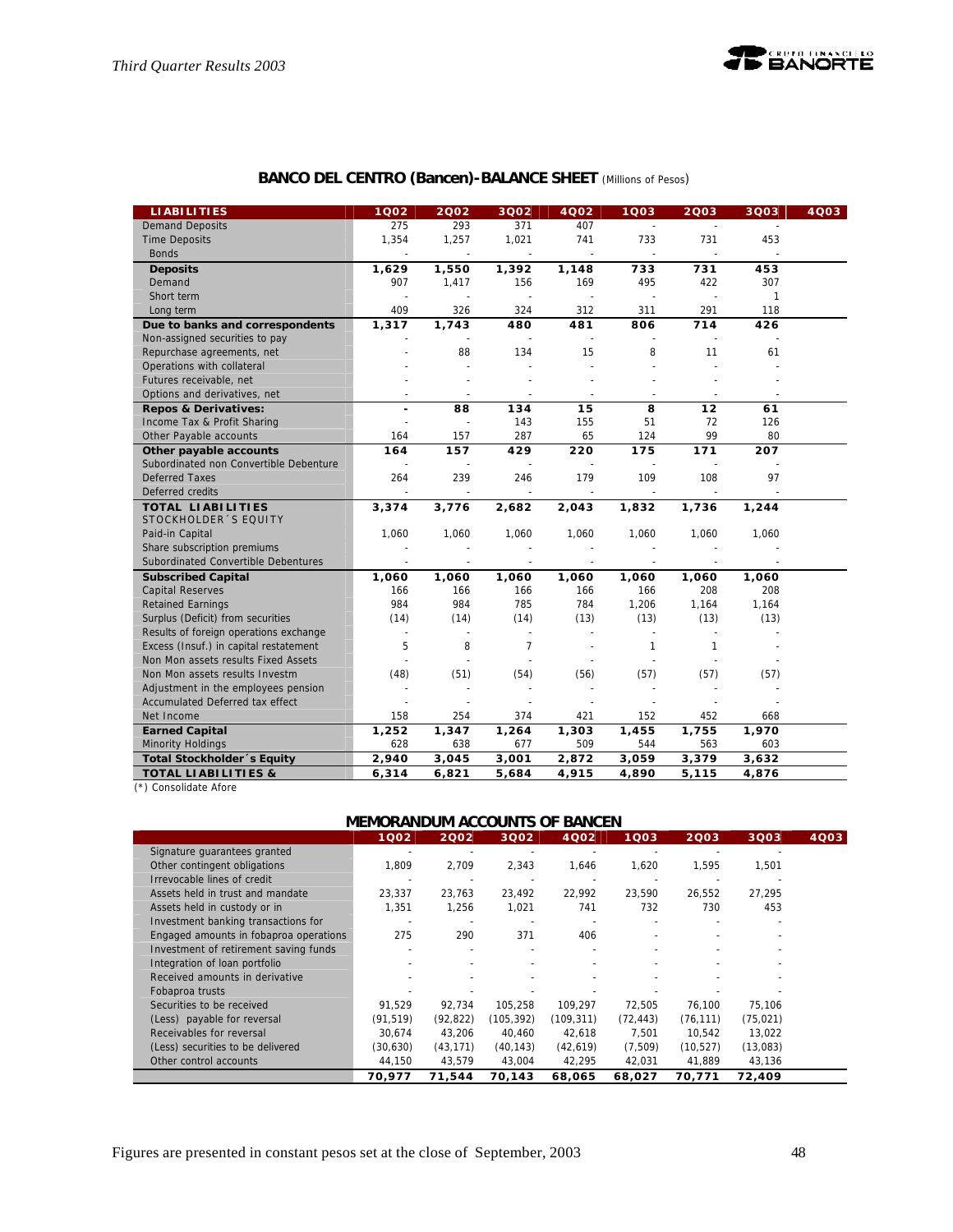# **Annex 6. Notes to Banking Sector Financial Statements**

# **Financial Instruments and Valuation Effects 3Q03**

|                                                  | <b>BOOK</b>  | <b>MARKET</b> | <b>UNREALIZED GAIN</b> |
|--------------------------------------------------|--------------|---------------|------------------------|
| <b>NEGOTIABLE INSTRUMENTS</b>                    | <b>VALUE</b> | <b>VALUE</b>  | (LOSS)                 |
| <b>Goverment Securities</b>                      | 1,605        | 1,616         | 11                     |
| <b>Banking Securities</b>                        | 1,089        | 1.089         |                        |
| Private                                          | 61           | 63            | $\overline{2}$         |
| <b>Commercial Paper</b>                          | 1,098        | 1,092         | (6)                    |
| <b>Total</b>                                     | 3,854        | 3,861         | $\overline{7}$         |
| <b>SECURITIES HELD FOR SALE</b>                  |              |               |                        |
| <b>Goverment Securities</b>                      |              |               |                        |
| Mexican Government Securities (UMS)              | 86           | 90            | 4                      |
| Bonds public company                             |              |               |                        |
| Eurobonds                                        | 790          | 96            | (693)                  |
| <b>Total</b>                                     | 876          | 187           | (690)                  |
| <b>SECURITIES HELD TO MATURITY</b>               |              |               |                        |
| <b>Special Cetes</b>                             | 3,528        | 3,528         |                        |
| <b>Trust Bonds</b>                               |              |               |                        |
| <b>Fiduciary Rights</b>                          | 34           | 26            | (9)                    |
| <b>Bonds</b>                                     | 234          | 234           |                        |
| Mexican Government Securities (UMS) (US Dollars) | 5,583        | 5,583         |                        |
| Mexican Government Securities (UMS) (Euros)      | 368          | 368           |                        |
| <b>US Clearing Master Trust</b>                  | 170          | 170           |                        |
| Swap Private company                             | 145          | 145           |                        |
| Swap Public company                              | 555          | 555           |                        |
| <b>Total</b>                                     | 10,616       | 10,608        | (9)                    |
| <b>TOTAL</b>                                     | 15,346       | 14,655        | (692)                  |

# **Repurchase Agreement Operations 3Q03**

*(Millions of Pesos)*

| <b>REPURCHASE AGREEMENT DEBTORS</b>   | <b>MARKET VALUE</b><br>(1) | <b>ASSET BALANCE</b>     |
|---------------------------------------|----------------------------|--------------------------|
| <b>Goverment Securities</b>           | 111.237                    | 139                      |
| <b>Banking Securities</b>             | 16,625                     | $\mathfrak{D}$           |
| Total                                 | 127.862                    | 141                      |
|                                       |                            |                          |
| <b>REPURCHASE AGREEMENT CREDITORS</b> | <b>MARKET VALUE</b><br>(2) | <b>LIABILITY BALANCE</b> |
| <b>Goverment Securities</b>           | 58.709                     | 102                      |
| <b>Banking Securities</b>             | 7,564                      |                          |

1) RECEIVABLES ON REPURCHASE AGREEMENT<br>2) PAYABLES ON REPURCHASE AGREEMENT

PAYABLES ON REPURCHASE AGREEMENT

# **Non-governmental Financial Instruments above by 5% of Net Capital 3Q03**

*(Millions of Pesos)*

| <b>INDUSTRY</b> | <b>INVESTMENT INSTRUMENT</b> | <b>AMOUNT</b> | % NET<br><b>CAPITAL</b> |
|-----------------|------------------------------|---------------|-------------------------|
|                 |                              |               |                         |

The Banking Sector has no investments in government securities over 5% of the net capital in this quarter.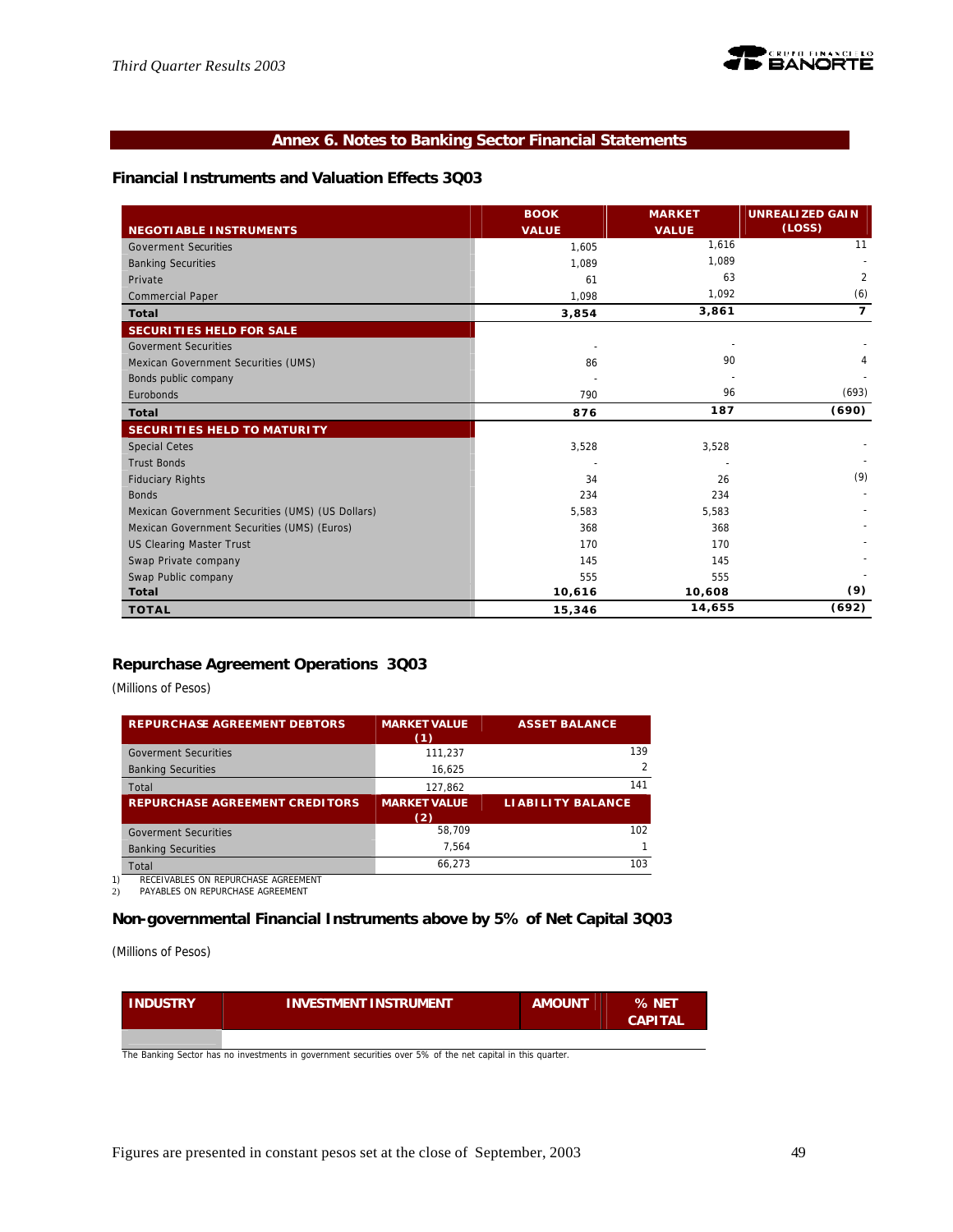

# **Loan Portfolio**

| (Million of Pesos)              | <b>LOCAL CURRENCY</b> |         | <b>FOREIGN CURRENCY</b> |                          |                          | <b>TOTAL</b>             |         |                 |         |
|---------------------------------|-----------------------|---------|-------------------------|--------------------------|--------------------------|--------------------------|---------|-----------------|---------|
|                                 | 3002                  | 2003    | 3Q03                    | 3002                     | 2003                     | 3Q03                     | 3002    | 2003            | 3003    |
| <b>Performing Loans</b>         |                       |         |                         |                          |                          |                          |         |                 |         |
| Commercial                      | 20.787                | 22,615  | 22,857                  | 7,219                    | 8,360                    | 8,518                    | 28,007  | 30,975          | 31,375  |
| <b>Financial Intermediaries</b> | 830                   | 2,885   | 2,871                   | 727                      | 448                      | 773                      | 1,557   | 3,333           | 3,644   |
| Consumer                        | 4,501                 | 6,728   | 7,728                   | 8                        | 6                        | 5                        | 4,509   | 6,734           | 7,734   |
| Mortgages                       | 12.067                | 12.974  | 13,666                  | $\overline{\phantom{a}}$ | $\overline{\phantom{a}}$ | $\overline{\phantom{a}}$ | 12.067  | 12.974          | 13,666  |
| <b>Goverment Entities</b>       | 85,929                | 85,742  | 84,110                  | 454                      | 726                      | 715                      | 86,383  | 86,468          | 84,825  |
| Fobaproa                        | 5,047                 | 6,866   | 6,847                   | 5,217                    | (184)                    | (195)                    | 10,264  | 6,683           | 6,652   |
| Total                           | 129,161               | 137,811 | 138.079                 | 13.626                   | 9,356                    | 9.817                    |         | 142,788 147,167 | 147.896 |
| <b>Past Due Loans</b>           |                       |         |                         |                          |                          |                          |         |                 |         |
| Commercial                      | 1,382                 | 1,147   | 1,098                   | 1,265                    | 1,196                    | 772                      | 2,647   | 2,343           | 1,870   |
| <b>Financial Intermediaries</b> |                       |         |                         |                          |                          |                          |         |                 |         |
| Consumer                        | 334                   | 333     | 377                     |                          |                          | ÷,                       | 335     | 334             | 377     |
| Mortgages                       | 1,928                 | 1,227   | 1,159                   |                          |                          | $\overline{\phantom{a}}$ | 1,928   | 1,227           | 1,159   |
| <b>Goverment Entities</b>       |                       | 8       | 8                       |                          |                          |                          |         | 8               | 8       |
| <b>Total</b>                    | 3,644                 | 2,715   | 2,642                   | 1,265                    | 1,196                    | 772                      | 4,909   | 3,911           | 3,414   |
| <b>Total Propietary Loans</b>   | 132,806               | 140,526 | 140,721                 | 14,891                   | 10,552                   | 10,589                   | 147,697 | 151,078         | 151,310 |
| % Past Due Loans                | 2.7%                  | 1.9%    | 1.9%                    | 8.5%                     | 11.3%                    | 7.3%                     | 3.3%    | 2.6%            | 2.3%    |

(\*) Includes valued UDIS

(1)Excludes Fobaproa-IPAB notes and loan to IPAB that are accounted in the Loans to Government Entities line. (2) Includes Fobaproa promissory notes and loans to IPAB registered in Government Entities.

Note: There is no scheme for Mortgage Earnings.

### **Cost and Balances of FINAPE, FOPIME, Mortgage UDIS and Mortgage FOVI loan portfolios as of 3Q03**

|                     | <b>TOTAL</b>  |                  |
|---------------------|---------------|------------------|
| (Millions of Pesos) | <b>PERIOD</b> | <b>BALANCE</b>   |
|                     | <b>COST</b>   | LOAN             |
|                     |               | <b>PORTFOLIO</b> |
| <b>FINAPF</b>       | 1.9           | 6.2              |
| <b>FOPYME</b>       | 4.6           | 4.8              |
| Mortgage UDIS       | 38.4          | 97.8             |
| Mortgage FOVI       | 46.5          | 59.3             |
|                     | 91.4          | 168.0            |

The quarter ending with a balance of Ps 168.0 million pesos in debtors support programs with a cost of the period of Ps 91.4 million. The 99% of this portfolio are concentrated in Banorte.

#### **Past Due Loans Variations as of 3Q03**

| <b>Past Due Loans</b>         |                                              |       |
|-------------------------------|----------------------------------------------|-------|
| Balance as of June 31,03      |                                              | 3,883 |
|                               | Performing loans to Past due loans transfers | 789   |
|                               | Renewals                                     | (17)  |
|                               | <b>Cash Collections</b>                      | (850) |
|                               | Charge Offs                                  |       |
|                               | Foreclosures                                 | (4)   |
|                               | Past due loans to Performing loans transfers | (1)   |
|                               | Portfolio Sales                              | (459) |
|                               |                                              | 75    |
|                               | Exchange Adjustment                          | 3,414 |
| Balance as of September 30,03 |                                              |       |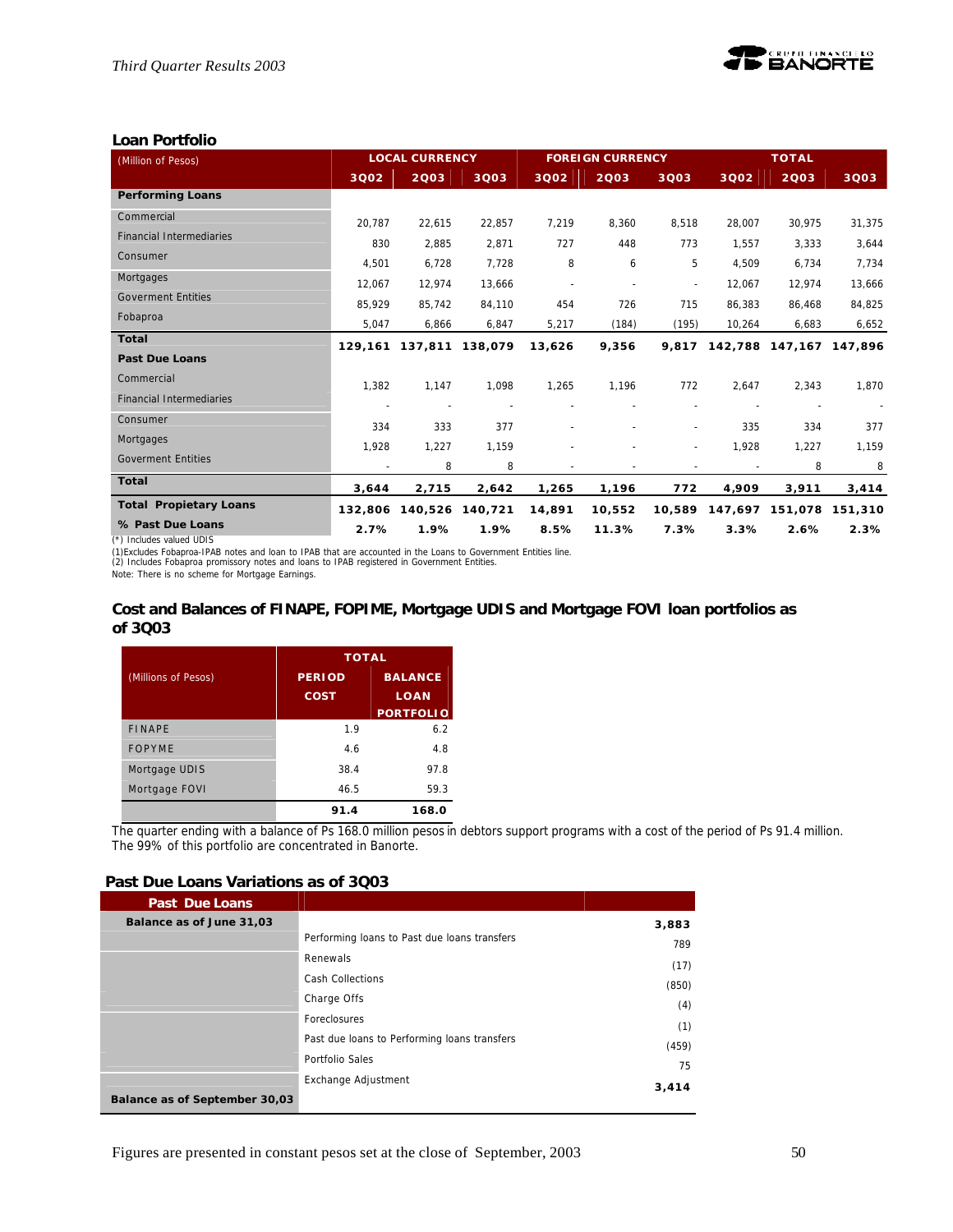

# **Troubled Portfolio 3Q03**

The National Banking and Securities Commission (CNByV) accepted the Proposal of the Bankers Association of Mexico (ABM), to consider as a Troubled Portfolio the D and E risk grades of the portfolio classification. The following table shows the troubled portfolio.

| (Millions of Pesos)              | <b>TOTAL</b> |
|----------------------------------|--------------|
| <b>Troubled Portfolio</b>        | 2.004        |
| <b>Total Loans</b>               | 151.310      |
| Troubled Portfolio / Total Loans | 1.3%         |

# **Fobaproa-IPAB**

| (Millions of Pesos)           | <b>REMAINING CONTINGENCIES</b> |                               |  |  |  |
|-------------------------------|--------------------------------|-------------------------------|--|--|--|
|                               | LOS(1)<br><b>SHARING</b>       | INCENTIVE(1)<br><b>SCHEME</b> |  |  |  |
| Gross Fobaproa notes balance  | 11.004                         | $6.607^{(2)}$                 |  |  |  |
| - Cash recoveries             | 3,124                          | $1.993^{(2)}$                 |  |  |  |
| - Repossesed assets           | $\blacksquare$                 |                               |  |  |  |
| $=$ Balance net of recoveries | 7.880                          | 4.614                         |  |  |  |
|                               |                                |                               |  |  |  |
| Contingency before reserves   | 2.101                          | 350                           |  |  |  |
| - Reserves                    | 2,101                          | 350                           |  |  |  |
| $=$ Remaining contingencies   |                                |                               |  |  |  |

1) Includes only cash recoveries.

2) Included in Loss Sharing program.

Banorte provisioned Ps 2 million through the Income Statement during the quarter to keep 100% provisioned on the FOBAPROA-IPAB Loss Sharing program and Incentive Scheme. Cash recoveries in the Loss Sharing program represented 29% of Banorte's Gross FOBAPROA-IPAB notes balance.

# **Fobaproa - IPAB Notes Integration 3Q03**

| (Millions of Pesos)        |                                                                  | <b>BANORTE</b>                                  |                               |                     | <b>BANCEN</b>                   | <b>BANPAIS</b>                  |                | <b>BANKING</b><br><b>SECTOR</b> |  |
|----------------------------|------------------------------------------------------------------|-------------------------------------------------|-------------------------------|---------------------|---------------------------------|---------------------------------|----------------|---------------------------------|--|
|                            | <b>LOSS</b><br><b>SHARING</b><br><b>LOCAL</b><br><b>CURRENCY</b> | <b>LOSS</b><br><b>SHARING</b><br><b>DOLLARS</b> | <b>WITHOUT</b><br><b>RISK</b> | <b>CENTIVE SCHE</b> | <b>LOCAL</b><br><b>CURRENCY</b> | <b>LOCAL</b><br><b>CURRENCY</b> | <b>DOLLARS</b> | <b>TOTAL</b>                    |  |
| Gross Balance              | 10,876                                                           | 128                                             | 1,394                         | (1)                 | -                               | ۰                               | -              | 12,398                          |  |
| - Checking account balance | 2,801                                                            | 323                                             | 171                           | (1)                 | 215                             |                                 |                | 3,295                           |  |
| - Reserves                 | 2,101                                                            |                                                 |                               | 350                 | $\overline{\phantom{a}}$        |                                 |                | 2,451                           |  |
| $=$ Net Balance            | 5,974                                                            | (195)                                           | 1,229                         | (350)               | (215)                           | ۰                               | ٠              | 6,652                           |  |
| <b>Interest Rate</b>       | CETES 91-1.35                                                    | $LIBOR + 5$                                     | CFTFS <sub>91</sub>           | N.A.                | N.A.                            | $\overline{\phantom{a}}$        | -              |                                 |  |
| Maturity                   | 2005                                                             | 2006                                            | 2006                          | 2005/2006           | N.A.                            | -                               | -              |                                 |  |
| Remaining Contingencies    | -0-                                                              | -0-                                             | No exist                      | -0-                 | No exist                        | $\overline{\phantom{a}}$        | -              |                                 |  |

1) Ps 6,607y Ps 1,993, Gross Balance and Checking account balance of Incentive Scheme are included in Loss Sharing. N.A.- Not Applicable

# **ORIGIN OF THE NOTES**

The source of the Fobaproa-IPAB notes is different as each was given for different objectives, according to the following list: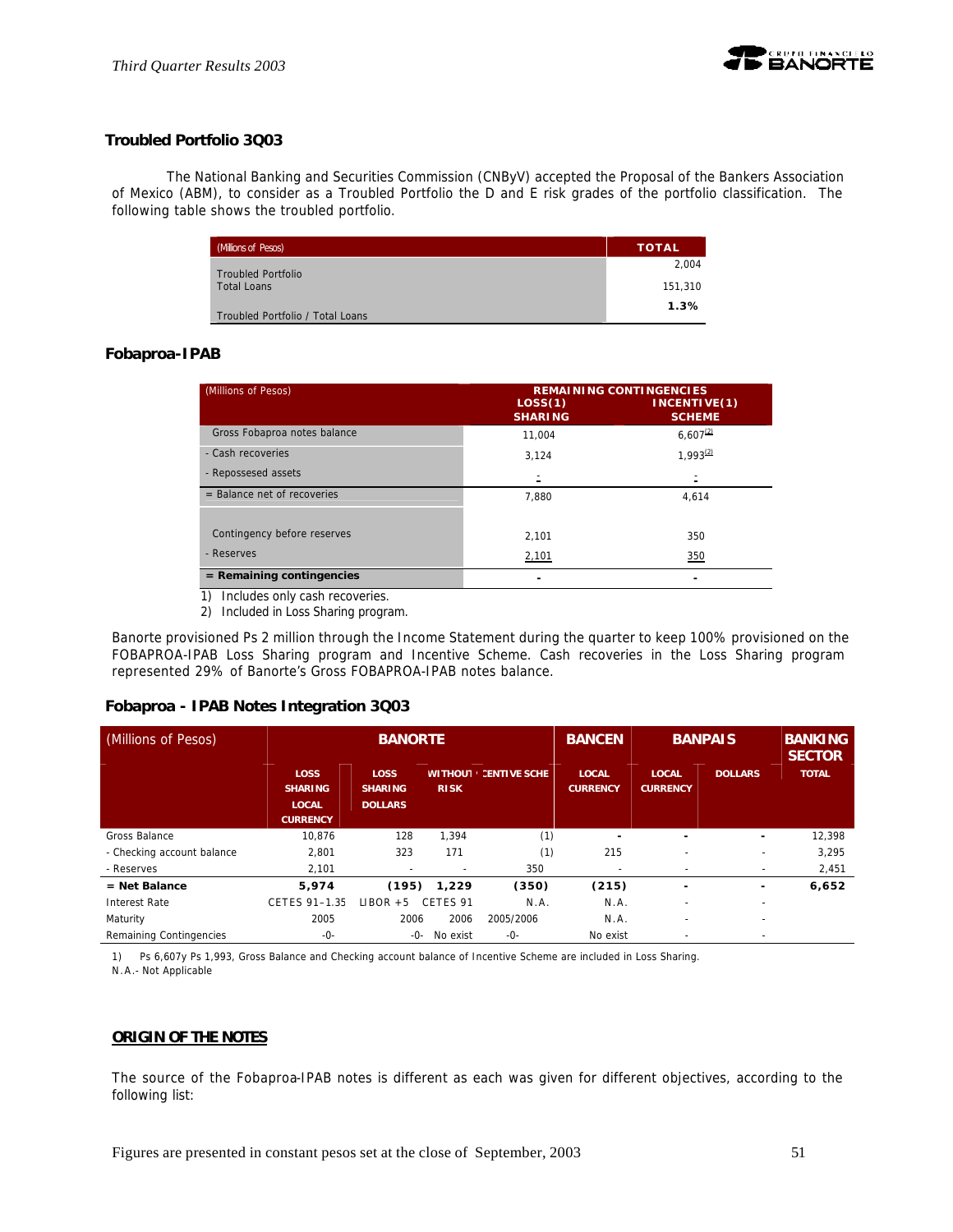

| <b>FOBAPROA NOTES</b> | <b>YEAR</b> | <b>ORIGIN</b>             |
|-----------------------|-------------|---------------------------|
| <b>BANORTE</b>        |             |                           |
| LOSS SHARING          | 1995-1996   | Sale of Loans to Fobaproa |
| WITHOUT RISK          | 1996        | Sale of Loans to Fobaproa |
| <b>BANPAIS</b>        | 1996-1997   | Reorganization            |
| SIMPLE CREDIT         | 2000        | Reorganization            |
| BANCRECER             | 1999        | Reorganization            |

# **SIGNIFICANCE IN BANORTE BALANCE**

|                | 1997  | 1998  | 1999  | 2000      | 2001  | 2002  | 3Q03  |
|----------------|-------|-------|-------|-----------|-------|-------|-------|
| % Total Loans  | 70.9% | 64.6% | 63.5% | 58.7%     | 55.5% | 55.7% | 54.6% |
| % Total Assets | 60.6% | 53.5% | 43.7% | 7%<br>46. | 44.5% | 43.5% | 40.1% |

# **Deferred Taxes 3Q03**

| (Millions of Pesos)                                          |            |            |            |
|--------------------------------------------------------------|------------|------------|------------|
| <b>ASSETS</b>                                                | <b>ISR</b> | <b>PTU</b> | <b>NET</b> |
| Allowance for loan losses (not deducted)                     |            |            |            |
| Tax loss carryforwards                                       | 419        |            | 419        |
| Deficit from retirement obligations                          | 209        | 61         | 271        |
| Reserves for BN+BCR integration expenses                     | 26         | 8          | 34         |
| Obligations FOBAPROA, Net                                    | 671        |            | 671        |
| <b>Others</b>                                                |            |            |            |
| <b>Total Assets</b>                                          | 1,325      | 69         | 1.395      |
| <b>LIABILITIES</b>                                           |            |            |            |
| Accrued interest and inflationary component of Fixed Assets, | (303)      | (51)       | (355)      |
| Foreclosed, Intangible & Others                              |            |            |            |
| <b>Total liabilities</b>                                     | (303)      | (51)       | (355)      |
| Assets (Liabilities) Accumulated Net                         | 1,022      | 18         | 1.040      |

# **Long term debt as of 3Q03**

| <b>TYPE OF DEBT</b>                                 | <b>CURRE</b><br><b>NCY</b> | <b>DATE</b><br><b>OF</b><br><b>ISSUE</b> | <b>AMOUNT</b><br>(Millons Ps o<br>DI <sub>s</sub> | <b>ORIGINAL</b><br><b>AMOUNT</b><br>(Millons Ps,<br>DIs o UDIS) | <b>TERM</b> | <b>INTEREST</b><br><b>RATE</b> | <b>MATURI</b> | <b>INTEREST</b><br><b>PAYMENT</b> |
|-----------------------------------------------------|----------------------------|------------------------------------------|---------------------------------------------------|-----------------------------------------------------------------|-------------|--------------------------------|---------------|-----------------------------------|
| <b>BANORTE</b>                                      |                            |                                          |                                                   |                                                                 |             |                                |               |                                   |
| CD's-Banorte U01001                                 | <b>UDIS</b>                | 11-Fne-01                                | 90                                                | 90                                                              | 10 years    | 8.13%                          | 30-Dic-10     | $E/182$ days                      |
| CD's -Banorte U01002                                | Ps                         | 29-May-01                                | 20                                                | 20                                                              | 3 years     | TIIE-0.25%                     | 25-May-04     | $E/28$ days                       |
| Non Convertible Subordinate Bonds-<br>O banorte 01U | <b>UDIS</b>                | 21-Jun-01                                | 436                                               | 436                                                             | 8 years     | 8.00%                          | 21-Jun-09     | $E/182$ days                      |
| CD's -Banorte M7001                                 | Ps                         | 30-Sep-97                                | 16                                                | 16                                                              | 7 years     | 17.65%                         | 21-Sep-04     | $E/182$ days                      |
| Non Convertible Subordinate Bonds<br>-QBanorte 02D  | <b>Ps</b>                  | 28-Nov-02                                | 1,136                                             | 1,136                                                           | 10 years    | 8.00%                          | 28-Nov-12     | $E/182$ days                      |
| Certificados - Banorte M7001                        | Ps                         | 27-Ene-03                                | 100                                               | 100                                                             | 3 years     | TIIE-0.25%                     | 10-Jul-06     | $E/28$ days                       |
| CD's 1999-2A                                        | Dis                        | 15-Jul-99                                | 17.9                                              | 75                                                              | 5 years     | 8.94%                          | 15-Jul-04     | Monthly                           |
| CD's Serie 1999-2B                                  | Dis                        | 15-Jul-99                                | 15.6                                              | 25                                                              | 7 years     | 9.49%                          | 15-Jul-06     | Monthly                           |

BANCEN. does not present balance as of September 30, 2003.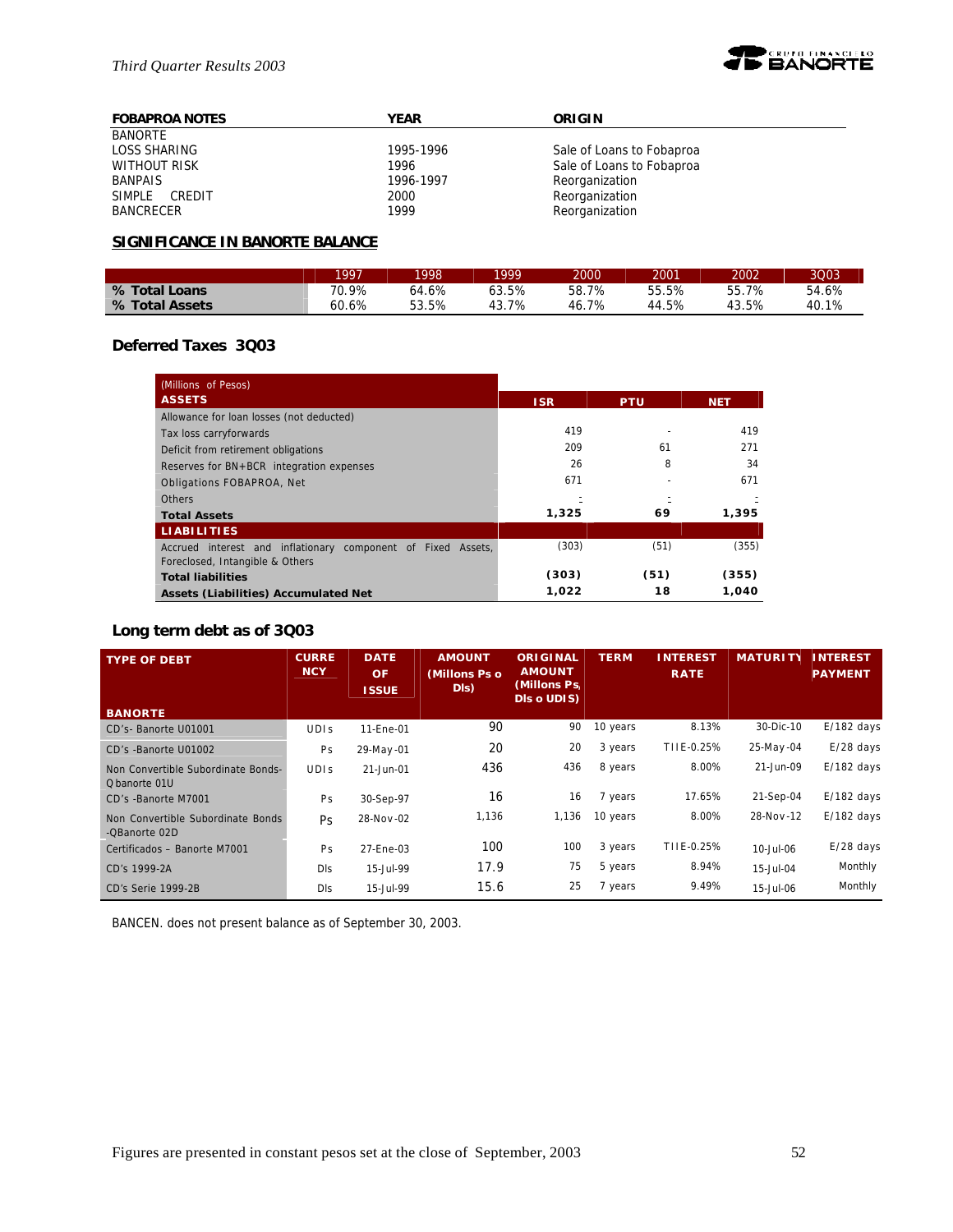# **Bank and Other entities loans as of 3Q03**

| (Millions of Pesos)                                   | LOCAL<br><b>CURRENCY</b> | <b>INTERE</b><br><b>ST RATE</b> | <b>TERM</b><br>(DAYS) | <b>FOREIGN</b><br><b>CURRENCY</b> | <b>INTEREST</b><br><b>RATE</b> | <b>TERM</b><br>(DAYS)    | <b>TOTAL</b> |
|-------------------------------------------------------|--------------------------|---------------------------------|-----------------------|-----------------------------------|--------------------------------|--------------------------|--------------|
| <b>LOANS FROM LOCAL BANKS</b>                         |                          |                                 |                       | 666                               | $L+6$                          | 547                      | 666          |
| LOANS FROM FOREIGN BANK CONCERTED FROM<br>THE COUNTRY |                          |                                 |                       | 3                                 | 1.42                           | 72                       | 3            |
| LOANS FROM FOREIGN BANK CONCERTED FROM<br>CAYMAN      |                          |                                 |                       | 336                               | 2.12                           | 1249                     | 336          |
| <b>SECURITIZATION</b>                                 |                          |                                 |                       | 369                               | 9.20                           | 335                      | 369          |
| LOANS FROM DEVELOPING BANKS                           | 358                      | 13.74                           | 691                   | 717                               | 3.57                           | 730                      | 1,075        |
| <b>LOANS FROM PUBLIC FUNDS</b>                        | 5,114                    | 5.15                            | 663                   | 197                               | 2.57                           | 542                      | 5,311        |
| <b>LOANS FROM BANKS</b>                               | 11,650                   | 4.54                            | 9                     |                                   |                                |                          | 11,650       |
| <b>CALL MONEY</b>                                     | 1.373                    | 4.29                            |                       |                                   |                                | $\overline{\phantom{0}}$ | 1.373        |
| LOANS FROM FIDUCIARY FUNDS                            | 4,195                    | 5.73                            | 8,861                 |                                   |                                |                          | 4,195        |
| PROVISIONS FOR INTEREST                               | 42                       | N.A.                            | N.A.                  |                                   |                                |                          | 42           |
|                                                       | 22,732                   |                                 |                       | 2,288                             |                                |                          | 25,020       |

# **Trading Income 3Q03**

*(Millones de Pesos)*

| <b>VALUATION EFFECTS</b>                       | <b>NET</b>     |
|------------------------------------------------|----------------|
| Negotiable Instruments                         | 9              |
| Repurchase                                     | (7)            |
| <b>Futures</b>                                 |                |
| Foreign Currency Forwards                      | (5)            |
| Options                                        |                |
| Securities Ioans                               | 3              |
| Range                                          | 11             |
| Inflation Adjustment                           |                |
| Total                                          | 11             |
| <b>RESULTS FROM BUYING AND SELLING</b>         |                |
| Negotiable Instruments                         | 550            |
| Securities Held for Sell                       | (56)           |
| <b>Inflation Adjustment</b>                    |                |
| <b>Total of Buying and Selling Instruments</b> | 494            |
| <b>FX Spot</b>                                 | 299            |
| <b>FX Forwards</b>                             |                |
| <b>FX Futures</b>                              |                |
| <b>FX Futures TIIE</b>                         |                |
| <b>Forwards</b>                                | $\mathfrak{p}$ |
| <b>Total of Foreign Exchange</b>               | 302            |
| Inflation Adjustment                           | 5              |
| <b>Total of Buying and Selling</b>             | 801            |
| <b>TOTAL TRADING INCOME</b>                    | 811            |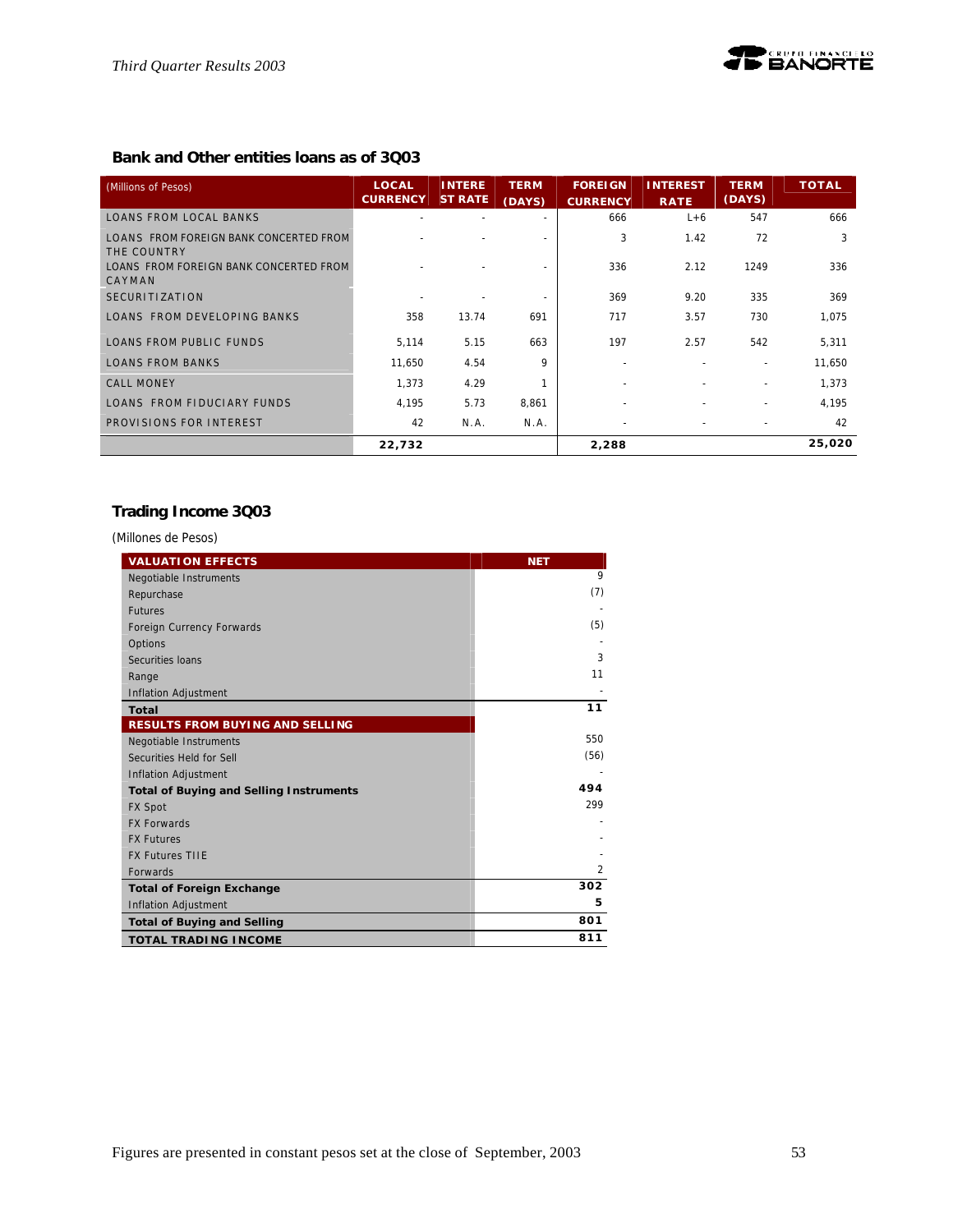

# **Banco Mercantil del Norte, S.A.**

### **AD1.- CAPITALIZATION RATIO**

Breakdown of capitalization ratio for credit risk assets as well as assets subject to credit and market risk.

Net Capital to Credit Risk Assets: 15.24

Net Capital to Assets subject to Credit and Market Risk: 13.12

### **AD2.- CAPITAL INTEGRATION**

The net capital, divided by the basic and supplementary capital, as well as a brief integration of both broken down with the most important elements that make them up. The following should be incorporated as the minimum concepts relative to capital integration:

**Net Capital: 11,329**

|                                                                 | <b>Net Capital</b> : 11,329 |                                 |       |
|-----------------------------------------------------------------|-----------------------------|---------------------------------|-------|
| <b>Tier 1 Capital</b>                                           | 8,966                       | <b>Tier 2 Capital</b>           | 2,363 |
| <b>Stockholders Equity</b>                                      | 8.949                       | Capitalization Instruments      | 1.500 |
| Subordinated debt and Capitalization Instruments                | 1.169                       | (+) General Preventive Reserves | 863   |
| Deferred for Tier 1                                             | 1,087                       |                                 |       |
| (-) Investment in Subordinated debt                             |                             |                                 |       |
| (-) Investment in Financial Institutions                        | 85                          |                                 |       |
| (-) Investment in Non-Financial Institutions                    | 466                         |                                 |       |
| (-) Financing granted for the acquisition of shares of the bank |                             |                                 |       |
| or other Group subsidiaries                                     |                             |                                 |       |
| (-) Excess on deferred taxes                                    | 1.087                       |                                 |       |
| (-) Restructuring Charges and others intangibles                | 602                         |                                 |       |
| (-) Others Assets                                               |                             |                                 |       |

| <b>Tier 2 Capital</b>          | 2,363 |
|--------------------------------|-------|
| Capitalization Instruments     | 1,500 |
| (+)General Preventive Reserves | 863   |
|                                |       |
|                                |       |
|                                |       |
|                                |       |
|                                |       |
|                                |       |
|                                |       |
|                                |       |
|                                |       |

#### **AD3.- RISK ASSETS**

Amount of weighted assets with market risk and credit risk.

| Market risk weighted assets: 12,037                               | <b>Weighted Assets</b> | <b>Required</b><br>Capital |
|-------------------------------------------------------------------|------------------------|----------------------------|
| Peso Nominal interest rate operations                             | 8.678                  | 694                        |
| Peso or UDI real interest rate operations                         | 1.211                  | 97                         |
| Interest rate operations in foreign currency with<br>nominal rate | 1.921                  | 154                        |
| Position in UDIS or with a return indexed to inflation            |                        |                            |
| Positions in foreign currency or indexed to the FX<br>rate        | 219                    | 18                         |
| Positions in share or index to the price of securities            |                        |                            |

| Credit Risk-Weighted Assets: 74,316 | <b>Weighted Assets</b> | <b>Required</b><br>Capital |
|-------------------------------------|------------------------|----------------------------|
| Group 1 (risk weight 0%)            |                        |                            |
| Others (risk weight 2.5%)           |                        |                            |
| Others (risk weight 10%)            | 591                    | 47                         |
| Group 2 (risk weight I 20%)         | 917                    | 73                         |
| Others (risk weight 50%)            | 1.058                  | 85                         |
| Others (risk weight 75%)            |                        |                            |
| Group 3 (risk weight 100%)          | 64.418                 | 5,153                      |
| Others (risk weight 112%)           |                        |                            |
| Others (risk weight 115%)           | 6.893                  | 551                        |
| Others (risk weight 150%)           |                        |                            |
| <b>Others</b>                       | 439                    | 35                         |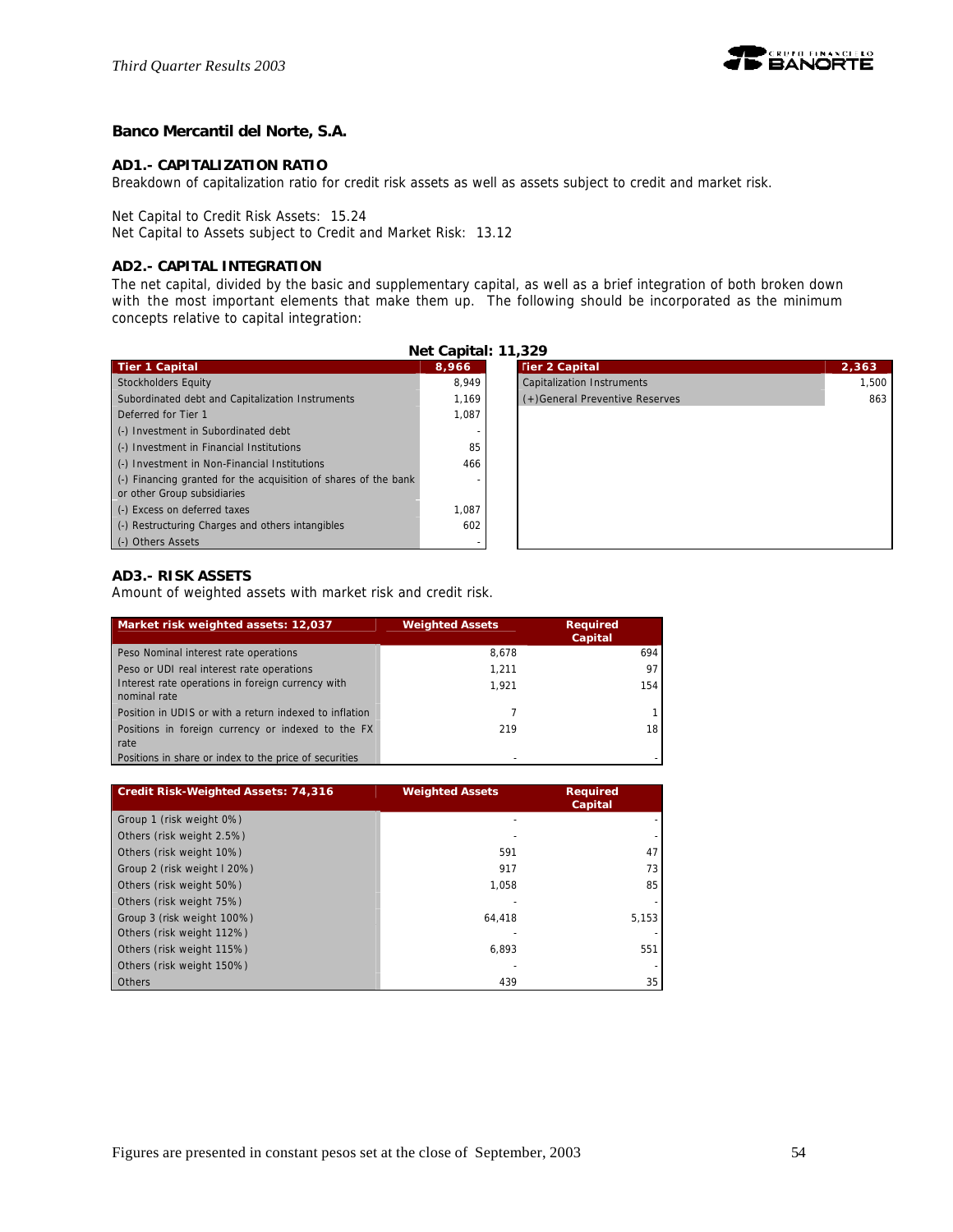

# **Banco del Centro, S.A.**

# **AD1.- CAPITALIZATION RATIO**

Breakdown of capitalization ratio for credit risk assets as well as assets subject to credit and market risk.

Net Capital to Credit Risk Assets: 47.99

Net Capital to Assets subject to Credit and Market Risk: 18.2

### **AD2.- CAPITAL INTEGRATION**

The net capital, divided by the basic and supplementary capital, as well as a brief integration of both broken down with the most important elements that make them up. The following should be incorporated as the minimum concepts relative to capital integration:

| Net Capital: 2,453                                                                    |       |                                   |    |  |  |  |  |
|---------------------------------------------------------------------------------------|-------|-----------------------------------|----|--|--|--|--|
| <b>Tier 1 Capital</b>                                                                 | 2,389 | <b>Tier 2 Capital</b>             | 64 |  |  |  |  |
| Stockholders Equity                                                                   | 3.030 | <b>Capitalization Instruments</b> |    |  |  |  |  |
| Subordinated debt and Capitalization Instruments                                      |       | (+)General Preventive Reserves    | 64 |  |  |  |  |
| Deferred for Tier 1                                                                   |       |                                   |    |  |  |  |  |
| (-) Investment in Subordinated debt                                                   |       |                                   |    |  |  |  |  |
| (-) Investment in Financial Institutions                                              | 641   |                                   |    |  |  |  |  |
| (-) Investment in Non-Financial Institutions                                          |       |                                   |    |  |  |  |  |
| $\left( \cdot \right)$ Financing granted for the acquisition of shares of the bank or |       |                                   |    |  |  |  |  |
| other Group subsidiaries                                                              |       |                                   |    |  |  |  |  |
| (-) Excess on deferred taxes                                                          |       |                                   |    |  |  |  |  |
| (-) Restructuring Charges and others intangibles                                      |       |                                   |    |  |  |  |  |
| (-) Others Assets                                                                     |       |                                   |    |  |  |  |  |

# **AD3.- RISK ASSETS**

Amount of weighted assets with market risk and credit risk.

| Market risk Weighted Assets: 8,368                                | <b>Weighted Assets</b> | <b>Required</b><br>Capital |
|-------------------------------------------------------------------|------------------------|----------------------------|
| Peso Nominal interest rate operations                             | 8.121                  | 650                        |
| Peso or UDI real interest rate operations                         | 125                    | 10                         |
| Interest rate operations in foreign currency with<br>nominal rate | 6                      |                            |
| Position in UDIS or with a return indexed to inflation            |                        |                            |
| Positions in foreign currency or indexed to the FX<br>rate        |                        |                            |
| Positions in share or index to the price of securities            | 115                    |                            |

| <b>Credit Risk-Weighted Assets: 5,112</b> | <b>Weighted Assets</b> |     |
|-------------------------------------------|------------------------|-----|
| Group 1 (risk weight 0%)                  |                        |     |
| Others (risk weight 2.5%)                 |                        |     |
| Others (risk weight 10%)                  | 54                     |     |
| Group 2 (risk weight I 20%)               | 2.420                  | 194 |
| Others (risk weight 50%)                  |                        |     |
| Others (risk weight 75%)                  |                        |     |
| Group 3 (risk weight 100%)                | 2.587                  | 207 |
| Others (risk weight 112%)                 |                        |     |
| Others (risk weight 115%)                 |                        |     |
| Others (risk weight 150%)                 |                        |     |
| <b>Others</b>                             | 52                     |     |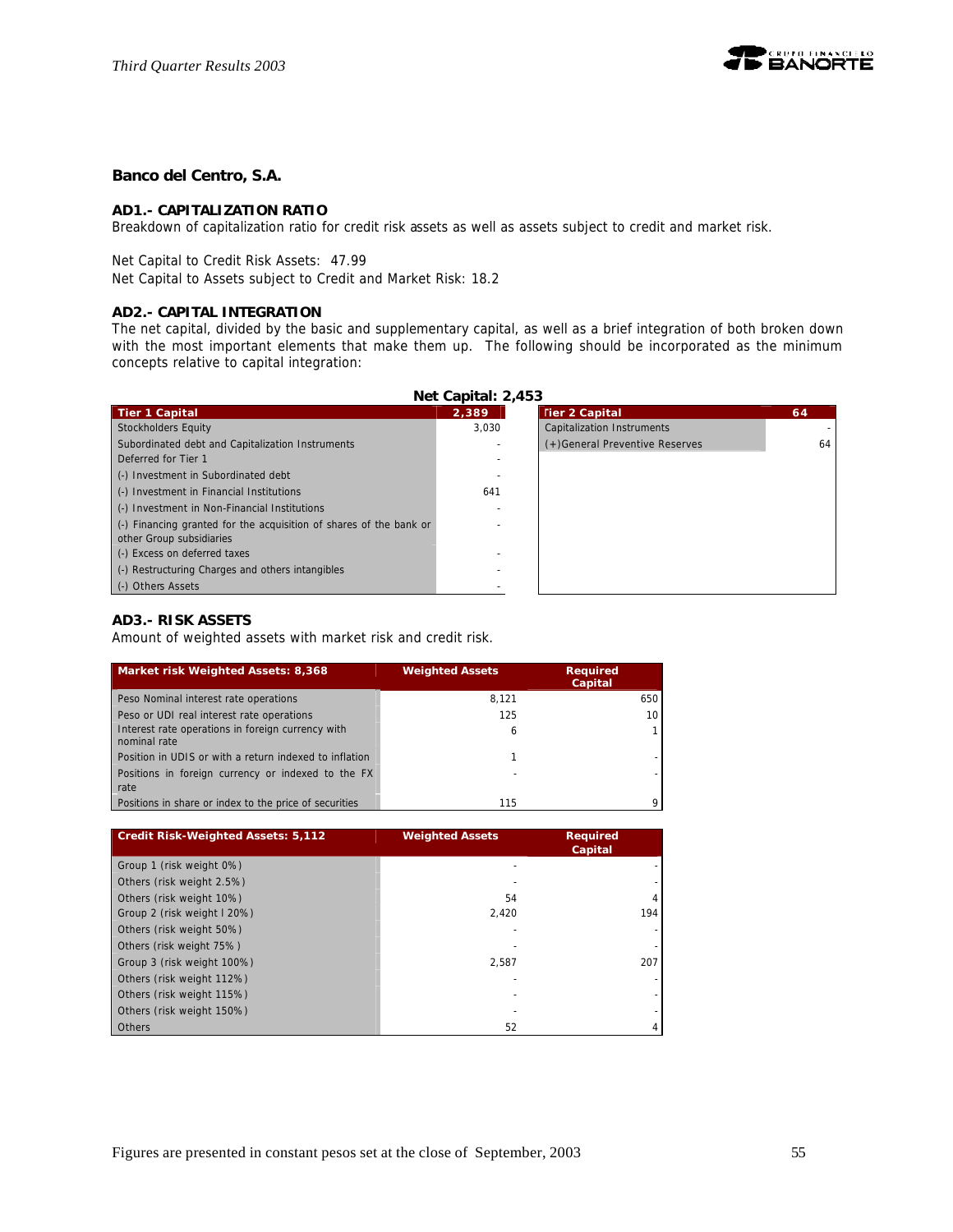

#### **Risk Management**

#### **Market Risk**

In January 2003, the Board of Directors approved for the Value at Risk (VaR) calculation the non-parametric historical simulation method, thereby replacing the previous parametric historical simulation method that had been applied until December 2002. This modification was approve to apply the best international practices in measuring the VaR.

This new methodology is used both to calculate the market risk as well as to set and control internal limits, considering a 99% reliability level, besides being multiplied by a safety factor that depends on the behavior of the main risk factors that affect the appraisal of the Banking Sector's (BANORTE & BANCEN) current portfolios.

This method is applied to all the Group's portfolios that are exposed to variations in risk factors that can have a direct effect on their valuation (domestic interest rates, foreign interest rates, exchange rates, among others).

The VaR under this method means the potential loss for one day that could affect the loan portfolio valuation at a certain date, with a 99% reliability level assuming that the 500 immediate historical scenarios repeat in the future, multiplying said result by a safety factor that guarantees coverage of all the unforeseen volatility in the main risk factors that affect such portfolios.

The average Value at Risk (VaR) for the January-March 2003 quarter for the Group's (Banking and Brokerage Sectors) financial instrument portfolios, including bonds, shares, money market transactions, swaps, forwards, futures, and others derived within and out of the balance, is Ps 182 million.

The VaR for other periods are as follows:

| Millions of nominal pesos                 | $3002**$ | $4002**$ | 1003   | 2003   | 3003   |
|-------------------------------------------|----------|----------|--------|--------|--------|
| Banorte VaR *                             | 107      | 173      | 161    | 126    | 166    |
| <b>Banorte's Net Capital</b><br>$***$     | 9,058    | 10,743   | 10,720 | 10,905 | 11,329 |
| VaR / Banorte's Net Capital               | 1.18%    | 1.61%    | 1.50%  | 1.16%  | 1.47%  |
|                                           |          |          |        |        |        |
| Bancen VaR <sup>*</sup>                   | 133      | 117      | 153    | 133    | 105    |
| Bancen's Net Capital ***                  | 1,544    | 1,790    | 1,918  | 2,275  | 2,453  |
| VaR / Bancen's Net Capital                | 8.61%    | 6.54%    | 7.98%  | 5.85%  | 4.28%  |
|                                           |          |          |        |        |        |
| Banking Sector's VaR <sup>*</sup>         | 139      | 204      | 184    | 163    | 182    |
| ****<br><b>Banking Sector Net Capital</b> | 10,602   | 12.533   | 12,638 | 13,180 | 13,782 |
| VaR / Banking Sector Net Capital          | 1.31%    | 1.63%    | 1.46%  | 1.24%  | 1.32%  |

Quarterly Average

\*\* The VaR figures for these periods were estimated using the parametric historical simulation method considering a 10-day term to break up the portfolios.

\*\*\* Net Capital at the end of the period.

\*\*\*\* Banking Sector Net Capital is the sum of Banorte and Bancen's Net Capital.

The consolidated Value at Risk for the Banking Sector (BANORTE & BANCEN) takes into consideration the correlations between all the risk factors that influence portfolio appraisal, which explains the difference in the arithmetic sum of the Value at Risk per Institution.

Additionally, the Value at Risk per risk factor of the instruments portfolio described for Grupo Financiero Banorte as a whole, was as follows for the second quarter of 2003:

| (Millios of pesos)     |            |
|------------------------|------------|
| <b>RISK FACTOR</b>     | <b>VaR</b> |
| Domestic interest rate | 128        |
| Foreign interest rate  | 107        |
| Exchange rate          | 83         |
| <b>Stock Exchange</b>  |            |
| Eurobonds Price        | 185        |
| Total                  | 182        |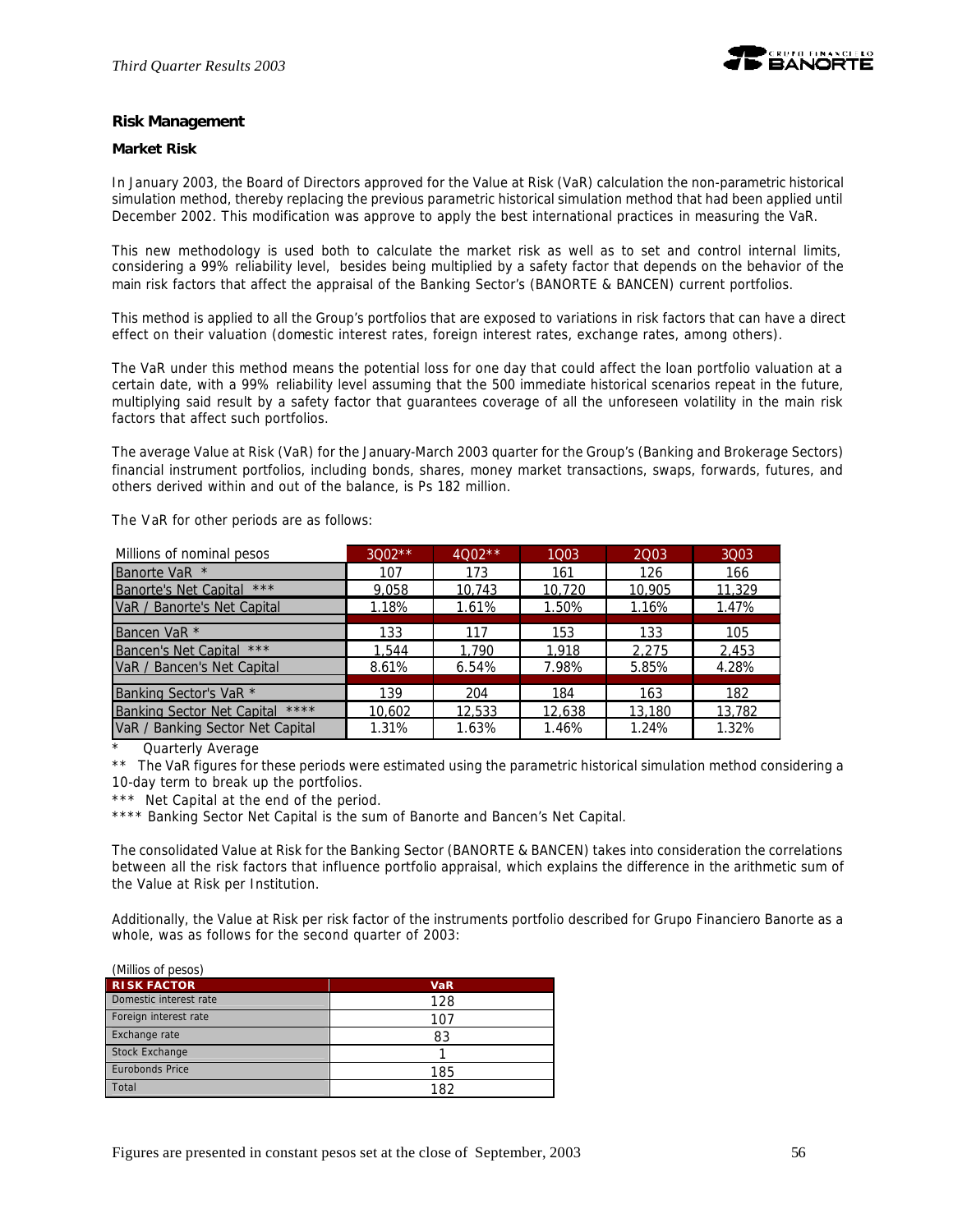

The VaR for each of the risk factors presented is determined by simulating 500 historical scenarios of the variables that make up each one of said factors, while keeping the variables that affect the rest of the indicated risk factors constant. The consolidated Value at Risk both for the Banking sector as well as for the Financial Group takes into consideration the correlations of all the risk factors affecting the portfolio appraisal, which is why the sum of the Value at Risk per Institution does not match.

### **Loan Risk**

Loan Risk is the risk of clients failing to meet their payments. Therefore, it is essential to correctly manage such a risk in order to maintain a quality loan portfolio.

The objectives of loan risk management at GFNorte are:

- To develop and carry out loan risk policies that are compatible with the strategic objectives of the institution.
- To support strategic decision-making, maximizing the creation of value for the stockholders and guaranteeing security for our clients.
- To set specific policies and procedures to identify the level of risk of the debtor, using said procedures as a basis for granting loans as well as for their follow-up.
- To calculate the exposure of loan risk in time, considering and evaluating the concentration of exposure by qualifying risk, geographical regions, economic activities, currency and type of product.
- To create diversification strategies of the loan portfolio, setting down its limits.
- To implement a global loan risk management supervising all the operations and aspects related to loan risk.

#### **Individual Loan Risk**

Individual risk is identified and measured at GFNorte by Qualifying Loan Risk, per Target Markets and pursuant to the Risk Acceptance Criteria.

Regarding the commercial loans credit risk classification, departing 1Q01, this process carried out based on Circular 1480 of the CNBV, using Banorte's Risk Internatl Classification (RIC) in order to calculate debtor rank and circualr 1480 to calculate credit ranking. For small credits, a parametric system is used. Mortgage loans, Consumer loans and Credit Cards are classified using their specific CNBV circulars.

The Target Markets and the Risk Acceptance Criteria are tools that are part of GFNorte's loan strategy which help in determining individual loan risk levels. The Target Markets are activities selected by region and economic activity, backed up by economic and quality studies of the portfolio in which Banorte is interested in placing loans. The Risk Acceptance Criteria are parameters that describe the identified risks per industry, making it possible to identify the risk implied for the bank in granting a loan to a client depending on the economic activity involved. The types of risk considered in the Risk Acceptance Criteria are financial, operation, market, company life cycle, legal and regulatory, loan experience and management quality.

#### **Portfolio Loan Risk**

GFNorte has designed a portfolio loan risk method that, besides contemplating the major and latest international practices in identification, measurement, control and follow-up, has been adapted to work within the context of the Mexican Financial System.

This loan risk methodology makes it possible to know the current value of the portfolio loans (of Banco Mercantil del Norte and Banco del Centro), that is, *the loan exposure*, allowing surveillance of the risk concentration levels per risk qualification, geographical regions, economic activities, currency and type of product in order to know the portfolio's profile and take action to direct it toward a diversification which will maximize profitability with the lowest risk.

Calculating loan exposure implies generating a cash flow of each one of the loans, of both capital and interest to discount it later. This exposure is sensible to changes in the market, thereby facilitating calculations under different economic scenarios.

The method, in addition to contemplating loan exposure, takes into consideration the probability of non-compliance, the recovery level associated to each client and the classification of the debtor based on the Merton model. The *probability of non-compliance* is the probability that the debtor will not meet his/her debt obligation with the bank according to the originally agreed terms and conditions. The probability of non-compliance is based on the transition matrixes that GFNorte calculates from the migration of the debtor through different risk qualification levels. The *recovery ratio* is the percentage of total exposure that is estimated to be recovered in the debtor fails to comply. The *classification of the debtor*, based on the Merton model, associated the debtor's future behavior to loan and market factors on which his "credit health" depends, as determined by statistical techniques.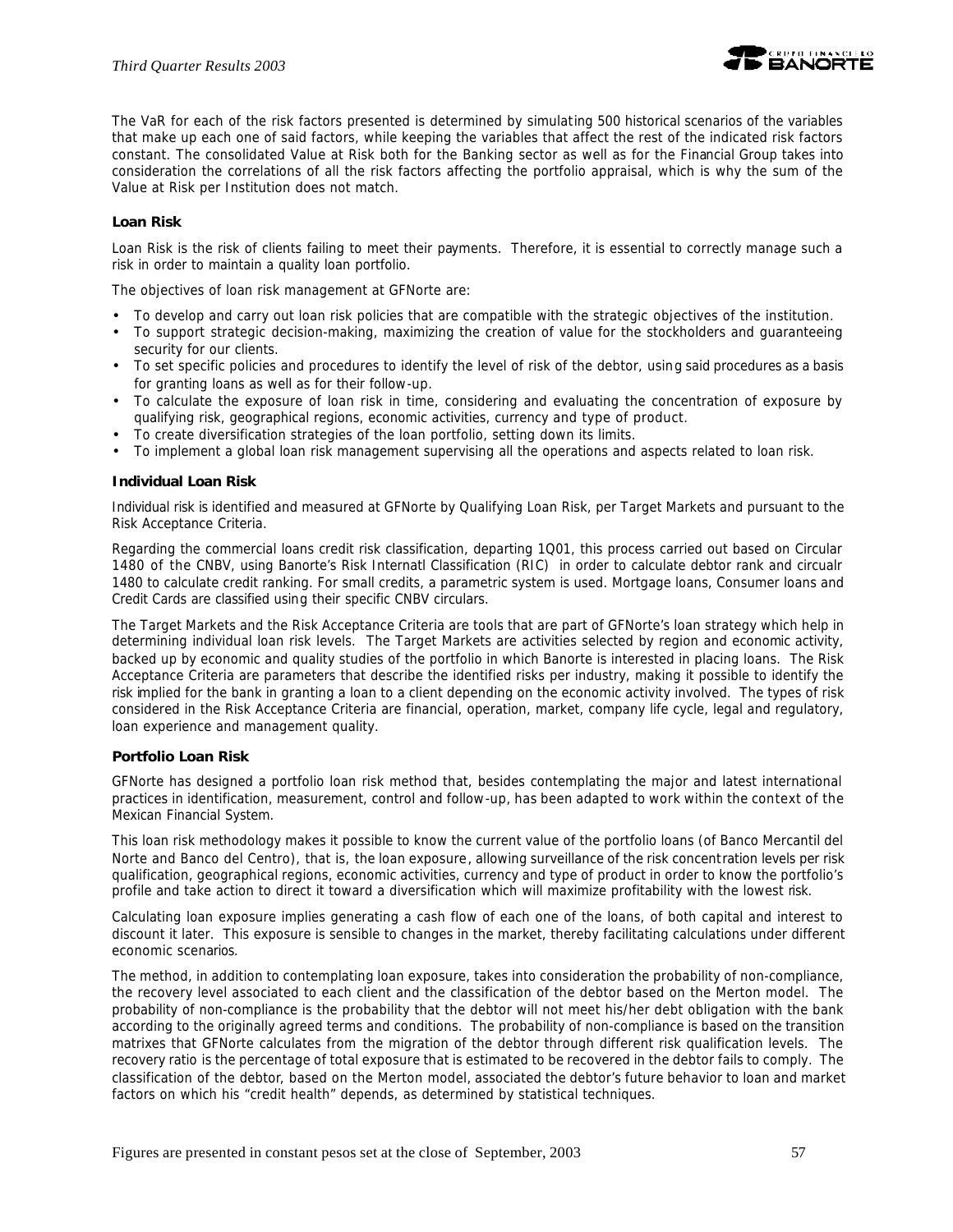

The results are risk measures such as the expected and unexpected loss at a one-year horizon. The expected loss is the credit portfolio's loss distribution average. The unexpected loss is the maximum loss at a specific confidence level (95% in this case) given the loss distribution.

The results obtained are used as a tool for better decision-making in granting loans and in the diversification of the portfolio, according to GFNorte's global strategy. The individual risk identification tools and the portfolio loan risk methodology are periodically checked and updated to allow the application of new techniques that may support or strengthen them. As a result, GFNorte has tools and methods of the highest quality on an international scale to identify, measure, control and follow up loan risks.

The implementation of Circular 1423 of the CNBV for the portfolio loan risk was finished and includes Banco Mercantil del Norte and Bancen Portfolio, additionally we are working in the implementation of a methodology that includes the financial instruments, it will be concluded in this year.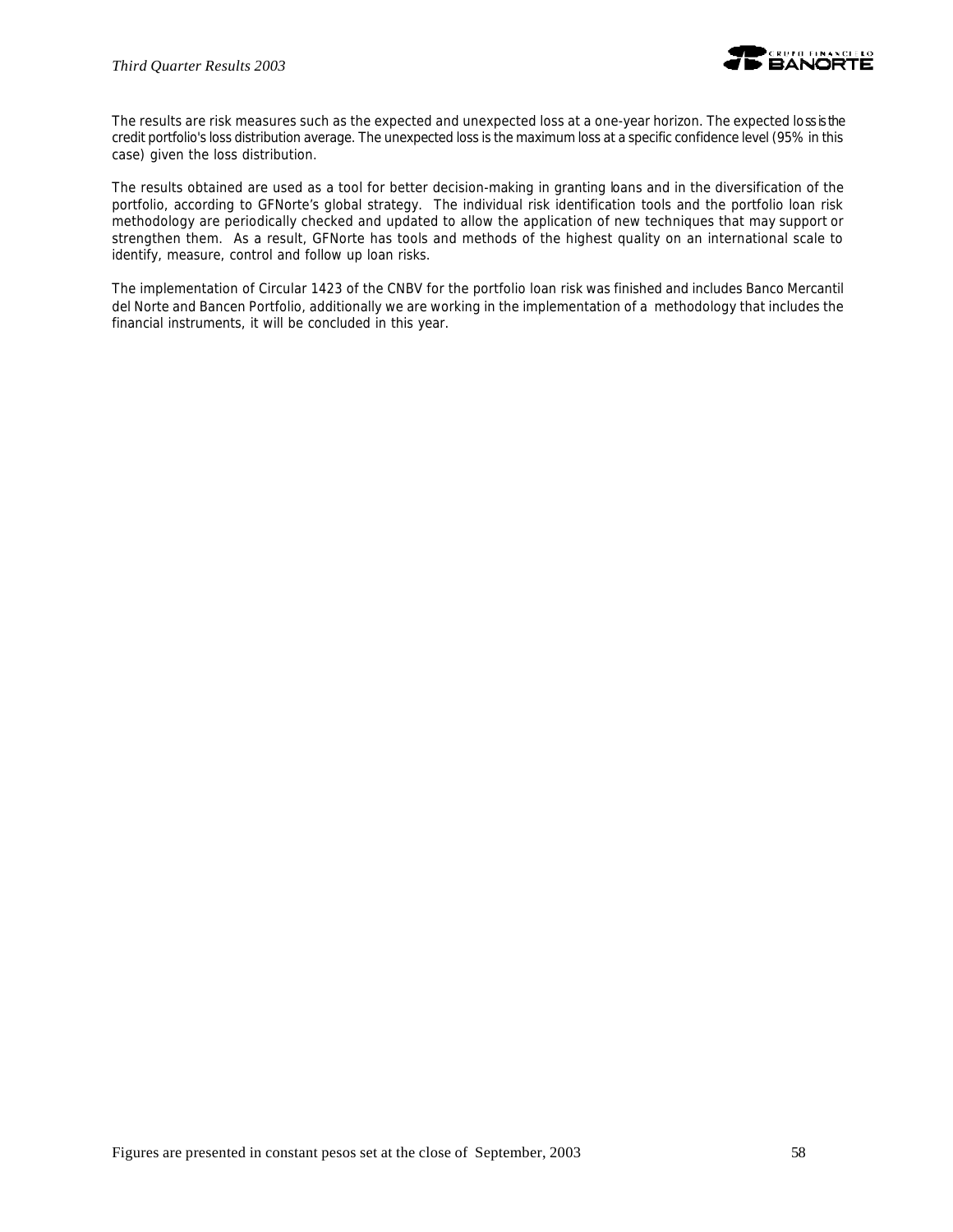

#### **Information by Segments**

With the ultimate goal of improving the understanding of information of the Group and given the importance of the 2 banks (Banorte and Bancen) within the Financial Group, (together representing more than 90% each of the Shares, Deposits, and Profits of the Group), we have included their financial statements and combined indicators proforma together under the "Banking Sector" heading. The Banking Sector is defined as the 2 banks with their respective subsidiaries, except the Afore unit (a subsidiary of Bancen), which is not considered part of this Sector for management reasons (as of the end of 1998). We have also grouped companies corresponding to other Sectors, which are defined in accordance with the orientation of the companies. These Sectors are as follows: The Brokerage Sector which is made up of the Brokerage House; the Long-Term Savings Sector, made up of the Annuities, Insurance and Afore companies, and the Auxiliary Organizations Sector which includes the Leasing, the Brokerage, the Warehousing, and the Bonding companies. For purposes of the Reconciliation Table by Sector, these sectors are all put under the heading "Other Sectors" as they each represent only a very small participation in the group. This segmentation was done on the basis of the International Accounting Normative (NIC 14) and the Statement of Financial and Accounting Standards N° 131 that refers to the rules for presenting financial information by segment.

#### **Proforma Consolidated Data-3Q03**

| (Millions of pesos)                | <b>BANORTE</b> (1) | <b>BANCEN (3)</b> | <b>TOTAL</b> |
|------------------------------------|--------------------|-------------------|--------------|
| <b>Income Statement</b>            |                    |                   |              |
| Net Interest Income                | 1,196.8            | 662.6             | 1,859.4      |
| Non Interest Income                | 906.9              | 127.8             | 1,034.7      |
| Non Interest Expense               | 2,336.6            | 17.9              | 2,354.4      |
| Other income (expense)             | 53.5               | 28.1              | 81.6         |
| Extraordinary items, net           |                    |                   |              |
| Net Income                         | (337.0)            | 834.1             | 497.1        |
| <b>Balance Sheet</b>               |                    |                   |              |
| Assets                             | 202,514            | 3.770             | 206,284      |
| Loans                              | 150,210            | 1,100             | 151,310      |
| Deposits                           | 160,313            |                   | 160,313      |
| Equity                             | 8.950              | 3,030             | 11.979       |
| Past Due Loans                     | 3,103              | 311               | 3,414        |
| Loan Loss Reserves                 | 3,912              | 443               | 4,355        |
| Ratios                             |                    |                   |              |
| Non Interest Expense/ Total Assets | 1.2%               | 0.5%              | 1.1%         |
| % Past Due Loans                   | 2.1%               | 28.3%             | 2.3%         |
| Reserves / Past Due Loans          | 126.0%             | 142.7%            | 127.6%       |
| % Capitalization (2)               | 13.1%              | 18.2%             | 13.8%        |

1) Includes a 96.11% participation of the Group.

2) Includes Market Risks.Using 2003 rules.

3) Excludes the AFORE.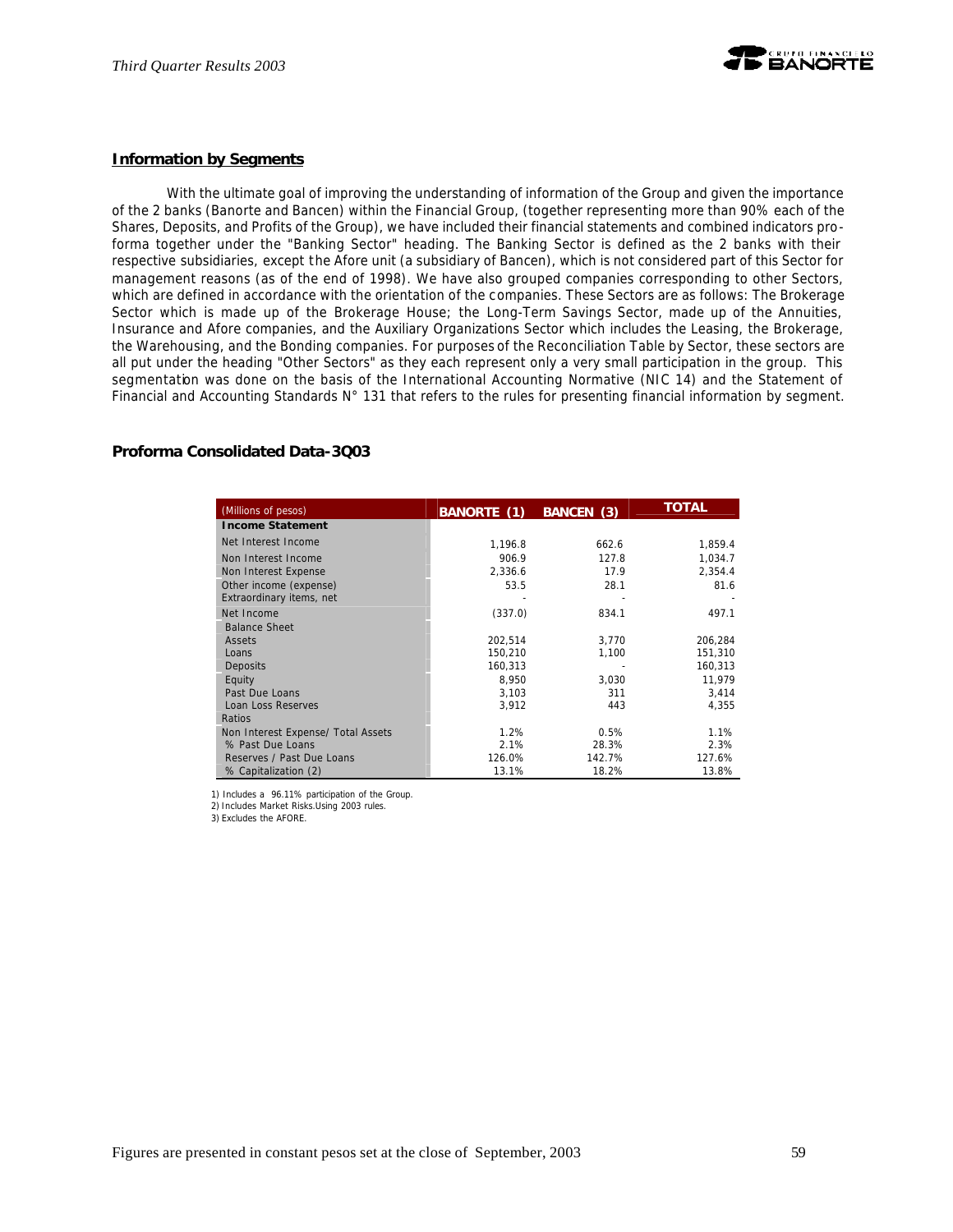# **Inter-bank Eliminations Summary**

| (Millions of Pesos)                | <b>BANORTE</b> | <b>BANCEN</b> | <b>INTERBANK</b><br><b>ELIMINATIONS</b> |  |
|------------------------------------|----------------|---------------|-----------------------------------------|--|
| <b>Income Statement</b>            |                |               |                                         |  |
| Net Interest Income                | (618.7)        | 618.7         |                                         |  |
| Non Interest Income                |                |               |                                         |  |
| Non Interest Expense               |                |               |                                         |  |
| Other Income (expense)             |                |               |                                         |  |
| Extraordinary items, net           |                |               |                                         |  |
| <b>Balance Sheet</b>               |                |               |                                         |  |
| Assets                             | (760)          | (236)         | (997)                                   |  |
| Cash and Due from Banks            | (307)          | (226)         | (533)                                   |  |
| <b>Financial Instruments</b>       | (453)          |               | (453)                                   |  |
| Loans                              |                |               |                                         |  |
| Deposits                           | (226)          | (453)         | (679)                                   |  |
| Due to Banks                       |                | (307)         | (307)                                   |  |
| Equity                             |                |               |                                         |  |
| Past Due Loans                     |                |               |                                         |  |
| Loan Loss Reserves                 |                |               |                                         |  |
| <b>Investments in Subsidiaries</b> |                |               |                                         |  |
| Deferred Taxes, (Liabilities) (*)  |                | (11)          | (11)                                    |  |
| Deferred Taxes, (Assets)(*)        |                | (11)          | (11)                                    |  |

(\*)Reclassifications, in accordance to CNBV and accounting criteria presentation

The aforementioned table shows the eliminations between the two banks, considered as the "Banking Sector," showing the balance of the same under each heading in the Income Statement and the Balance Sheet. Note, however, that the individual numbers from the pro-forma table of combined indicators cannot be compared directly with those of the individual Financial Statements of each Bank, as one must consider the eliminations contained in this section, and also take into account that the Afore unit is not included under Bancen but *is*, nevertheless, included in the individual Financial Statements of Bancen.

Reconciliation per Segments Table

| (Millions of Pesos)      | <b>BANKING</b><br><b>SECTOR</b> | <b>OTHER</b><br><b>SECTORS</b> | WITHOUT<br>OT. SECT. | <b>TOTAL</b><br><b>GROUP</b> |
|--------------------------|---------------------------------|--------------------------------|----------------------|------------------------------|
| <b>Income Statement</b>  |                                 |                                |                      |                              |
| Net Interest Income      | 1.859.4                         | 120.7                          | (10.8)               | 1,969.2                      |
| Non Interest Income      | 1.034.7                         | 395.7                          |                      | 1,430.4                      |
| Non Interest Expense     | 2.354.4                         | 309.7                          | (15.3)               | 2,648.8                      |
| Other Income (expense)   | 81.6                            | (2.6)                          | (4.5)                | 74.5                         |
| Extraordinary items, net |                                 |                                |                      |                              |
| <b>Balance Sheet</b>     |                                 |                                |                      |                              |
| Assets                   | 206,284                         | 19,728                         | (14, 847)            | 211,165                      |
| Loans                    | 151,310                         | 4,057                          | (1, 427)             | 153,940                      |
| Deposits                 | 160,313                         |                                | (202)                | 160,111                      |
| Equity                   | 11,979                          | 15,102                         | (13, 113)            | 13,969                       |
| Past Due Loans           | 3,414                           | 42                             |                      | 3,456                        |
| Loan Loss Reserves       | 4,355                           | 27                             |                      | 4,382                        |

The criteria for distributing income and expenditures between the Subsidiaries of the Group is done on the basis of the relative size and operational volume of each company, depending on the type of primary service it provides. These criteria are applied to the expenses related to the operation of primary areas, these being Accounting, Systems, and Operations, as well as to the expenses for maintaining the corporate structure.